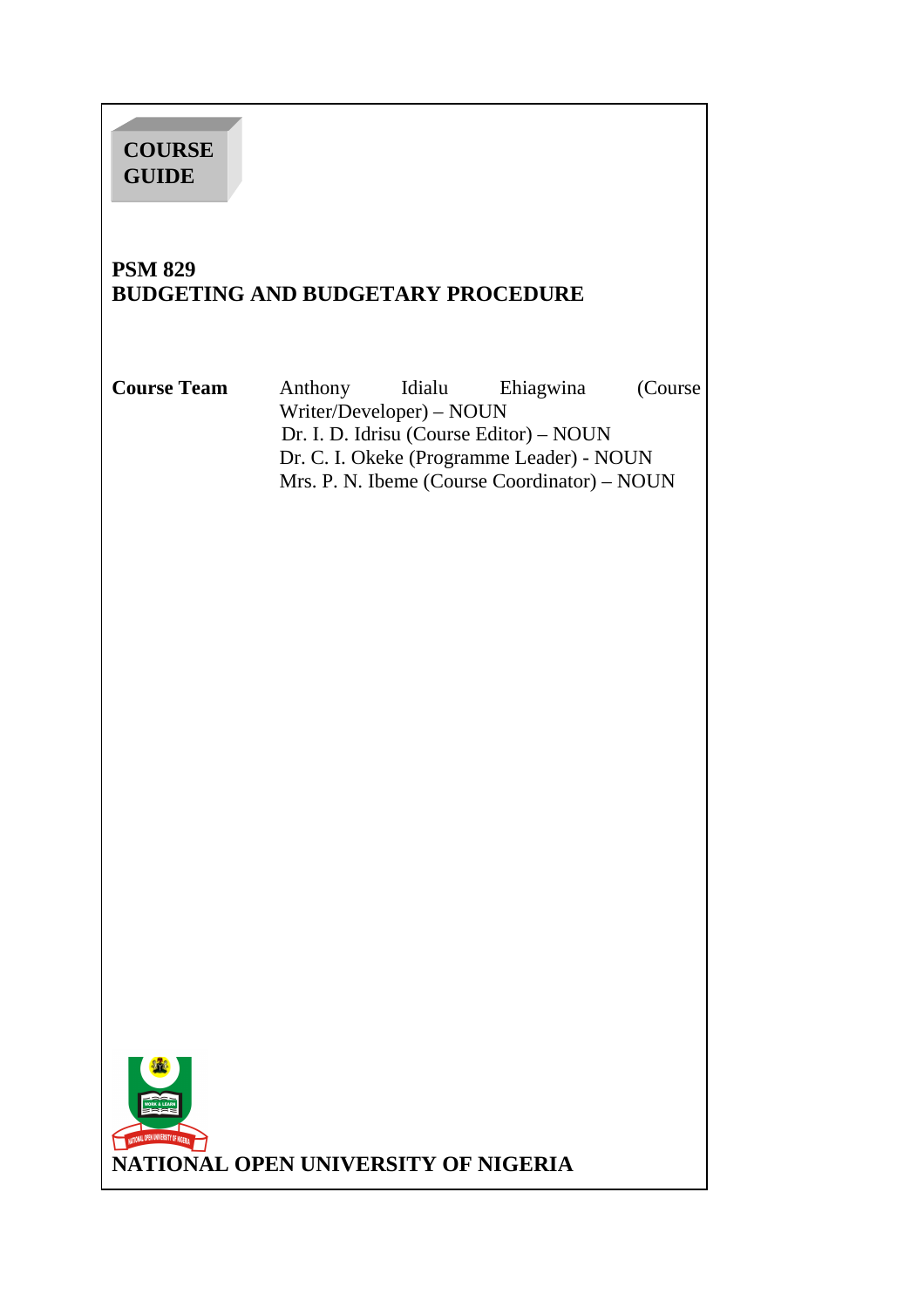National Open University of Nigeria **Headquarters** 14/16 Ahmadu Bello Way Victoria Island

Abuja Office No. 5 Dar es Salaam Street Off Aminu Kano Crescent Wuse II, Abuja

e-mail: centralinfo@nou.edu.ng URL: www.nou.edu.ng

Published by: National Open University of Nigeria

Printed 2013

ISBN: 978-058-400-2

All Rights Reserved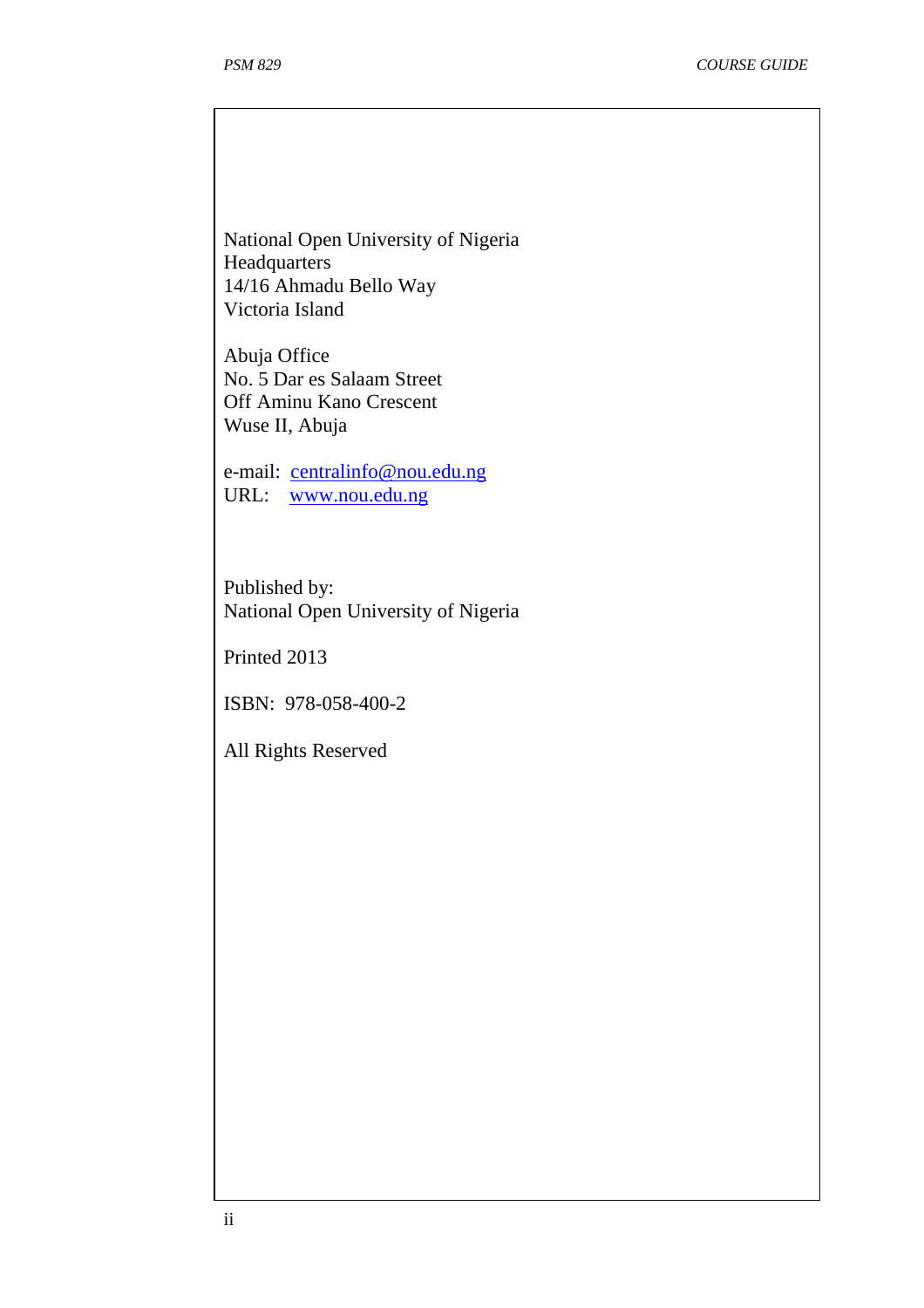# **CONTENTS PAGE**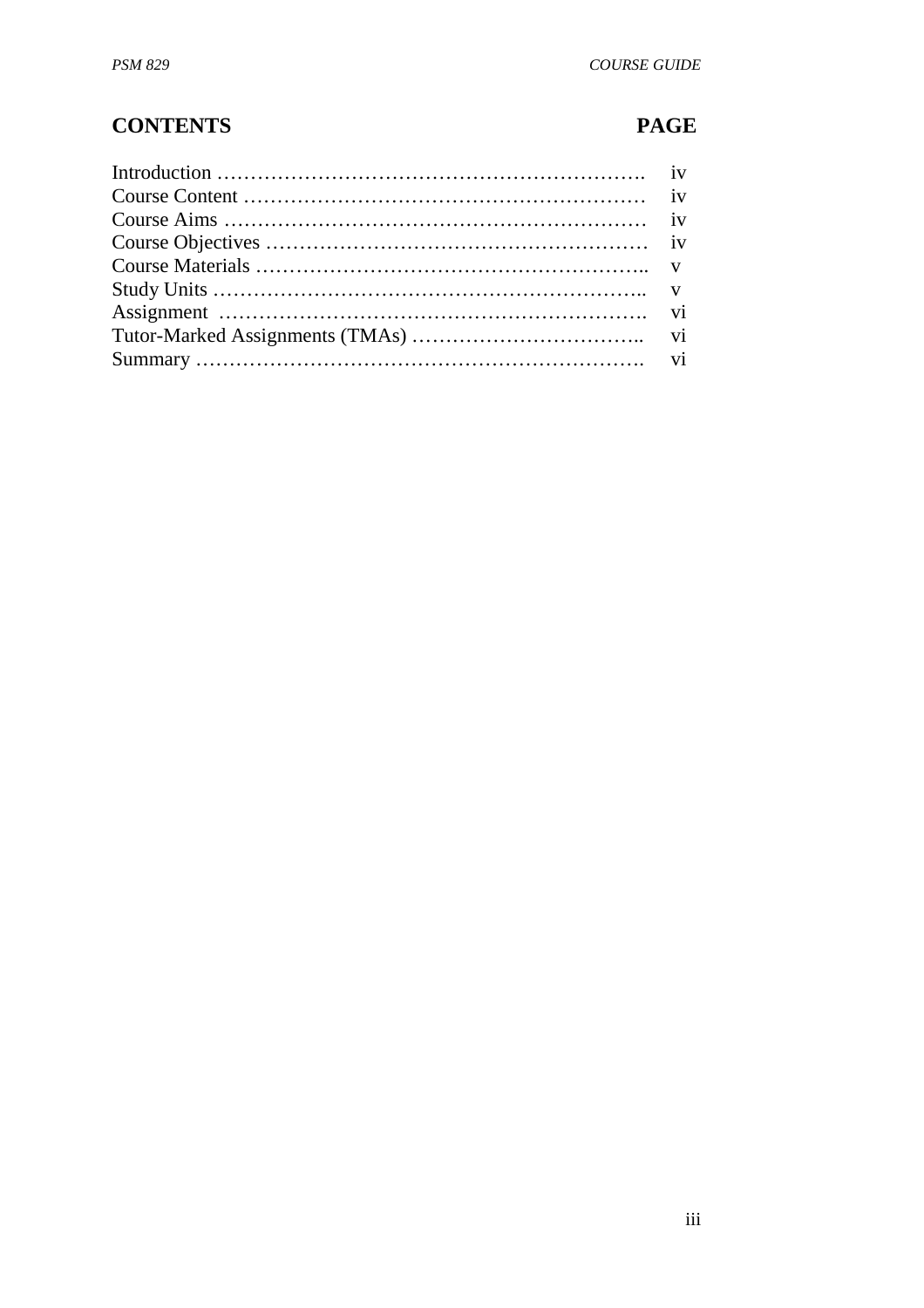#### **INTRODUCTION**

*PMS 829 Budgeting and Budgetary Procedure* is a two-credit unit course. It is prepared for students offering M.Sc. in Public Sector Management, a programme available in the School of Management Sciences, National Open University of Nigeria.

The course is a useful material in your academic pursuit as well as in your place of work as managers, administrators, and so on.

#### **COURSE CONTENT**

The course focuses on budgeting and budgeting procedure in the Public Sector. However, relevant but indirect issues are also discussed to expand your knowledge base on this topic.

#### **COURSE AIM**

The main aim of the course is to equip you with adequate information on budgeting and budgetary procedure that will enable you access sufficient knowledge that is applicable to Public Sector Management. Primarily, the course is presented in a form that will aid easy assimilation and application as you invest your time in studying the course material.

#### **COURSE OBJECTIVES**

At the end of studying the course material, among other objectives, you should be able to:

- discuss what a budget is
- describe budgeting
- explain budget committee
- describe the functions and responsibilities of a budget committee
- discuss the various responsibility centre
- describe a master budget
- describe and prepare a cash budget
- describe a sales budget
- describe and prepare a production budget
- explain a capital budget
- explain the meaning of a balanced budget
- discuss a balanced budget amendment
- discuss problems associated with balanced budget rule
- state the stages involved in the budgeting process
- discuss the role of budget personnel in budgeting process
- state briefly how budgets are revised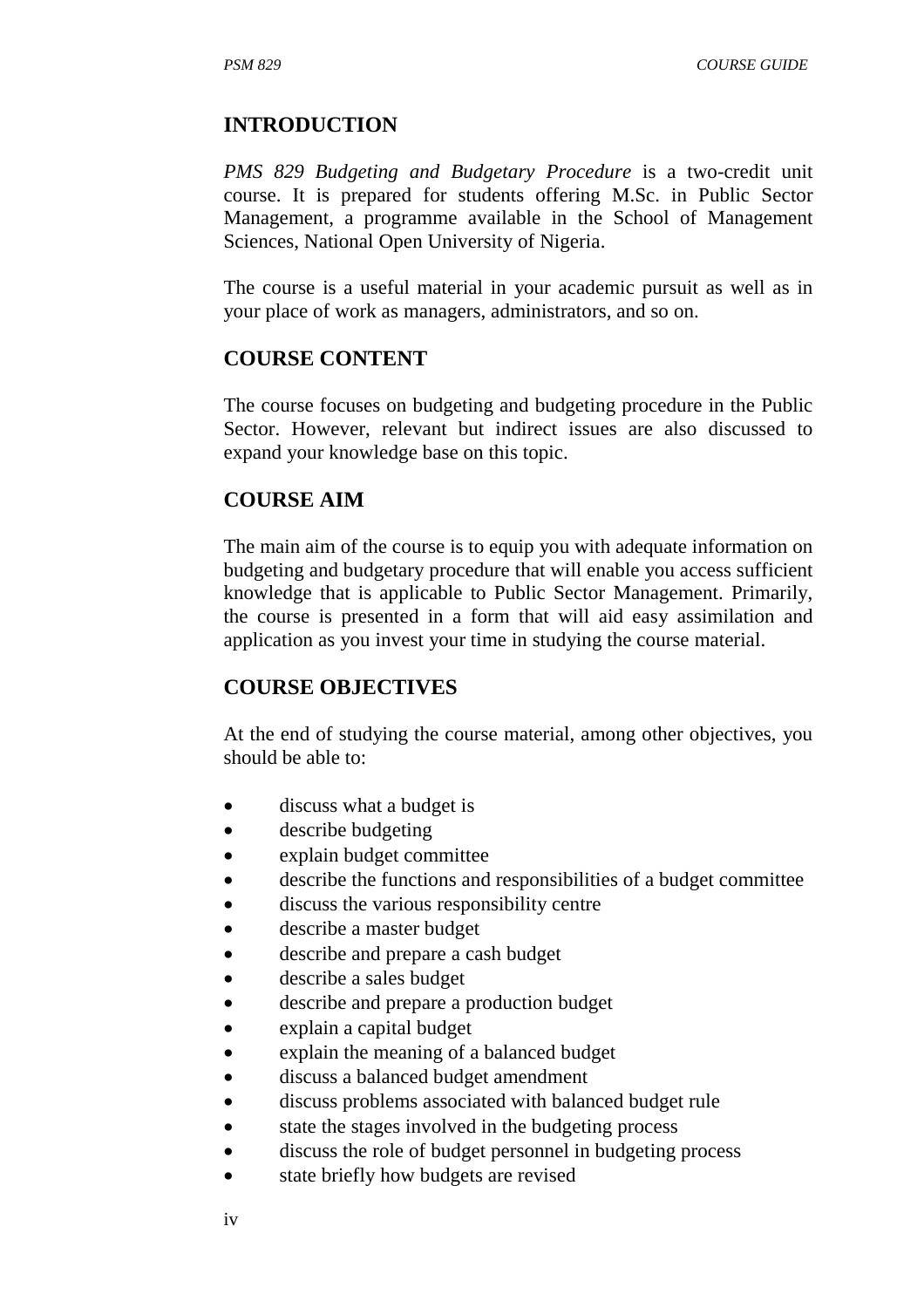- state briefly the keys to a successful budgeting process
- discuss the method of preparing budgets adopted by the various tiers of government in Nigeria
- state the advantages and disadvantages of the incremental budgeting method
- describe the factors affecting the budgeting system in the public sector
- state the purpose of government accounting
- state the powers of the Accountant-General of the Federation
- state the functions of the Accountant-General of the Federation
- state areas the Auditor-General is expected to give his opinion
- state the powers of the Auditor-General for the Federation
- state some indirect accounting functions performed by the Auditor-General
- describe the executive control over budgeted expenditure
- discuss the legislative control over budgeted expenditure
- discuss the control over budgeted expenditure exercised by the Ministry of Finance
- discuss the treasury control over budgeted expenditure
- discuss the departmental control over budgeted expenditure.

## **COURSE MATERIALS**

The course material package is composed of:

- 1. The Course Guide
- 2. The Study Units

## **THE STUDY UNITS**

The study units are as listed below:

#### **Module 1 The Concept of Budgeting**

- Unit 1 Conceptual Clarification on Budgeting and Budgetary Procedure
- Unit 2 Types of Budget
- Unit 3 Zero Base Budgeting

#### **Module 2 Government Budgeting**

- Unit 1 Balanced Budget
- Unit 2 Budgeting Process
- Unit 3 Budget Process in Appropriation Bill (1)
- Unit 4 Budget Process in Appropriation Bill (2)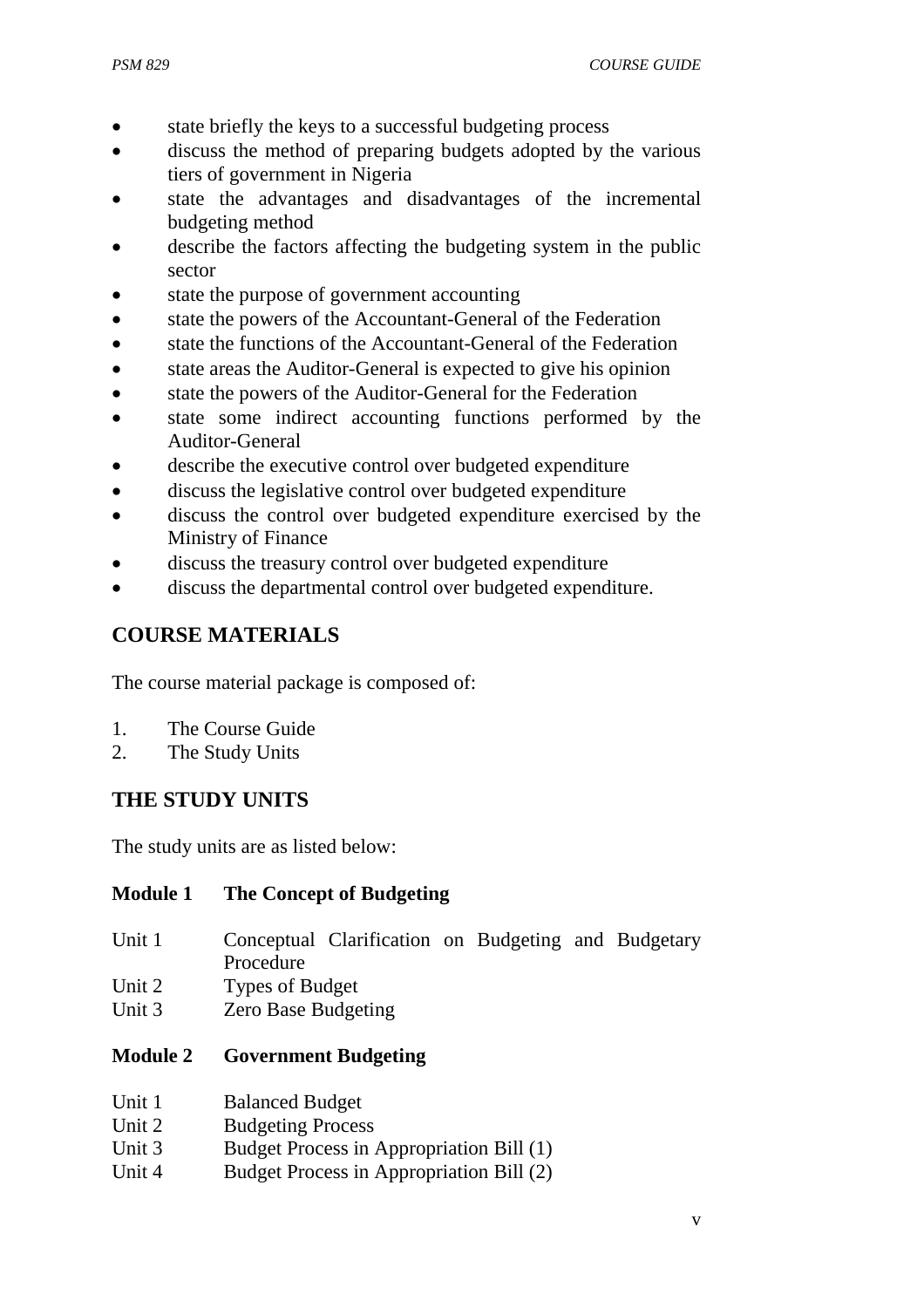#### **Module 3 Budgeting and Control**

- Unit 1 Budgetary Control
- Unit 2 The Accountant-General of the Federation
- Unit 3 The Auditor-General for the Federation
- Unit 4 Expenditure Control

#### **Module 4 Budgeting and Strategy**

- Unit 1 Operational Budgeting
- Unit 2 Capital Budgeting
- Unit 3 Budgeting and Development Planning
- Unit 4 Project Performance Budgeting System
- Unit 5 Strategic Decision Making Process, Implementation and Control

#### **ASSIGNMENTS**

Each unit of the course has a self-assessment exercise. You will be expected to attempt them as this will enable you understand the content of the unit.

#### **TUTOR-MARKED ASSIGNMENT**

The Tutor-Marked Assignments (TMAs) at the end of each unit are designed to test your understanding and application of the concepts learned. Besides the preparatory TMAs in the course material to test what has been learnt, it is important that you understand that at the end of the course, you must have done your examinable TMAs as they fall due, which are marked electronically. They account for 30 percent of the total score for the course.

#### **SUMMARY**

*PSM 829 Budgeting and Budgetary Procedure* exposes you to issues in budgeting relating to public sector management.

On successful completion of the course, you would have been armed with viable knowledge that will aid your academic and professional pursuit.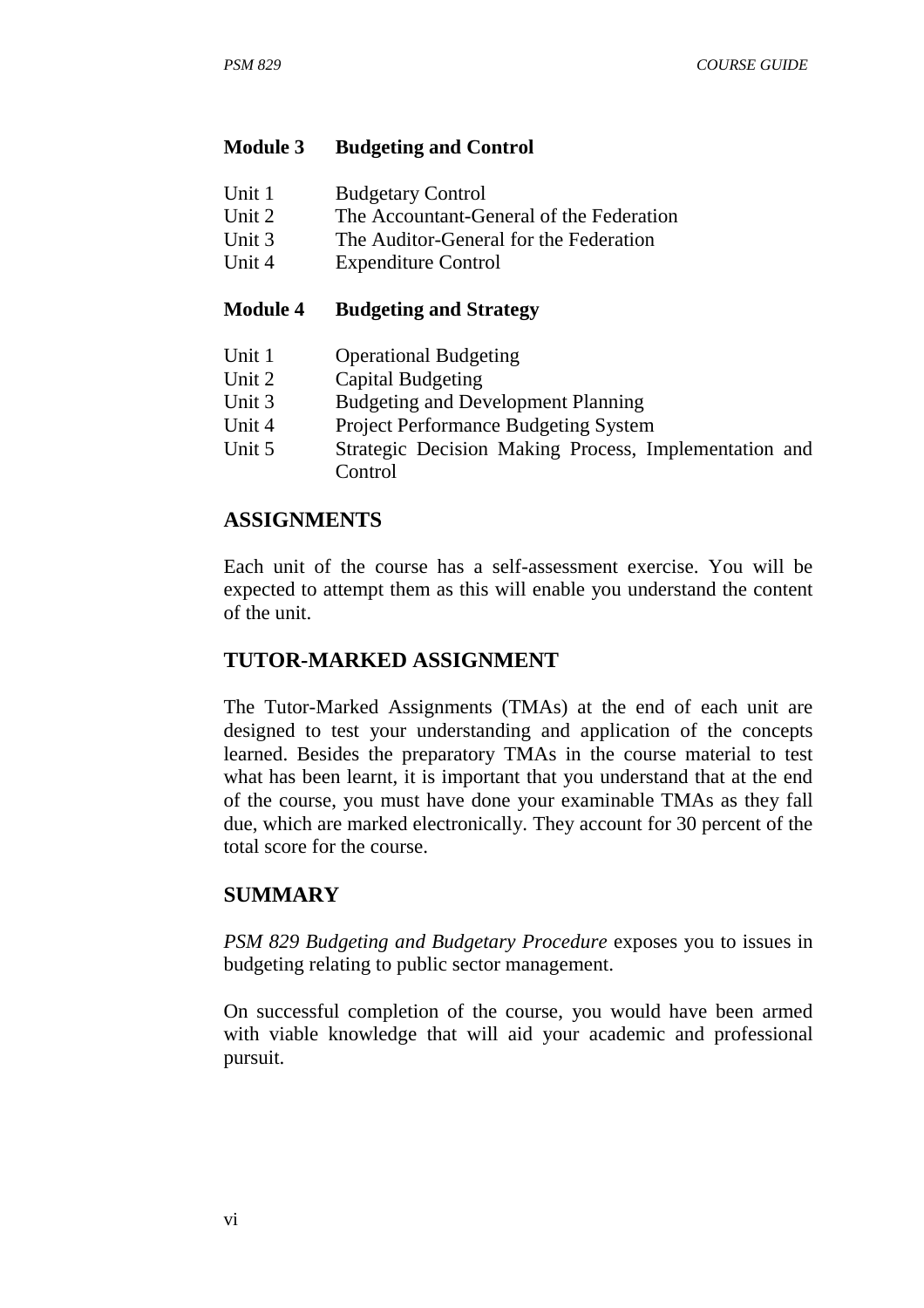# **MAIN COURSE**

# **CONTENTS PAGE**

| <b>Module 1</b>  |                                                                                   | 1            |
|------------------|-----------------------------------------------------------------------------------|--------------|
| Unit 1           | Conceptual Clarification on Budgeting and                                         |              |
|                  |                                                                                   | $\mathbf{1}$ |
| Unit 2           |                                                                                   | 7            |
| Unit 3           |                                                                                   | 18           |
| <b>Module 2</b>  |                                                                                   | 22           |
| Unit 1           |                                                                                   | 22           |
| Unit 2           |                                                                                   | 26           |
| Unit 3           | Budget Process in Appropriation Bill (1)                                          | 31           |
| Unit 4           | Budget Process in Appropriation Bill (2)                                          | 35           |
| <b>Module 3</b>  |                                                                                   | 39           |
| Unit 1           |                                                                                   | 39           |
| Unit 2           | The Accountant-General of the Federation                                          | 48           |
| Unit 3           | The Auditor-General for the Federation                                            | 52           |
| Unit 4           |                                                                                   | 56           |
| <b>Module 4</b>  |                                                                                   | 61           |
| Unit 1           |                                                                                   | 61           |
| Unit 2           |                                                                                   | 67           |
| Unit 3           | Budgeting and Development Planning                                                | 79           |
| Unit 4<br>Unit 5 | Project Performance Budgeting System<br><b>Strategic Decision Making Process,</b> | 84           |
|                  |                                                                                   | 88           |
|                  |                                                                                   |              |
|                  |                                                                                   |              |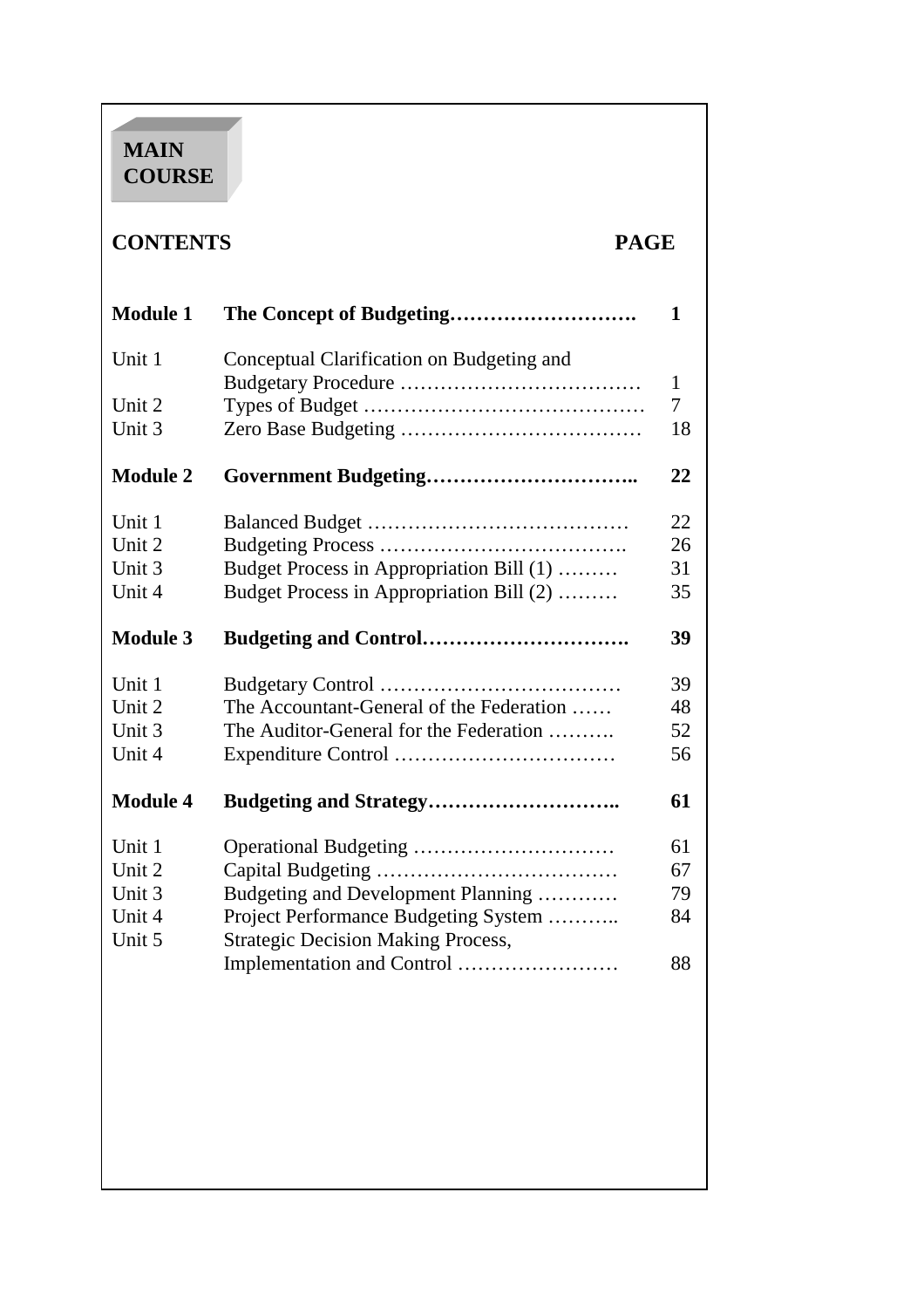# **MODULE 1 THE CONCEPT OF BUDGETING**

- Unit 1 Conceptual Clarification on Budgeting and Budgetary Procedure
- Unit 2 Types of Budget
- Unit 3 Zero Base Budgeting

# **UNIT 1 CONCEPTUAL CLARIFICATION ON BUDGETING AND BUDGETARY PROCEDURE**

#### **CONTENTS**

- 1.0 Introduction.
- 2.0 Objectives
- 3.0 Main content
	- 3.1 What is a Budget?
	- 3.2 What is Budgeting?
	- 3.3 Budget Committee
	- 3.4 Functions and Responsibilities of a Budget Committee
	- 3.5 Responsibility Centre
- 4.0 Conclusion
- 5.0 Summary
- 6.0 Tutor-Marked Assignment
- 7.0 References/Further Reading

#### **1.0 INTRODUCTION**

Budgeting is what governments, government departments, business organisations and individuals do to keep their financial lives in shape between what they earn and what they spend.

You will observe that government has to spend its money on defense, the judiciary, the police force, health, education, roads, etc. through government departments. These government departments have their budgets for infrastructure, plant and machinery, property, schools, hospitals, staff training and other things needed to run their operations.

You will also observe that alongside governmental departments are major corporations for example, Power Holding Company of Nigeria and Nigerian Railway Corporation. These corporations have to budget, although their incomes do not necessarily come directly from government (unless they are given a development grant), but from earnings on sales of the goods and/or services they provide.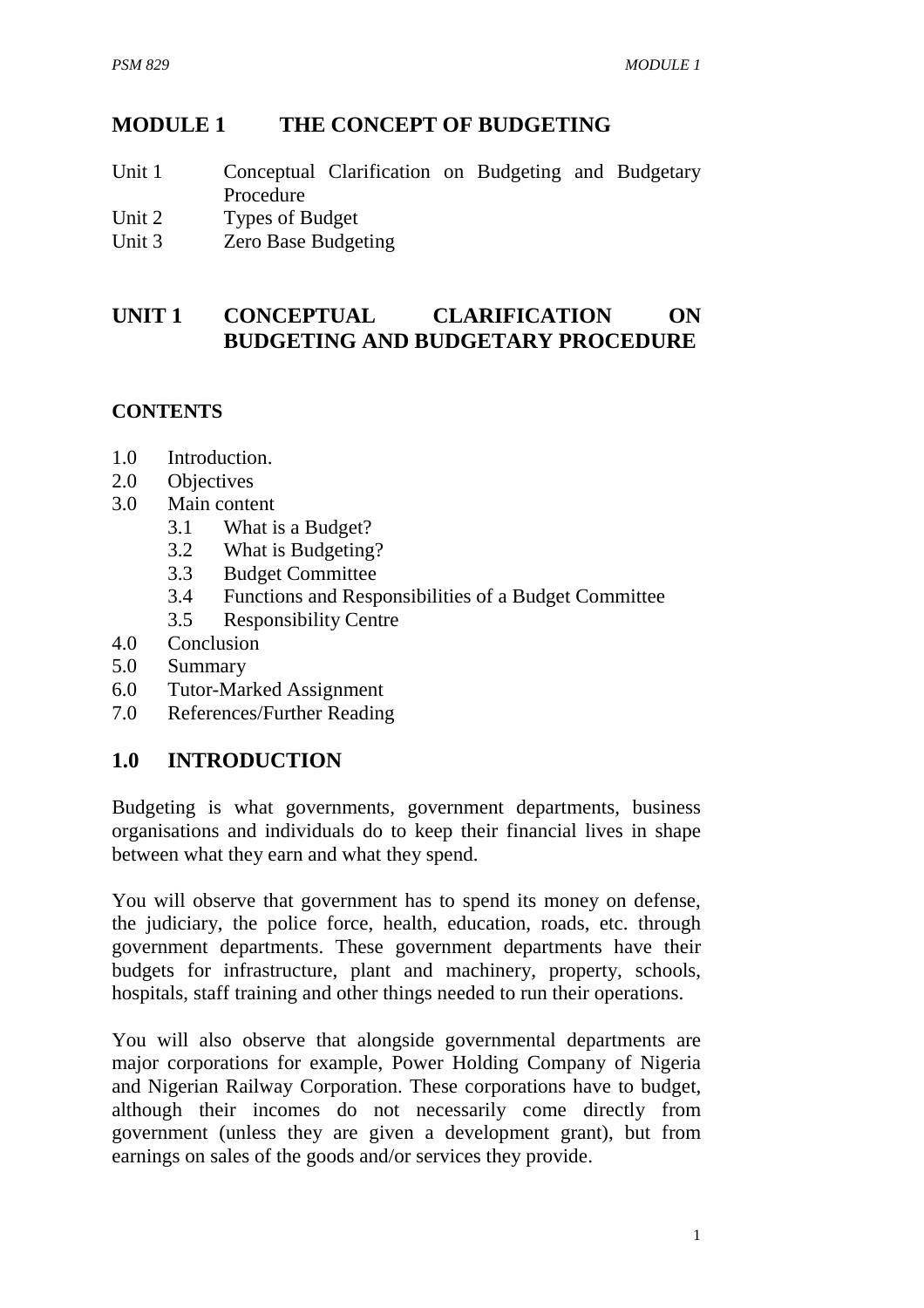Similarly, businesses set their budgets for staff wages, rent, and property among others. In the same vein, as an individual, you must have drawn up a budget showing what comes in as revenue from work or other sources of income, and what goes out in housing, food, clothing, education, and so on. Therefore, budgeting is relevant to all.

# **2.0 OBJECTIVES**

At the end of this unit, you should be able to:

- discuss what a budget is
- describe budgeting
- explain budget committee
- describe the functions and responsibilities of a budget committee
- discuss the various responsibility centre.

# **3.0 MAIN CONTENT**

## **3.1 What is a Budget?**

You will observe that the word budget has been mentioned in the introduction to this unit as what government, major corporations, businesses and individuals carry out to keep up their financial shape in order. In this sub unit, let us discuss the question, what is a budget?

A budget is a financial document used to protect future income and expenses. It could also be defined as a formal statement of the financial resources set aside for carrying out specific activities in a given period of time. It is the most widely used means for planning and controlling activities at every level of an organisation. A budget indicates the expenditures, revenues, or profits planned for some future date. The planned figures become the standard by which future performance is measured.

Why are budgets such a fundamental part of many organisations' control programmes? There are some reasons for this question. First and most importantly you should note that budgets are widely used because they are stated in monetary terms. Secondly, budgets establish clear and unambiguous standards of performance. Budgets cover a set time period. At stated intervals during the time period, actual performance will be compared directly with the budget. Often, deviations could quickly be detected and acted upon. In addition, by submitting budgets to a higher authority for approval, managers commit themselves to reaching the budgeted objectives. Thus, their responsibility for those objectives is clear.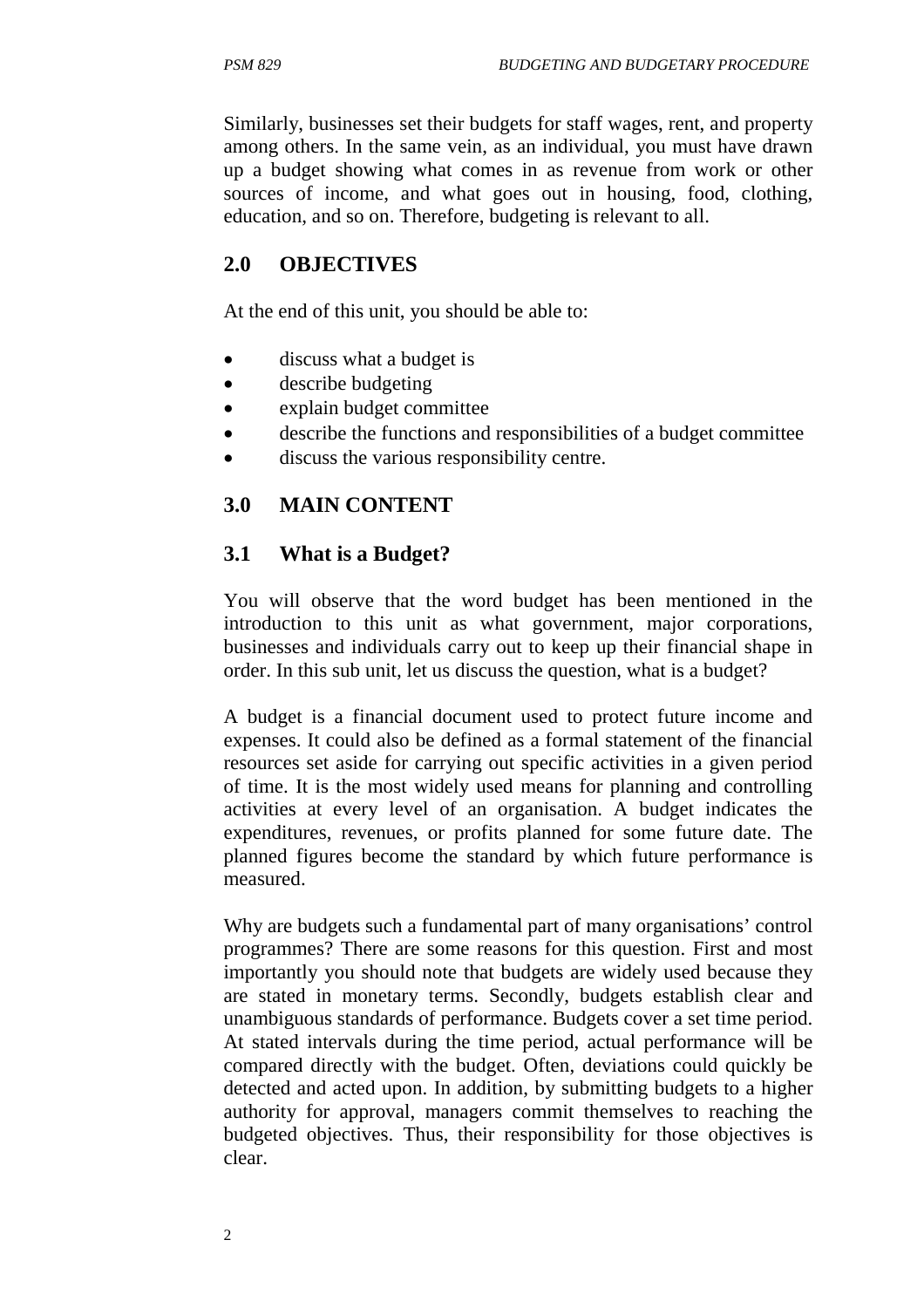For these reasons, budgets are not only a major control device but also one of the major means of coordinating the activities of an organisation.

# **3.2 What is Budgeting?**

Budgeting is a programme for spending. If you are having difficulty conceptualising the word "budgeting," just call it by a different name such as "financial planning". That is what budgeting is. It is a proactive approach rather than a reactive approach to managing resources. Budgeting makes it easier for governments, government departments, businesses and individuals with incomes and expenses of all sizes to make conscious decisions about how they will prefer to allocate their resources.

Budgeting is a plan to balance expenditure against income, to balance the financial books. It is what governments, government departments, businesses and individuals have to do to keep financial demand in place between what they earn and what they spend. Budgeting is a plan for spending, saving and paying debts within income.

Budgeting is one of the most important skills that you can have. In any economic forecast, planning and budgeting are crucial when it comes to conserving and increasing your resources. The use of a budget can be helpful to not only individuals and companies but governments and government departments to stay afloat. The services of accounting professionals are often utilised by these departments to keep track of their finances in order to succeed.

# **3.3 Budget Committee**

A budget committee is a group of people that creates and maintains fiscal responsibility for an entity or organisation. A budget committee typically reviews and approves departmental budgets that are submitted by the various departmental heads.

Budget committees play key roles in the success or demise of a company or other corporate entity. Committees that are able to keep their organisational budgets on track ensure smooth operation and financial solvency; those that cannot soon encounter financial problems. You should note that apart from companies and private businesses, government have committees on budget. For example, the United States House Committee on the Budget, commonly known as the House Budget Committee, is a standing committee of the Lower House of Congress of the United States. Its responsibilities include legislative oversight of the Federal budget process, reviewing all bills and resolutions on the budget, and monitoring agencies and programmes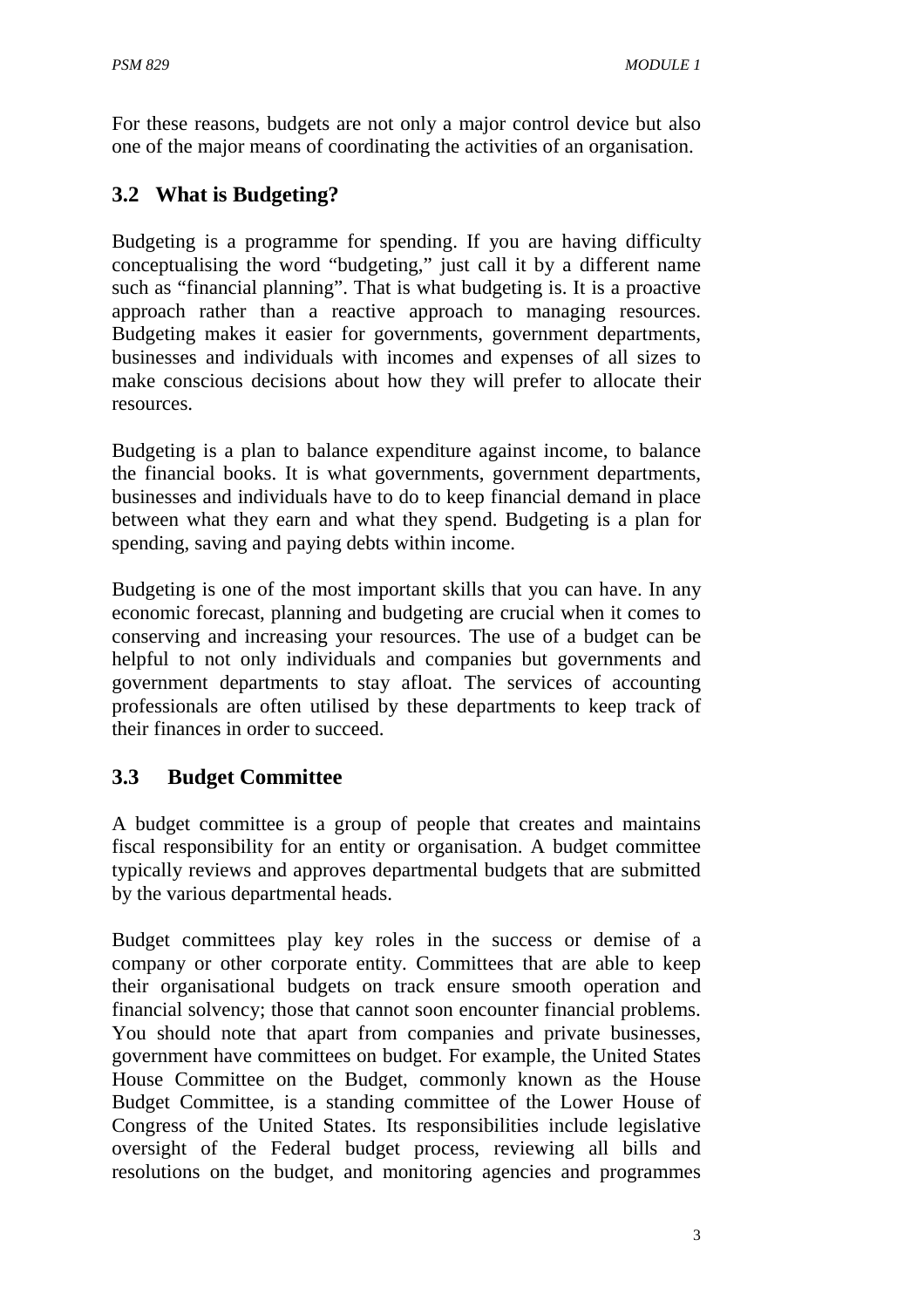funded outside of the budgetary process. Similarly, in Nigeria, we have the Finance and Budget Committee of the National Assembly.

#### **SELF-ASSESSMENT EXERCISE**

Differentiate between the term budget and budgeting.

# **3.4 Functions and Responsibilities of a Budget Committee**

A budget committee will usually be responsible for overall policy matters relating to budget programme and for coordinating the preparation of the budget itself. This committee generally consists of the chairman, vice chairman in charge of various functions such as sales, production and purchasing; and the controller.

Difficulties and disputes between segments of the organisation in matters relating to the budget are resolved by the budget committee. In addition, the budget committee approves the final budget and receives periodic reports on the progress of the organisation in attaining budgeted goals.

Disputes can erupt over budget matters. Because budgets allocate resources, the budgeting process to a large extent determines which department gets more resources, and which get relatively less. Also, the budget sets the benchmarks by which managers and their departments will be, at least, partially evaluated. Therefore, it should not be surprising that managers take the budgeting process very seriously and invest considerable energy in ensuring that their interest and those of their departments are protected.

# **3.5 Responsibility Centres**

Any organisational or functional unit headed by a manager who is responsible for the activities of that unit is called a responsibility centre. We shall discuss four responsibility centres in this sub unit. They are revenue centre, cost centre, profit centre and investment centre.

## **1. Revenue Centre**

Revenue centres are those organisational units in which outputs are measured in monetary terms but are not directly compared to input costs. A sales department is an example of such a unit. The effectiveness of the centre is not judged by the extent to which revenue (in the form of sales) exceeds the cost of the centre (in salaries or rent, for example). Rather, budgets (in the form of sales quotas) are prepared for the revenue centre and the figures are compared with sales orders or actual sales. In this way, a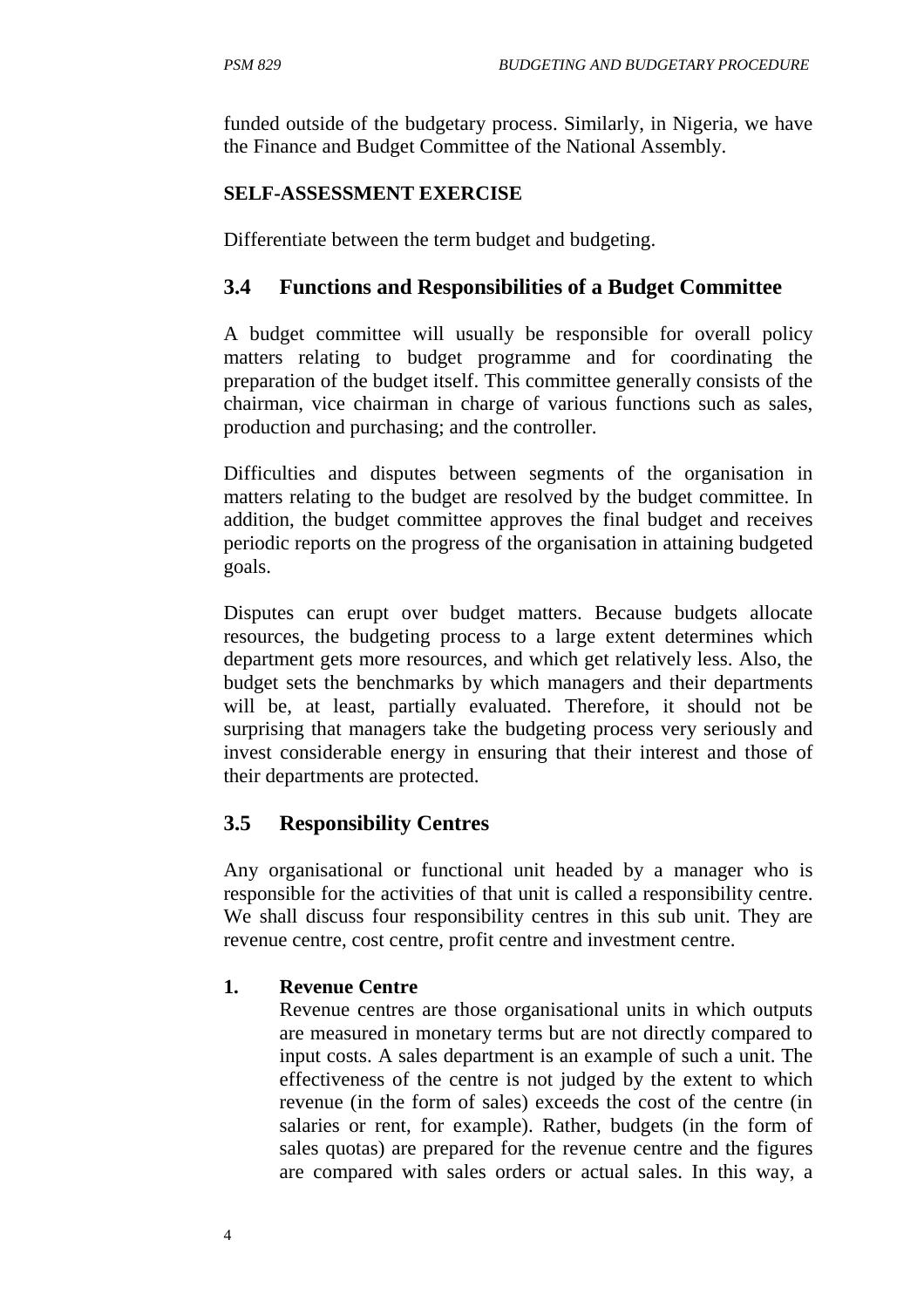useful picture of the effectiveness of individual sales persons or of the centre itself can be determined.

#### **2. Cost Centre**

In a cost centre, inputs are measured by the control system in monetary terms, but outputs are not. The reason is that these centres are not expected to produce revenues. Examples are maintenance, administration, service, and research departments. Budgets will be devised only for the input portion of these centre's operations.

#### **3. Profit Centre**

In a profit centre, performance is measured by the numerical difference between revenues (outputs) and expenditures (inputs). Such a measure is used to determine how well the centre is doing economically and how well the manager in charge of the centre is performing. A profit centre is created whenever an organisational unit is given responsibility for earning a profit. In an organisation with divisions in which each of a number of divisions is completely responsible for its own product line, the separate divisions are considered profit centres.

#### **4. Investment Centre**

In an investment centre, the control system does not only measure the monetary value of inputs and outputs, it also assesses how those outputs compare with the assets employed in producing them. For example, assuming that a new hotel requires a capital investment of five hundred million naira in property, building, equipment and working capital, in its first year, the hotel has ten million naira in labour and other input expenses and thirty million in revenue. For two reasons, the hotel would not be considered to have earned a twenty million naira profit. First, an allowance must be made for the depreciation of building and equipment. Second, management must account for the interest that could have been earned from alternative investments. By assessing these factors as well, the company obtains a much more accurate picture of profitability. Managers can identify the return on an investment, not merely the actual inflow and outflow of naira.

## **4.0 CONCLUSION**

A budget is an essential tool for all who want to ensure that their financial life remains healthy, whether as a body corporate or as an individual. An important part of effective budgeting is setting goals and using your budget to help you achieve them.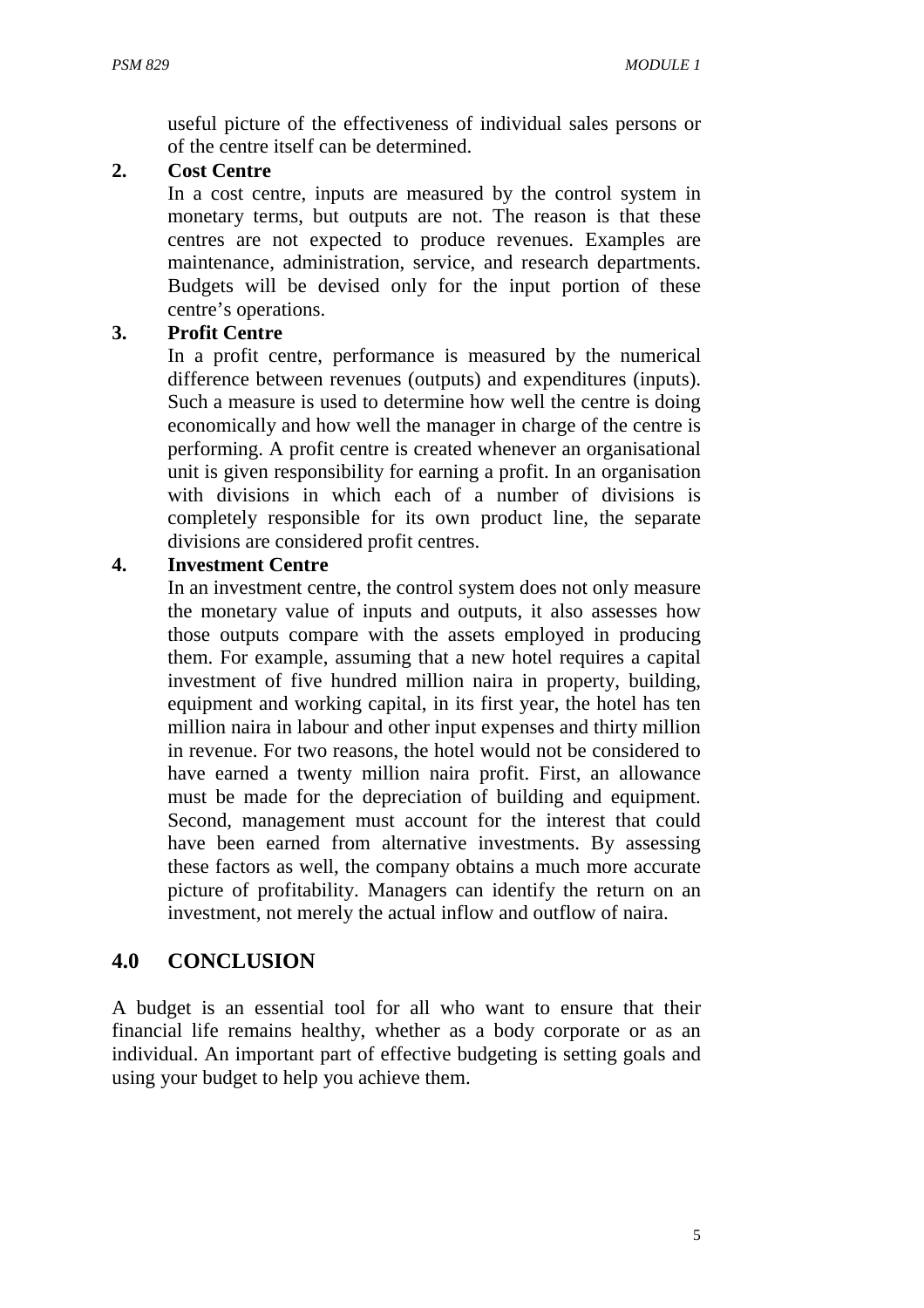## **5.0 SUMMARY**

Having studied this unit, you should recall that a budget is a formal statement of the financial resources set aside for carrying out specific activities in a given period of time. Budgeting is a plan for spending, saving and paying debts within income. A budget committee is a group of people that creates and maintains fiscal responsibility for an entity or organisation. A budget committee will usually be responsible for overall policy matters relating to budget programme and for coordinating the preparation of the budget itself. And finally, you should recall that any functional unit headed by a manager who is responsible for the activities of that unit is called a responsibility centre.

#### **6.0 TUTOR-MARKED ASSIGNMENT**

- i. Explain the term budget committee.
- ii. List and explain the various responsibility centres.

## **7.0 REFERENCES/FURTHER READING**

- Hansen, D. R. & Mowen, M. M. (2007). *Management Accounting*. USA: Thomson South-Western.
- Robinson, M. (Ed.). (2007). *Performance Budgeting Linking Funding and Results*. USA.
- Stoner, J. A. F., Freeman, E. R. & Gilbert, D. R. (1995). *Management*. New Jersey: Prentice-Hall, Inc.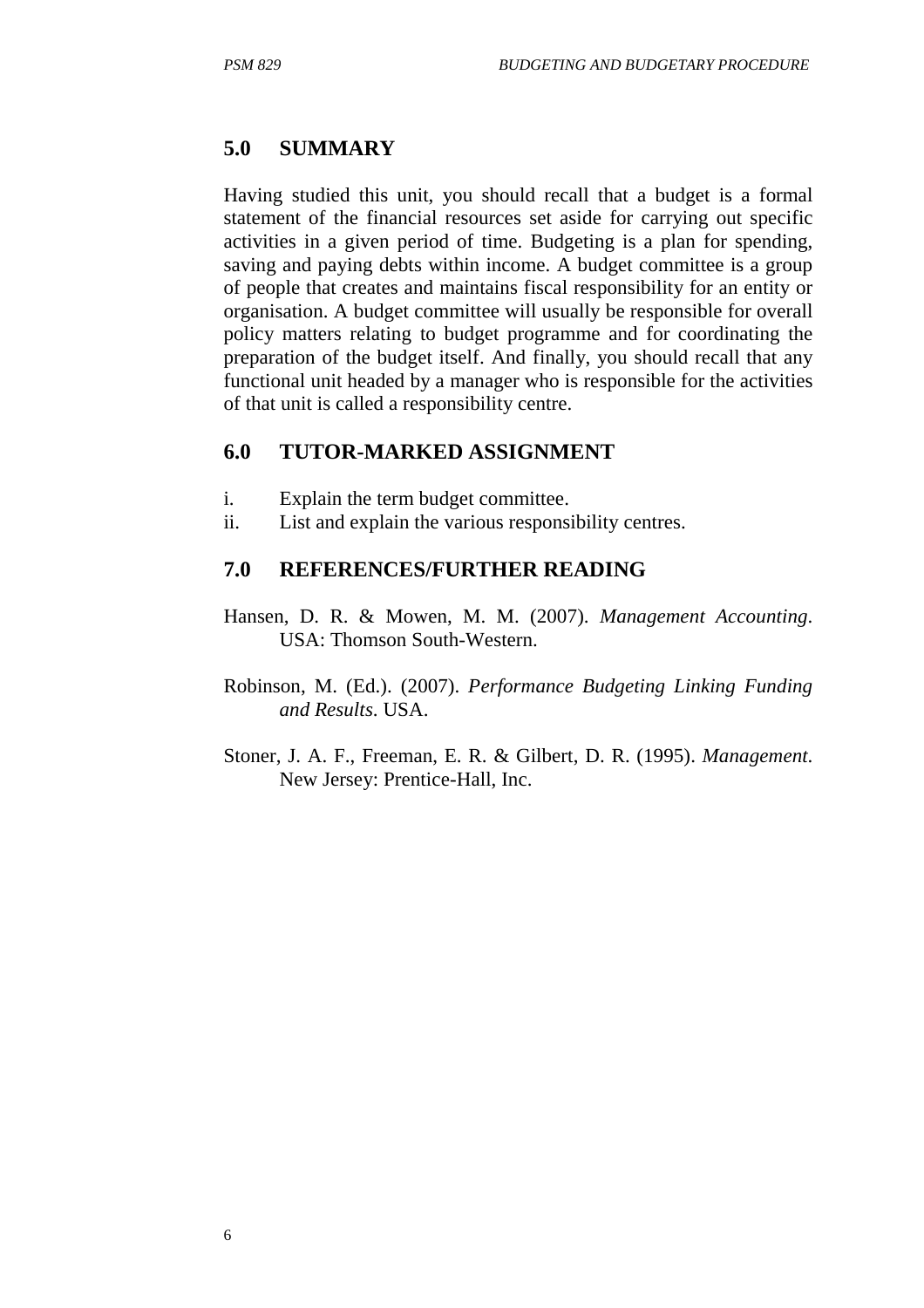# **UNIT 2 TYPES OF BUDGET**

#### **CONTENTS**

- 1.0 Introduction
- 2.0 Objectives
- 3.0 Main Content
	- 3.1 Master Budget
	- 3.2 Cash Budget
	- 3.3 Sales Budget
	- 3.4 Production Budget
	- 3.5 Capital Budget
- 4.0 Conclusion
- 5.0 Summary
- 6.0 Tutor-Marked Assignment
- 7.0 References/Further Reading

## **1.0 INTRODUCTION**

In this unit, you will be familiar with the various types of budgets. We will describe the various types of budgets an organisation can use. Before we begin our discussion, you should note that the comprehensive budgets of an organisation are usually divided into two parts: operating budgets and financial budgets. The operating budgets indicate the goods and services the organisation expects to consume in the budget period: they usually list both physical quantities (such as barrels of oil) and cost figures. The financial budgets spell out in detail the money the organisation intends to spend in the same period and where that money will come from. These different types of budgets make up the firm's overall budgetary plan. Specifically, in this unit, we shall discuss the master budget, cash budget, sales budget, production budget and capital budget.

## **2.0 OBJECTIVES**

At the end of this unit, you should be able to:

- describe a master budget
- describe and prepare a cash budget
- describe a sales budget
- describe and prepare a production budget
- explain a capital budget.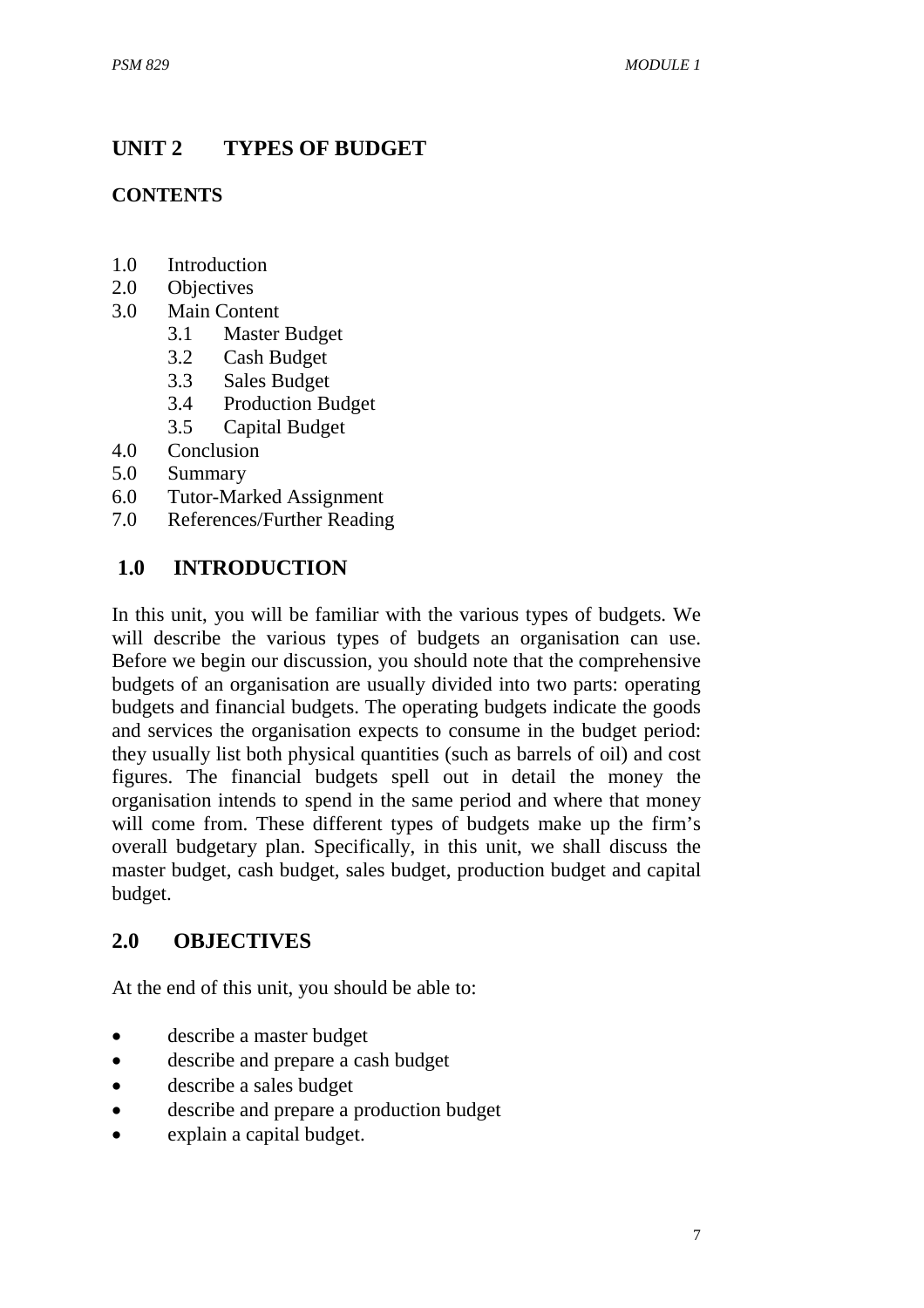# **3.0 MAIN CONTENT**

#### **3.1 Master Budget**

A master budget is an overall financial and operating plan for a forthcoming calendar or fiscal year. The master budget is really a number of sub-budgets tied together to summarise the planned activities of the business. The format of the master budget depends on the size and nature of the business.

As stated above, the overall or master budget summarises the other functional budgets. Consolidating the functional budgets, an income and expenditure budget and budgeted balance sheet are prepared. The master budget is usually a one year or quarterly budget expressing the expected asset, capital and liability positions for the projected year or quarter. Let us illustrate the master budget using the income statement below.

#### **Master Budget - Profit and Loss Account**

| Particulars                     | January | February          | March             | Total             |
|---------------------------------|---------|-------------------|-------------------|-------------------|
|                                 | N'000   | $\mathbf{N}$ '000 | $\mathbf{N}$ '000 | $\mathbf{H}^2000$ |
| Sales                           | 150,000 | 180,000           | 160,000           | 490,000           |
| Less: Cost of goods sold        | 49,000  | 67,000            | 52,000            | 168,000           |
| Administration overheads 12,000 |         | 12,000            | 12,000            | 36,000            |
| Selling overheads               | 8,000   | 11,000            | 9,000             | 28,000            |
| Net profit                      | 81,000  | 90,000            | 87,000            | 258,000           |

#### **3.2 Cash Budget**

The cash budget is for cash planning and control. Properly preparing your cash budget will show how cash flows in and out of your business. Also, it may then be used in planning your short-term credit needs. In today's financial world, you are required by most financial institutions to prepare cash budgets before making capital expenditures for new assets as well as for expenditure associated with any planned expansion. The cash budget determines your future ability to pay debts as well as expenses as they fall due. For example, preliminary budget estimate may reveal that your disbursement are lumped together and that with more careful planning, you can spread your payments to creditors more evenly throughout the entire year. Consequently, less bank credit will be needed and interest costs will be lower. Banks and other credit-granting institutions are more inclined to grant you loans under favourable terms if your loan request is supported by a methodical cash plan. Similarly, businesses that operate on a casual day-to-day basis are more likely to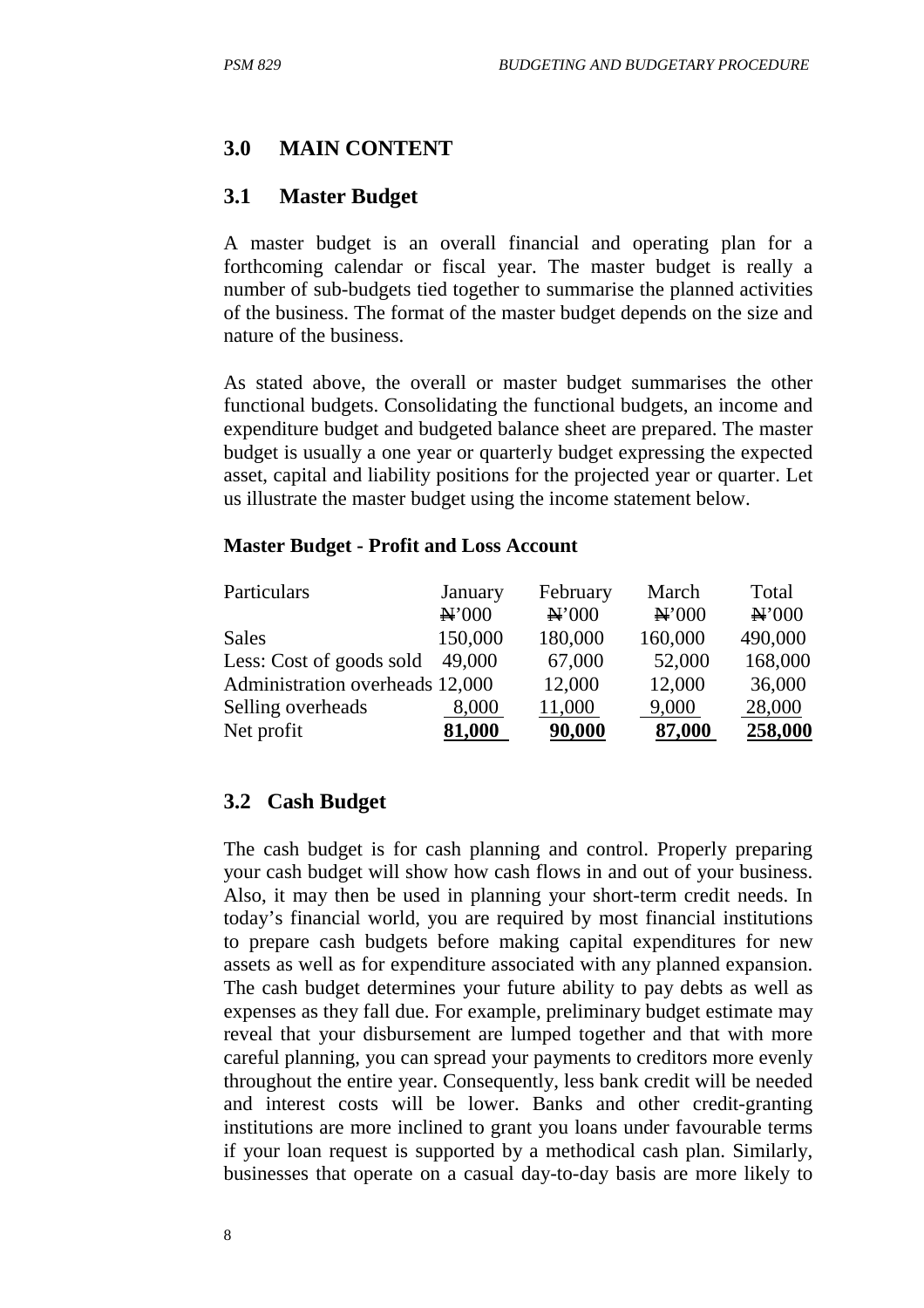borrow funds at inopportune times and in excessive amounts. Without planning, there is no certainty that you will be able to repay your loans on schedule. However, once you have carefully designed a cash budget, you will be able to compare it to the actual cash inflows and outflows of your business. You will find that this comparison will go a long way in assisting you during future cash budget preparation. Also, a monthly cash budget helps pinpoint estimated cash balances at the end of each month, which may foresee short-term cash shortfalls. It presents expected cash inflow and outflow for a designated time period. The cash budget helps management keep cash balances in reasonable relationship to its needs and aids in avoiding idle cash and possible cash shortages.

The cash budget typically consists of four major sections. They are:

- Receipts section, which is the beginning cash balance, cash collections from customers and other receipts
- Disbursement section comprised of all cash payments made by purpose
- Cash surplus or deficit section, showing the difference between cash receipts and cash payments
- Financing section, providing a detailed account of the borrowings and repayments expected during the period.

The cash receipts section consists of a listing of all of the cash inflows during the budgeting period except for financing. Generally, the major source of receipts will be from sales. The disbursement section consists of all cash payment that is planned for the budgeted period. These payments will include raw materials purchases, direct labour payments, manufacturing overhead costs, and so on as contained in their respective budgets. In addition, other cash disbursements such as equipment purchase, dividends and other cash excess or deficiency section is computed as follows:

| Cash balance beginning                | <b>XXX</b> |
|---------------------------------------|------------|
| Add receipts                          | <b>XXX</b> |
| Total cash available                  | XXX        |
| Less disbursements                    | <b>XXX</b> |
| Excess (deficiency) of cash available |            |
| over disbursements                    | x x x      |

If there is a cash deficiency during any period, the company will need to borrow funds. If there is cash excess during any budgeted period, funds borrowed in previous periods can be repaid or the excess funds can be invested.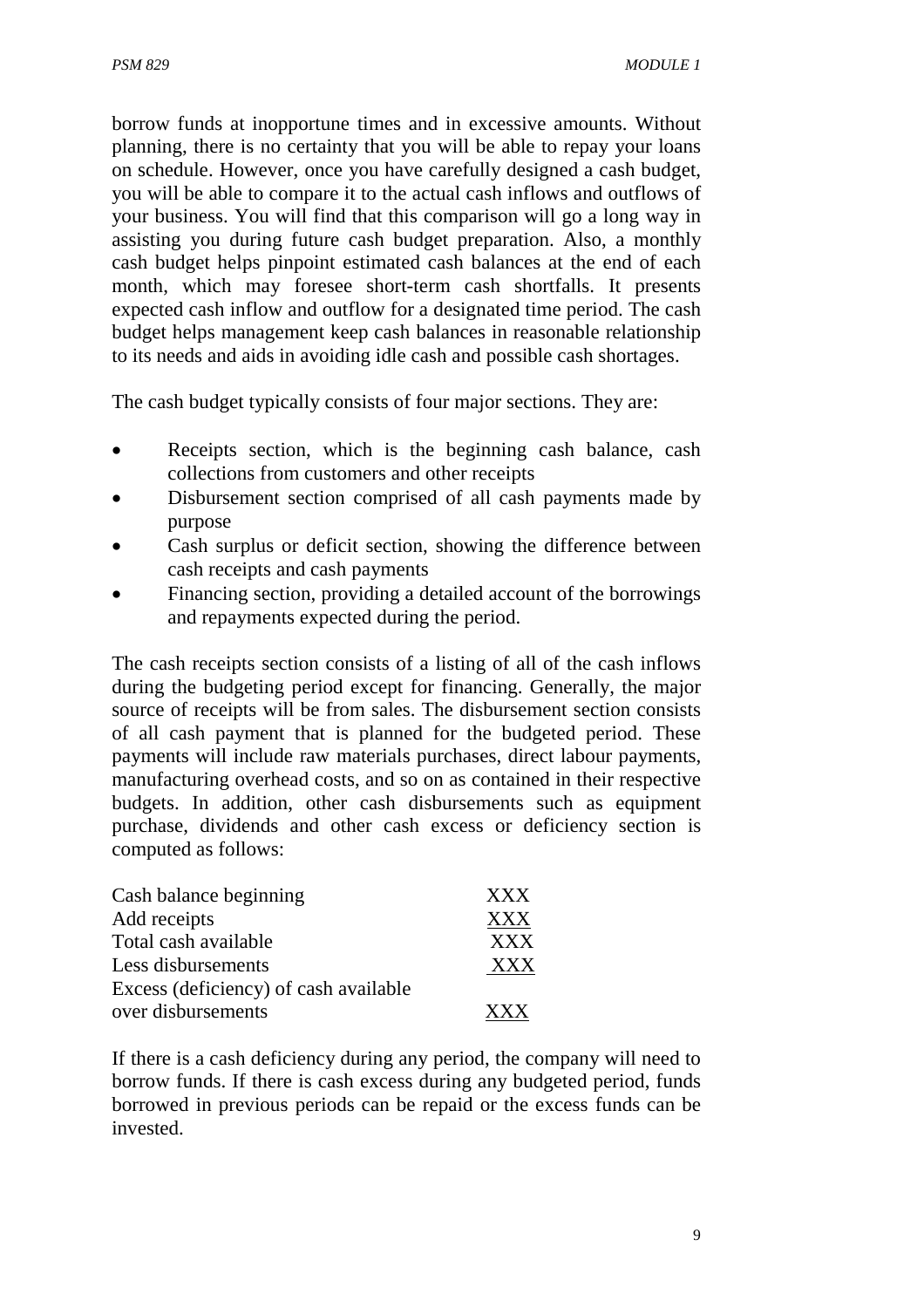The financing section deals with the borrowings and repayments projected to take place during the budget period. It also includes interest payments that will be due on money borrowed.

A cash budget is cumulative in that the balance from one month is carried forward to the other month. The cash budget ignores none-cash items, such as depreciation, which is a loss of value of fixed asset which does not cause a loss of cash.

From the discussion on cash budget stated above, you can see that a cash budget consolidates all the cash inflows and outflows for the business. The cash budget is also a functional budget. The cash budget helps the business to plan the project purchases as well as to provide for the loan requirements. The cash budgets also help in defining the repayment plans for short and long term loans of the business. The cash budget is based upon the business policy of holding a certain amount of cash. This is the desired opening cash balance for the business. Accordingly, the cash budget forecasts the loan requirements or short term investments that are to be made with excess cash at any point in time.

#### **Format of a Cash Budget**

| <b>Months</b>         | <b>January</b> | <b>February March</b> | April |
|-----------------------|----------------|-----------------------|-------|
| <b>Receipts:</b>      |                |                       |       |
| Cash sales            |                | X                     |       |
| Debtors               |                | X                     |       |
| Loan                  |                | X                     |       |
| Total receipts        |                | Y                     |       |
| <b>Payments:</b>      |                |                       |       |
| Cash purchases        |                | X                     |       |
| Creditors             |                | X                     |       |
| Fixed assets          |                | X                     |       |
| Expenses              |                | X                     |       |
| Total payments        |                | Z                     |       |
| Net receipts/payments |                | W                     |       |
| Add opening balance   |                | B                     |       |
| Closing balance       |                | C                     |       |

Y is equal to the total of all the receipts. Z is equal to the total of all the payments. W is equal to Y minus Z.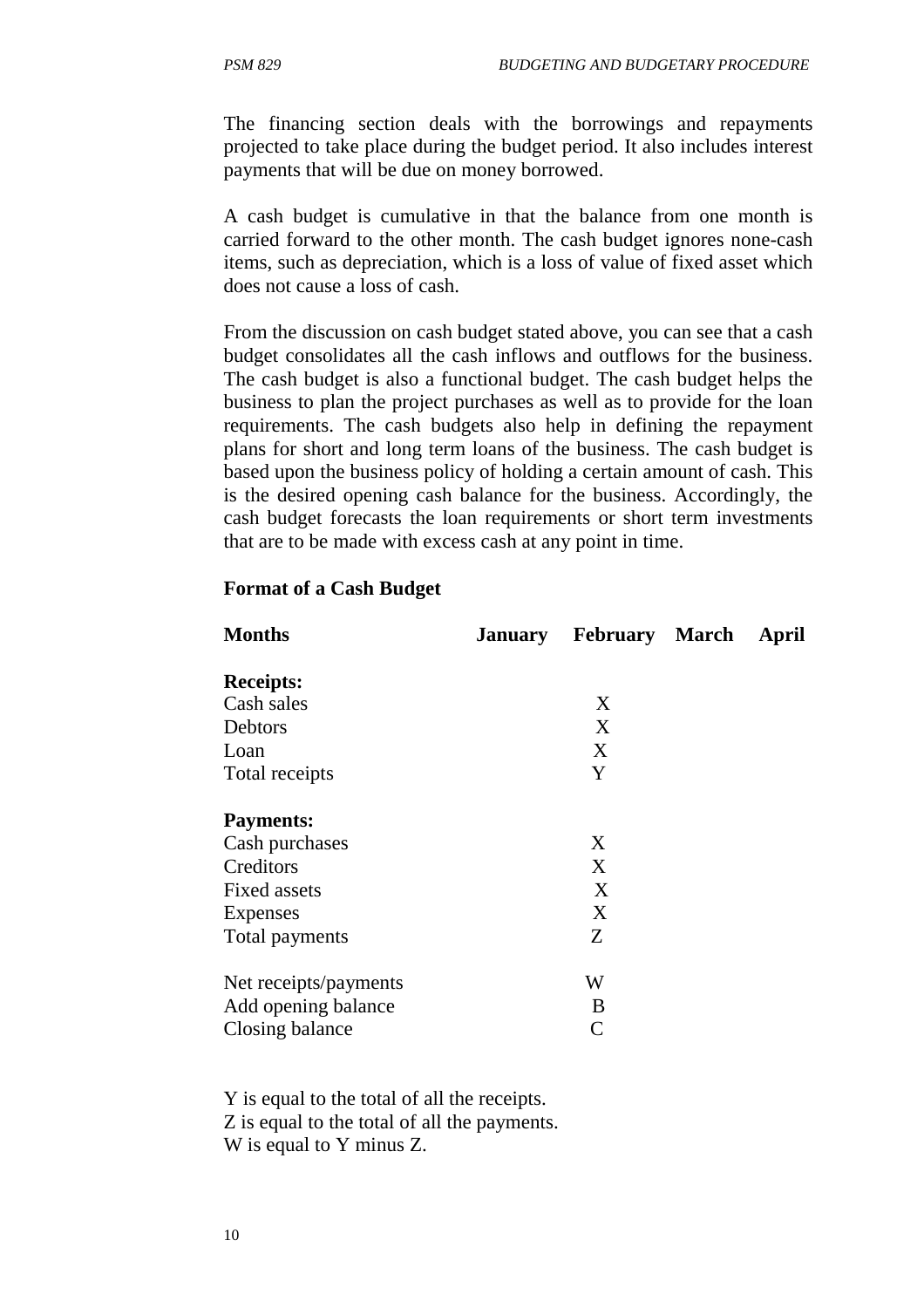C is equal to W plus B, which is the closing balance for that month, and this becomes the opening balance in the next month.

So, the cash budget format can be summarised as follows: the total of all the receipts, less the total of the payments equals the net receipt, if the answer is positive or net payment if the answer is negative. This net receipt or payment is then added to the opening balance to give the closing balance, which becomes the opening balance in the next month. The opening balance represents the figure for cash or bank at the end of last month.

#### *Example*

A company produces only one product and it sells for N60 each. Total variable cost is  $\mathbb{H}20$ . This is made up of material  $\mathbb{H}10$ , labour  $\mathbb{H}6$  and overheads N4. Fixed costs are N10,000 per month payable one month in arrears. Sales in units are 1,800, 2,100, 2,300 for April, May and June respectively. Productions in units are 2,000, 2,200, 2,200 for April, May and June respectively. Labour costs are paid in the month they are incurred. Suppliers of materials give one month credit. The variable overheads are paid for in the month following production. Sales are 50% for cash and 50% on one-month credit. Opening balance at the beginning of April is N60,000. Prepare the cash budget for the month of April to June 2010.

We have to calculate the individual cost of material, labour and overheads. This is done by taking the number of units produced in each month and multiplied by the cost per unit. For example, the material cost for April will be 2000 x  $\mathbb{H}10 = \mathbb{H}20,000$ . It will be the same calculation for labour and overheads for each month. The sales will be the number of units sold multiplied by the selling price per unit, that is, for April  $1800 \times$  N $60 =$  N $108,000$ .

#### *Solution*

Cash budget for the three months ending June 2010

|                 | April  | May          | June         |
|-----------------|--------|--------------|--------------|
|                 | N      | $\mathbf{N}$ | $\mathbf{N}$ |
| <b>Receipts</b> |        |              |              |
| <b>Sales</b>    |        |              |              |
| Cash            | 54,000 | 63,000       | 69,000       |
| Debtors         |        | 54,000       | 63,000       |
| Total receipts  | 54,000 | 117,000      | 132,000      |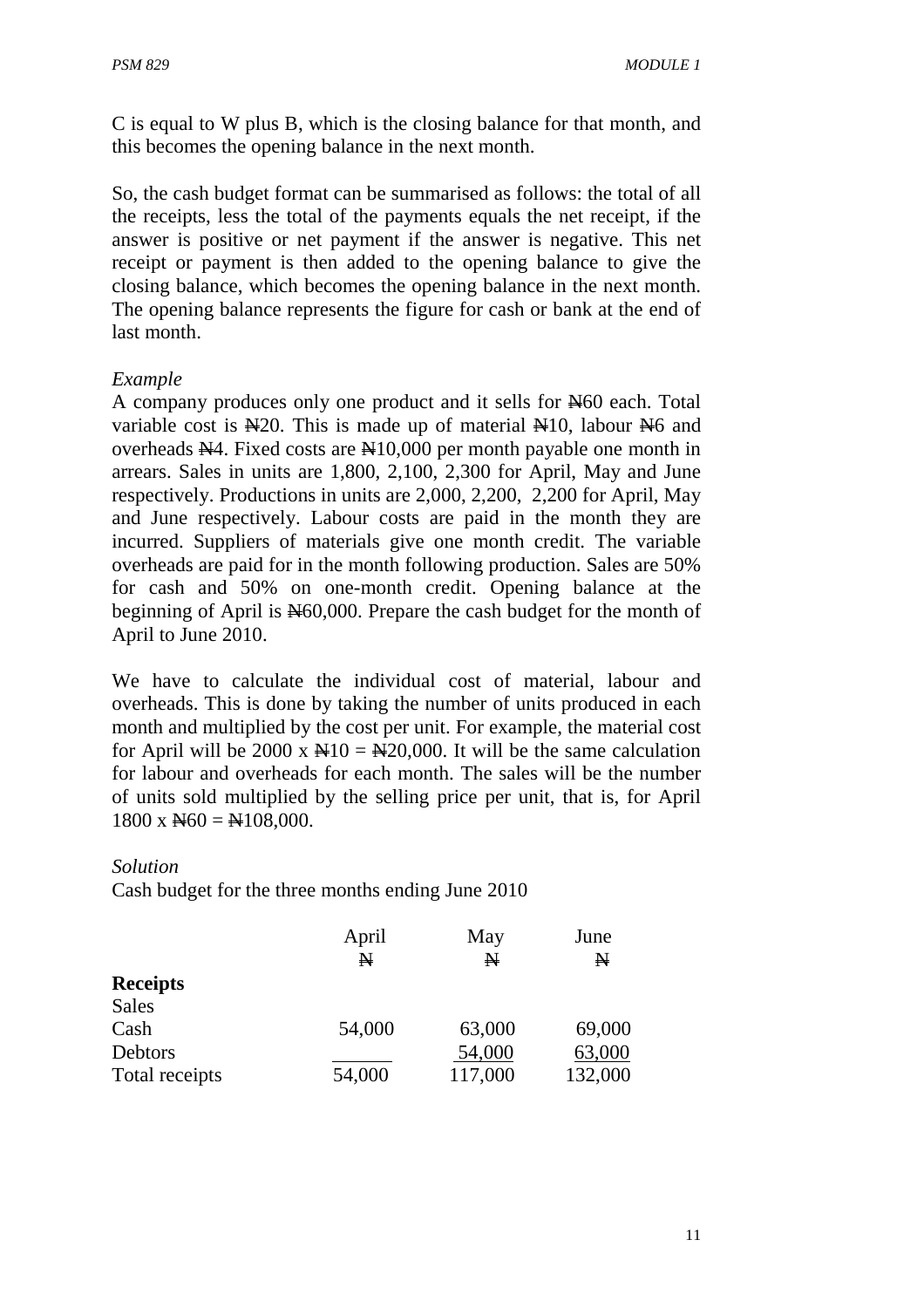| <b>Payments</b>        |        |         |         |
|------------------------|--------|---------|---------|
| Materials              |        | 20,000  | 22,000  |
| Labour                 | 12,000 | 13,200  | 13,200  |
| Overheads              |        | 8,000   | 8,800   |
| Fixed overheads        | 10,000 | 10,000  | 10,000  |
| <b>Total payments</b>  | 22,000 | 51,200  | 54,000  |
| Net receipt/payment    | 32,000 | 65,800  | 78,000  |
| Add opening balance    | 60,000 | 92,000  | 157,800 |
| <b>Closing balance</b> | 92,000 | 157,800 | 235,800 |

#### **SELF-ASSESSMENT EXERCISE**

The expected sales and purchases figure of Great Atlantic Ltd. from November 1995 to June 1996 are as follows:

| Month     | <b>Sales</b> | Purchases |
|-----------|--------------|-----------|
|           | ₩            | ₩         |
| Nov. '96  | 3,000        | 3,000     |
| Dec. '95  | 3,500        | 1,000     |
| Jan. '96  | 2,500        | 800       |
| Feb. '96  | 2,000        | 1,000     |
| Mar. '96  | 2,500        | 1,200     |
| April '96 | 3,000        | 1,400     |
| May $'96$ | 3,500        | 1,500     |
| June '96  | 3,800        | 1,500     |

The company has established a sale policy of 20% cash and 80% credit, 40% and 60% of credit sales are collectable in the first and second month after sales respectively. The company suppliers granted credit purchase of one month. All company's purchases were on credit. The company has budgeted for a capital expenditure of  $\frac{41}{500}$  and  $\frac{4300}{500}$  for the month of March 1996 and April 1996 respectively. Dividend of ₦1,200 is to be paid in three installments starting from April 1996. An outstanding tax liability of  $\frac{1}{250}$  is planned to maintain a minimum cash balance of  $\frac{1}{2}$ , 500 in each month. Salary for each month will amount to ₦500.

You are required to determine the cash position of the company from Jan. 1996.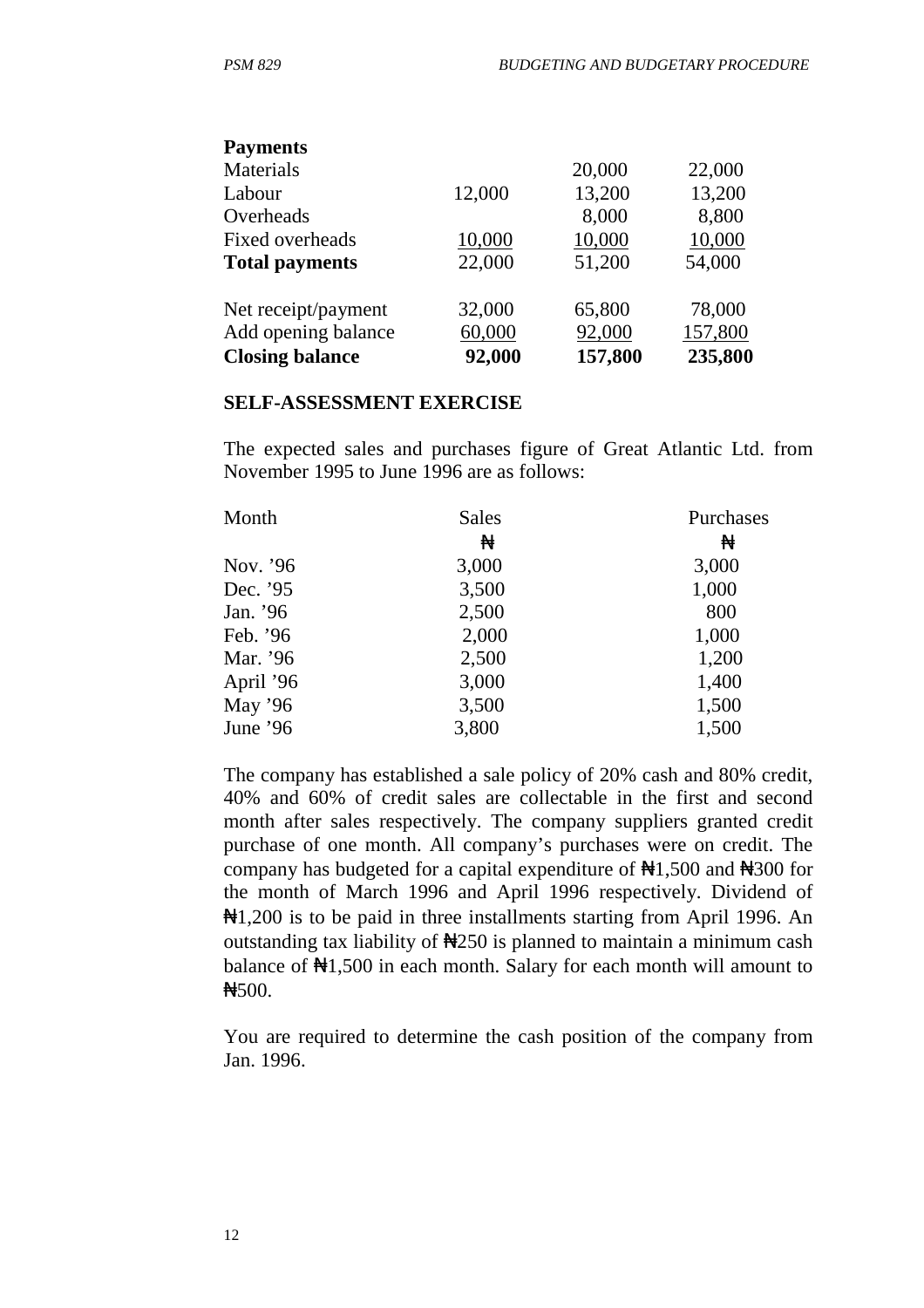# **3.3 Sales Budget**

A sales budget is a detailed schedule showing the expected sales for the budget period. Typically, it is expressed in both naira and units of production. An accurate sales budget is the key to the entire budgeting in some way. If the sales budget is poorly done, then the rest of the budgeting process is largely a waste of time.

The sales budget will help to determine how many units will have to be produced. Thus, the production budget is prepared after the sales budget. These budgets are then combined with data from the sales budget and the selling and administrative expenses budget to determine the cash budget. In essence, the sales budget triggers a chain reaction that leads to the development of the other budgets. The selling and administrative expenses budget is both dependent on and a determinant of the sales budget. This reciprocal relationship arises because sales will in part be determined by the funds committed for advertising and sales promotion. The sales budget is the starting point in preparing the master budget. All other items in the master budget including production, purchase, inventories, and expenses, depend on it in some way. The sales budget is constructed by multiplying the budgeted sales in units by the selling price. Usually, the first of all budgets to be compiled is the sales budget. This particular budget will be dependent for creating the others.

For example, XYZ Ltd is expecting (budgeting) the following sales revenue in the next three months.

|                  | <b>January</b> | <b>February</b> | <b>March</b> |
|------------------|----------------|-----------------|--------------|
| <b>Product A</b> | 1,800          | 1,900           | 2,000        |
| <b>Product B</b> | 2,000          | 2,200           | 2,100        |
| <b>Product C</b> | 1,700          | 1,500           | 1,500        |

These figures will have been calculated by multiplying the expected number of sales by the selling price of the product. If you have close relations with a majority of your customers, you could contact them in advance to find out how much they are expecting to buy from you in the forthcoming budget period. If you allow credit to customers, it is important that you put all credit sales in the month that you receive the money; not when you made the sale. For example, if you sell a product in January with two months credit, the revenue would be counted for in March and not January.

#### **SELF-ASSESSMENT EXERCISE**

List the major sections of a cash budget.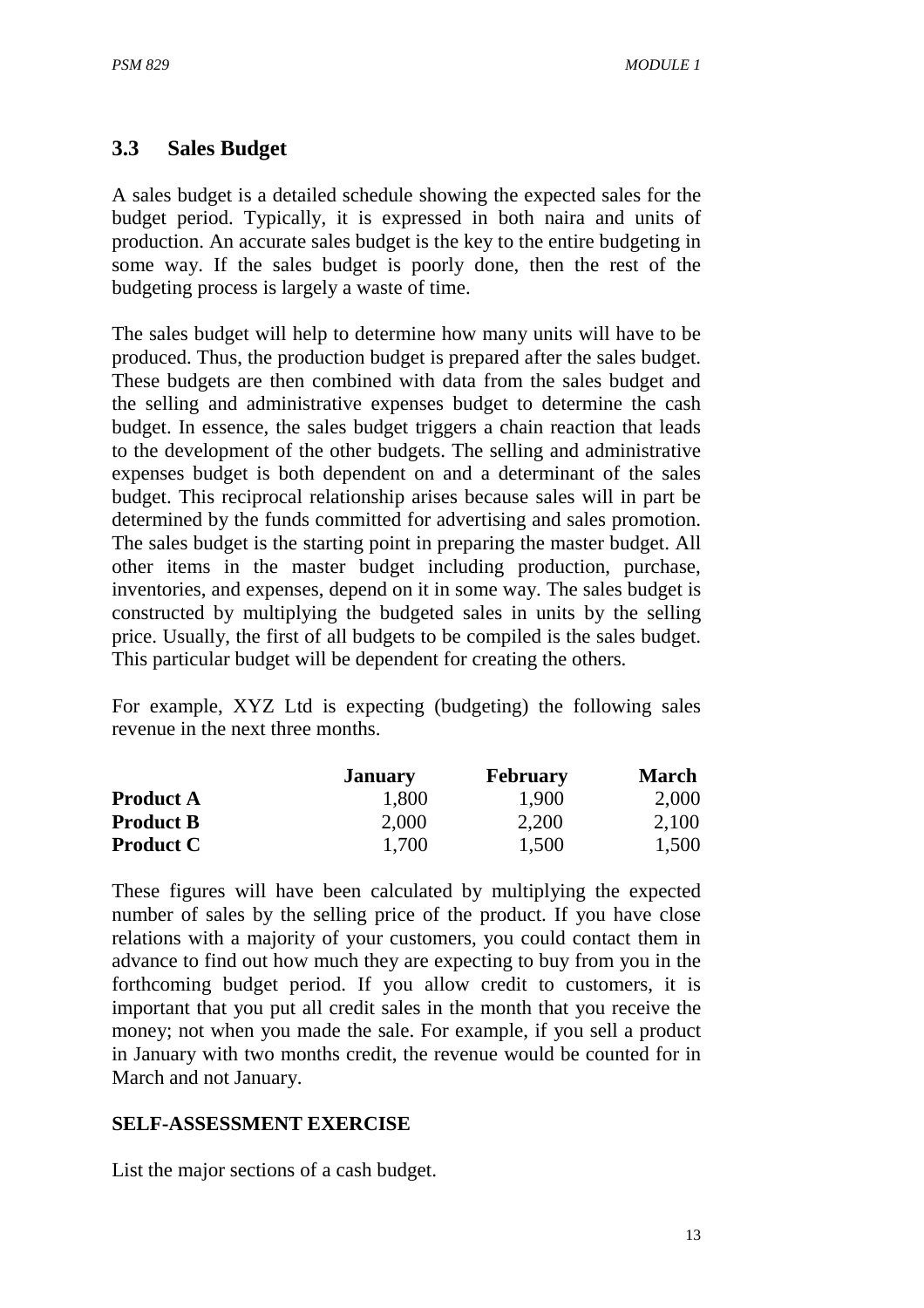# **3.4 Production Budget**

The production budget is prepared after the sales budget. The production budget lists the number of units that must be produced during each budget period to meet sales needs and to provide for the desired closing stock. Production needs can be determined as follows.

| Budgeted sales in units   | <b>XXX</b> |
|---------------------------|------------|
| Add desired closing stock | <b>XXX</b> |
| Total stock needed        | <b>XXX</b> |
| Less opening stock        | <b>XXX</b> |
| Required production       | <b>XXX</b> |

Production requirements for a period are influenced by the desired level of closing stock. Stock should be carefully planned to avoid excess stock and storage problems. Insufficient stock can lead to loss of sales or crash production efforts in the following period. Again, production budget is assuring that the business is product oriented. Should your business be a service centre organisation, you could use the same approach calling it an operating budget.

The production budget is made to ensure the business will be made for the proposed flow of stock using unit numbers instead of financial figures. The production budget would be split up for the individual products/services if you supply more than one as in the sales budget example in section 3.3 above. For example, assuming there is a desired closing stock of 300 units for January, 250 units for February and 350 units for March, for each of the products. And if the opening stock were 240, 180 and 330 for product A, B, C respectively, we have:

#### **Production Budget**

| <b>Product A</b>          | <b>January</b> | <b>February</b> | <b>March</b> |
|---------------------------|----------------|-----------------|--------------|
| Budgeted sales in units   | 1,800          | 1,900           | 2,000        |
| Add desired closing stock | 300            | 250             | 350          |
| Total stock needed        | 2,100          | 2,150           | 2,350        |
| Less opening stock        | 240            | 300             | 250          |
| Required production       | 1,860          | 1,850           | 2,100        |
| <b>Product B</b>          |                |                 |              |
| Budgeted sales in units   | 2,000          | 2,200           | 2,100        |
| Add desired closing stock | 300            | 250             | 350          |
| Total stock needed        | 2,300          | 2,450           | 2,450        |
| Less opening stock        | 180            | 300             | 250          |
| Required production       | 2,120          | 2,150           | 2,200        |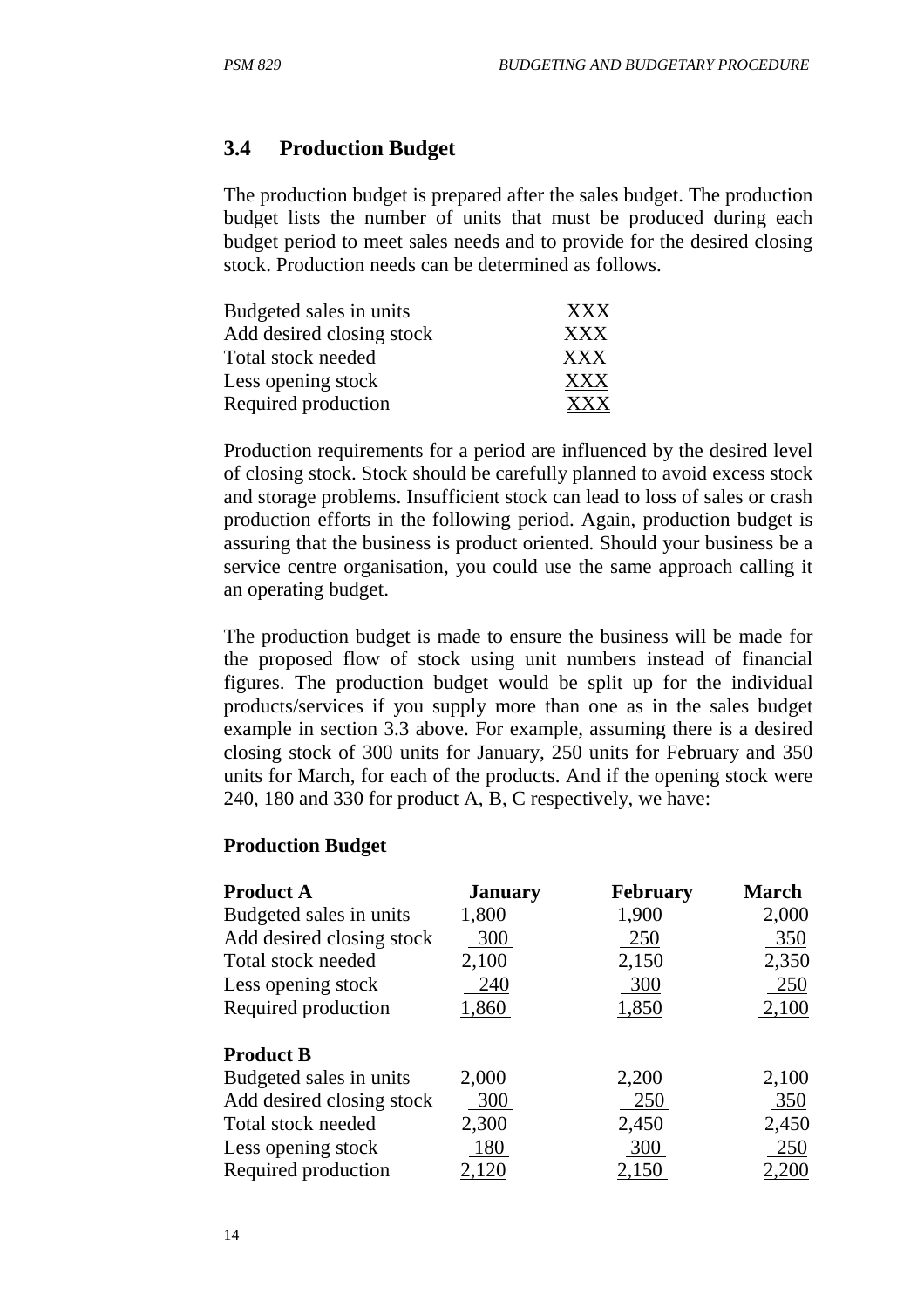| <b>Product C</b>          |       |       |       |
|---------------------------|-------|-------|-------|
| Budgeted sales in units   | 1,700 | 1,500 | 1,500 |
| Add desired closing stock | 300   | 250   | 350   |
| Total stock needed        | 2,000 | 1,750 | 1,850 |
| Less opening stock        | 330   | 300   | 250   |
| Required production       | .670  | 1,450 | 1.600 |

You should note that the sales units are the ones in unit section 3.3 above. And also note that the closing stock for a period becomes the opening stock for the next period. This budget will be used to propose how much you will manufacture so that you can meet the demand identified in your sales budget.

# **3.5 Capital Budget**

A capital budget includes planned outlays for long-lived assets that are expected to generate income or support business operations over a number of years. These usually exceed cost minimums as dictated by accounting and/or tax rules, and include, but are not limited to: land, building, machinery, office equipment, furniture and fixtures, vehicles, investments in other companies and so on.

According to accounting and tax rules, and varying by type of asset, the expenditures made on capital items such as those listed above normally, are spread over a number of years for the purposes of computing net income.

The process in which a business determines whether projects such as building a plant or investing in a long-term venture are worth pursuing is known as capital budgeting. Often, a prospective project's lifetime cash inflow and outflows are assessed in order to determine whether the returns generated meet a sufficient target benchmark. This process can also be known as investment appraisal.

Ideally, business should pursue all projects and opportunities that enhance shareholder value. However, because the amount of capital available at any given time for new projects is limited, management needs to use capital budgeting techniques to determine which projects will yield the most return over an applicable period of time. Quantitative methods used to evaluate projects for possible funding out of a capital budget include net present value (NPV) and internal rate of return (IRR).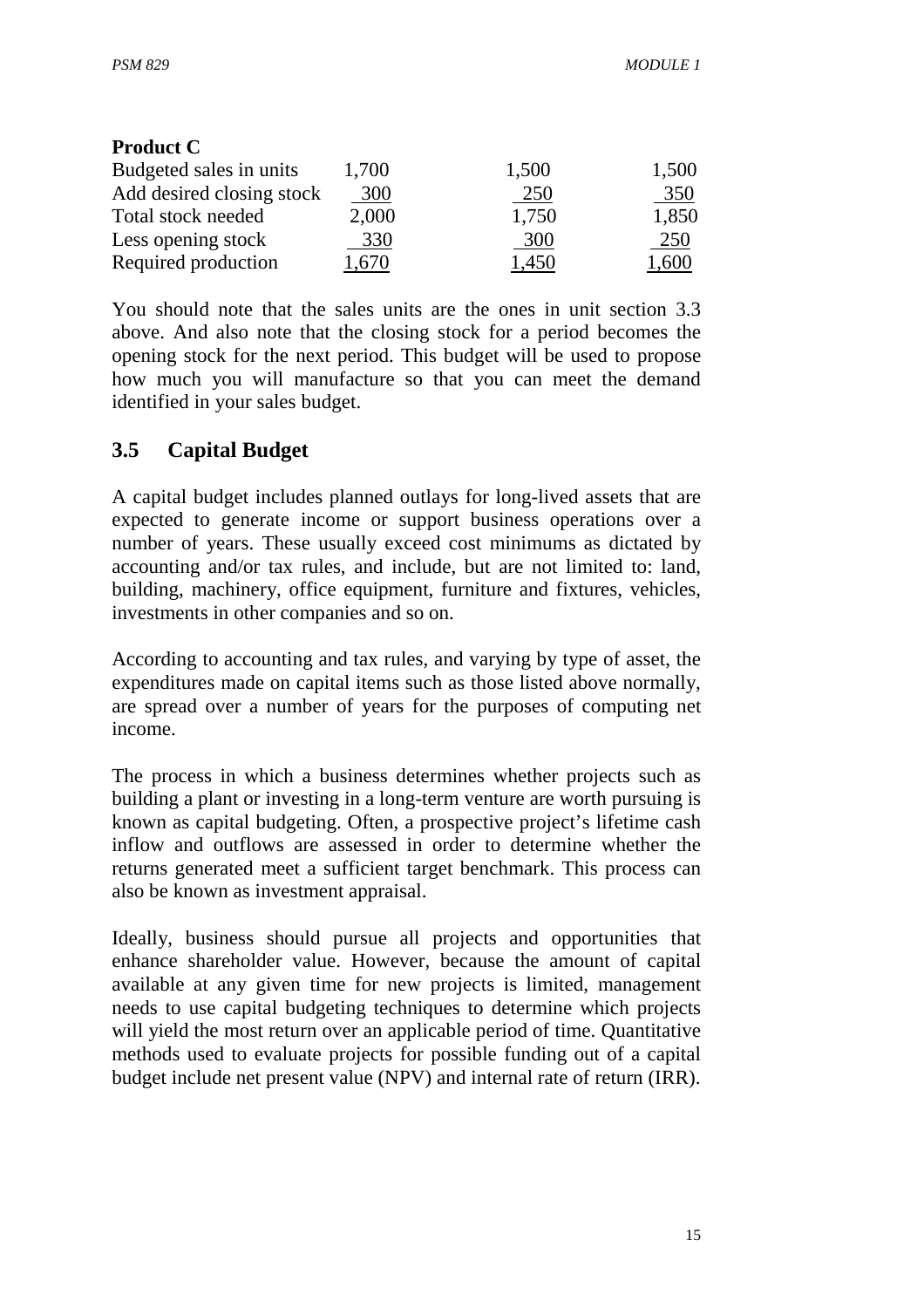## **4.0 CONCLUSION**

Now that we have discussed the master budget, cash budget, sales budget, production budget and capital budget, you could see possible application of these types of budgets in your business endeavour or aid in your administrative functions wherever you are privileged to work.

#### **5.0 SUMMARY**

Having studied this unit, you should recall that a master budget is an overall financial operating plan for a forthcoming fiscal year. A cash budget consolidates all the cash inflows and outflows for the business.

A sales budget is a detailed scheduled showing the expected sales for the budget period. And the production budget lists the number of units that must be produced during each budget period to meet sales needs and to provide for the desired closing stock. Finally, a capital budget includes planned outlays for long-lived assets that are expected to generate income or support business operations over a number of years.

#### **6.0 TUTOR-MARKED ASSIGNMENT**

- i. What is a master budget?
- ii. What is a production budget?
- iii. A company produces only one product which sells for ₦80 each. Total variable cost is  $\frac{120}{100}$ . This is made up of material  $\frac{120}{100}$ , labour  $\frac{1}{10}$  and overheads  $\frac{1}{5}$ . Fixed costs are  $\frac{1}{15}$ ,000 per month payable one month in arrears. Sales in units are 2300, 2500 and 2600 for January, February and March respectively. Productions in units are 2400, 2600 and 2800 for January, February and March respectively. Labour costs are paid in the month they are incurred. Suppliers of materials give one-month credit. The variable overheads are paid for in the month following production. Sales are 60% for cash and 40% on one month credit. Opening balance at the beginning of January is  $\frac{1}{2}100,000$ . Prepare the cash budget for the month of January to March 2011.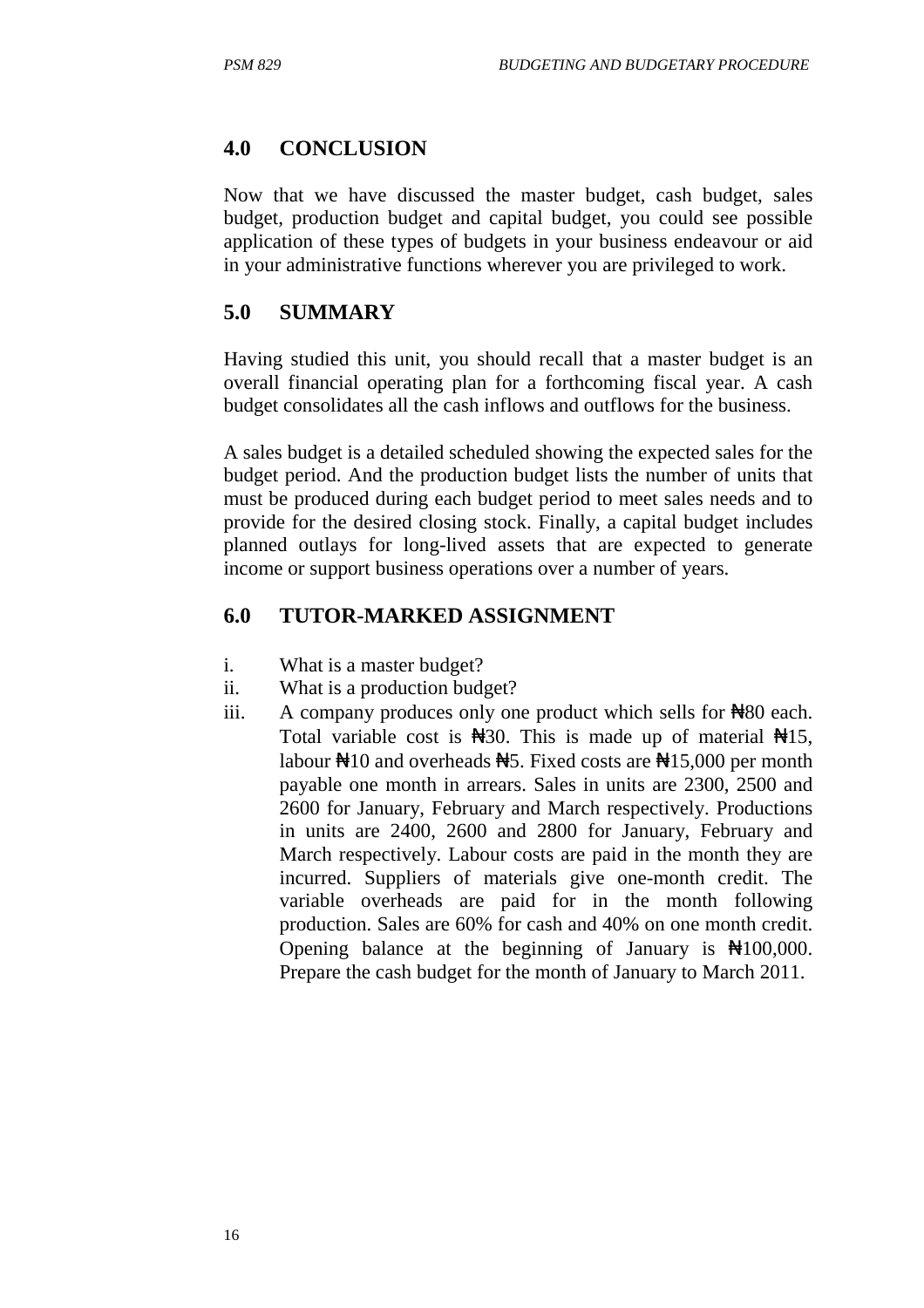# **7.0 REFERENCES/FURTHER READING**

- Hansen, D. R. & Mowen, M. M. (2007). *Management Accounting*. USA: Thomson South-Western.
- Horngreen, C. T. et al. (2008). *Introduction to Management Accounting*. USA: Pearson Education International
- Stoner, J. A. F., Freeman, E. R. & Gilbert, D. R. (1995). *Management*. (6th ed.). New Jersey: Prentice-Hall, Inc.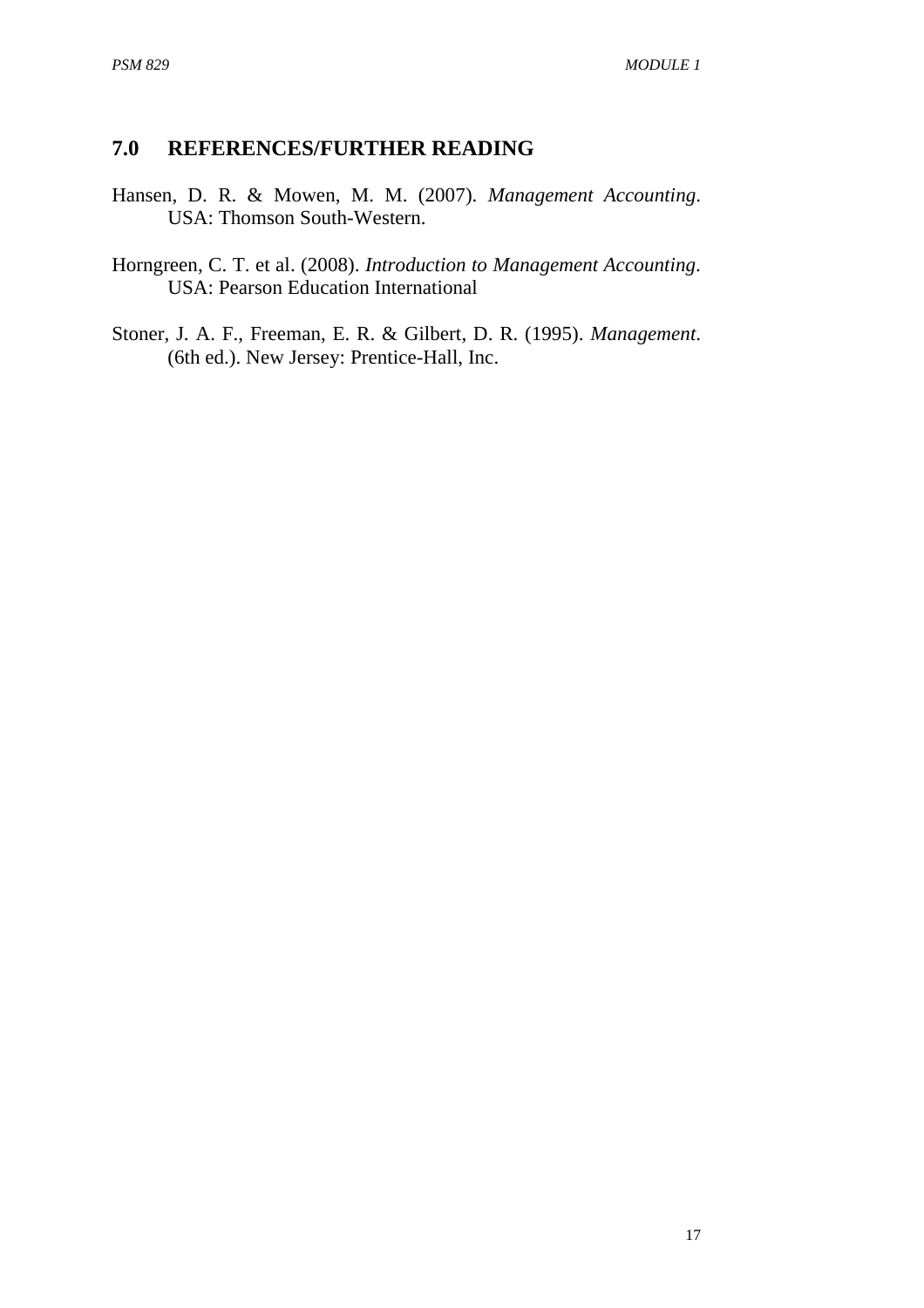# **UNIT 3 ZERO BASE BUDGETING**

#### **CONTENTS**

- 1.0 Introduction
- 2.0 Objectives
- 3.0 Main Content
	- 3.1 The Concept of Zero Base Budgeting
	- 3.2 The Process of Zero Base Budgeting
	- 3.3 Performance and Zero Base Budgeting
- 4.0 Conclusion
- 5.0 Summary
- 6.0 Tutor-Marked Assignment
- 7.0 References//Further Reading

#### **1.0 INTRODUCTION**

One of the purposes of budgeting is to evaluate performance and motivate employees to direct their efforts towards organisational goals. It may be difficult to develop a budget that satisfies simultaneously the purpose of forecasting and motivating performance. This has given rise to various approaches to the budgeting process.

There are two approaches to the budgeting process which are Planning Programming Budgeting System (PPBS) and the Zero Based Budgeting (ZBB). For the purpose of this unit, we shall discuss the Zero Base Budgeting.

The ZBB approach was initially developed by a corporation in the United States, after which President Carter mandated its use for the 1979 Federal Budget.

## **2.0 OBJECTIVES**

At the end of this unit, you should be able to:

- explain the idea underlying zero based budgeting
- discuss the three major steps involved in the process of zero base budgeting
- discuss zero base budgeting vis-à-vis performance.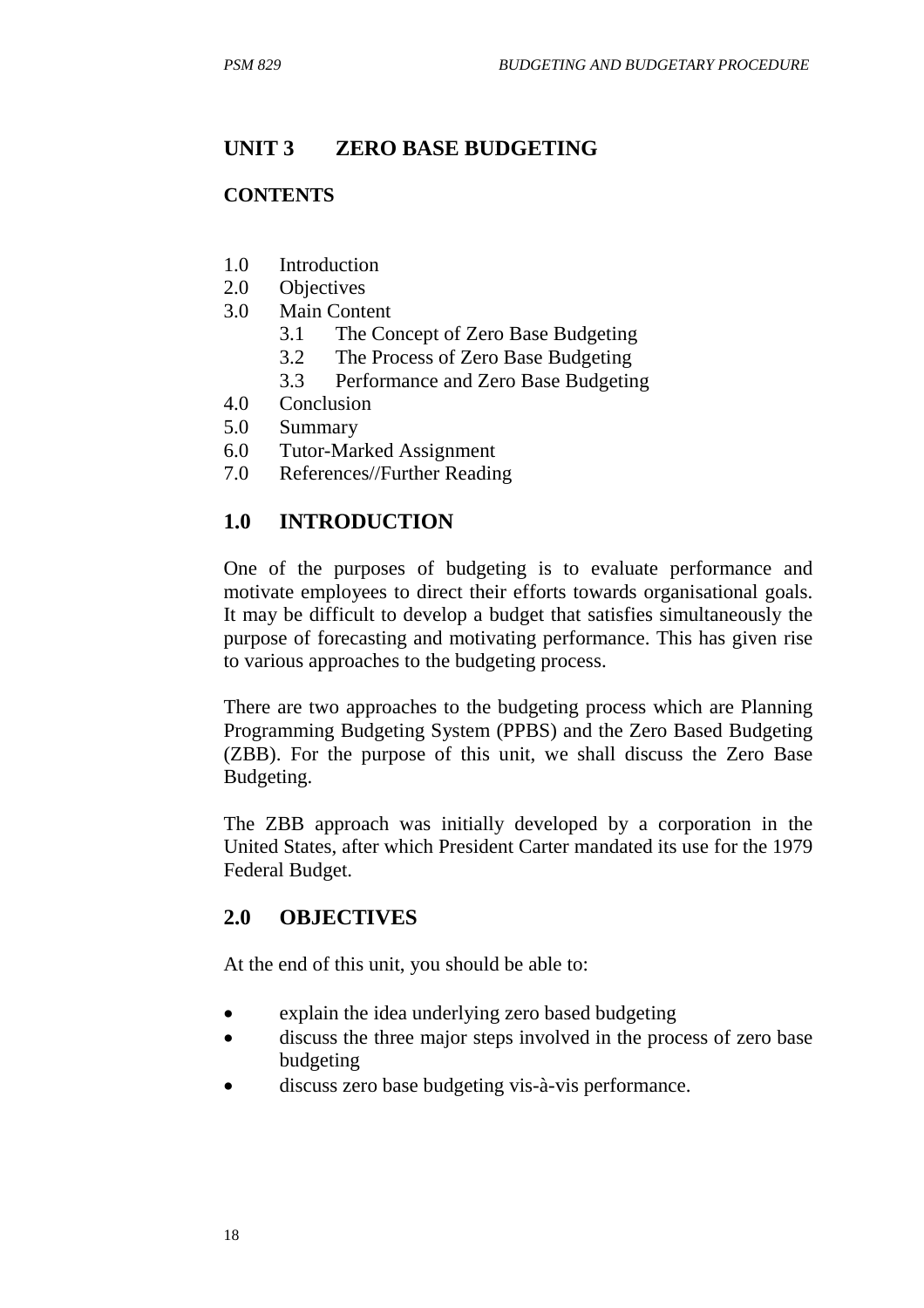# **3.0 MAIN CONTENT**

# **3.1 The Concept of Zero Base Budgeting**

You will notice that in a normal budgeting process, the previous year's level of expenditure is often assumed to have been appropriate. Base on this, the task of individuals preparing the budget will be to decide what activities and funds should be removed and what activities and funds should be added. The problem this may create for the organisation is that there will be a bias towards continuing the same activities year after year even when the relevance of such activities have been lost due to changes in organisation's objectives or environmental changes, therefore, the need for zero-based budgeting which enables the organisation to evaluate its activities and priorities afresh. Similarly, previous year's resource allocations are not automatically considered as the basis of the present year's allocations. So, each manager has to justify anew his or her entire budget request. Hence, we can state that zero-based budgeting involves allocating an organisation's funds on the basis of a cost-benefit analysis of each of the organisation's major activities.

# **3.2 The Process of Zero Based Budgeting**

The process of preparing a zero-based budget basically involves three major steps.

- a. **Decision package** The first step is to break down each of an organisation's activities into decision packages. A decision package includes all the information about an activity that managers need to evaluate that activity, and compare its costs and benefits with other activities. Such information might include the activity's purpose, costs and estimated benefits, plus the consequences expected if the activity is not approved and the alternative activities that are available to meet the same purpose.
- b. **Prioritising**  The next step is to evaluate the various activities and place them in order of decreasing benefit to the organisation. The process starts by each manager ranking the activities for which he or she is responsible. These rankings are then passed on to a superior, who with the lower managers establish rankings for all the activities in his or her department. This process continues until rankings for all organisation activities are reviewed and selected by top managers.
- c. **Allocation of resources** When the final ranking has been determined, the organisation's resources are budgeted to meet the demand. Generally, funds for top priority activities would be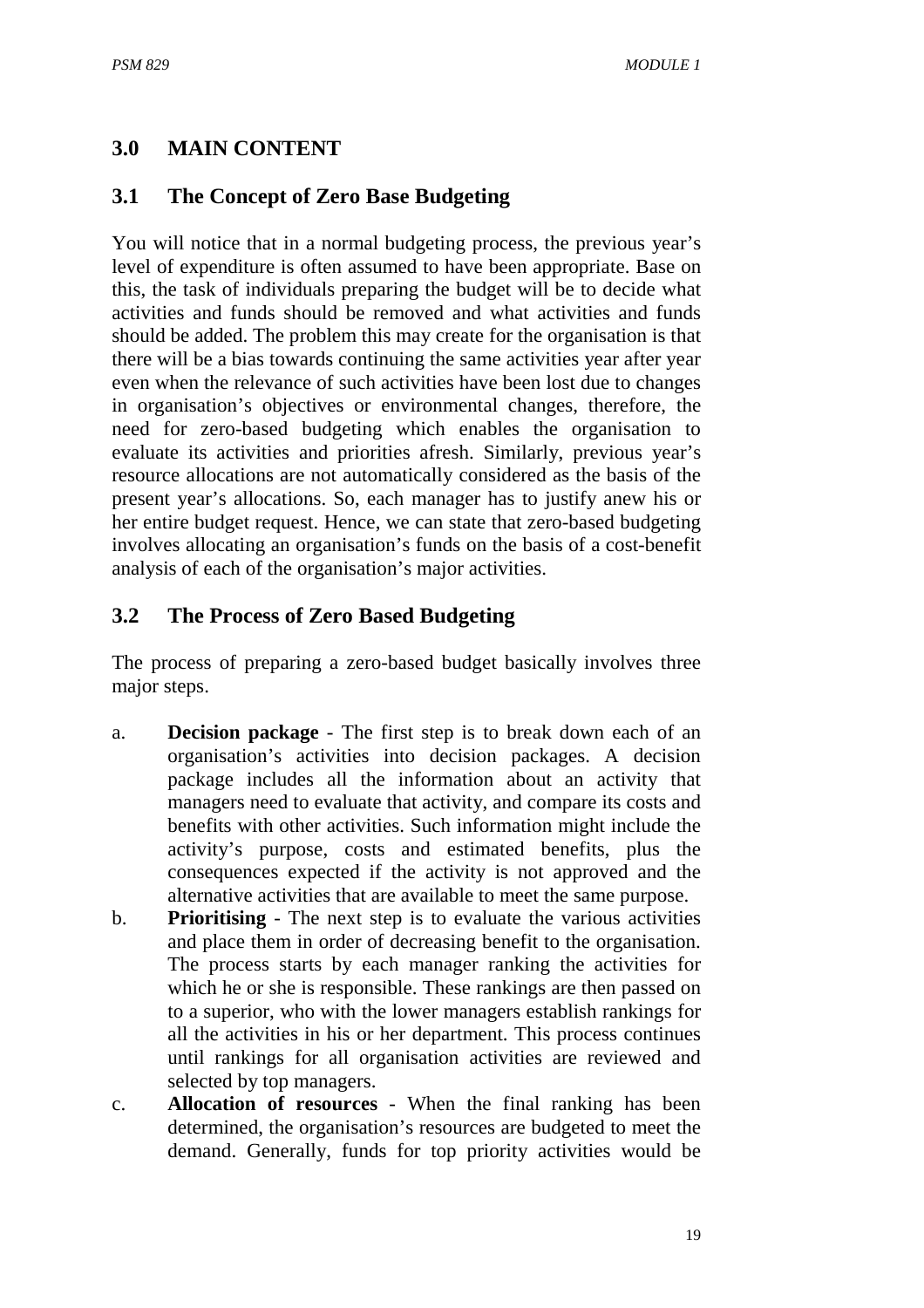allocated more quickly while lower priority items would be scrutinised much more carefully.

#### **SELF-ASSESSMENT EXERCISE**

Define zero based budgeting.

# **3.3 Performance and Zero Based Budgeting**

One of the purposes of budgeting is to evaluate the performance and motivate employees to direct their efforts towards organisational goals. This is achieved by allocating to employees the responsibility for achieving certain budget targets.

Optimal performance is likely to occur when a budget provides sufficient challenges. Budgets that are set to challenge may not always reach their target, so, they are not suitable in situations where accurate forecasting is the major concern. It may be difficult to develop a budget that satisfies simultaneously the purpose of forecasting and motivating performance.

In zero based budgeting, budget for virtually every activity in the organisation is initially set to zero. Zero base budgeting has been criticised as being too introspective. When managers focus on their own part of the business, they can overlook the interactions with other departments and the relevance of their operations to overall business objectives and strategies. For this reason, ZBB may not be very useful in helping business to manage costs or improve their performance. It has been claimed that ZBB does not help in identifying areas of waste, redundant activities, communication barriers or opportunities for more effective allocation of resources to support business demands.

## **4.0 CONCLUSION**

Many organisations have attempted to measure discretionary costs through zero base budgeting. Many companies and government units have implemented ZBB at one time or the other. Under ZBB, the budget for virtually every activity in the organisation is initially set to zero. To receive funding during the budgeting process, each activity must be justified in terms of its continued usefulness.

The ZBB approach forces management to rethink each phase of an organisation's operations before allocating resources.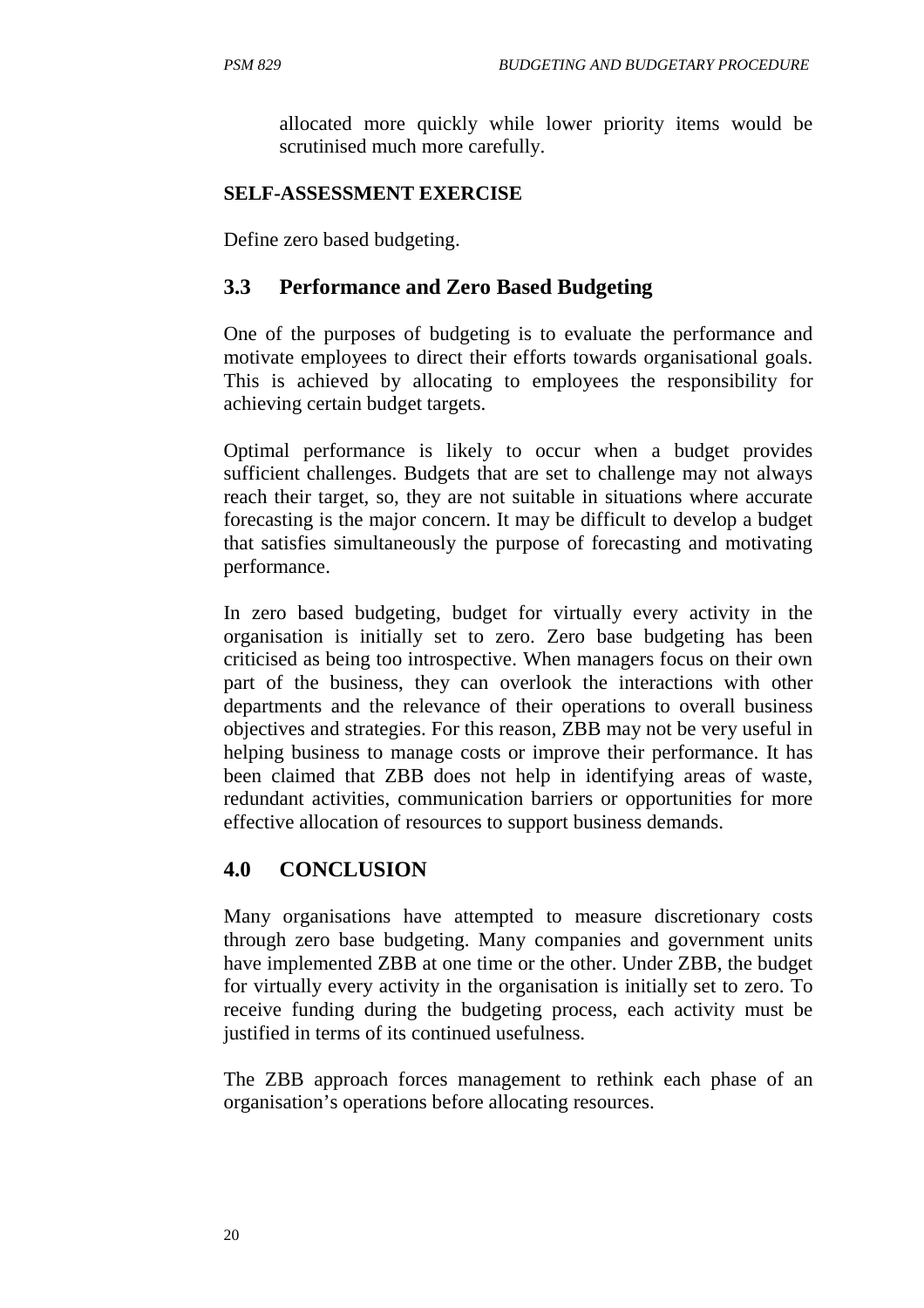# **5.0 SUMMARY**

You should recall that zero based budgeting involves allocating an organisation's funds on the basis of a cost-benefit analysis of each of the organisation's major activities. In other words, in zero based budgeting, budget for virtually every activity in the organisation is initially set to zero. The steps involved in the process of zero base budgeting are decision package, prioritising and resource allocation.

## **6.0 TUTOR-MARKED ASSIGNMENT**

- i. Explain the concept underlying zero base budgeting.
- ii. Discuss the three steps involved in the process of zero base budgeting.

## **7.0 REFERENCES/FURTHER READING**

- Hilton, R. W., Maher, M. W. & Selto, F. H. (2000). *Cost Management-Strategies for Business Decision*. USA: McGraw-Hill Higher Companies.
- Smith, K. L., Thorn H., & Hilton R. W. (2006). *Management Accounting Information for Managing and Creating Value.* Australia: McGraw-Hill Australia Pty Limited.
- Stoner, J. A. F., Freeman E. R. & Gilbert D. R. (1995). *Management*. (6th ed.). New Jersey: Prentice-Hall, Inc.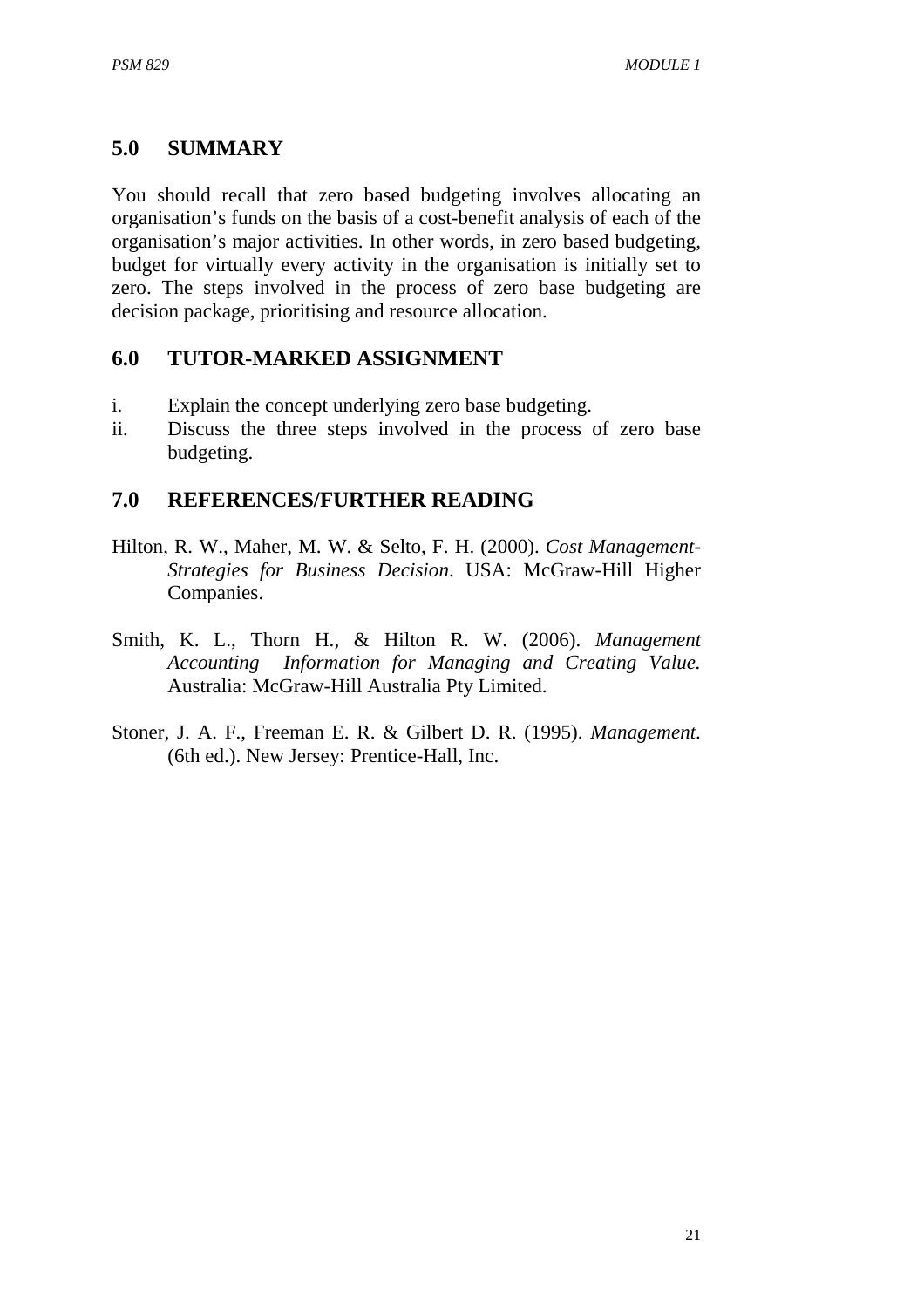### **MODULE 2 GOVERNMENT BUDGETING**

- Unit 2 Budgeting Process
- Unit 3 Budget Process in Appropriation Bill (1)
- Unit 4 Budget Process in Appropriation Bill (2)

## **UNIT 1 BALANCED BUDGET**

#### **CONTENTS**

- 1.0 Introduction.
- 2.0 Objectives
- 3.0 Main content
	- 3.1 What is a Balance Budget?
	- 3.2 A Balanced Budget Amendment
	- 3.3 Problems Associated with Balanced Budget Rule
- 4.0 Conclusion
- 5.0 Summary
- 6.0 Tutor-Marked Assignment
- 7.0 References/Further Reading

# **1.0 INTRODUCTION**

We defined in unit 1 that a budget is a formal statement of the financial resources set aside for carrying out specific activities in a given period of time. We did also discuss that a budget is the most widely used means for planning and controlling activities at every level of an organisation. Due to the fact that a budget is used for planning and controlling, when actual events or activities are seen, sometimes, there is a difference between what was budgeted for and what was actual event, which is known as variance. However, for the purpose of this unit, we shall be discussing a situation which does not express a variance situation such that budget and actual are the same.

## **2.0 OBJECTIVES**

At the end of this unit, you should be able to:

- explain the meaning of a balanced budget
- discuss a balanced budget amendment
- discuss problems associated with balanced budget rule.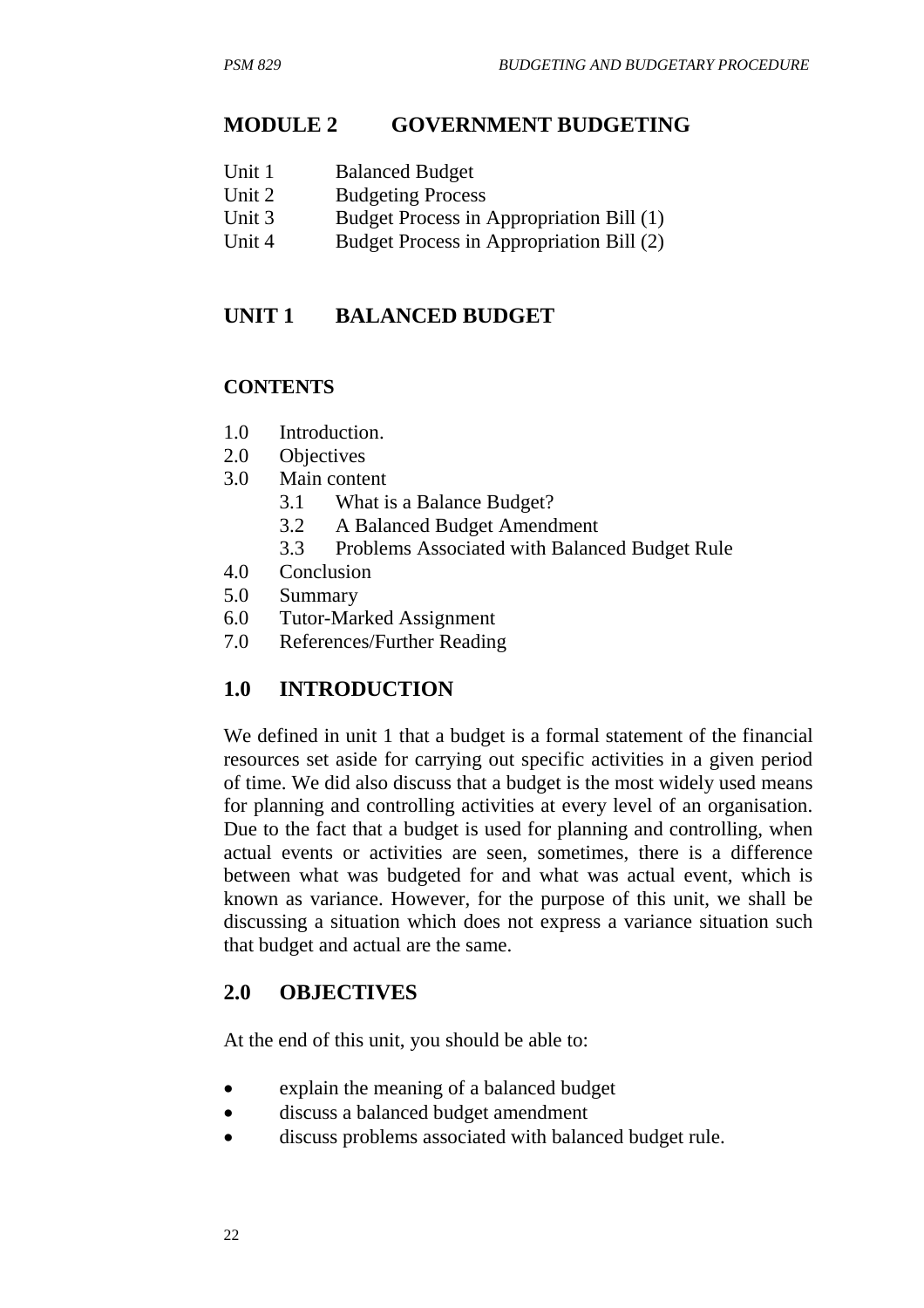# **3.0 MAIN CONTENT**

# **3.1 What is a Balance Budget?**

A balanced budget is when there is neither a budget deficit nor a budget surplus. This is when revenues equal expenditure. This is particularly associated with government account. More generally, it refers to when there is no deficit, but possibly a surplus.

A cyclically balanced budget is a budget that is not necessarily balanced year to year but is balanced over the economic cycle, running a surplus in boom years and running a deficit in lean years, with these offsetting over time.

Balanced budgets, and the associated topic of budget deficits, are a contentious point within politics, notably in American politics. The mainstream economic view is that having a balanced budget in every year is not desirable, with budget deficit in lean times being desirable. Within American politics, the situation is much more debated with all US States other than Vermont having a balanced budget amendment of some form; while conversely, the US Federal Government has generally run a deficit since the late 1960s and the topic of balanced budgets being a consistent topic of debate.

# **3.2 A Balanced Budget Amendment**

A balanced budget is a constitutional rule requiring that the state cannot spend more than its income. It requires a balance between the projected receipts and expenditures of the government.

Most balanced budget provisions make an exception for times of war or national emergency or allow the legislature to suspend the rule by a super-majority vote. A supermajority or a qualified majority is a requirement for a proposal to gain a specified level or type of support which exceeds a simple majority (over 50%).

Balanced budget provisions have been added to the constitutions of most US States and Swiss constitution. After years of rising deficits and debt in the 1990s, Switzerland's citizens adopted the debt brake as a constitutional amendment in 2001. The rule was implemented starting in 2003. It states that each year, the budget must be in balance, adjusted for economic conditions.

Every US State other than Vermont has some form of balance budget amendment. The precise form varies. State level balanced budget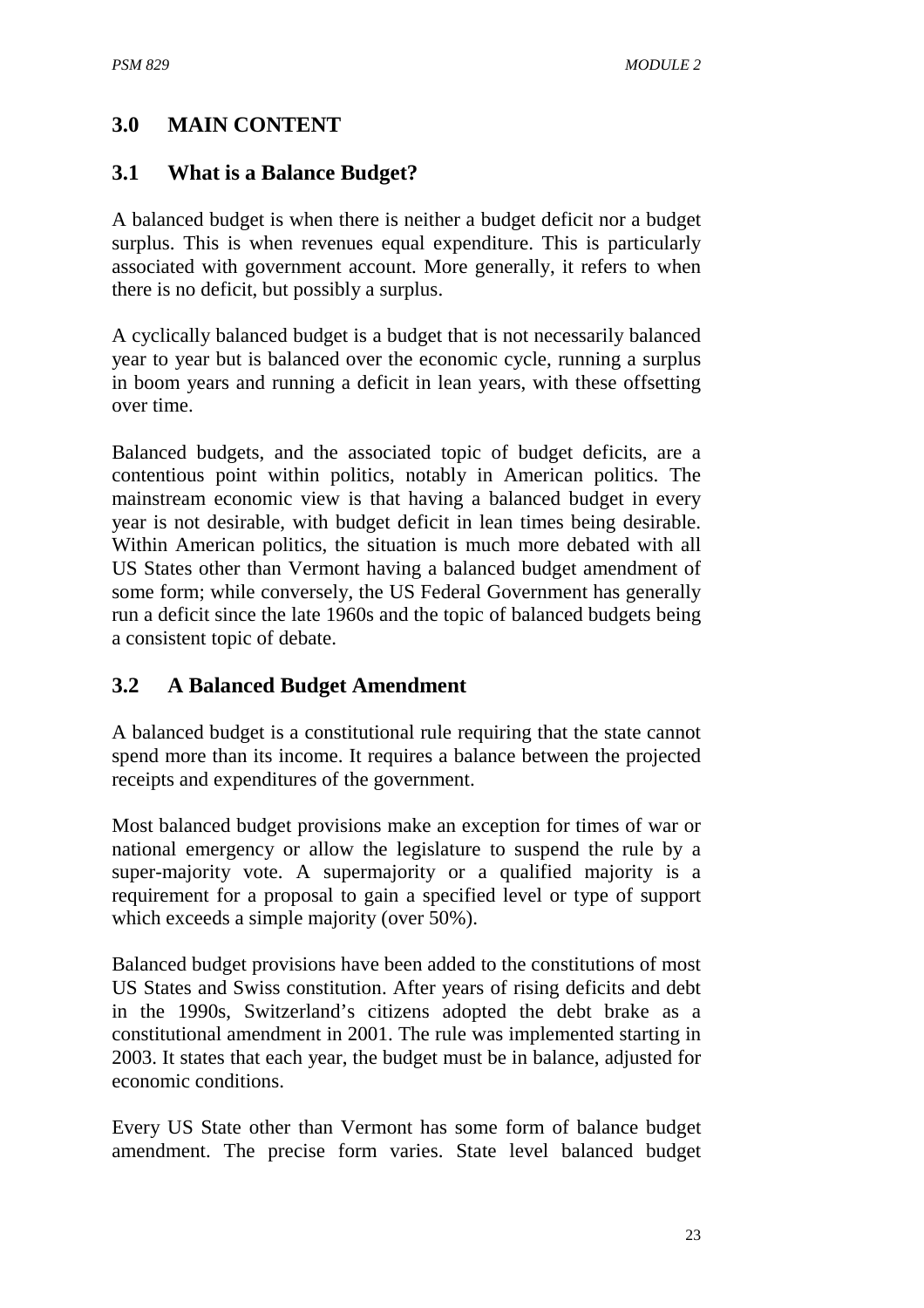amendments have been strongly criticised as worsening the late 2000s recession by forcing States to cut services in the middle of a slump.

#### **SELF-ASSESSMENT EXERCISE**

Do you agree that all government budgets must be balanced?

# **3.3 Problems Associated with Balanced Budget Rule**

Member countries of Europe feel obliged to introduce balanced budget clauses into their constitutions. The German government argues that balanced budget constitutional clauses are necessary to avoid future government debt crises. Paul De Grauwe argued that a balance budget rule is not a good idea. He stated that first the rule is based on defective diagnosis of the government debt crisis in Europe area. With the exception of Greece, the reason countries got into this crisis has little to do with the poor management of government finances. The root cause of the debt problems in Europe is the unsustainable debt accumulation in the private sectors of many countries in Europe. From 1999 until 2007, when the financial crisis erupted, private households in Europe increased their debt levels from about 50% of GDP (gross domestic product) to 70%. The explosion of bank debt in Europe was even more spectacular and exceeded 250% of GDP in 2007.

The second problem is that nobody wants to introduce a rule that says the government budget should be balanced every year. This is because such a rule would imply that when a recession sets in and the budget deficit automatically increases, the government would be forced to raise taxes and cut spending immediately.

The third problem with the balanced budget rule is that it is based on a cyclical view of what governments actually do. The rule implies that in the long run the debt to GDP ratio moves towards zero. The reason is that with balanced budget rule, the government cannot issue new debt (over the business cycle). Since GDP increases, the debt to GDP ratio must decline and ultimately go to zero.

## **4.0 CONCLUSION**

Balanced budget rules take the cynical view that government debt is bad. This is also the view that governments are simply wasteful and do not contribute to the productivity of a nation. If one takes this view, then yes, a balance budget rule makes sense. Such a view however, is the expression of an economic fundamentalism that says that what governments do is bad, and what markets do is good.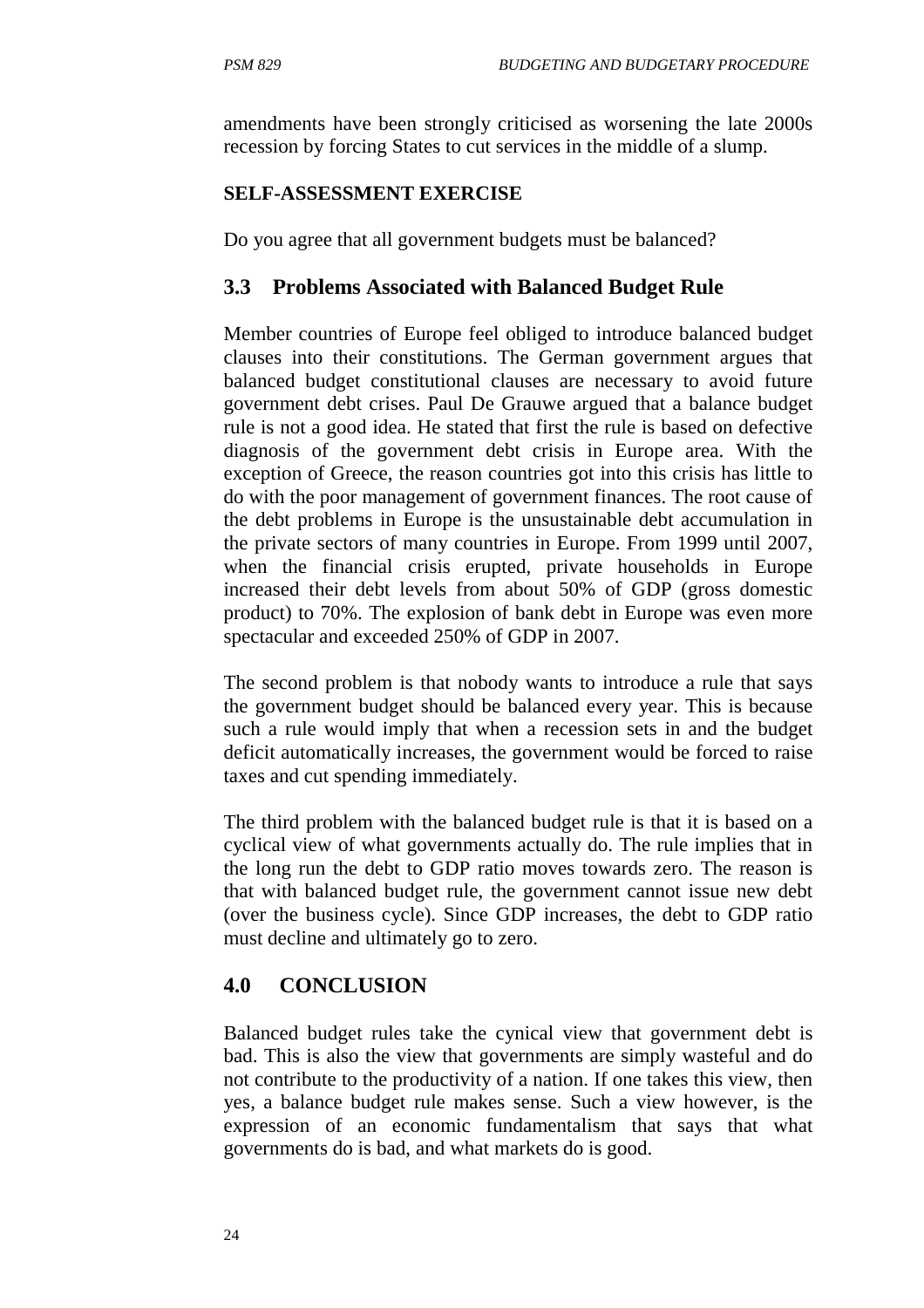# **5.0 SUMMARY**

You should recall that a balanced budget is when there is neither a budget deficit nor a budget surplus. A balanced budget is a constitutional rule requiring that the State cannot spend more than its income. This gives a cynical view that all government debt is bad.

# **6.0 TUTOR-MARKED ASSIGNMENT**

- i. Explain the term balanced budget.
- ii. A balance budget is a constitutional rule, discuss.
- iii. Discuss the problems associated with balanced budget rule.

## **7.0 REFERENCES/FURTHER READING**

- Garrison, S. W., Noreen, E. W. (2006). *Management Accounting*. New York: The McGraw Hill Companies.
- Hilton, R. W., (1999). *Management Accounting*, New York: Irwin/McGraw Hill.

Paul, De Grauwe "Balanced Budget Fundamentalism" www.cep.en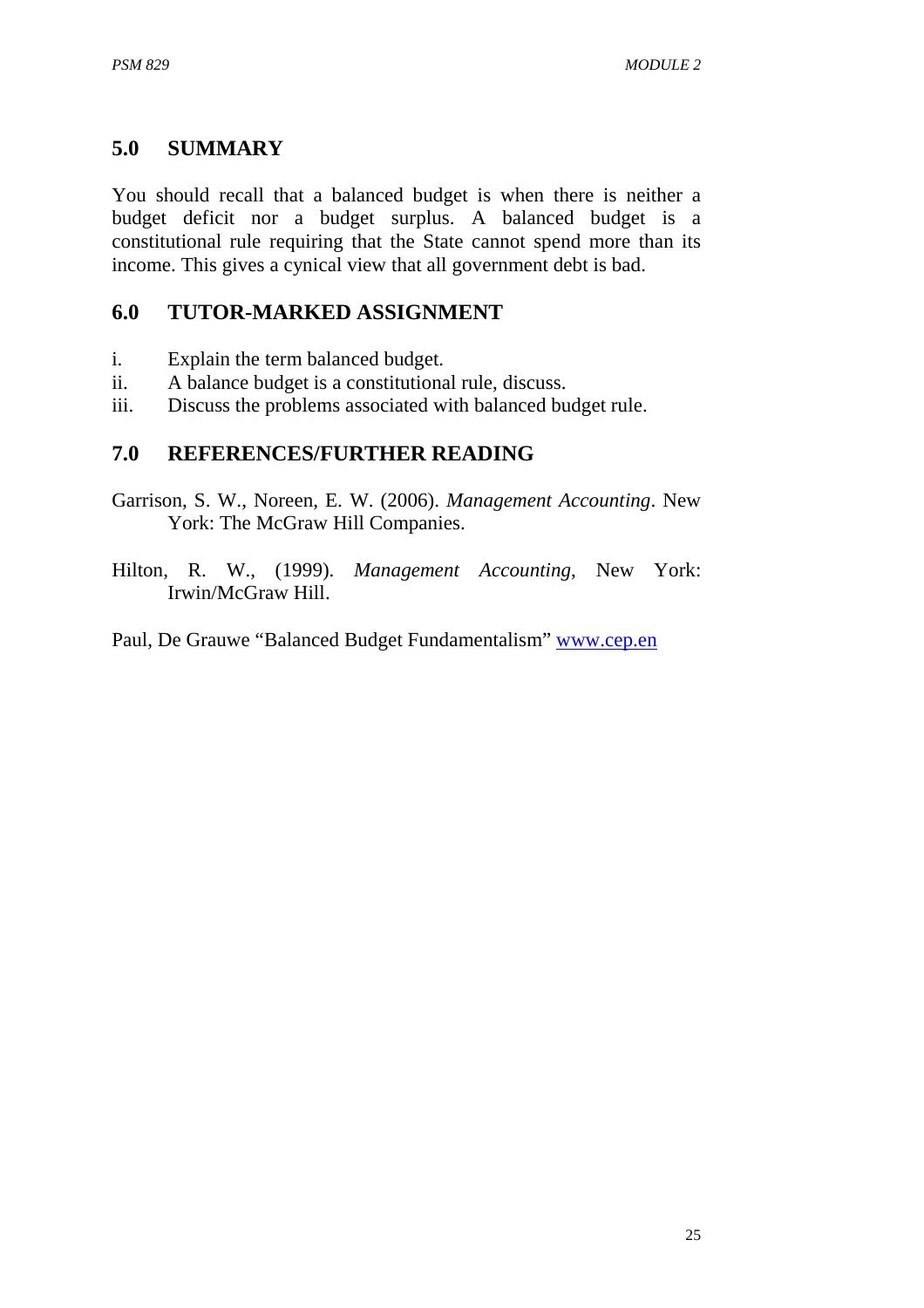# **UNIT 2 BUDGETING PROCESS**

#### **CONTENTS**

- 1.0 Introduction
- 2.0 Objectives
- 3.0 Main Content
	- 3.1 How Budgets are Drawn and Approved
	- 3.2 The Role of Budget Personnel
	- 3.3 How Budgets are Revised
	- 3.4 Keys to a Successful Budgeting Process
- 4.0 Conclusion
- 5.0 Summary
- 6.0 Tutor-Marked Assignment
- 7.0 References/Further Reading

#### **1.0 INTRODUCTION**

The first step in influencing decision making is to understand the way budgets are drawn. A budget is a product of a process. How long the process should take and who should be involved in the process varies depending on the management style and complexity of the organisation. Establishing a schedule of key action and decision centre in the process allows adequate time for information to be collected and decision be made. Generally, the budgeting process should begin at least four months before the end of the fiscal year to ensure the budget is approved by the Board before the start of the New Year.

However, in this unit, we shall focus on four areas of discussion which are how budgets are drawn and approved; the role of budget personnel; how budgets are revised and keys to a successful budgeting process.

## **2.0 OBJECTIVES**

At the end of this unit, you should be able to:

- state the stages involved in the budgeting process
- discuss the role of budget personnel in budgeting process
- state briefly how budgets are revised
- state briefly the keys to a successful budgeting process.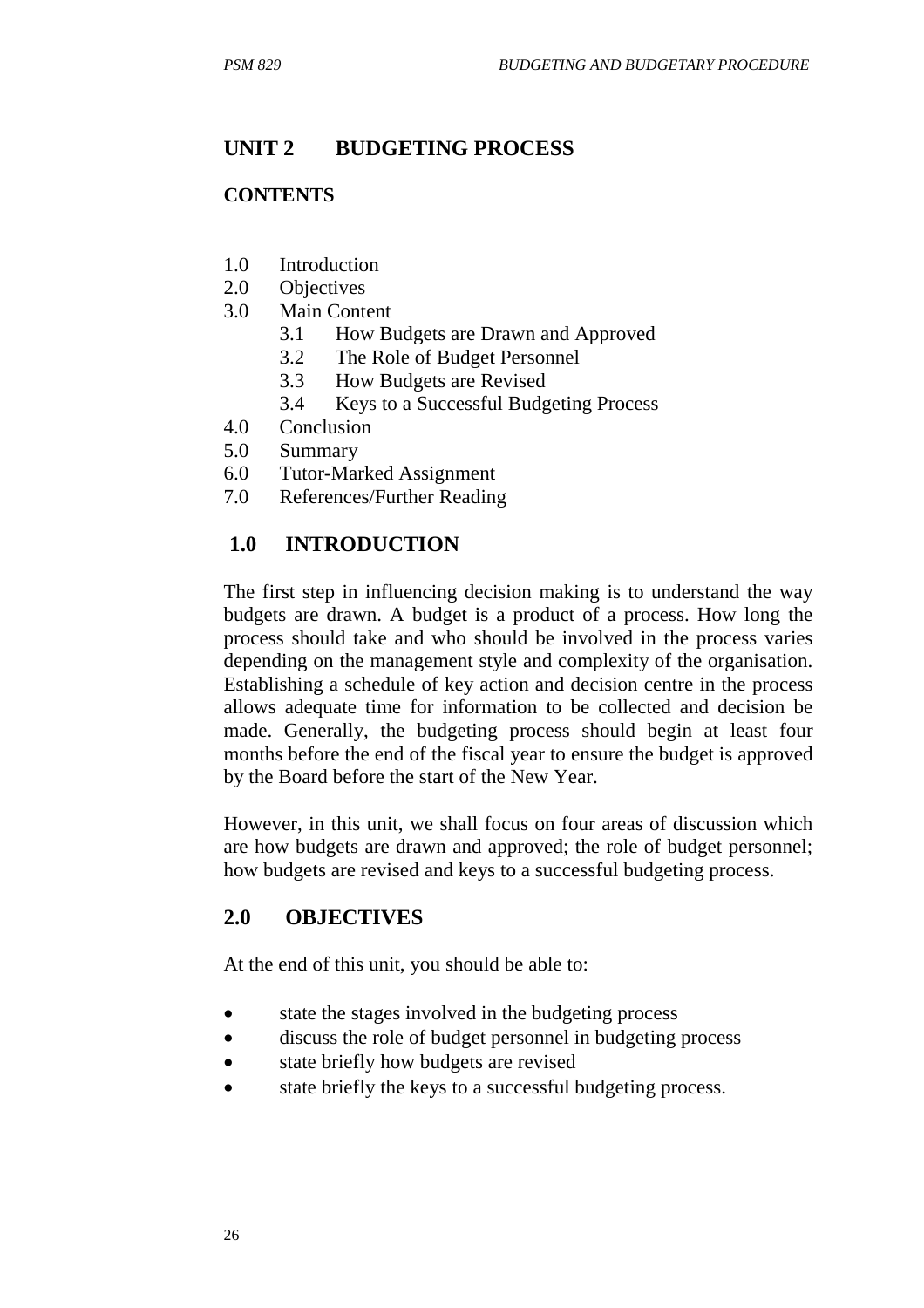# **3.0 MAIN CONTENT**

# **3.1 How Budgets are Drawn and Approved**

In this sub-unit, let us look at the various stages involved in the budgeting process.

#### **a. Planning the Process**

In this first step, we should be interested in identifying who will coordinate the budgeting process and which staff, board members and committees needed to be involved. We shall further agree upon key definitions, assumptions and document format and set timeliness and key deadlines required to complete the process. In this stage, we can determine and schedule any training or key meetings that would enhance the budgeting process.

#### **b. Communicating about the Process**

In this stage, we should communicate responsibilities, expectations and deadlines to everyone involved. It would also be required to explain and distribute forms and assumptions.

#### **c. Goal Setting**

At this stage, we have to determine programme goals and objectives, estimate staffing requirements and salary and benefit assumptions based on programme goals and assumptions.

#### **d. Collection of Information**

At this stage, we shall research and gather information about incomes and expenses based on programme goals and assumptions. Similarly, construct budget details by programme while communicating regularly information collected to avoid duplication of effort among the budget personnel.

#### **e. Compilation and Revision**

This stage requires us to appoint one person to compile all information, review it for consistency and redistribute to everyone involved. It is important that there is enough time for review and revision.

#### **f. Committee Review**

At this stage, the budget draft and key assumptions are reviewed by the finance committee and other appropriate staff and board committee. Be sure to allow enough time between committee meetings and the final approval deadline to address questions and recommendations and make revisions.

#### **g. Approval**

At this stage, the budget proposal is presented to the board for final approval by the finance committee or treasurer. It is important to note that information about the budget draft,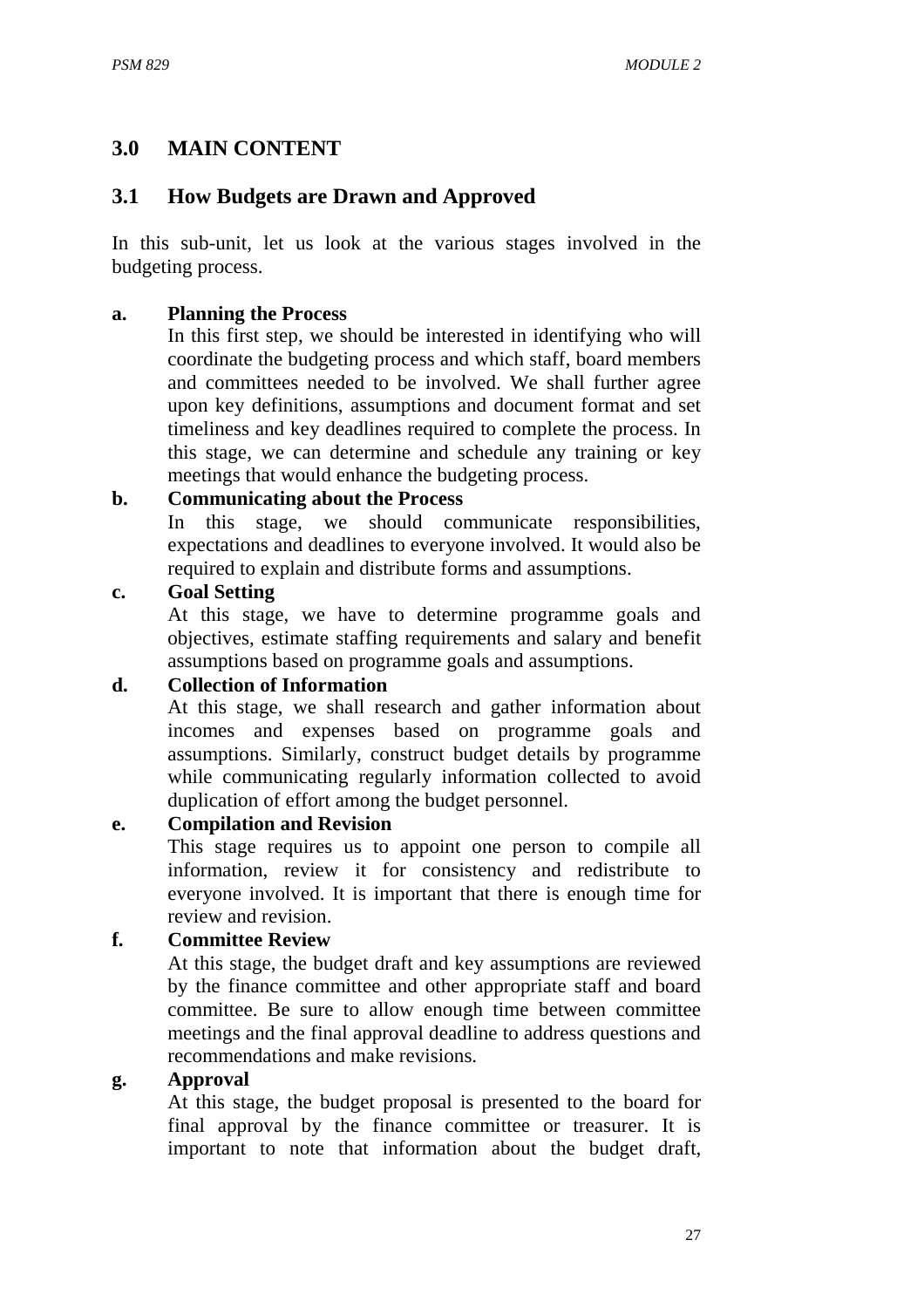programme goals and other supporting information should be distributed to the board prior to the board's meeting.

# **3.2 The Role of Budget Personnel**

It is important you note that developing budgets is primarily the function of line managers. However, personnel from a planning group or budget department may provide information and technical assistance but the main duty for budgets resides with the line personnel. Many organisations have formal budget departments and committees. These groups are likely to exist in large segmented organisations in which the division budget plays a key role in planning, coordinating, and controlling activities.

The budget department provides budget information and assistance to organisational units, designs budget systems and forms, integrates the various departmental proposals into a master budget for the organisation as a whole and reports on actual performance relative to the budget.

The budget committee which is made up of senior executives from all functional areas, reviews the individual budgets, reconciles divergent views, alters or approves the budget proposals and then refers the integrated package to the board of directors. Later, when the plans have been put into practice, the committee reviews the control reports that monitor progress. In most cases, the budget committee must approve any revisions made during the budget period.

# **3.3 How Budgets are Revised**

You would agree with the fact that no manager can be allowed to revise a budget whenever he or she likes; otherwise, the entire review and approval process would be a mockery. However, due to the fact that budgets are based on forecasts, which could easily go wrong, some provision must be made for necessary revisions.

In circumstances where the budget is used basically as a planning instrument, formal updating periods may be established at stated intervals. Where the budget is a main part of the control and evaluation mechanism, revisions are limited to circumstances where deviations have become so great as to make the approved budget unrealistic. The aim is to build reasonable stability and firmness into the budget without being excessively rigid.

Comparisons of actual performance with budgets are known as reviews or audits. To be effective, audits depend on a regular, accurate flow of data from organisational units. Unit managers will regularly submit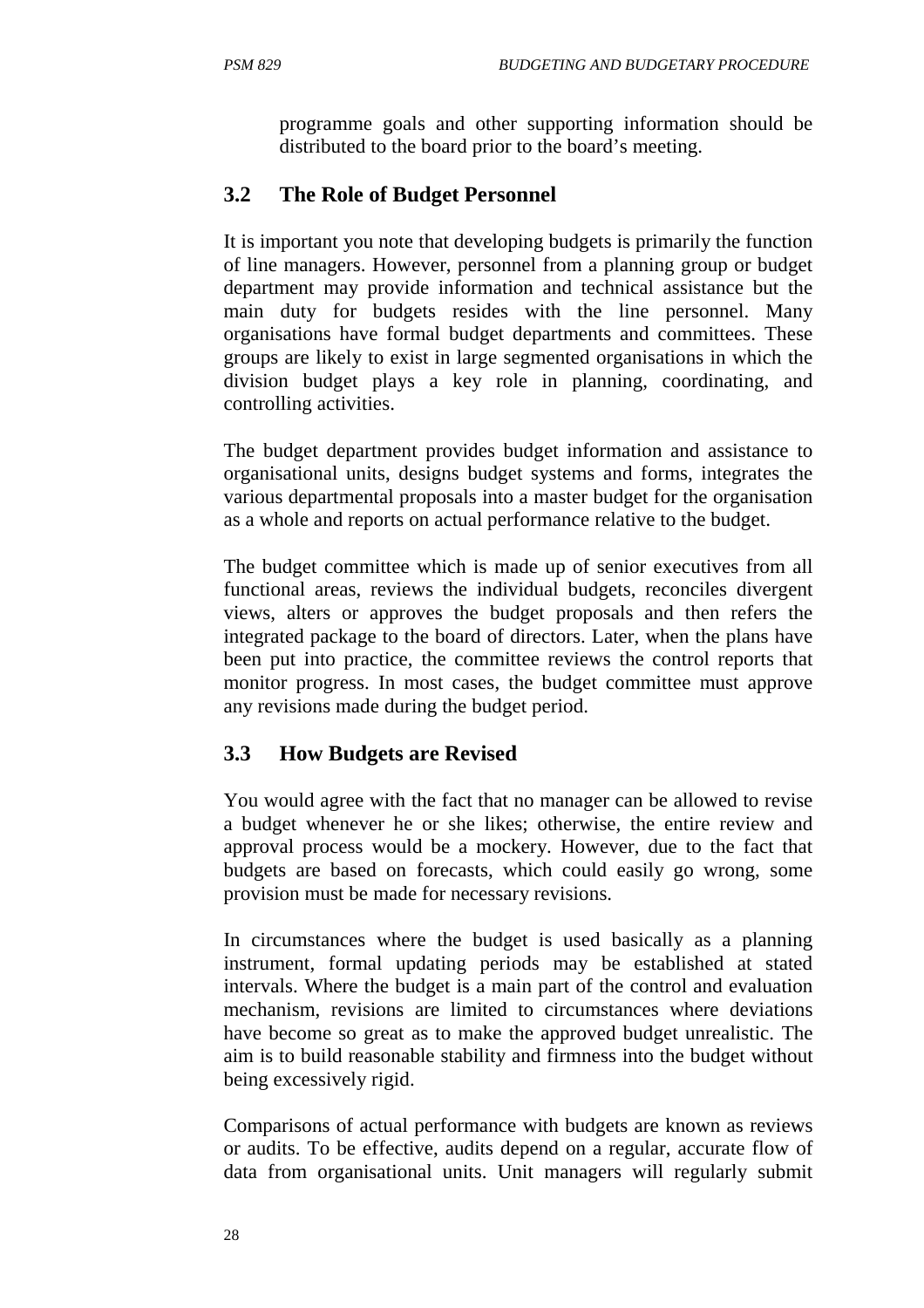monthly or weekly progress reports, unless a problem requires immediate attention. Usually, these reports are audited on monthly basis by those individuals with control responsibility. If deviations are detected, the appropriate managers will be asked to explain them and to specify the corrective action they plan to take.

#### **SELF-ASSESSMENT EXERCISE**

List and discuss the stages involved in a budgeting process.

## **3.4 Keys to a Successful Budgeting Process**

Let us briefly state some points that would enhance a successful budgeting process.

- You should clearly identify programme objectives that are aligned with the mission and strategic plan of the organisation.
- You should determine the financial resources needed and available to achieve programme goals.
- You should involve staff and board members in the process to improve accuracy of information and commitment to the plan.
- Document- it is good not to rely on memory. It is important to write down assumptions and formulas. This is very crucial in managing the budget throughout the year.
- Each organisation should customise its process. The steps each organisation takes would be somewhat different.

# **4.0 CONCLUSION**

Once a budget is approved, it becomes imperative to ensure proper implementation and management. Therefore, staff should be communicated on the budget, programme goals and timeliness for the next year. There should be review of actual income and expenses compared to the budget on a monthly basis. Similarly, update and revision of the budget as there are changes during the year should apply depending on the significance of changes. The board of directors may need to approve revisions.

## **5.0 SUMMARY**

You should recall that a budget is a product of a process. The budgeting process involves various steps before a budget is produced. Different personnel play their roles in the budgeting process but primarily, the function of developing the budgets is that of the line managers. You should also recall that comparing actual performance with budgets is known as review or audit.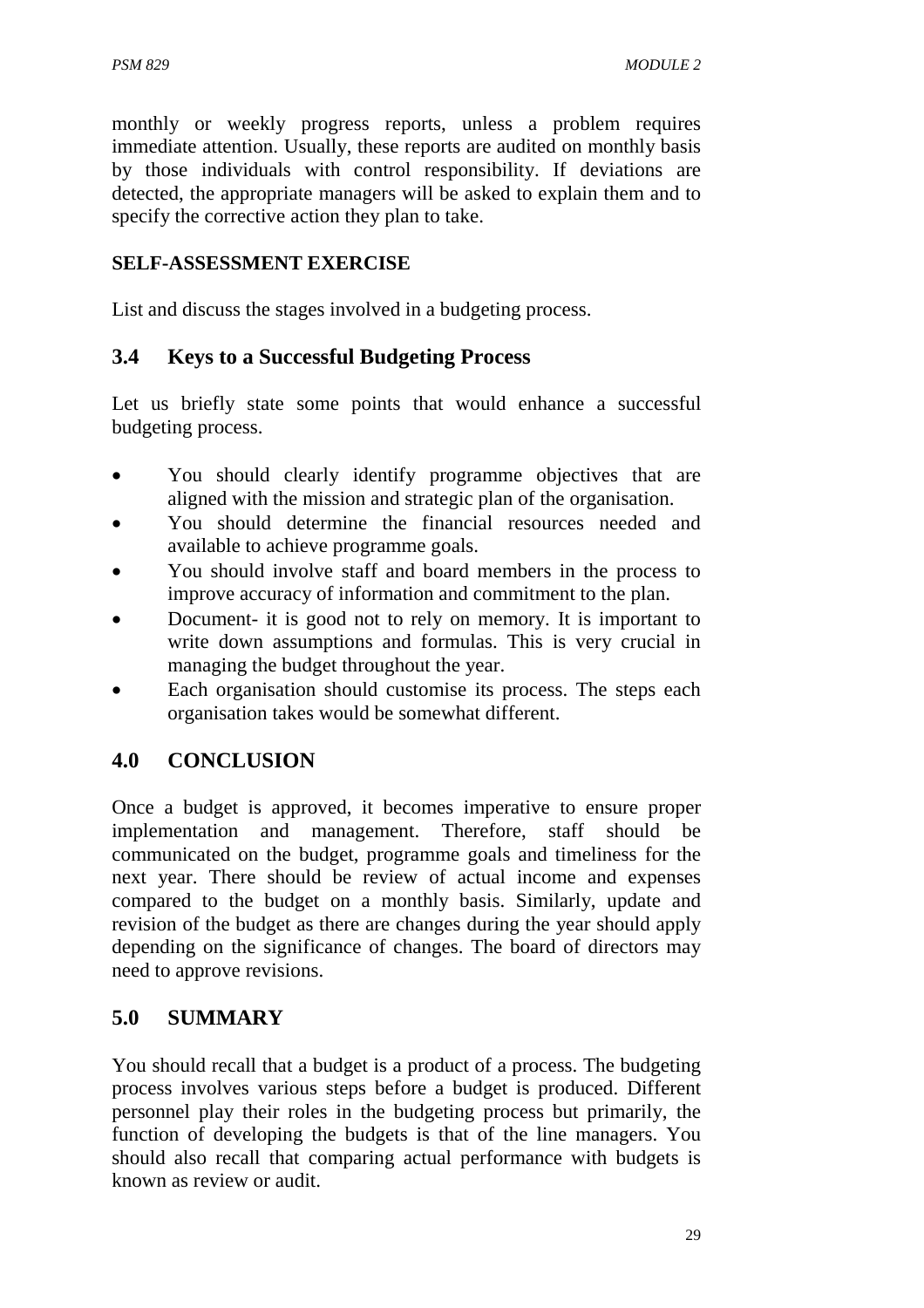### **6.0 TUTOR-MARKED ASSIGNMENT**

- i. State and explain the various stages involved in the budgeting process before a budget proposal is approved.
- ii. What are the steps to take to ensure a successful budgeting process?

### **7.0 REFERENCES/FURTHER READING**

Morse, D. C. & Zimmerman, J. L. (1997). *Management Accounting*. USA: Irwin/McGraw Hill.

Nonprofit Assistance Fund www.nonprofitassistancefund.org

Rosen, H. S. (1988). *Public Finance*. Illinois: Irwin.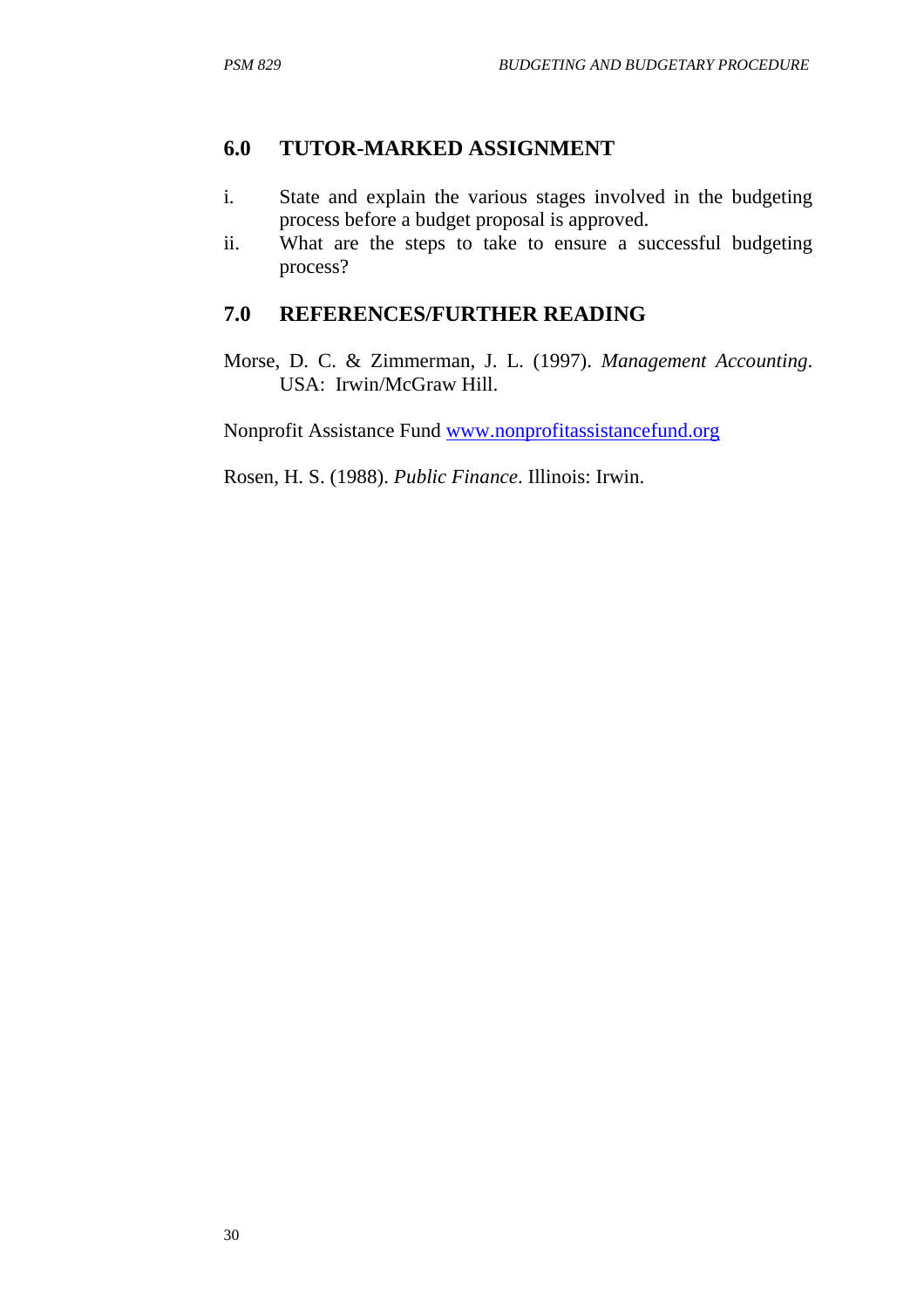## **UNIT 3 BUDGET PROCESS IN APPROPRIATION BILL(1)**

#### **CONTENTS**

- 1.0 Introduction
- 2.0 Objectives
- 3.0 Main Content
	- 3.1 The Presentation of Proposal
	- 3.2 The Draft Estimates
	- 3.3 The Appropriation Bill and Legislative Approval
- 4.0 Conclusion
- 5.0 Summary
- 6.0 Tutor-Marked Assignment
- 7.0 References//Further Reading

#### **1.0 INTRODUCTION**

In this unit, we shall discuss the budgeting process as it applies to government budget.

The federal budget and appropriations process take place each year and can have a significant impact on the funding of education, health and other critical issues of a nation. In order to be the most effective advocate possible, it is a good idea to familiarise with this budget process.

Consequently, we shall focus our attention on the budget process as it applies to the Nigeria government. We shall consider the presentation of proposals, the draft estimates, the appropriation bill and legislative approval.

### **2.0 OBJECTIVES**

At the end of this unit, you should be able to:

- discuss the process involved in getting proposal from government departments
- explain how draft estimates are developed
- discuss how budgets are approved in government budgeting process.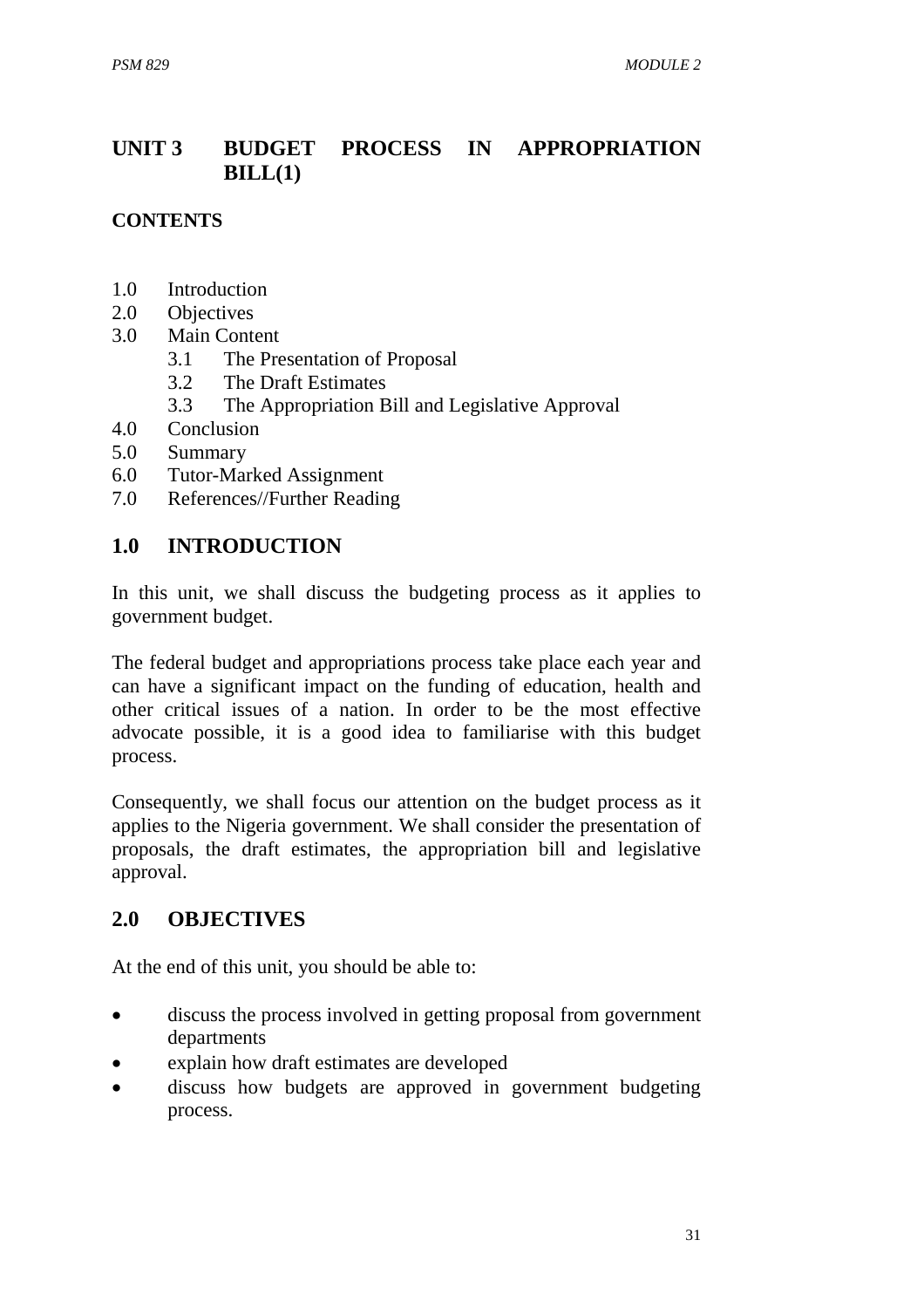### **3.0 MAIN CONTENT**

#### **3.1 The Presentation of Proposal**

The planning of government expenditure is essentially the duty of the Minister of Budgeting and Planning/Finance. When the returns of revenue from the ministries reveal to the Ministry of Finance that there will be a substantial increase in revenue for the next financial year, it is normal for the Ministry of Finance to allow the departments some reasonable expansion to make an intelligent forecast of what their additional needs and requirements will be during the following year.

These needs of the departments are expressed in estimates in terms of staff, equipment, buildings and materials, which the departments require in order to carry out their services to the public. Where ministries are allowed to submit their proposals, they will be summoned to appear before the Estimate Committee to justify their proposals. After a detailed examination of their proposals, the approving ministries (the Office of the Head of Service in the case of proposal for increase in staff; and Ministry of Finance in the case of proposal for equipment, materials, building and the running cost of the ministries) will communicate to the respective ministries the list of approved items of their proposals so that the ministries may then prepare their draft estimates.

### **3.2 The Draft Estimates**

The departments submit their draft estimates to the Ministry of Finance who in turn go through them carefully to see that nothing is added which was not previously approved. The budget department has to arrange meetings with departments to clear areas of doubt, that is, circulars inviting ministries departments to schedule meetings with the budget department which is normally issued around November/December and each head and items of the recurrent budget are considered.

When satisfied with the draft estimates, the Ministry of Finance presents them to the budget division in the office of the President who would examine the estimates to see whether they conform to the government policy.

Items of capital expenditure, which the budget committee selects from the National Development Plan, for inclusion in the annual estimates will be embodied in the draft estimates. The draft estimates are then sent for printing. The estimates of each ministry forms a 'head' of the printed draft, and after printing, they are returned to the Ministry of Finance for its presentation to the House of Assembly by the President.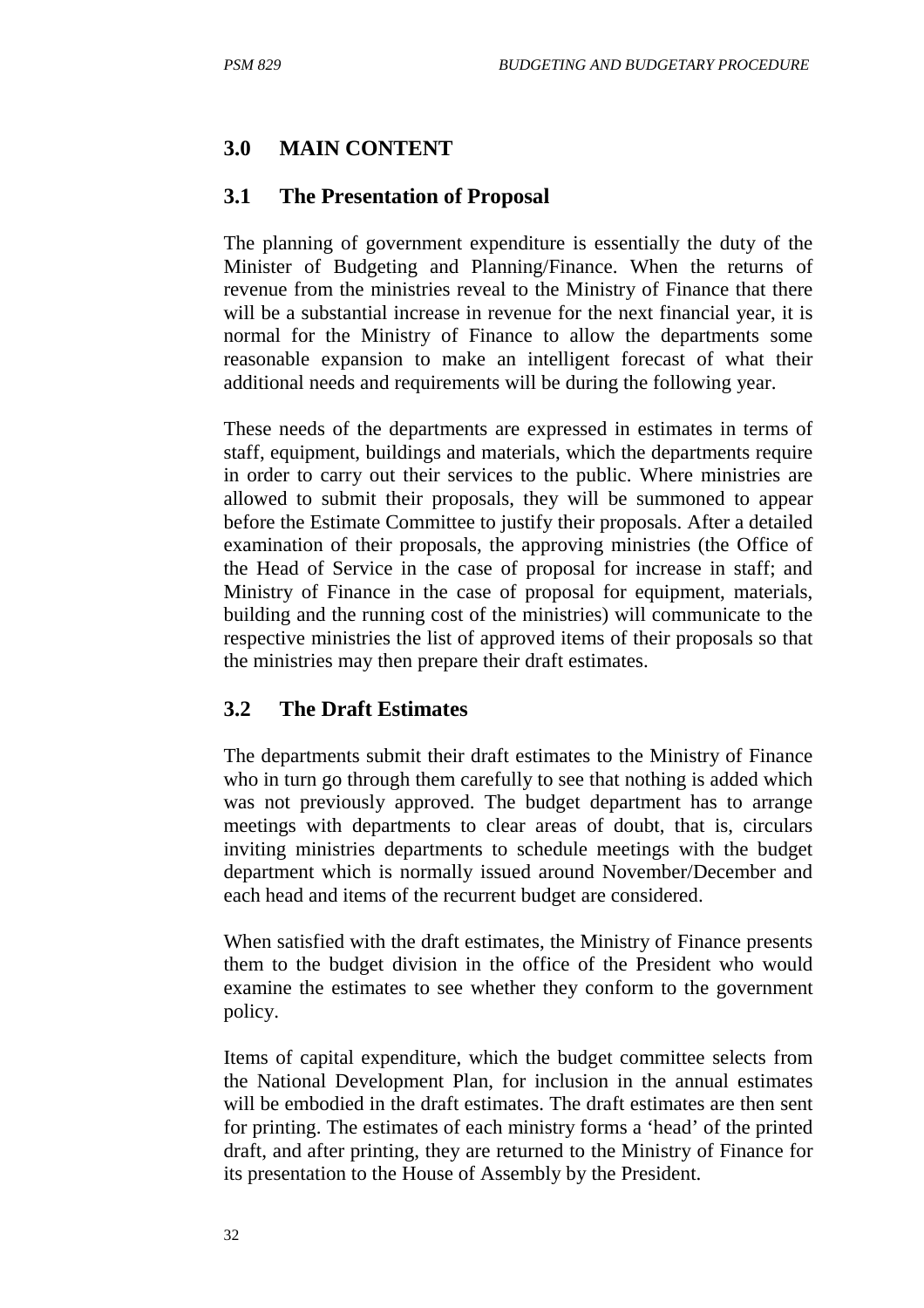## **3.3 The Appropriation of Bill and Legislative Approval**

When the budget has been approved, the President presents it to the National Assembly at a joint session. The House is summoned to consider among other things, the draft estimate of the government. This meeting of the House is generally referred to as the 'Budget Session' and the principal business is the introduction of the draft estimate of the House in the form of an 'Appropriation Bill'.

There are two Houses which are the Representatives and the Senate. In each of these, there are committees more or less coinciding with the ministries. If each of the Houses agrees with the budget, the budget is approved by each House. However, where there are areas requiring reconciliation by the two Houses, the Finance Committee is constituted to thrash out areas of disagreement and report made to each House, which then approve the Appropriation Bill. Thereafter, the President signs the budget approved by the National Assembly and the Appropriation Bill becomes Appropriation Act to enable Ministries, Departments and Agencies to spend.

### **SELF-ASSESSMENT EXERCISE**

Explain how draft budget estimates are prepared.

### **4.0 CONCLUSION**

When the President signs the budget that has been approved by the National Assembly, it becomes an Appropriation Act or Law which empowers ministries to expend resources as stated in the budget. However, if the approval of the National Assembly is not gotten as at 1st January, the President can authorise the release of funds in accordance with section 76 of the Constitution.

## **5.0 SUMMARY**

You should recall that draft estimates are forwarded from the various ministries to the Ministry of Finance which has the duty of planning government expenditure. When the draft estimates are approved, they are forwarded to the National House of Assembly by the President. When it is approved by House and signed by the President, it becomes an Appropriation Act to empower the ministries, departments and agencies to spend according to the approved budget.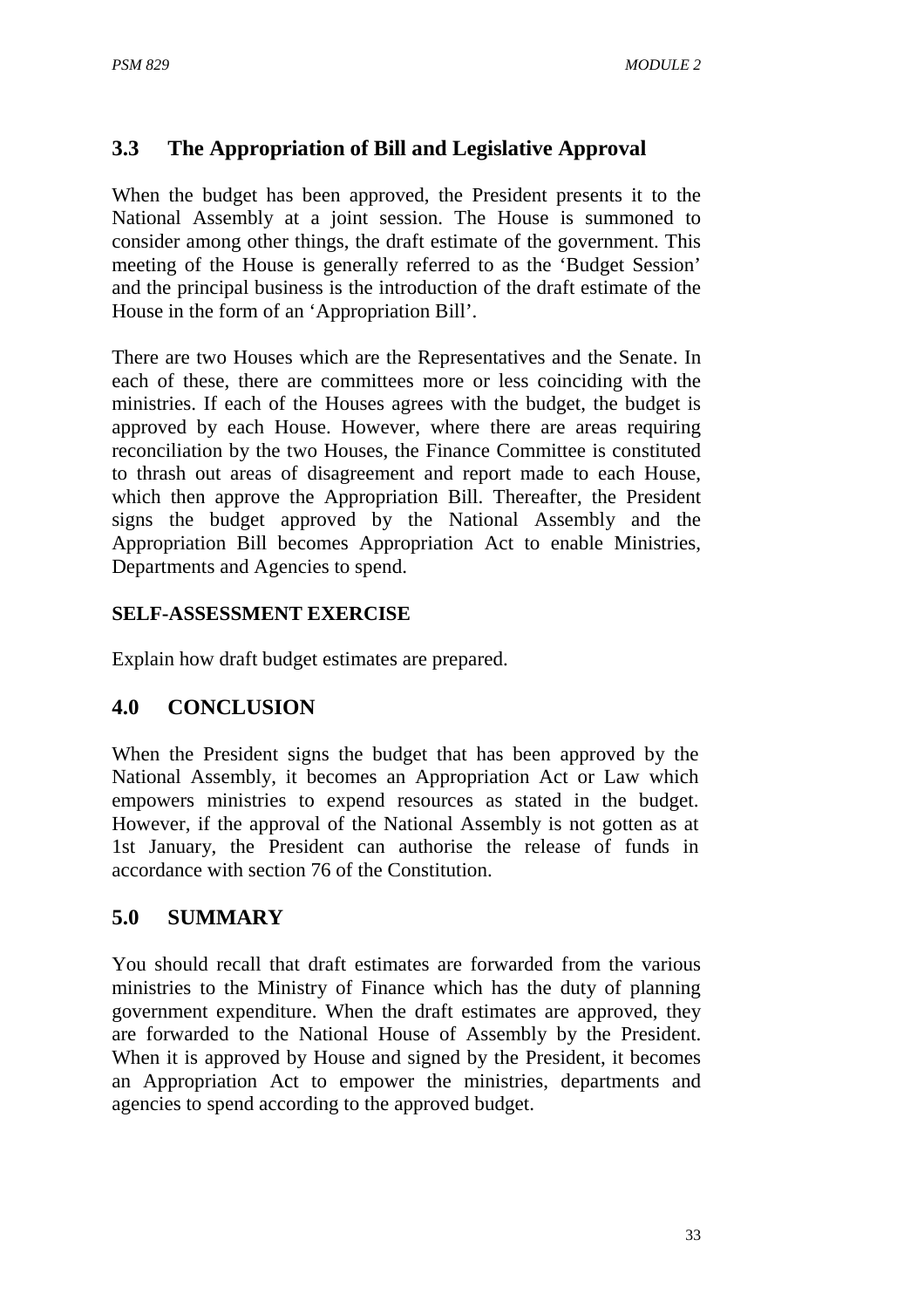### **6.0 TUTOR-MARKED ASSIGNMENT**

Describe the process of approval of draft estimates.

### **7.0 REFERENCES/FURTHER READING**

- Adams, R. A. (2004). *Public Sector Accounting and Finance*. Lagos: Rasheed Alimi Adams.
- Morse, D. C. & Zimmerman, J. L. (1997). *Management Accounting*. USA: Irwin/McGraw Hill.

Rosen, H. S. (1988). *Public Finance*. Illinois: Irwin.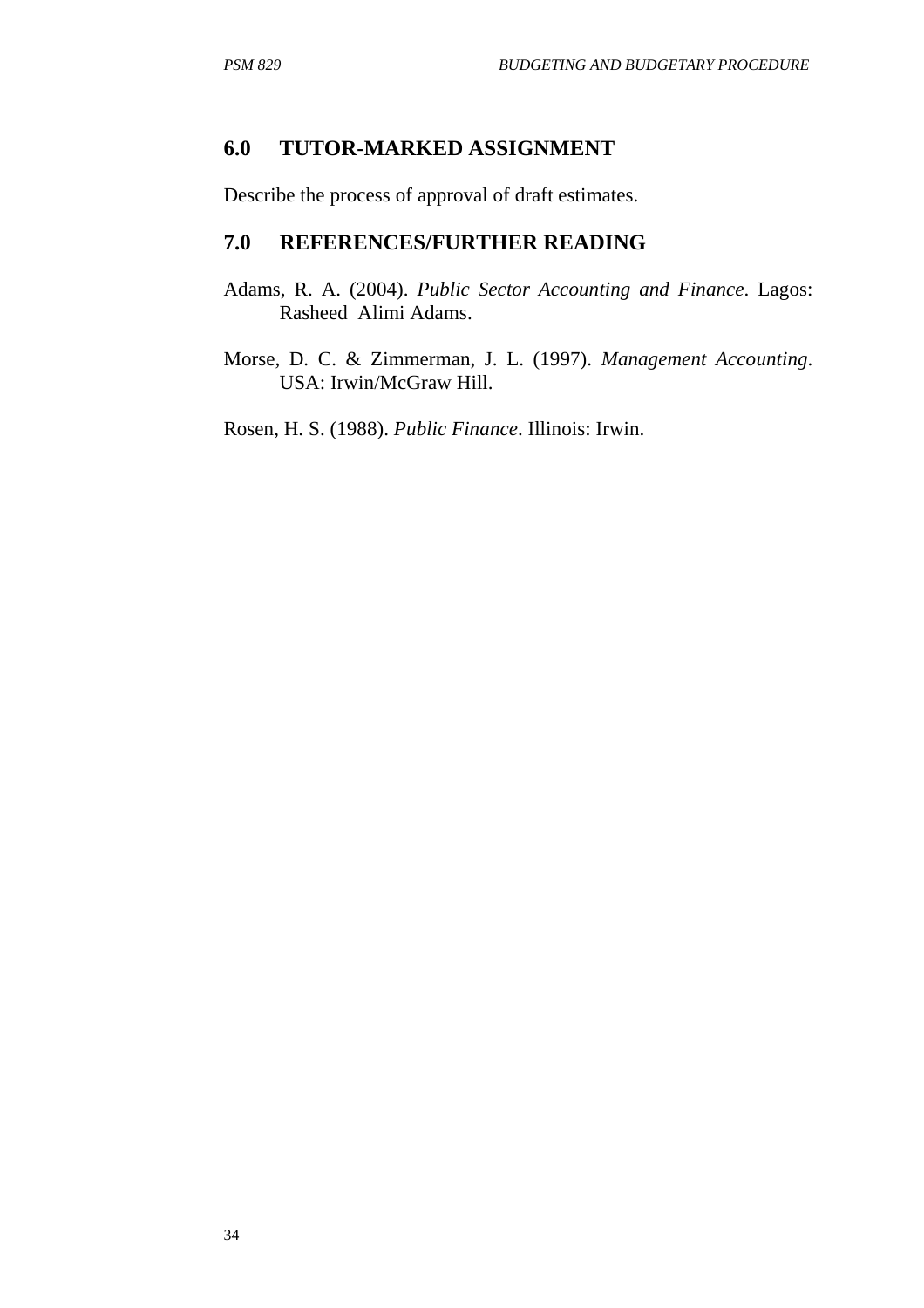## **UNIT 4 BUDGET PROCESS IN APPROPRIATION BILL(2)**

#### **CONTENTS**

- 1.0 Introduction
- 2.0 Objectives
- 3.0 Main Content
	- 3.1 Method of Preparing Budgets by the various Tiers of Government in Nigeria
	- 3.2 Advantages and Disadvantages of the Incremental Budgeting Method
	- 3.3 Factors Affecting Good Budgeting System in the Public Sector
- 4.0 Conclusion
- 5.0 Summary
- 6.0 Tutor-Marked Assignment
- 7.0 References//Further Reading

#### **1.0 INTRODUCTION**

In this unit, we shall discuss issues relating to government budget process that was not discussed in the previous unit. This is to enable you have a wider view on issues relating to government budget process.

Therefore, we shall discuss the methods of preparing budgets by the various tiers of government in Nigeria and see the merits and demerits of this method. It would also be useful to look at certain factors which militate against the budgeting system in public sector.

### **2.0 OBJECTIVES**

At the end of this unit, you should be able to:

- discuss the method of preparing budgets adopted by the various tiers of government in Nigeria
- state the advantages and disadvantages of the incremental budgeting method
- describe the factors affecting the budgeting system in the public sector.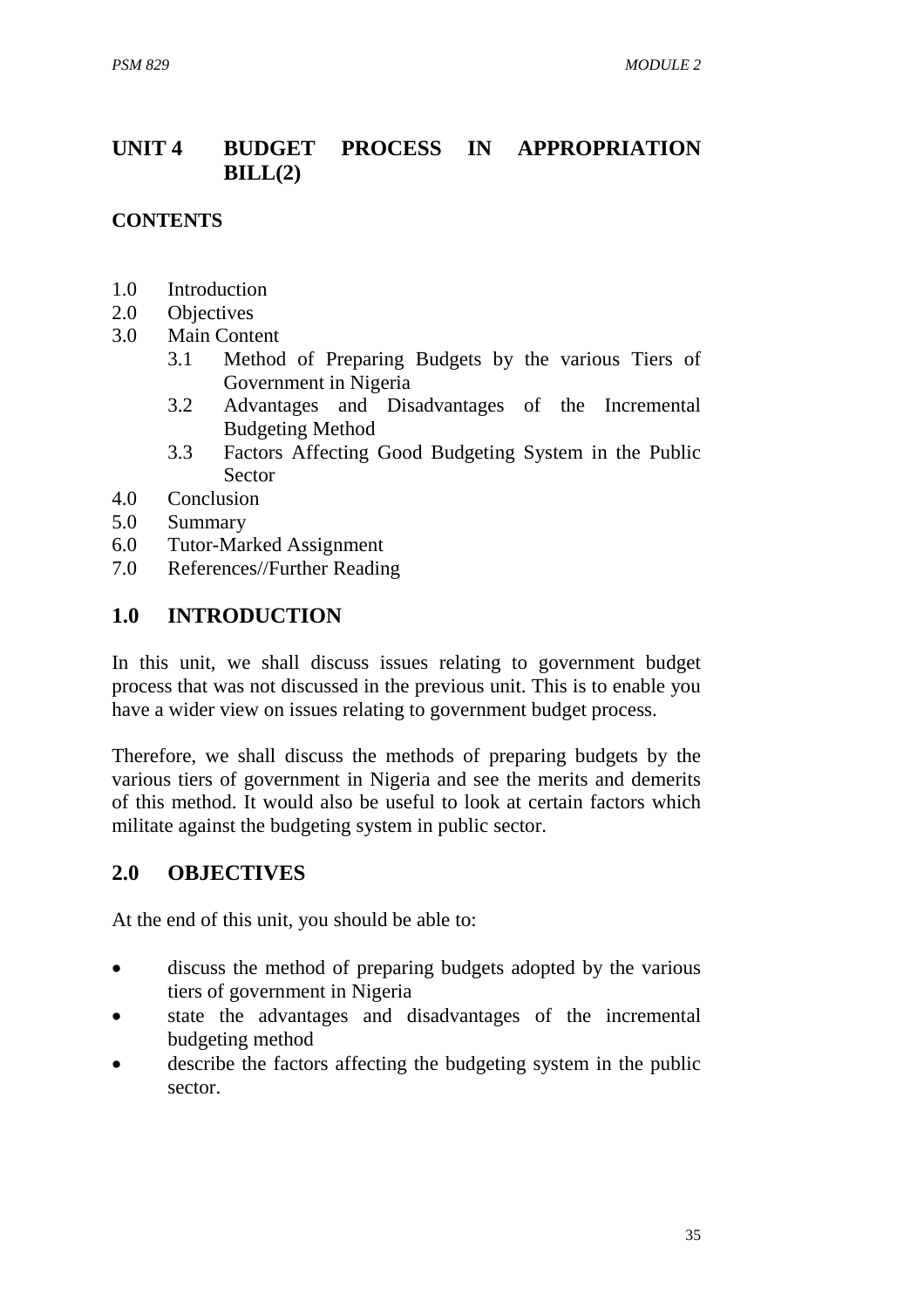### **3.0 MAIN CONTENT**

### **3.1 Method of Preparing Budgets by the various Tiers of Government in Nigeria**

The budgeting method adopted by the Nigeria Government to allocate funds for a succeeding year is the "incremental method". The approach is itemising proposed disbursements under different heads and subheads of the various ministries and extra-ministerial departments. The expenditure side of the incremental budget is made up of personal emoluments, other charges and capital or developmental items.

This involves picking of last year's figures and adding a percentage to arrive at this current budget. The percentage added is based essentially on three factors, which are trend of economic event, inflation and the available fund.

Budgeting in government can be appreciated as being made up of two main elements. The first aspect is the procedure of budgeting. This consists of the practices, documentations and norms which govern the preparation, approval, implementation and review of the budget. The second element is the 'budgeting system'. This has to do with the management process. This provides for the purchase, allocation and use of available resources by setting in advance operational criteria which result in the achievement of corporate goals.

### **3.2 Advantages and Disadvantages of the Incremental Budgeting Method**

#### **Advantages**

- 1. It is simple to operate and understand.
- 2. It suits the country's level of development where there is paucity of data.
- 3. It is cheaper to produce.
- 4. It encourages the continuity of projects.
- 5. Allocations into heads and subheads facilitate the monitoring of performance.

#### **Disadvantages**

- 1. The method allows past errors to be carried forward.
- 2. Detailed scrutiny is not contained in the budget.
- 3. It fails to clarify the cost of alternative methods of achieving programmed objectives.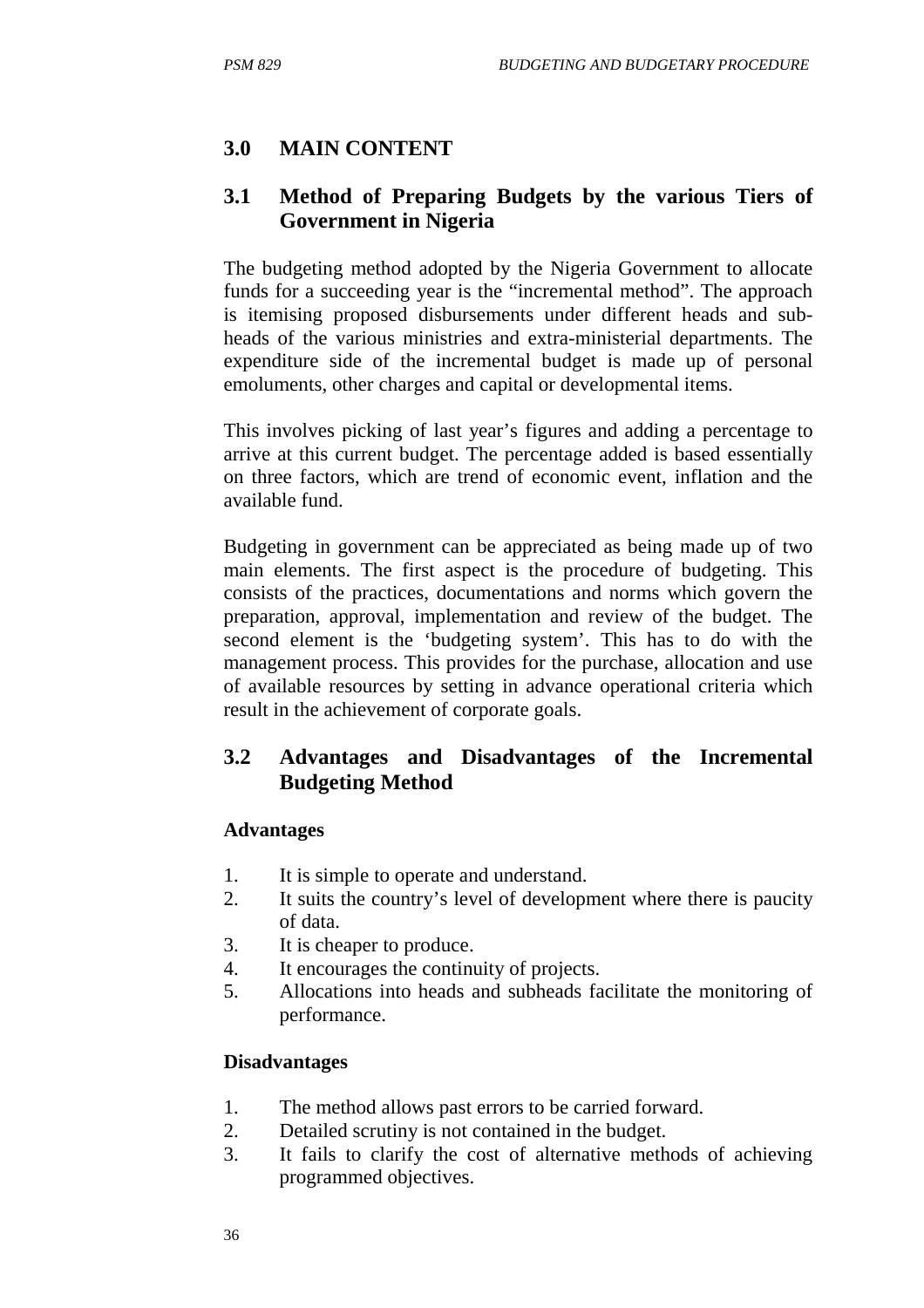- 4. It fails to fund new programmes of high priority.
- 5. The method does not clearly spell out the relationship between capital and recurrent expenditures.

#### **SELF-ASSESSMENT EXERCISE**

What is the budgeting method adopted by the Nigerian government?

#### **3.3 Factors Affecting Budget Implementation**

Let us consider some factors which affect the implementation of budget in the public sector.

- 1. **The human factor**: Top management members see budgeting as restraining and challenging. They tend to develop a lot of apathy towards its adoption and implementation. The lack of probity and accountability of some operatives affect successful budgeting.
- 2. **Incorrect data**: There are a lot of uncertainties in the data used for the budget preparation. The projections in revenue accruing from oil may not be forthcoming in view of the vagaries in the world market.
- 3. **The type of project for which budget is prepared**: How successful a budget will be depends on the type of project to which it relates. Some projects are popular while others are not. Those which are not popular may face stiff implementation problem.
- 4. **Inflation**: Inflation tends to reduce purchasing power of money. When the value of money is falling, budget implementation may run into problems. The revenue available will not be able to cover the expenditure.
- 5. **Political, social and cultural elements**: Each segment of the nation has its own cultural beliefs and taboos which may take time to change. Introducing innovation may be met with stiff opposition.
- 6. **Changing government policies**: To implement a budget, a lot depends on the policy of government. For effective budget implementation, government policies have to be harmonised and consistent. Frequent changes of government policies affect budget implementation.
- 7. **The problem of debt management and optimal use of limited resources**: There is the challenge of striking a balance between what part of the nation's resources should be used for servicing debts and the amount that should be utilised for economic development.
- 8. **Fiscal indiscipline**: Most spending officers under the incremental budgeting system, tend to expend the last naira available in a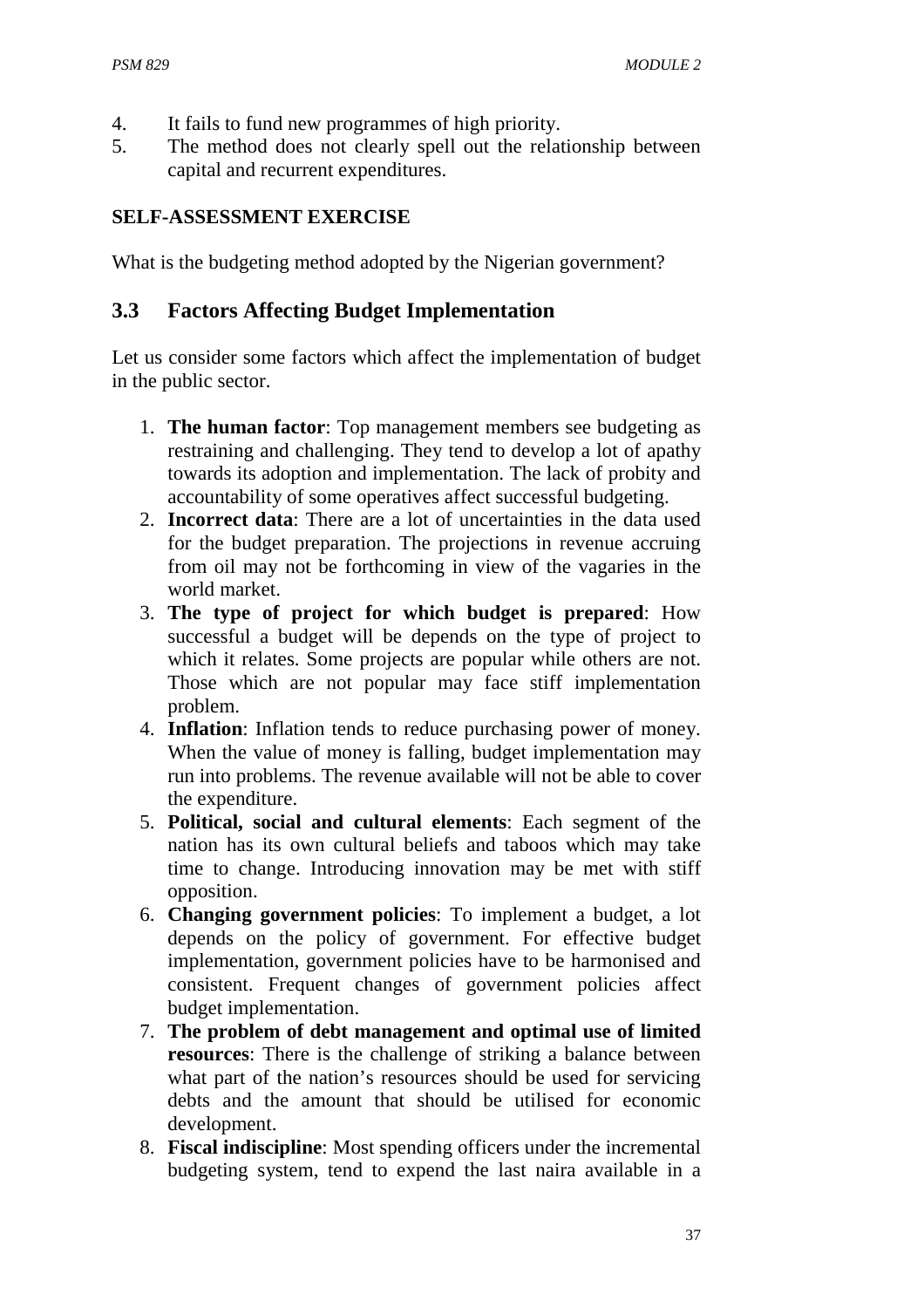year's budget in order to justify the demand for increased allocation in the subsequent year, with little or nothing to show under the current dispensation.

### **4.0 CONCLUSION**

The budget process is a cycle of events which occur sequentially every year and which results in the approved budget.

### **5.0 SUMMARY**

You should recall that in this unit we discussed the incremental budgeting system which is normally adopted by the three tiers of government. We also stated the advantages and disadvantages of the incremental budgeting system. Conclusively, we considered various factors that affect the implementation of budget.

### **6.0 TUTOR-MARKED ASSIGNMENT**

- i. Mention and discuss the method of preparing budgets in Nigeria used by the three tiers of government.
- ii. Is there any disadvantage using incremental budgeting system? If any, state them.

### **7.0 REFERENCES/FURTHER READING**

- Bruce, N. (2001). *Public Finance and the American Economy*. USA: Addison Wesley.
- ICAN Study Pack (2006). *Public Sector Accounting and Finance.* Lagos: V I Publishing Ltd.
- Warren, C. S., Reeve, J. M. & Fess, P. E. (1999). *Financial and Management Accounting*. Ohio: South-Western College Publishing.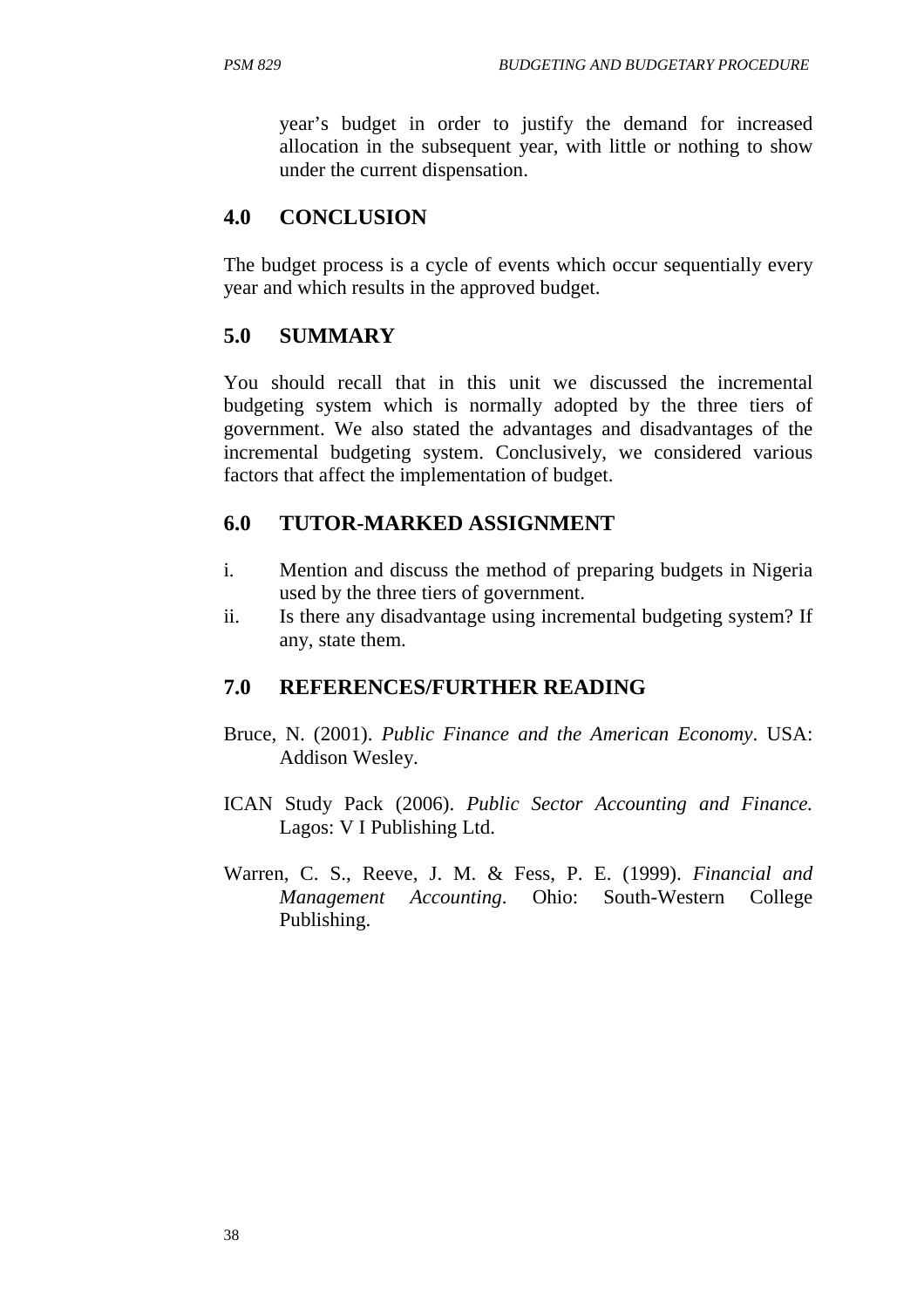## **MODULE 3 BUDGETING AND CONTROL**

- Unit 1 Budgetary Control
- Unit 2 The Accountant-General of the Federation
- Unit 3 The Auditor-General for the Federation
- Unit 4 Expenditure Control

# **UNIT 1 BUDGETARY CONTROL**

#### **CONTENTS**

- 1.0 Introduction.
- 2.0 Objectives
- 3.0 Main content
	- 3.1 Objectives of Budgetary Control
	- 3.2 Organisation for Budgetary Control
	- 3.3 Fundamental Differences between Budgetary Control and Standard Costing
	- 3.4 Pre-requisite for Budgetary Control Technique
	- 3.5 Behavioural Aspects of Budgeting
	- 3.6 Solving Behavioural Problems in Budgeting
- 4.0 Conclusion
- 5.0 Summary
- 6.0 Tutor-Marked Assignment
- 7.0 References/Further Reading

## **1.0 INTRODUCTION**

Budgetary control is the whole system of controls that ensure incomes and expenditures are in line with the budgets and that wastage is reduced to the barest minimum. Budgetary control is a positive and integral part of a public sector organisation planning and appraisal activities so as to achieve the set objectives.

Budgetary control can be defined as the establishment of budget, relating the responsibility of executive to the requirement of a policy and the continuous comparison of actual with budgeted results, either to secure by individual action the objective of that policy, or to provide a basis for its revision. Budgetary control and standard costing are the most powerful control technique at the disposal of the cost and management accountant.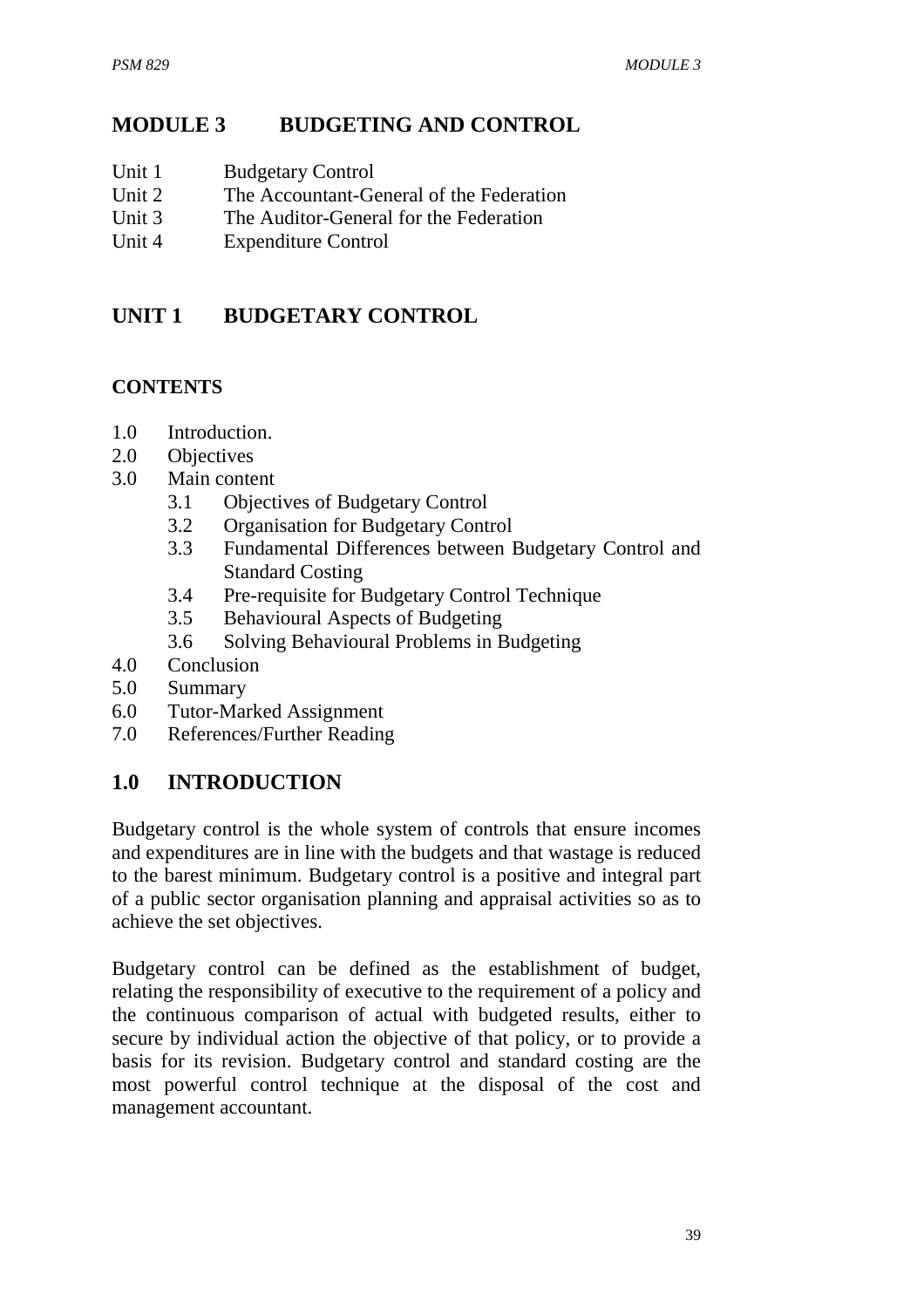# **2.0 OBJECTIVES**

At the end of this unit, you should be able to:

- state the objectives of budgetary control
- state the fundamental differences between budgetary control and standard costing
- state the pre-requisite for budgetary control technique.

# **3.0 MAIN CONTENT**

## **3.1 Objectives of Budgetary Control**

The objectives of budgetary control may be summarised as follows:

- a. To combine the ideas of all levels of management in the preparation of budgets.
- b. To coordinate all the activities of an organisation.
- c. To centralise control.
- d. To decentralise responsibility to each manager.
- e. To act as a guide for management decision when an unexpected conditions affect the budgets.
- f. To plan and control incomes and expenditures so that maximum benefit is achieved.
- g. To channel capital expenditures in the most profitable manner.
- h. To ensure that sufficient working capital or cash is available for efficient operation of the organisation.
- i. To provide a basis against which actual results can be compared.
- j. To show management where actions is needed to remedy a situation.

### **3.2 Organisation for Budgetary Control**

These include:

- a. **The Preparation of Organisation Chart**: This defines the functional responsibilities of each member of management and ensures that everyone knows his position in the organisation and his relationship to other members.
- b. **The Budget Period** This is the time to which the plan of action relates. Period budgets cover a fixed period of time, most commonly one year. They will be divided into shorter time periods, known as control periods, for purpose of reporting control. With a one year period budget, control periods may be four weeks (13 periods each year) or one month (12 periods each year). Long-term budgets (for example, capital expenditure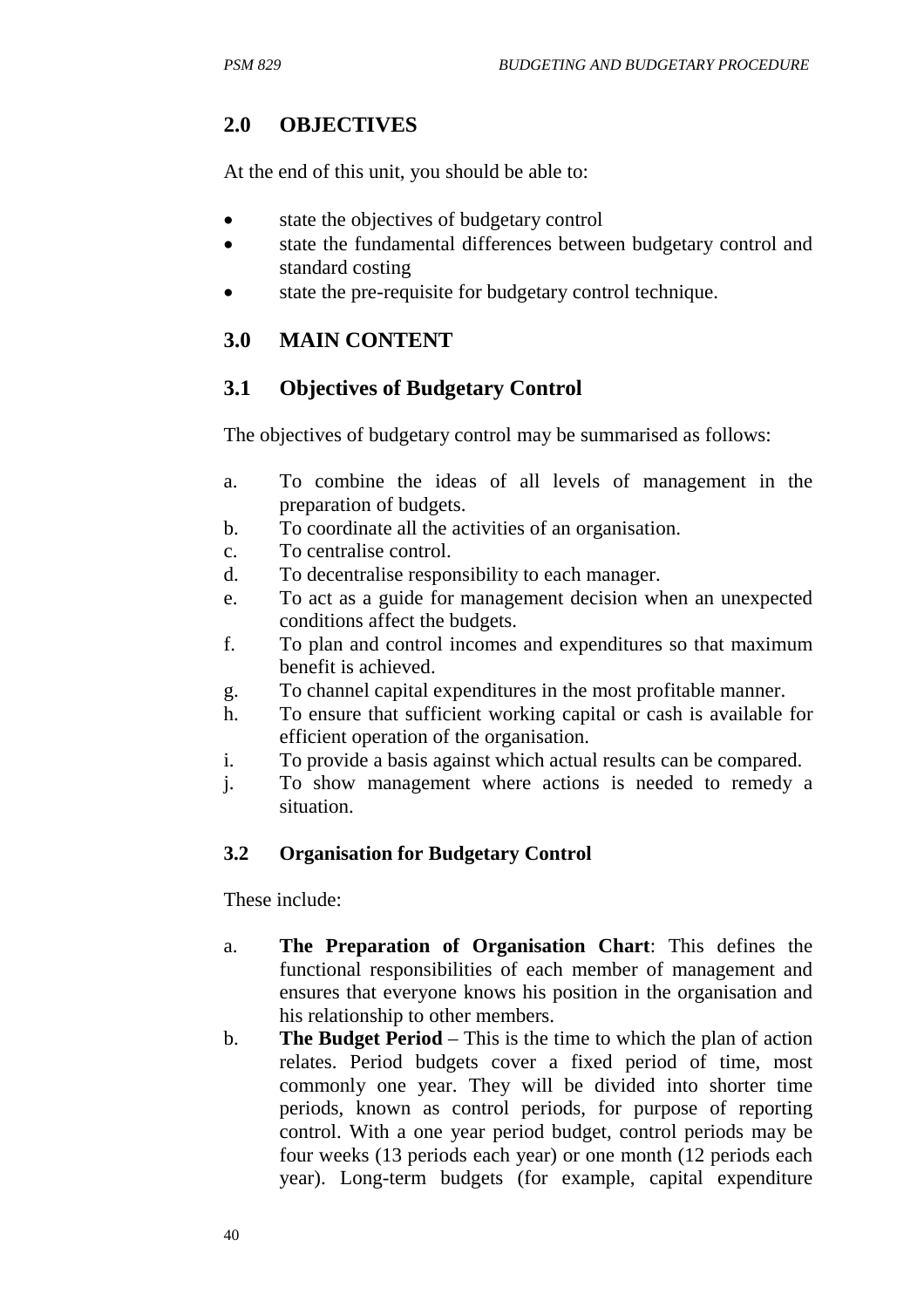budgets) may be for periods of up to five or ten years, or even longer.

c. **Budget Manual**: The organisation for budgeting (and budgetary control) should be documented in a budget manual, which has been described as a "procedure or rule book which sets out standing instructions governing the responsibilities of persons, and the procedures, forms and records relating to the preparation and use of budgets" (CIMA).

Even though organisations are different, the content of a manual are:

- 1. Description of budgetary planning and control.
- 2. Goals of each level of the budgetary process.
- 3. Association with long term planning.
- 4. Nature of organogram depicting duties and level of budget officers.
- 5. Analysis of relevant budgets and association with accounting activities.
- 6. Description of principal budgets.
- 7. Composition of budget committee and mode of operation.
- 8. Modalities for the preparation and publication of budget.
- 9. Designation and responsibility of the budget manager.
- 10. Chart for codes.
- 11. Design and nature of form; and
- 12. Mode of operation especially where they concern procedures for accounting preparation of reports and dead line for the submission of such reports/budgets.
- d. **Budget Committee**: The overall responsibility for budget preparation and administration should be given to a budget committee, normally chaired by the chief executive of the organisation, with departmental heads or senior managers as members. The purpose of the committee is to:
	- 1. Ensure the active cooperation of departmental managers, and to act as a forum in which differences of opinion can be argued out and reconciled.
	- 2. Ensure that managers in the organisation understand what other departments are trying to do.
	- 3. Establish long-term plans around which the budgets should be built, then to identify budget objectives.
	- 4. Review departmental budgets.
	- 5. During the year, examine reports showing actual performance compared with budget and expectations.
- e. **The Budget Officer**: The budget officer controls the budget administration on a day to day basis. He will be responsible to the budget committee and should ensure that its decisions are transmitted to the appropriate people and relevant data and opinion are presented for its consideration. The budget officer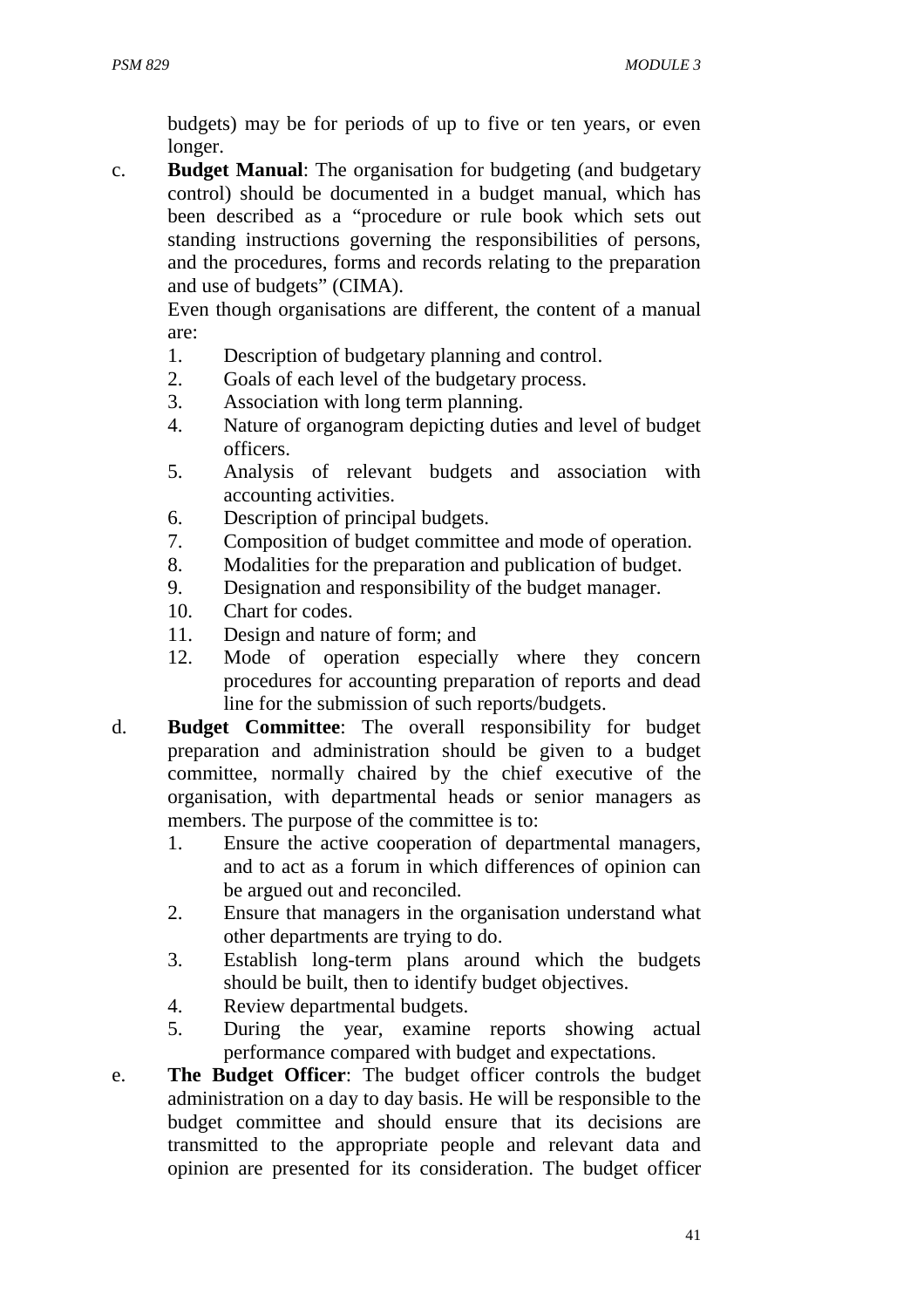will normally have the vital job of educating and selling the budget idea. Since the master budget is summarised in cost statements and financial reports, the budget officer is usually an accountant.

f. **The Introduction of Adequate Accounting and Records**. It is imperative that the accounting system should be able to record and analyse the information required. A chart of accounts should be maintained which corresponds with the budget centre.

The general instruction on techniques to all concerned in operating system: Each person must feel that he is capable of carrying out the budgeted programme.

- g. **Budget Centre**: An organisation's planned activities are divided into separate areas known as budget centre or cost centre. Each area selected as a budget centre must be clearly definable, and should be the natural responsibility of one particular manager (or supervisor). A separate budget is prepared for each as departmental budgets. Departmental budgets are often used to build up budgets for overhead costs, that is:
	- 1. The production overhead budget will be compiled from separate budgets for the production departments, maintenance, production planning, quality control, and so on.
	- 2. The administrative budget will be compiled from separate budgets for personnel, finance, management services, data processing, and so on.
	- 3. The selling and distribution budget will be the amalgamation of budgets prepared by sales office managers, marketing managers, warehouse and transport managers.
	- 4. The research and development budget.
- h. **Principal Budget Factor**: This is also known as the key budgeting factor or limiting budget factor. This first task in budgeting is to identify the factors which impose limitation or ceilings on the level of activity. It is usually sales demand; but it may also be limitations on any resources, labour, machine, time, working capital, etc. Once this factor is defined, the rest of the budget can be prepared. It determines priorities functional budgets, for example, it may be material, labour or plant. Management may not know in advance the principal budget factor. One method to identify this factor is to prepare a draft sales budget, and then consider whether any resource shortage prevents this level of sales budget, and then being met.
- i. **Level of Activity**: It will be necessary to establish the normal level of activity, that is, the level the company can reasonably be expected to achieve: quantity to produce, quantity to be sold and so on.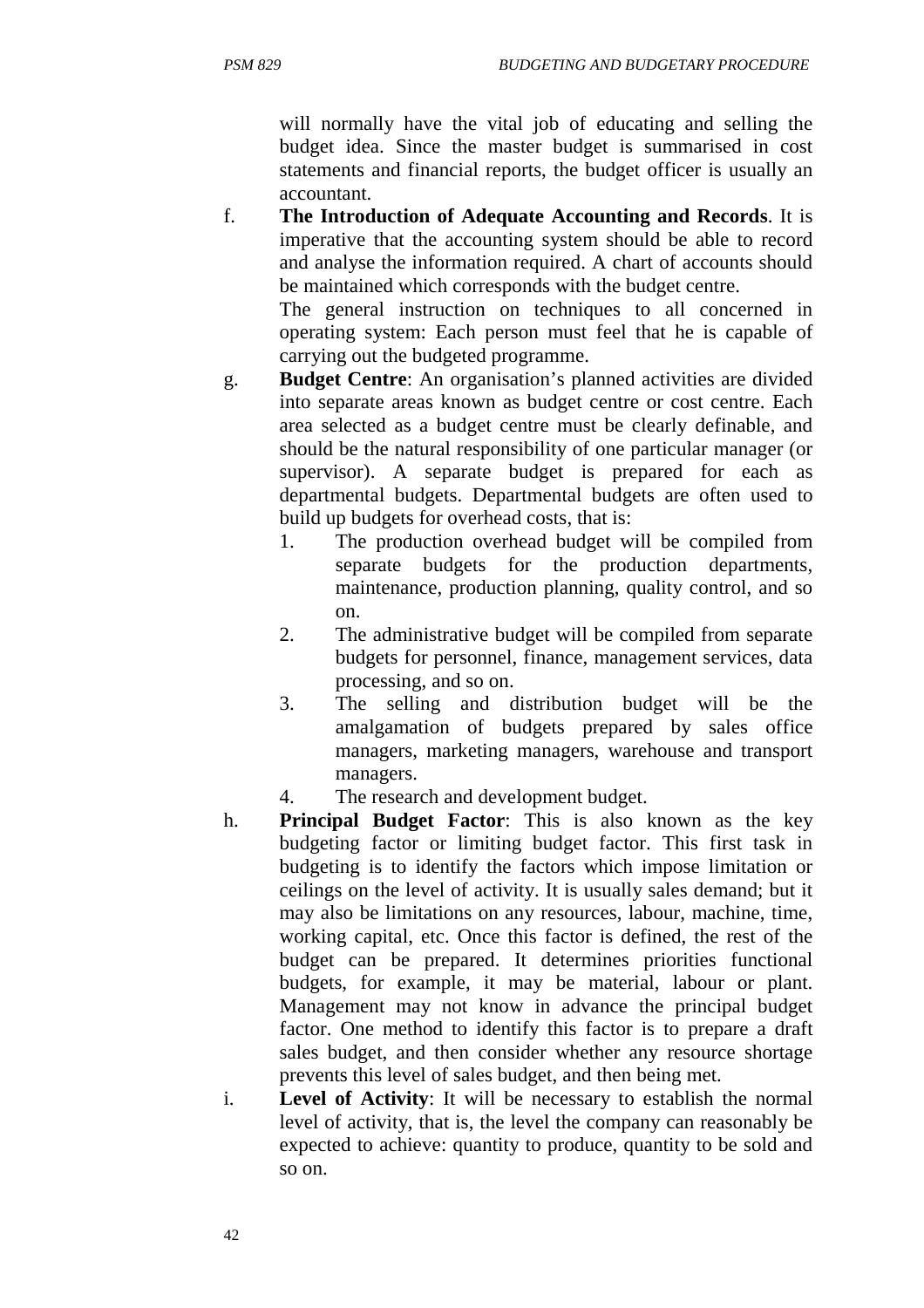### **SELF-ASSESSMENT EXERCISE**

What are the objectives of budgetary control in Government?

## **3.3 Fundamental Differences between Budgetary Control and Standard Costing**

Although, the two techniques involve setting of targets, accumulation of costs as it becomes historic and has a feedback mechanism, let us see the fundamental differences between budgetary control and standard costing as follows:

- a. Budgetary control is used in relation to major cost classification or different cost centre whereas standard costing is set in relation to element of cost or specific operation of an undertaking.
- b. Standard costing is desirable when products are fairly divided into sections.
- c. Standard costing could be integrated into the double entry system whereas budgetary control report is a mere memorandum record.
- d. The target under budgetary control is invariably changed year in year out whereas target under standard costing are seldom change unless situation change drastically.
- e. The cost allowance under standard costing technique is based on the actual level of activities attained whereas the budgeted cost allowance under budgetary control is invariably fixed.
- f. Standard cost is a unit cost concept whereas budgeted cost is a total cost concept.

## **3.4 Pre-Requisite for Budgetary Control Technique**

- a. Decision of corporate objective must be well defined.
- b. The support of top management must be obtained and indicate other line and staff management.
- c. Preparation of an accurate and up to date organisation chart.
- d. Preparation of a budget manual.
- e. Design of a comprehensive code of account at cost centre with name of the individual responsible for each cost centre.
- f. Formulation of the budget committee and the appointment of the budget officer.

### **Behavioural Aspects of Budgeting**

Despite all the benefits/objectives already narrated on the budgetary control system and the management accounting control techniques, the operations of budgetary control techniques have met with little success. Many scholars have done research on these, in order to detect what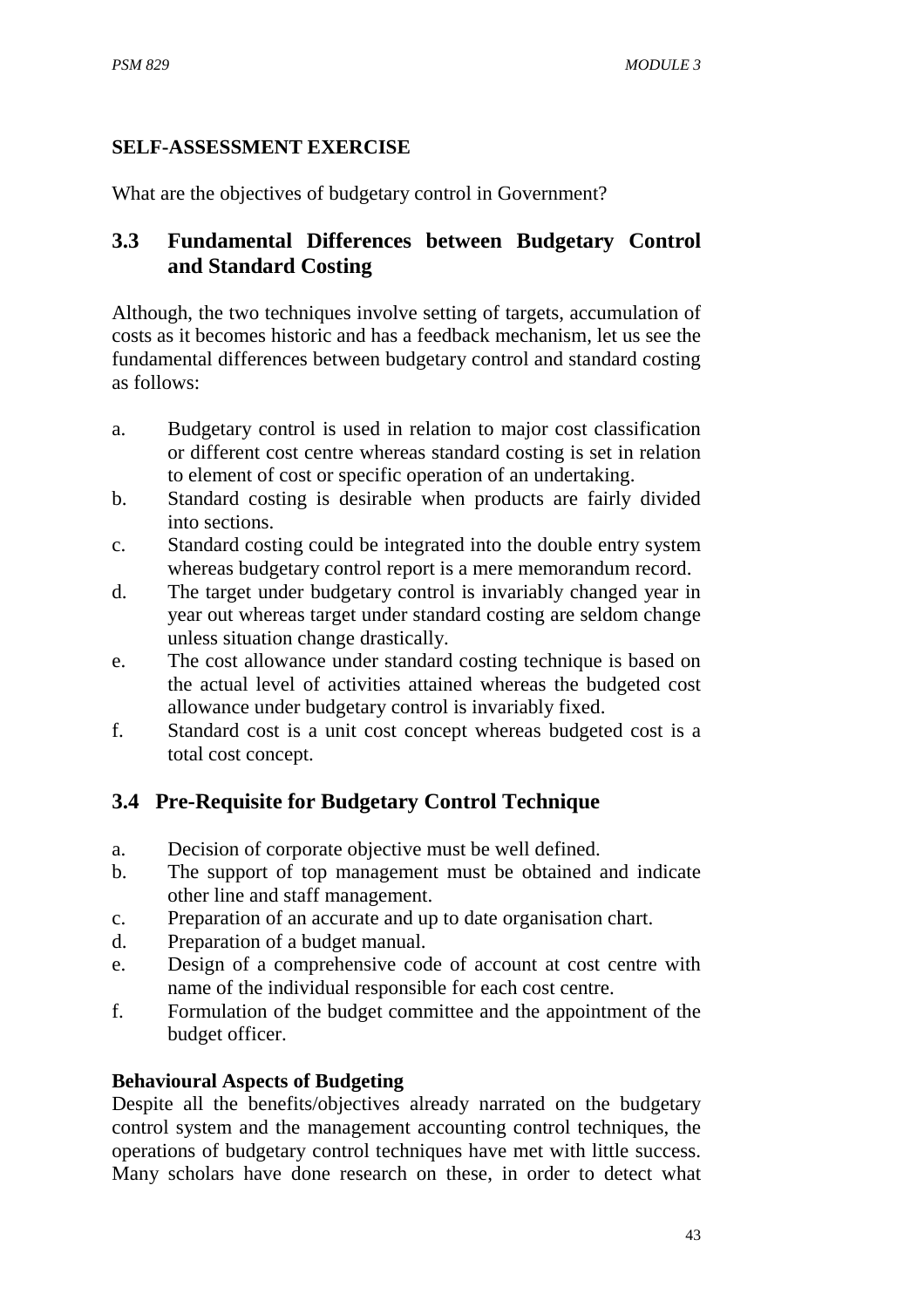should have been responsible for the failure. Such researchers are Hopwood (1974), Argris (1952), Horngreen (1960) and a host of others.

The main causes of the level of low success in practice have been attributed to lack of cooperation and negative attitude of the operating managers to the control techniques. Managers' personal objectives also override the goal congruence of the organisation. This negative and dysfunctional attitude of managers manifest at both the planning stage and implementation stage.

**Planning Stage**: Assuming the operating managers are involved in preparing a budget; they may:

- a. Intentionally build in slack in the budget.
- b. Express the opinion that budget is time wasting and that they are always busy to operate the budget.
- c. Argue that formalising a budget on paper is too restrictive and that they should be granted some flexibility in making their operational decisions.
- d. Always prefer incremental system of budgeting to considering alternative option and new ideas.
- e. Have in mind that the budget is unattainable, that is, having negative idea about the achievement of the budget.

#### **Implementation Stage**

- a. Lack of co-operation and co-ordination with other budget centre.
- b. Putting in less effort to achieve budget targets without putting all efforts to achieve more than budgeted.
- c. Managers may disregard control reports which show negative variances.
- d. Having much interest in short-term factors to the detriment of more important longer term consequences.
- e. Lack of controlling cost to achieve their selfish end.
- f. Blaming budgeting systems for any problem which may occur.

#### **SELF-ASSESSMENT EXERCISE**

Distinguish between budgeting control and standard costing

### **3.6 Solving Behavioural Problems in Budgeting**

Let us discuss some factors that help in solving behavioural problems in budgeting.

#### **a. Motivation**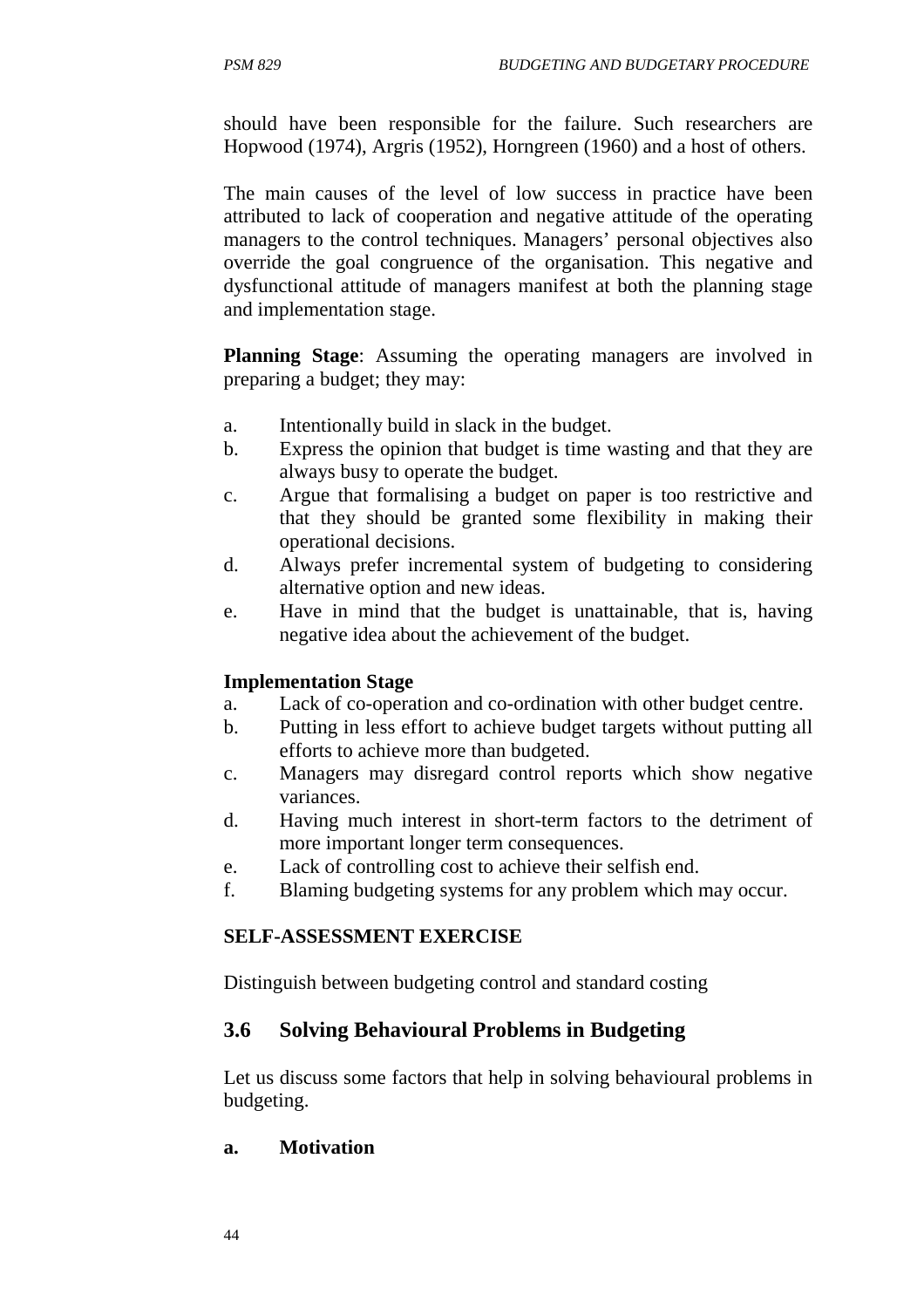Horngreen (1996) defined motivation as the "need, some selected goal and the resulting drive that influence action towards the goal". He suggested that motivation has two aspects:

1. Direction or goal congruence exists when managers working in their own best interest also are in harmony with the goals of top management (that is, the organisation as a whole). It is very difficult to obtain the goal congruence in an organisation. This is one of the essentially behavioural problems in budgeting.

Strength with getting subordinates to run rather than work towards the desired goal. Incentive improves the performance of employee and helps to reduce personal or departmental objectives.

2. Motivation helps to improve business results and eliminate misdirected or dysfunctional operation. Horngreen argues that accounting system must be designed in such a way as to achieve a motivational response from its use, provided that the costs of providing such a system do not outweigh the expected results. He also acknowledges that human behaviour is inclined to damage the usefulness of formal accounting system.

#### **b**. **Participation**

Participation by employees in budget setting and the encouragement of a human approach, and man-management would remove the drawbacks to effective budgeting. All the operators of the budget should be fully involved in the preparation of the budget. Participation leads to more positive attitude and higher performance. Kenis (1979) reported a positive correlation of attitude and performance with participation, while other scholars such as Bryan and Locke, Stedry and others showed a negative relationship between participation and performances. Argris (1952) on the other hand cautioned against the level of participation, as different organisations use the word participation to describe quite different activities. He suggested that the involvement of managers should be total; otherwise pseudo-participation could lead to counter-productive results.

#### **c**. **Goal Congruence**

Goal congruence means the overall objective of an organisation. This overall objective should not conflict with the individual or group objectives entirely but recognition must be given to the fact that organisational objectives cannot be set and implemented through budgeting without consideration of the interaction of individual group and departmental objectives.

Hopwood (1976) emphasised that there are many problems in achieving goal congruence because: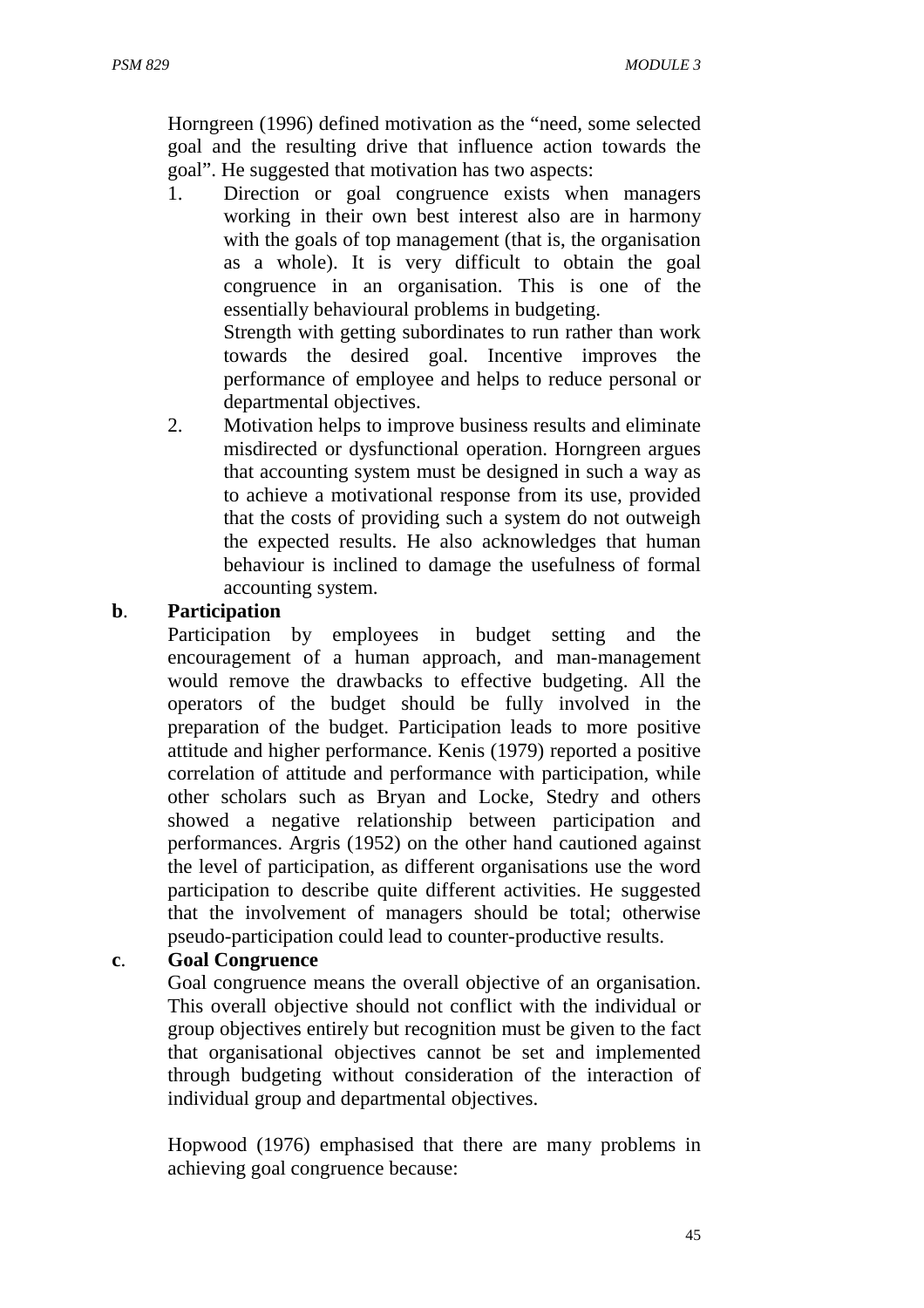- There may be numerous objectives in one organisation, some of which may conflict.
- Different managers may perceive their objectives differently.
- Departmental rivalries.
- Different and conflicting reward structures.
- Other practical realities make perfect goal congruence extremely unlikely. Efforts should be made to educate both top management and middle management on the importance of goal congruence.

#### **d**. **Management Support**

Top management should be interested in the budgetary system in order to ensure that operating managers give the necessary cooperation.

#### **e**. **Reporting System**

Efforts should be made to isolate uncontrollable cost from controllable ones in order to have meaningful variances reporting system.

#### **f**. **Communication**

Communication should be adequate with the operating managers at all stages of budgetary system.

### **4.0 CONCLUSION**

A control technique whereby actual results are compared with budgets is budgetary control. Any differences or variances are made the responsibility of key individuals who can either exercise control action or revise the original budgets, this enables mangers to monitor organisational functions.

### **5.0 SUMMARY**

In this unit, you should recall we discussed the objectives of budgetary control and stated the fundamental difference between budgetary control and standard costing. In addition, we discussed those conditions that must be present in order for there to be a successful application of the budgetary control technique. In addition, we discussed the behavioural aspects of budgeting and considered the factors in solving behavioural problems in budgeting.

### **6.0 TUTOR-MARKED ASSIGNMENT**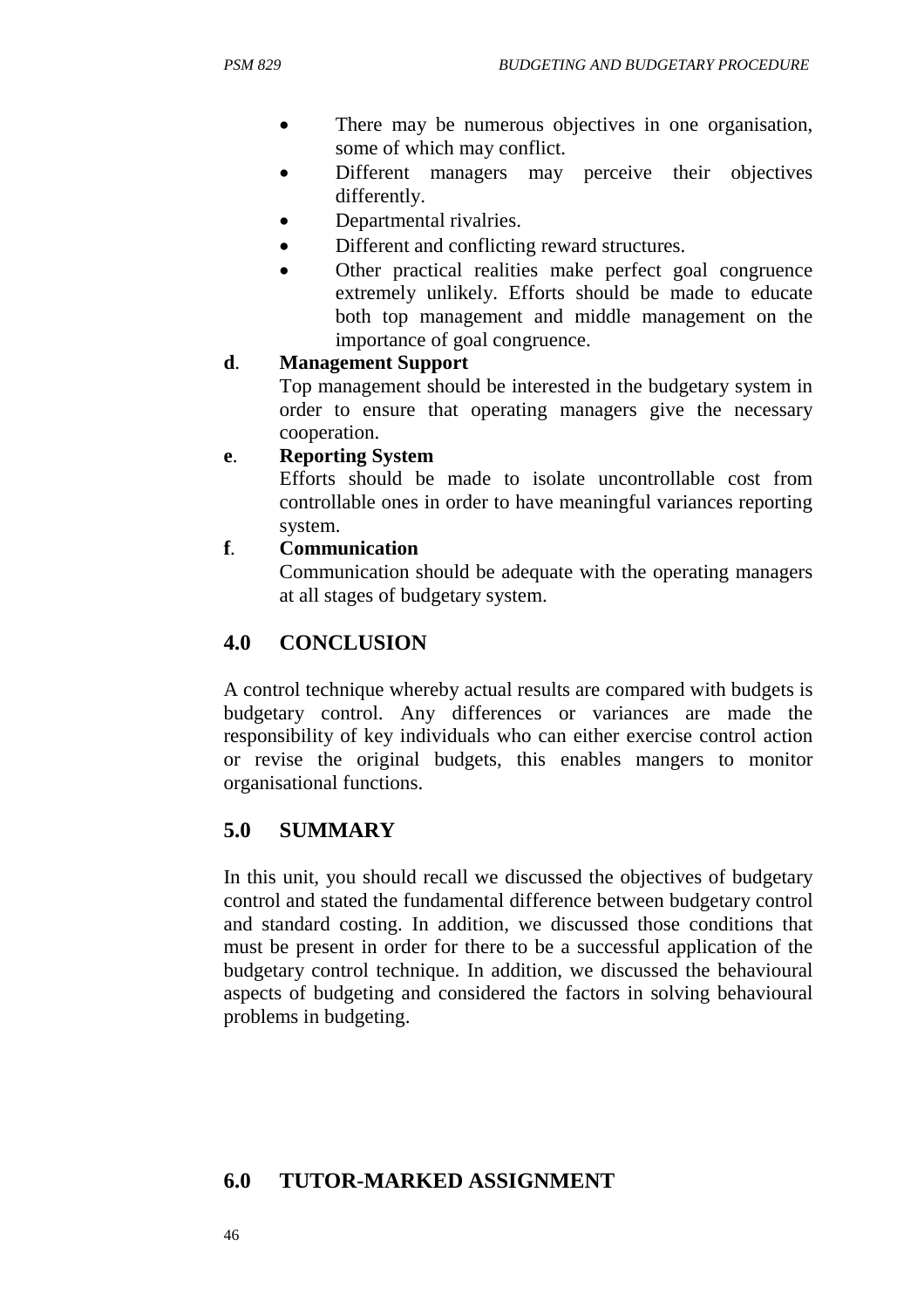- i. State five objectives of budgetary control
- ii. State five fundamental differences between budgetary control and standard costing
- iii. What are the pre-requisite for setting budgetary control technique?

# **7.0 REFERENCES/FURTHER READING**

- Adams R. A. (2004). *Public Sector Accounting and Finance*, Lagos: Corporate Publishers Ventures.
- Hansen D. R. & Mowen M. M. (2007). *Management Accounting.* USA: Thomson South-Western.
- Horngren, C. T. et al. (2008). *Introduction to Management Accounting*. USA: Pearson Education International.
- ICAN (2006). *Public Sector Accounting and Finance.* VI Publishing Limited.
- Stoner, J. A. F., Freeman, E. R. & Gilbert, D. R. (1995). *Management*. (6th ed.). New Jersey: Prentice-Hall, Inc.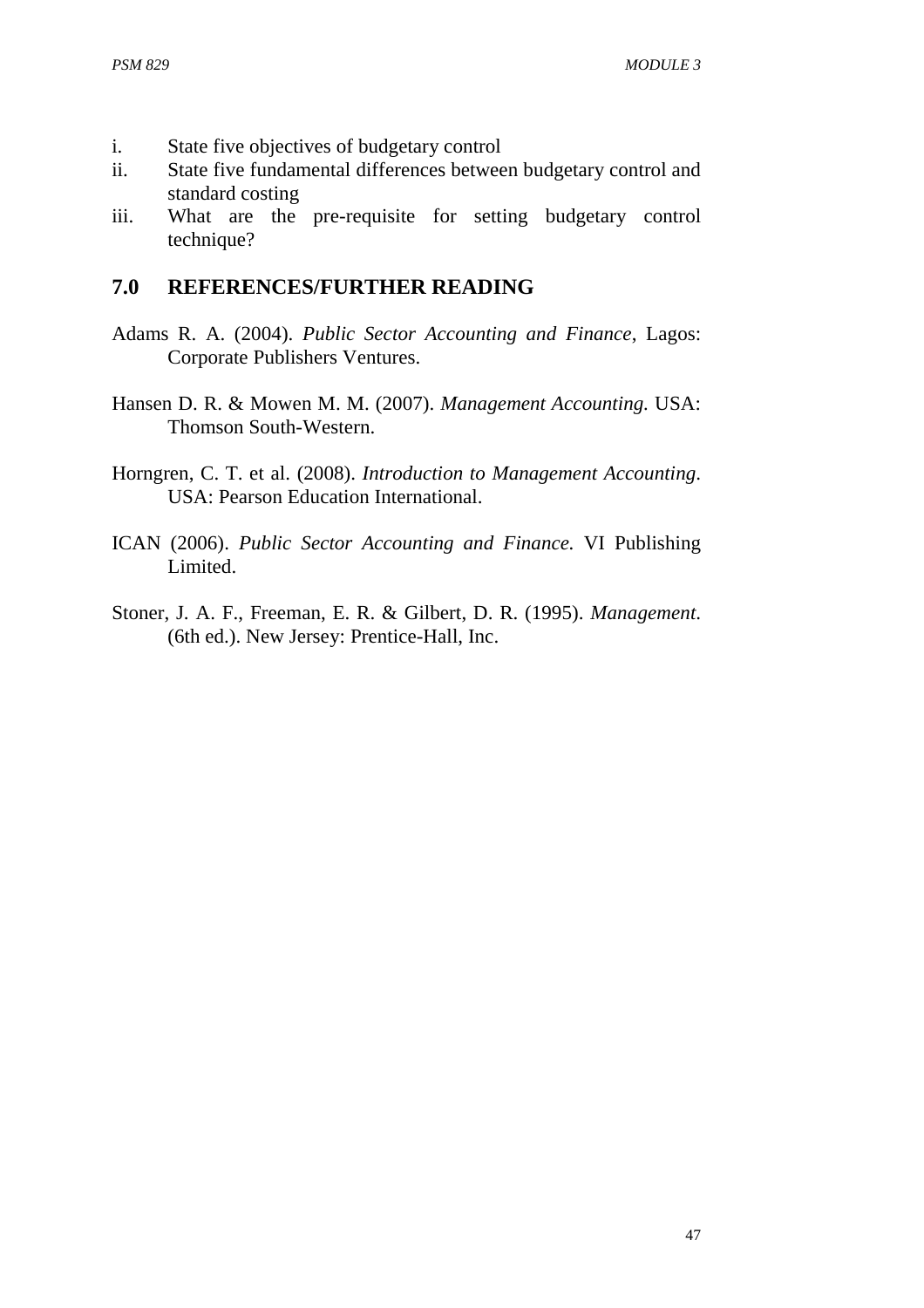## **UNIT 2 THE ACCOUNTANT-GENERAL OF THE FEDERATION**

#### **CONTENTS**

- 1.0 Introduction
- 2.0 Objectives
- 3.0 Main Content
	- 3.1 Purpose of Government Accounting
	- 3.2 Powers of the Accountant-General of the Federation
	- 3.3 Functions of the Accountant-General of the Federation
- 4.0 Conclusion
- 5.0 Summary
- 6.0 Tutor-Marked Assignment
- 7.0 References/Further Reading

## **1.0 INTRODUCTION**

In this unit, we shall discuss some issues that relates to the Accountant General of the Federation; such as the purpose of government accounting, the power and the functions of the Accountant-General.

Public sector accounting could be defined as a process of recording, communicating, and summarising, analysing and interpreting government financial statement reflecting all levels of transaction involving the receipt, custody and disbursement of government funds. Obviously, this definition reflects the definition of financial accounting. It therefore follows that public sector accounting is essentially financial accounting.

### **2.0 OBJECTIVES**

At the end of this unit, you should be able to:

- state the purpose of government accounting
- state the powers of the Accountant-General of the Federation
- state the functions of the Accountant-General of the Federation.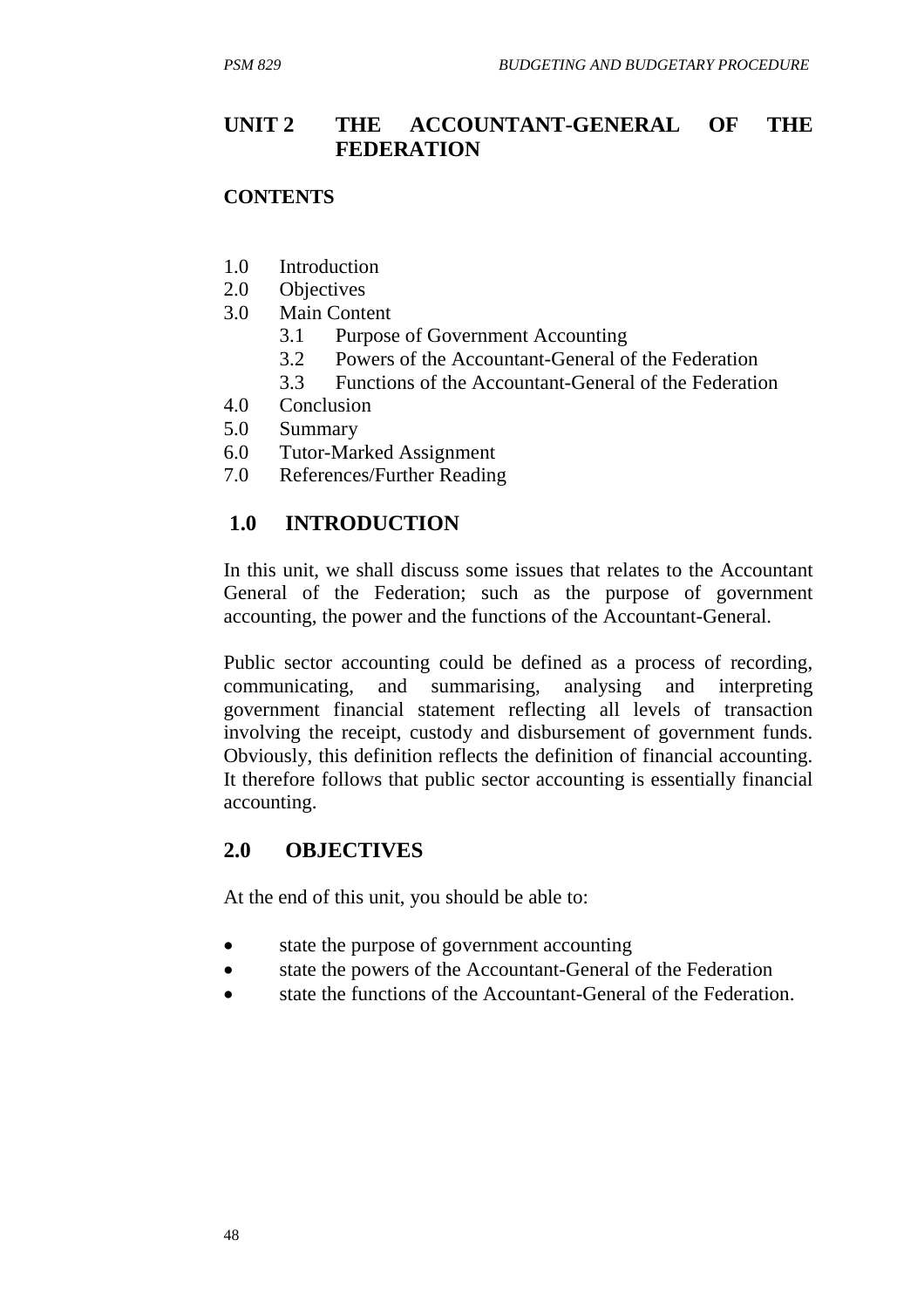# **3.0 MAIN CONTENT**

### **3.1 Purpose of Government Accounting**

The following are some of the main purposes of government accounting.

- 1. To ascertain the propriety of transactions and their conformity with established rules.
- 2. To give evidence of financial accountability.
- 3. To serve as a basis for planning.
- 4. To serve as a basis for controlling.
- 5. To serve as a basis for decision making.
- 6. To serve as a basis for appraisal of the performance of management.
- 7. To depicts sources of government revenue and the resultant expenditure.
- 8. To ascertain how capital expenditure will be financed.
- 9. To ascertain the economy and efficiency with which the government carried out its functions and or pursued its objectives.
- 10. To determine the cost-effectiveness with which planned objectives were achieved.
- 11. To ascertain details of financial commitments and the full cost of providing various services.
- 12. To ascertain key services indicators and comparison with targets.

## **3.2 Powers of the Accountant-General of the Federation**

In accordance with Financial Regulations 103, the Accountant-General of the Federation has the following powers:

- Power of access to books and records of every ministry and extraministerial departments at any reasonable time.
- Power of request for information and explanation necessary for his duties.
- Power to carry out special investigation in any ministry and extra-ministerial departments.
- Power to carry out ad hoc investigation in any ministry or extraministerial departments.

### **SELF-ASSESSMENT EXERCISE**

What do you understand by Public Sector Accounting?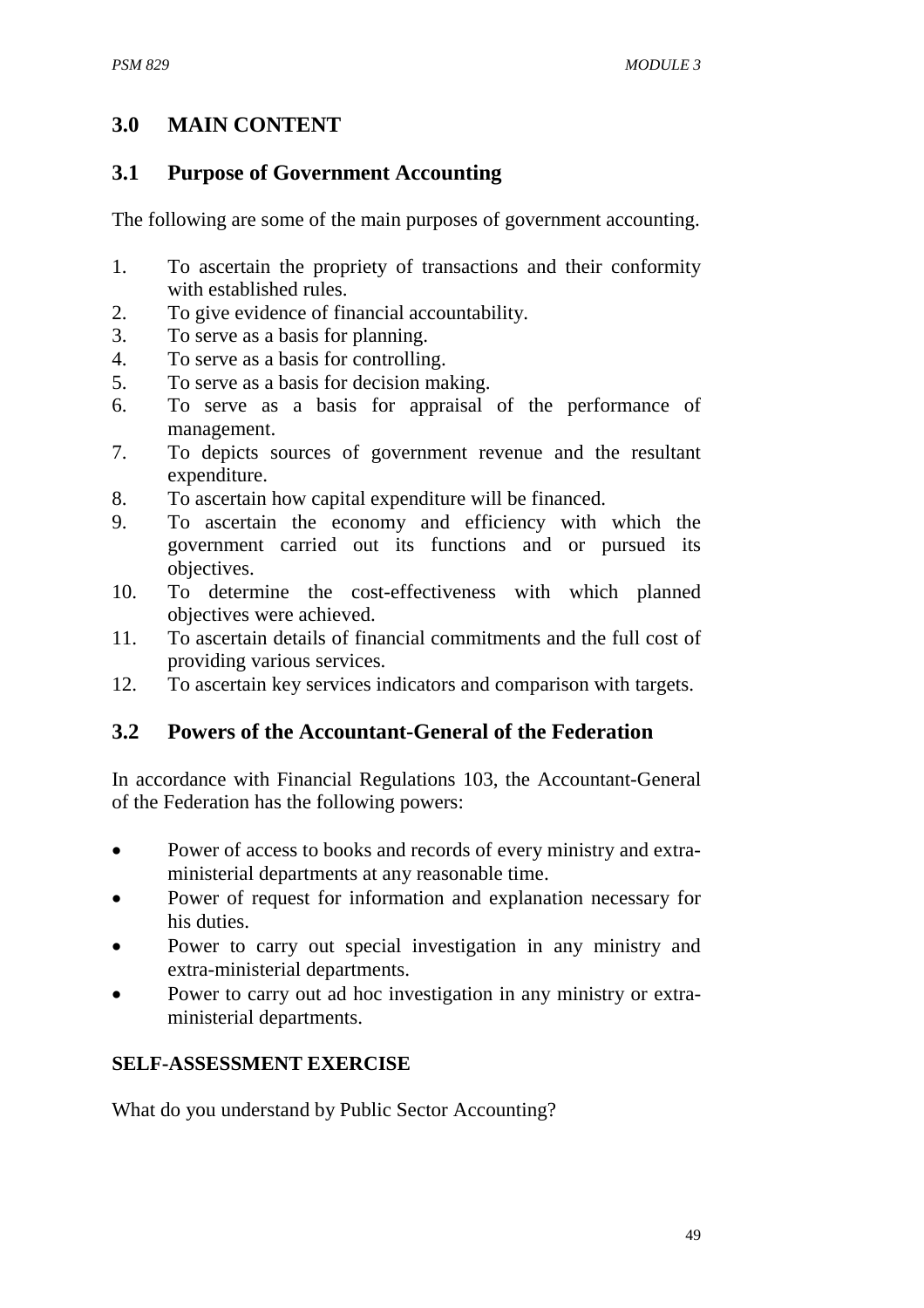### **3.3 Functions of the Accountant-General of the Federation**

The functions of the Accountant-General of the Federation as contained in financial regulation include:

- Supervising the accounts of the Federal Government ministries and extra-ministerial departments.
- Collating, presenting and publishing the statutory financial statements of the Federal Government.
- Managing the Federal Government's investments through the Ministry of Finance Incorporated (MOFI).
- Maintaining and operating the Federation account.
- Establishing and supervising the Federal Pay Offices in each state of the Federation.
- Conducting routine and in-depth inspection of the books of accounts of the federal ministries and extra-ministerial departments to ensure compliance with the rules, regulations, policies, decisions and maintenance of accounting codes and Internal Audit Guides.
- Ensuring revenue monitoring and accounting.
- Formulating the accounting policies of the Federal Government.

### **SELF-ASSESSMENT EXERCISE**

List the powers of the Accountant-General of the Federation.

## **4.0 CONCLUSION**

In accordance with Financial Regulations 101, the Accountant-General of the Federation is the chief accounting officer of the receipts and payments of the Federal Government. He is saddled with the responsibility of general supervision of the accounts of all ministries and extra-ministerial departments, and the preparation of annual financial statements of the country as may be required by the honourable Minister of Finance.

## **5.0 SUMMARY**

In this unit, we discussed some of the purpose of government accounting and state the powers and functions of the Accountant-General of the Federation.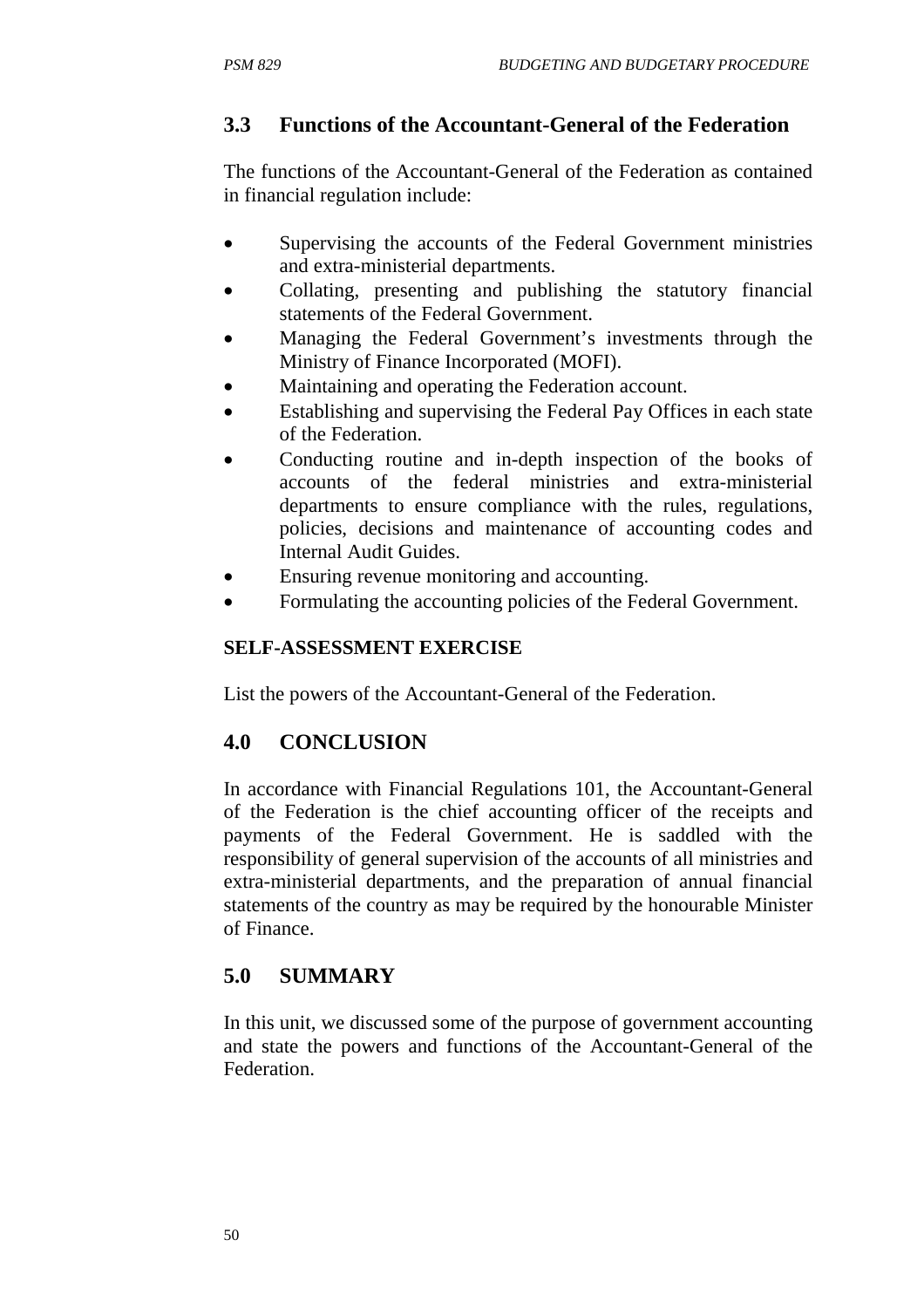#### **6.0 TUTOR-MARKED ASSIGNMENT**

What are the functions of the Accountant-General of the Federation?

#### **7.0 REFERENCES/FURTHER READING**

- Adams R. A. (2004). *Public Sector Accounting and Finance*. Lagos: Corporate Publishers Ventures.
- ICAN (2006). *Public Sector Accounting and Finance.* VI Publishing Limited.

Rosen, H. S. (1988) *Public Finance*. Illinois: Irwin.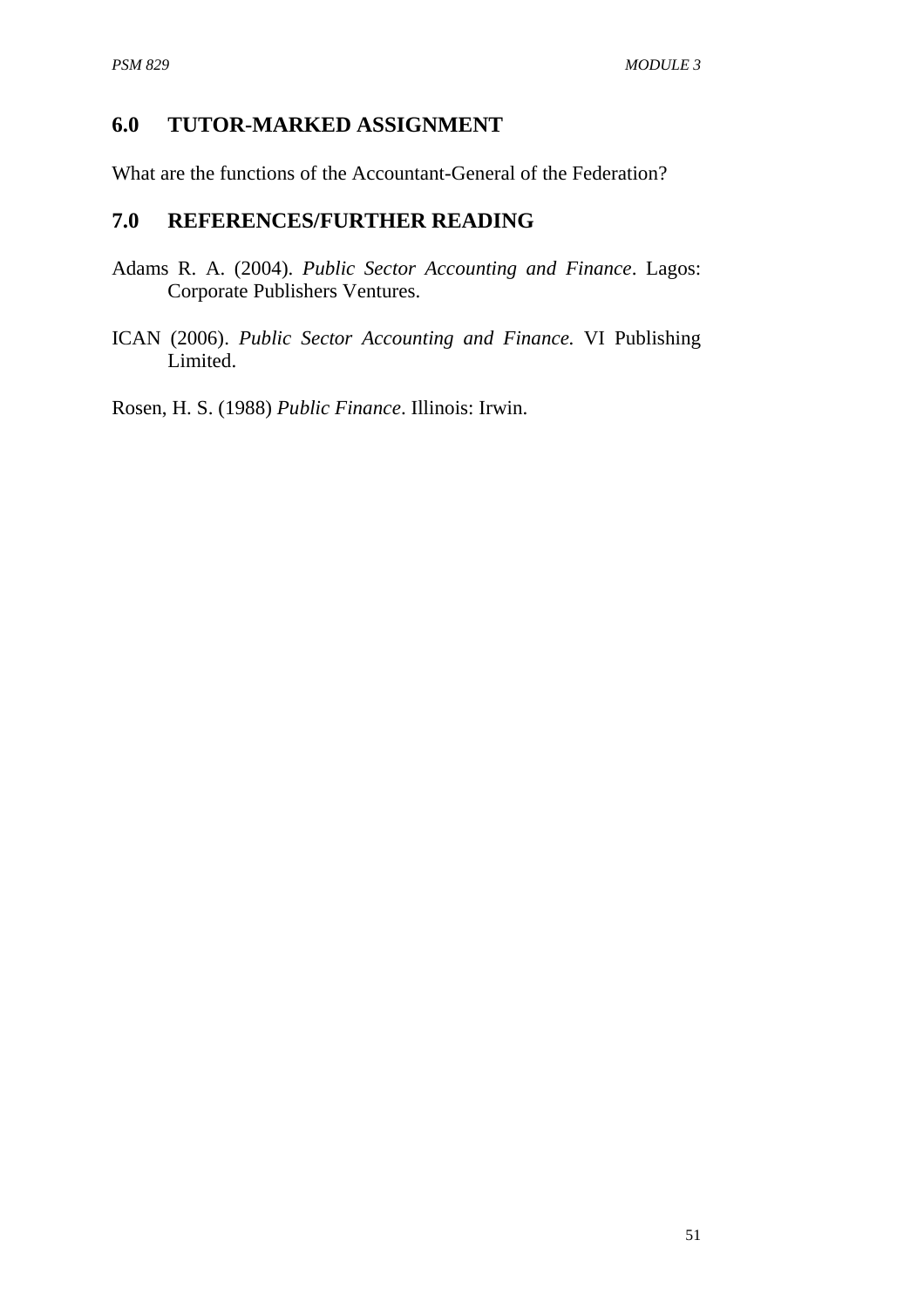### **UNIT 3 THE AUDITOR-GENERAL FOR THE FEDERATION**

#### **CONTENTS**

- 1.0 Introduction
- 2.0 Objectives
- 3.0 Main Content
	- 3.1 Areas of Opinion of the Auditor-General for the Federation
	- 3.2 Powers of the Auditor-General for the Federation
	- 3.3 Indirect Accounting Functions performed by the Auditor-General for the Federation
- 4.0 Conclusion
- 5.0 Summary
- 6.0 Tutor-Marked Assignment
- 7.0 References//Further Reading

### **1.0 INTRODUCTION**

In the previous unit, we discussed some issues as they relate with the Accountant-General of the Federation. Similarly, in this unit, we shall discuss some issues as they relate to the Auditor-General for the Federation. We shall discuss the constitutional requirement of the Auditor-General to give his opinion on the accounts prepare for the government, the powers conferred on the Auditor-General to do his job and the indirect accounting functions performed by the Auditor-General.

#### **2.0 OBJECTIVES**

At the end of this unit, you should be able to:

- state areas the Auditor-General is expected to give his opinion
- state the powers of the Auditor-General for the Federation
- state some indirect accounting functions performed by the Auditor-General.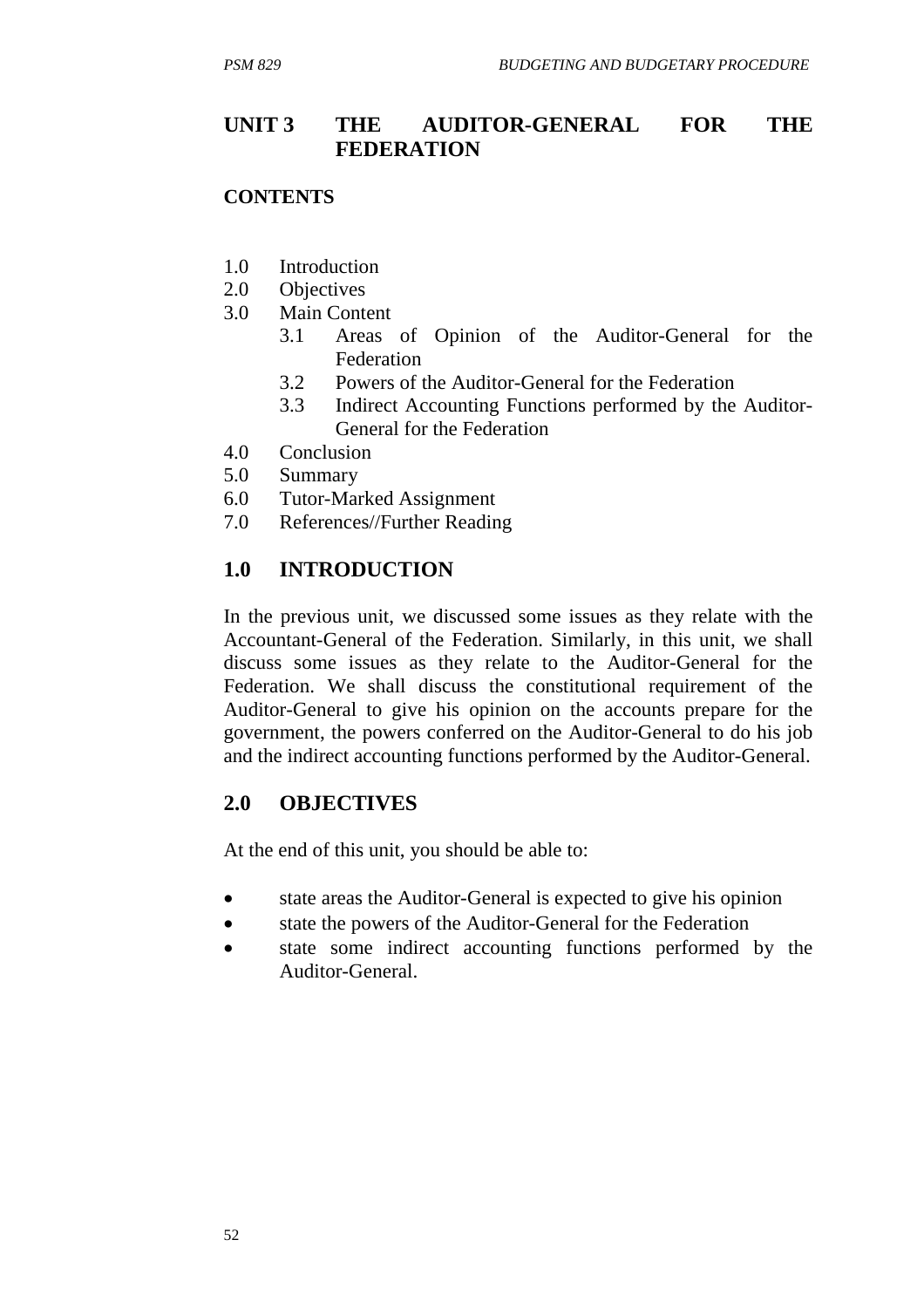# **3.0 MAIN CONTENT**

### **3.1 Areas of Opinion of the Auditor-General for the Federation**

At the end of an audit, the Auditor-General is expected to write a report stating whether in his opinion:

- a. The accounts have been properly kept.
- b. All public monies have been fully accounted for, and the rules and procedures applied are sufficient to secure effective check on the assessment, collection and proper allocation of revenues.
- c. Monies have been expended for the purposes for which they were appropriated and the expenditures have been made as authorised.
- d. Essential records are maintained, and the rules and procedures applied are sufficient to safeguard public property and funds.

### **3.2 Powers of the Auditor-General of the Federation**

In accordance with Financial Regulation 103, the Auditor-General for the Federation has the following powers:

- a. Power of access to books and records of all ministries and extraministerial departments at reasonable times.
- b. Power to request for information and explanation necessary for his duties.
- c. Power to carry out special investigation in any ministry and extra-ministerial departments.
- d. Power to carry out ad hoc investigation in any ministry or extraministerial department.

### **3.3 Indirect Accounting Functions Performed by the Auditor- General for the Federation**

While performing the statutory auditing function, the Auditor-General performs some indirect accounting functions. The accounting duties include:

- a. Seeing that proper system of accounts as prescribed by the Minister of Finance is maintained.
- b. Exercise supervision over the receipt of public revenue and ensure its punctual collection.
- c. Ensure that there are adequate securities over the custody of public money.
- d. Ensure that there are adequate safeguards against the occurrence of fraud, embezzlement and carelessness.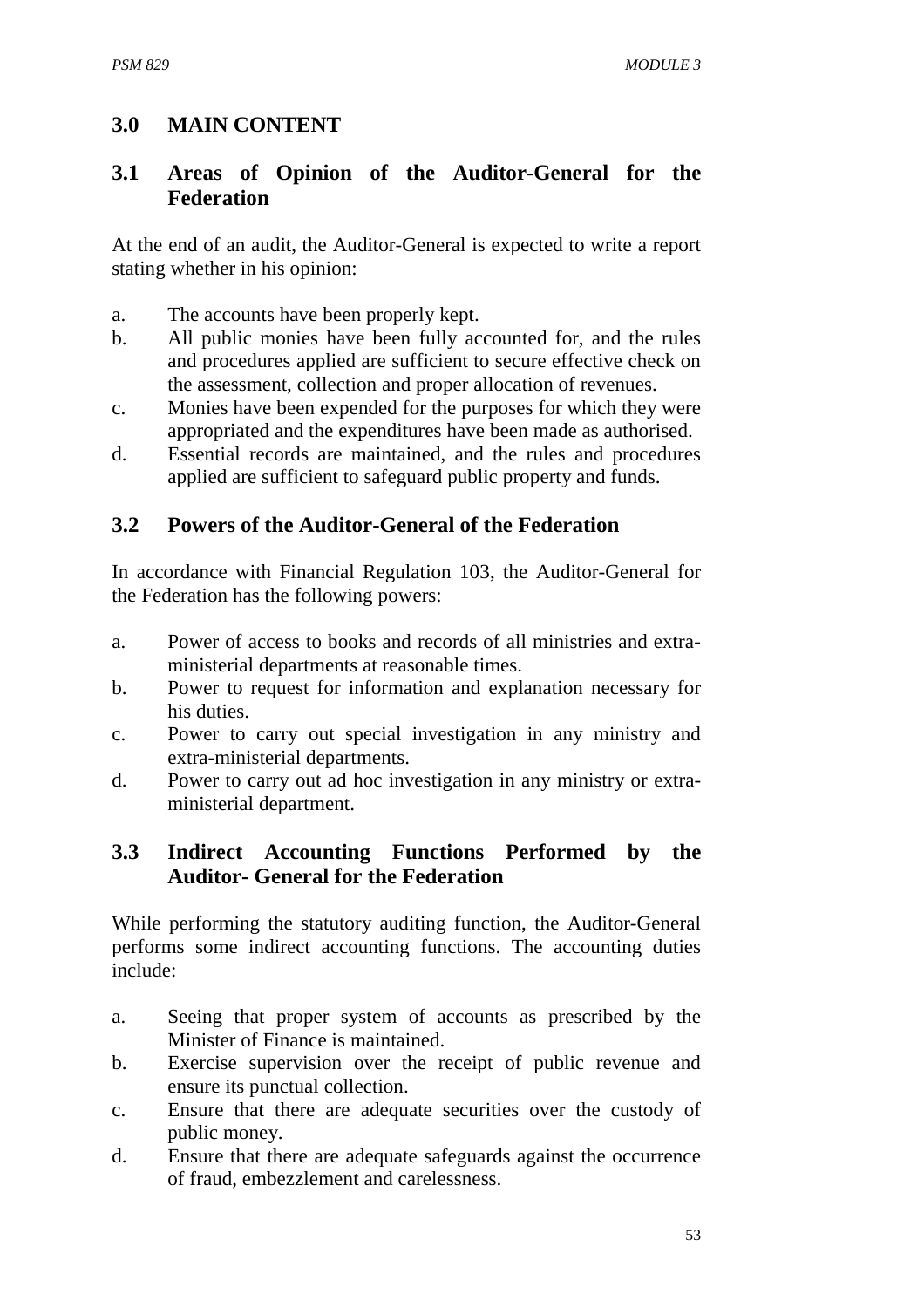- e. Exercise supervision over all officers under his authority entrusted with the receipt, custody and disbursement of public funds.
- f. Ensure that money is expended for the purpose for which they are meant for.
- g. Ensure that all books are correctly posted up to date.
- h. Ensure that authorised maximum cash balanced to be held are not exceeded.
- i. Report any defect in the procedure for collecting revenue, which come to his notice during the course of his audit.

## **4.0 CONCLUSION**

In accordance with the provisions of Financial Regulation 102, the Auditor-General is the Officer responsible under the constitution of the federation for audit and reports on the public accounts of the federation, including all persons and bodies established by law entrusted with the receipts, custody, issue, sale, transfer or delivery of any stamps, securities, stores or other property of the government of the federation and for the certification of annual accounts of the nation. He is given free hand to examine the accounts in such a manner as he may consider proper.

## **5.0 SUMMARY**

In this unit, we discussed those areas the Auditor-General is expected by the constitution to give his opinion as regards the state of affair of such areas of accounting activities. In addition, we discussed the powers of the Auditor-General for the federation as provided by the Financial Regulation 103 and the indirect accounting functions performed by him while performing his statutory auditing function.

## **6.0 TUTOR-MARKED ASSIGNMENT**

- i. What are the areas the Auditor-General for the Federation is expected to give his opinion?
- ii. What are the powers of the Auditor-General for the Federation?
- iii. State five indirect accounting functions performed by the Auditor-General.

### **7.0 REFERENCES/FURTHER READING**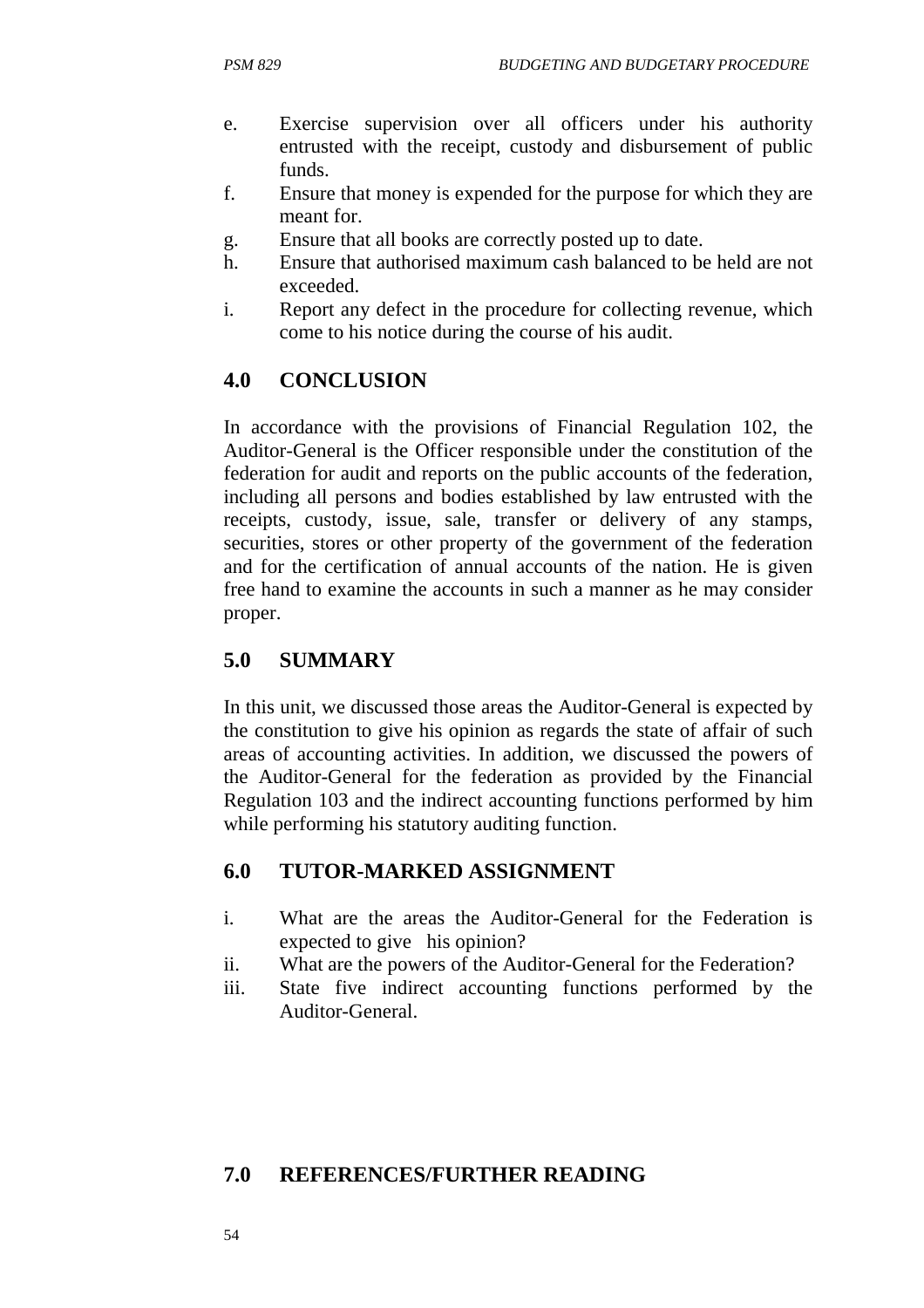- Adams R. A. (2004). *Public Sector Accounting and Finance*. Lagos: Corporate Publishers Ventures.
- ICAN (2006). *Public Sector Accounting and Finance.* VI Publishing Limited.

Rosen, H. S. (1988). *Public Finance*. Illinois: Irwin.

# **UNIT 4 EXPENDITURE CONTROL**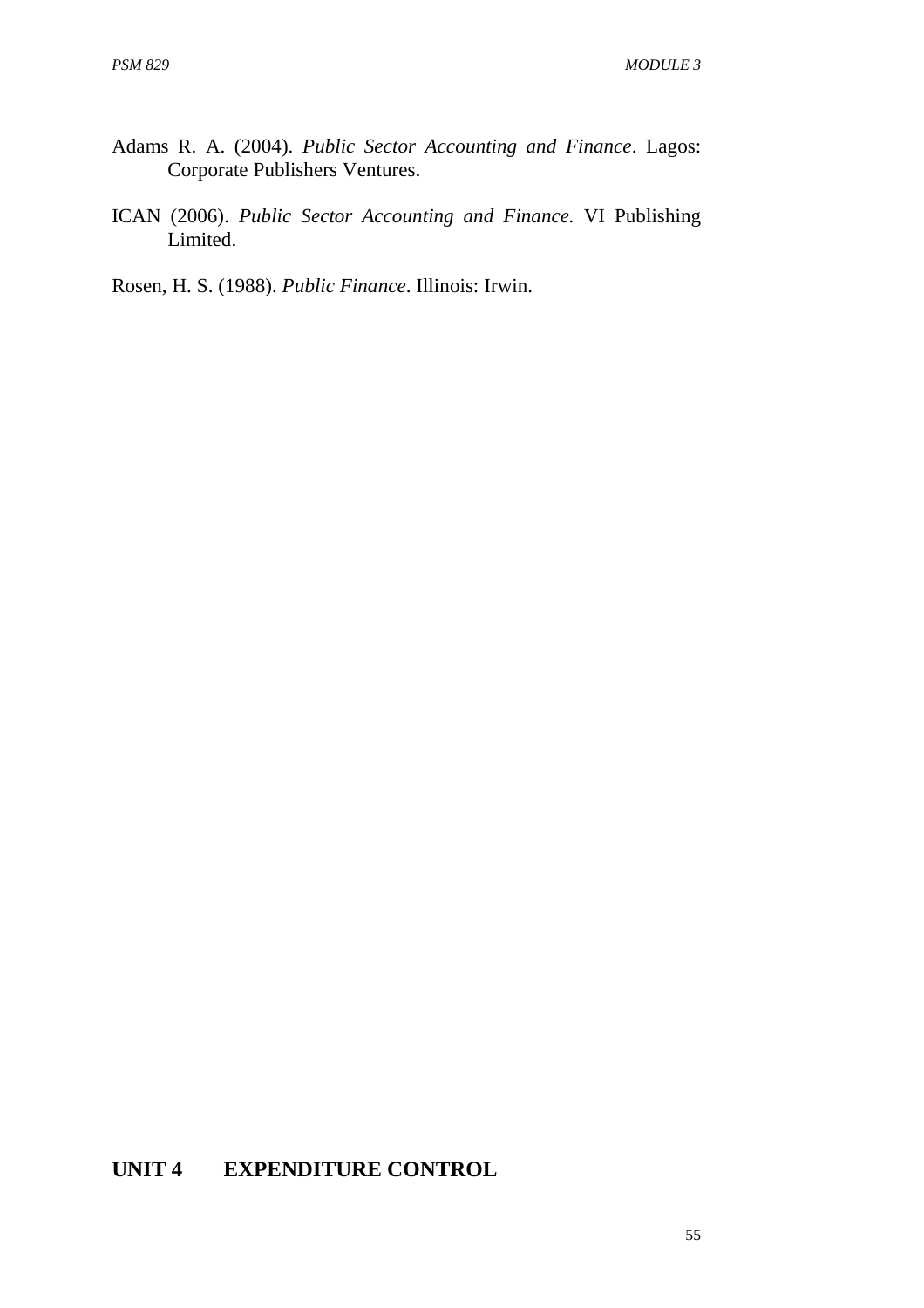#### **CONTENTS**

- 1.0 Introduction
- 2.0 Objectives
- 3.0 Main Content
	- 3.1 The Executive Control
	- 3.2 The Legislative Control
	- 3.3 The Ministry of Finance Control
	- 3.4 The Treasury Control
	- 3.5 The Departmental Control
- 4.0 Conclusion
- 5.0 Summary
- 6.0 Tutor-Marked Assignment
- 7.0 References//Further Reading

### **1.0 INTRODUCTION**

Expenditure control could be defined as the strings of coordinating actions which have to be taken to ensure that all expenditures are 'wholly', necessarily, 'reasonably' and 'exclusively' incurred for the purpose for which they are meant.

One may wonder, why should we apply any control on government expenditure? After all, the money belongs to all of us and should be spent the way anyone chooses. That would only lead to wastage and mismanagement.

In government therefore, if no proper control is exercised from time to time, right from when the estimates is prepared to the time of spending, the government budget may inevitably end up in a deficit. Obviously, lack of control would lead to embezzlement and other vices by government officials.

## **2.0 OBJECTIVES**

At the end of this unit, you should be able to:

- describe the executive control over budgeted expenditure
- discuss the legislative control over budgeted expenditure
- discuss the control over budgeted expenditure exercised by the Ministry of Finance
- discuss the treasury control over budgeted expenditure
- discuss the departmental control over budgeted expenditure.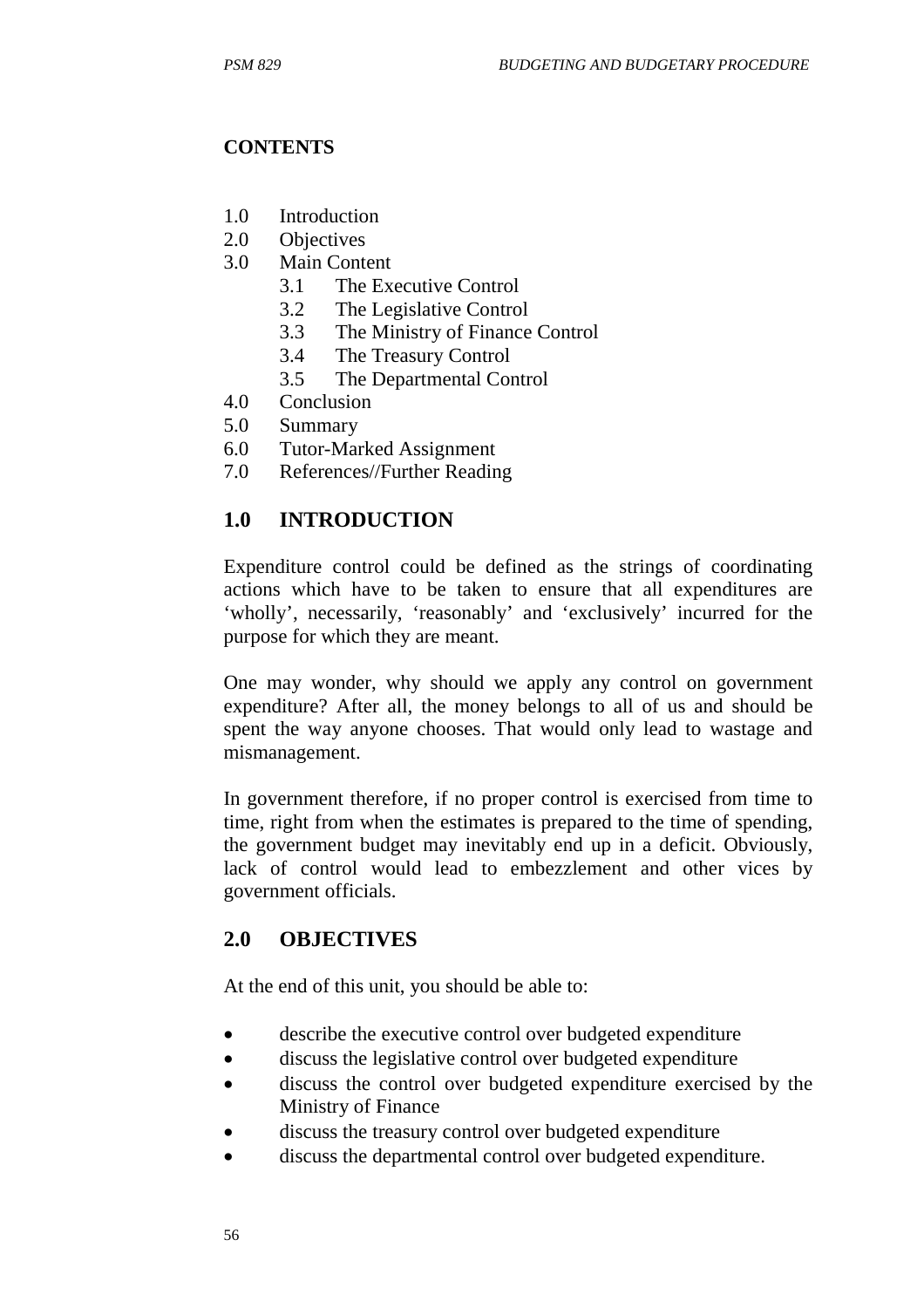## **3.0 MAIN CONTENT**

### **3.1 The Executive Control**

The executive comprises the president and his cabinet members who have the responsibility for the efficient and effective control of the administration of the country, politically and economically. In order to ensure check and balances, the constitution created the legislative and judiciary arms of government. All measures and policies taken by the president are subject to the approval of the legislature within the orbit of the constitution.

In accordance with Section 75(1) of the constitution, "the President shall cause to be prepared and laid before each House of the National Assembly at any time in each financial year, estimates of revenue and expenditure of the federation for the following financial year."

The president, in order to satisfy the provisions of the constitution also appoints a cabinet committee on estimates, to advise him on the contemplated policy measures. The policy measures contemplated are then transmitted to the Budget Department in the Presidency. This development in turn leads to the issuance of guidelines on all the agencies involved in budget operation. Any unit of the government whose requirements are higher than the 'control figures' already issued, is invited to defend the excess request.

### **SELF-ASSEEMENT EXERCISE**

List the basic controls over government expenditure in your country.

## **3.2 The Legislative Control**

The National Assembly is the supreme authority on matters of the nation's finance. The legislature considers and approves the estimates submitted to her by the president. Furthermore, control is exercised when transaction is reviewed after payment. No amount of public fund may be spent without the approval of the National Assembly. However, Section 82 of the 1999 Constitution empowers the president to spend from the consolidated revenue fund to carry on administration of government of the federation for not more than 6 months or until the coming into operation of the Appropriation Act, whichever is earlier.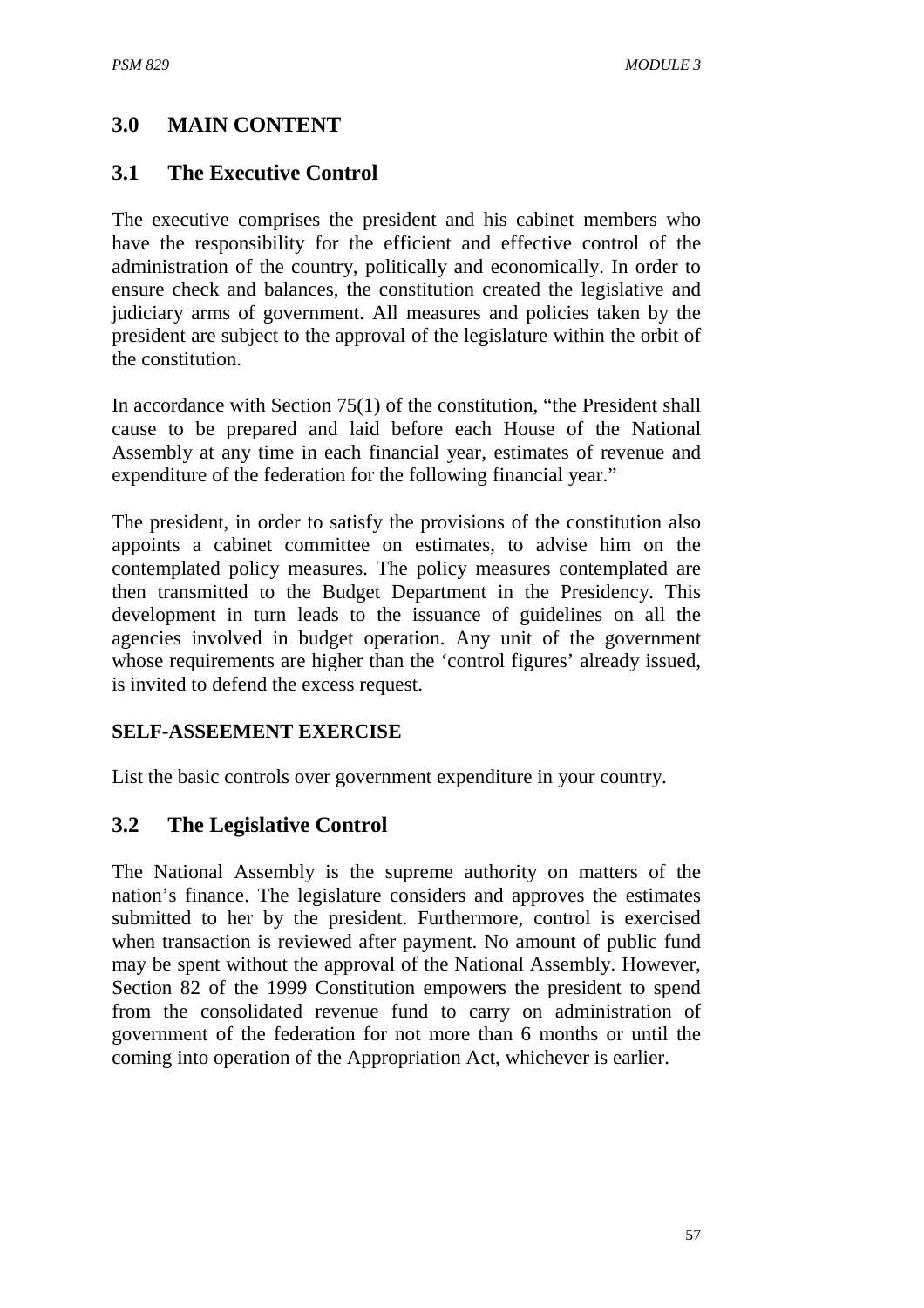Much has been discussed about the Auditor-General in the previous subunit, however, it is important to note that in order to ensure that ministries make proper use of public funds voted for them, the appointment of the Auditor-General for the Federation must be ratified by the legislature. The Auditor-General scrutinizes all accounts and records of the money collected and spent and reports to the National Assembly appropriately on the instances of waste, extravagance, inefficiency or fraud. It is observed that the Auditor-General's duty is post-payment audit, except in the matters relating to pension and gratuity payments on which he performs pre-payment audit. This is in addition to the regularity and compliance audit that he carries out as a duty.

Again, the legislative organ performing post-mortem functions is the Public Accounts Committee of each House of the National Assembly. The purpose of the committee is to expose waste, corruption or inefficiency in the handling of public funds or projects. It is empowered to examine such audited accounts of the federation and all public offices and the Auditor-General's report thereon.

#### **SELF-ASSESSMENT EXERCISE**

Discuss the legislative control over budgeted expenditure.

### **3.3 The Ministry of Finance Control**

When ministries/departments require money to pay for services, they normally apply to the minister of finance for such funds. The tradition is that once a year the ministries and extra-ministerial departments present estimates to cover their needs and requirements which are expected to be prudent, necessary and reasonable, in accordance with the Financial Regulations and Appropriation Act. The minister passes the consolidated revenue and expenditure estimates to the president who will present them to the Federal Executive Council for approval before they are forwarded to the National Assembly as Appropriation Bill.

Although the Estimates and Appropriation Act guides the disbursement of public funds, the release of money is subject to relevant warrants being approved by the finance minister for the expenditure. The warrant authorises the Accountant-General to issue money from the Consolidated Revenue Fund and Development Fund. Without the warrant no money will be released. The system of warrant gives the executive much higher control over the issuance of funds than would be offered by a system which relies solely on the provisions of the Appropriation Act.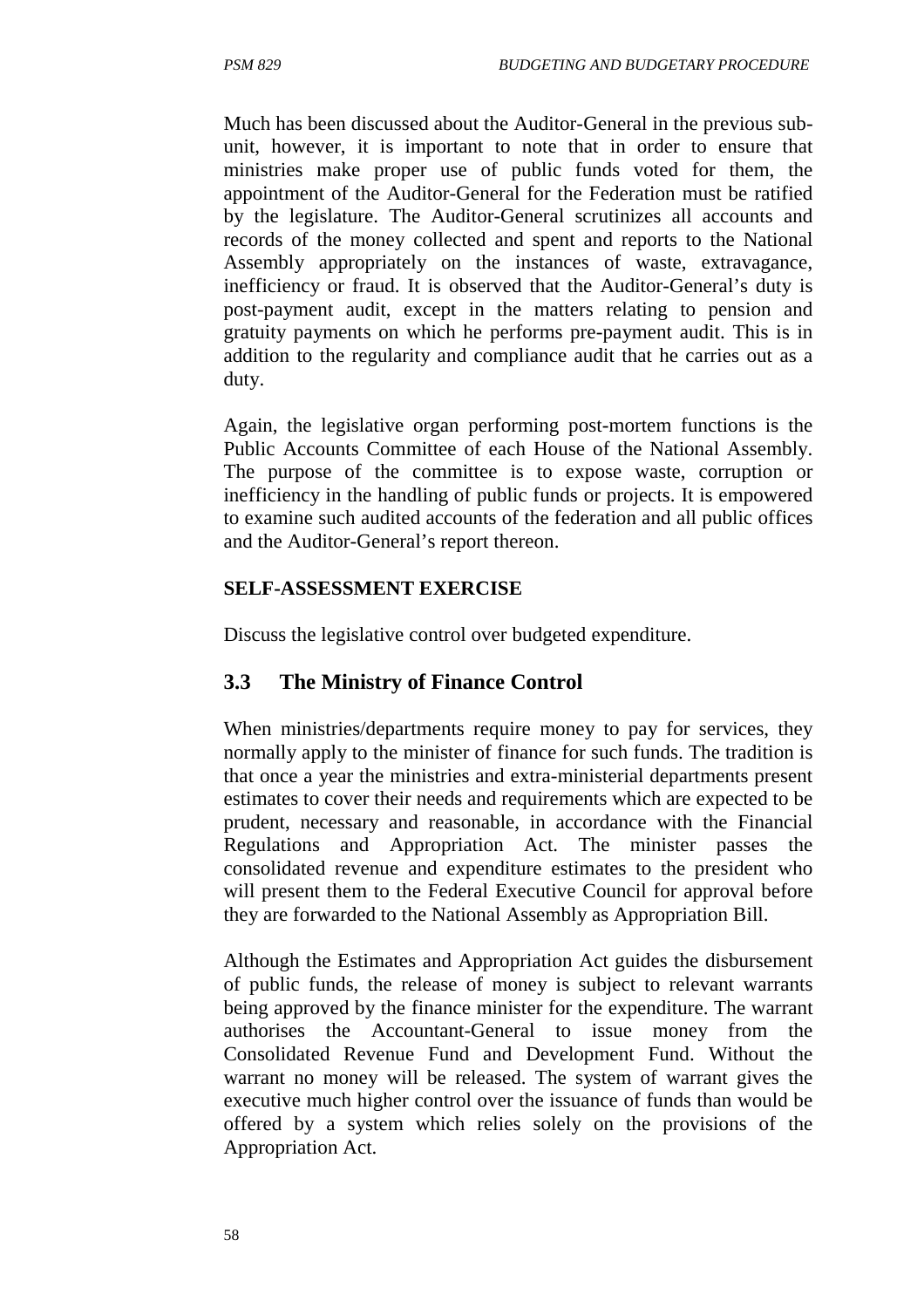### **3.4 The Treasury Control**

The Treasurer has the overall responsibility for the total expenditure of government. The Office of the Treasurer must keep necessary books of accounts to record all the receipts and expenditures of all ministries and departments. The Treasury exercises some measure of supervision and checks over the accounting records of the non-self accounting units. The inspectorate officers visit the various ministries and departments to evaluate the system of internal control. They do this to ensure that the accounting system and maintenance of various books of accounts conform to the approved regulations and procedures.

Again, the Treasury dispatches internal auditors to the ministries and self-accounting departments to appraise the effectiveness of the existing internal checks and report upon any inadequacy found.

#### **SELF-ASSESSMENT EXERCISE**

Briefly explain what you understand by treasury control over budgeted expenditure.

#### **3.5 The Departmental Control**

Money voted for a ministry is vested in the minister of the ministry who is the accounting officer of his ministry, and as such it is primarily his duty to ensure that such money is not overspent on any sub-head of the vote under his control. The system of accounting introduced by the Accountant-General into his department is properly maintained, and that money for his ministry is used solely for the purpose for which they were meant for, and ensure punctual and proper collections of the revenue and its payment into the consolidated revenue fund. Responsibility for expenditure in various branches and units of the ministry is fixed and controlled by the accounting officer issuing department warrants.

A Department Vote Expenditure Allocation book is a record of expenditures and liabilities incurred under the votes or funds approved for each ministry or extra-ministerial department. A vote book is maintained for each head and sub-heads of expenditures. It is an integral part of the budgetary control system. The book is designed to facilitate vote watching to ensure that expenditures incurred are not in excess of appropriation. It is the duty of the officer who is controlling the vote to thoroughly investigate, without delay, payments or charges which appear in the schedules drawn up by the Accountant-General which do not appear in the vote books particularly with a view to the prevention and detection of fraudulent payments.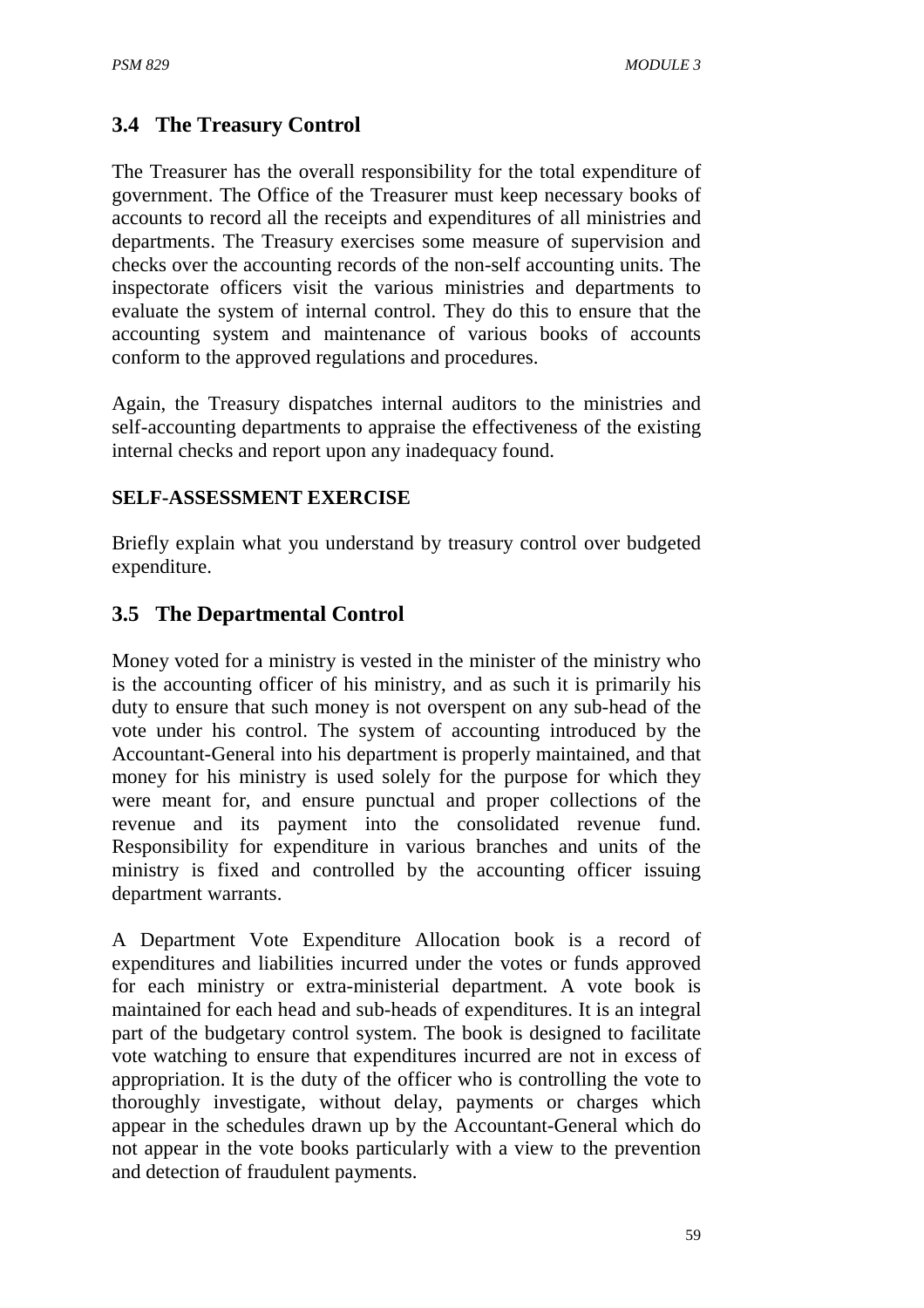## **4.0 CONCLUSION**

The various ministries and departments, control government expenditure through the following means:

- Maintenance or proper books of accounting entries
- Establishment of functional system of internal entries
- Establishment of Internal Audit Department to complement the internal control system
- Issuance of internal financial circulars
- Maintenance of vote book.

# **5.0 SUMMARY**

In this unit, we discussed the various expenditure control adopted by the government, starting from the Executive Control to the Legislative Control; the Ministry of Finance Control; the Treasury Control; and the Departmental Control.

### **6.0 TUTOR-MARKED ASSIGNMENT**

- **i.** Describe the Executive Control over budgeted expenditure.
- ii. Discuss the Legislative Control over budgeted expenditure exercised by the Ministry of Finance.
- iii. Discuss the Departmental Control over budgeted expenditure.

## **7.0 REFERENCES/FURTHER READING**

- Adams, R. A., (2004), *Public Sector Accounting and Finance*. Lagos: Corporate Publishers Ventures.
- ICAN (2006), *Public Sector Accounting and Finance.* VI Publishing Limited.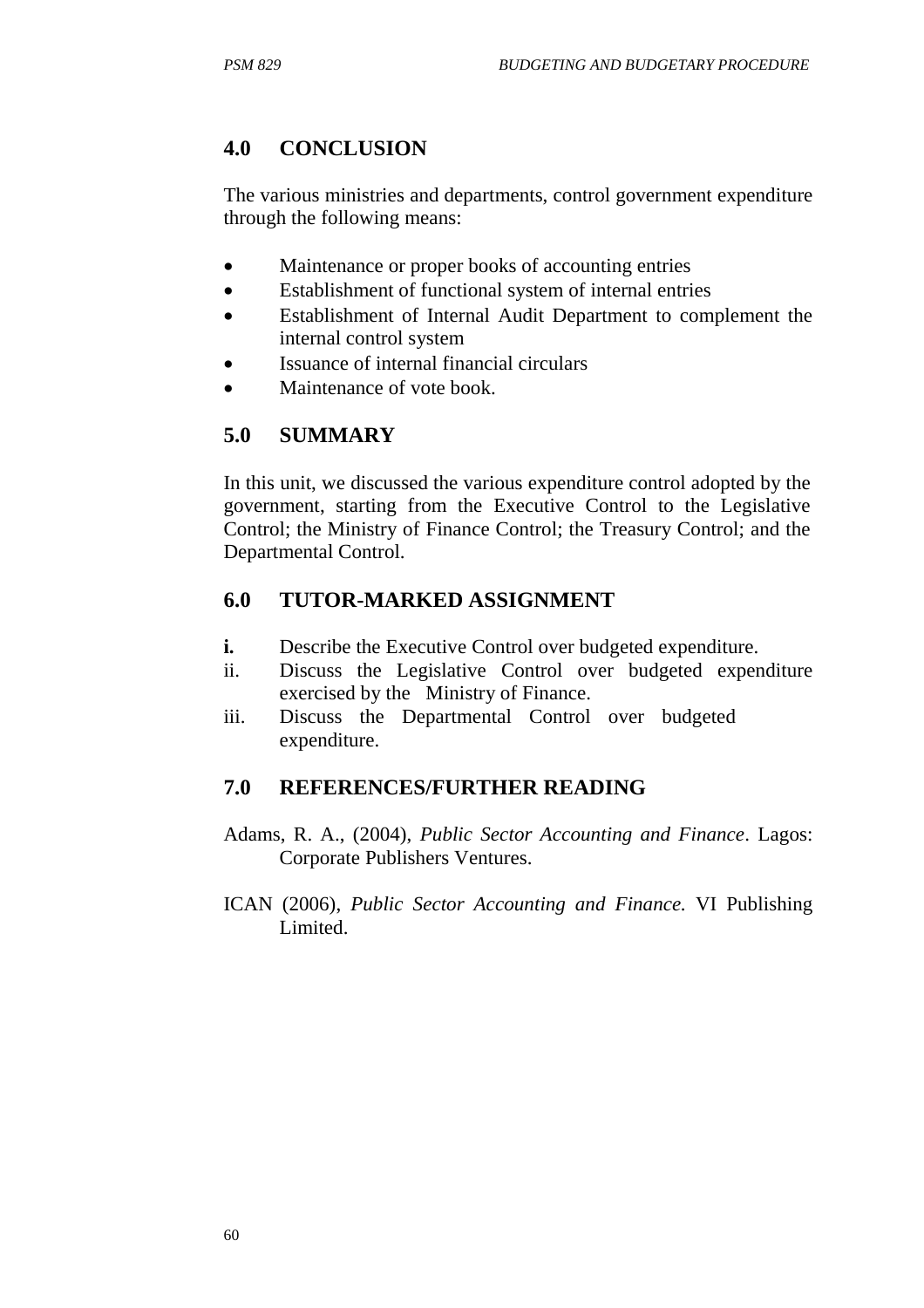### **MODULE 4 BUDGETING AND STRATEGY**

- Unit 1 Operational Budgeting
- Unit 2 Capital Budgeting
- Unit 3 Budgeting and Development Planning
- Unit 4 Project Performance Budgeting System
- Unit 5 Strategic Decision Making Process, Implementation and **Control**

# **UNIT 1 OPERATIONAL BUDGETING**

### **CONTENTS**

- 1.0 Introduction.
- 2.0 Objectives
- 3.0 Main content
	- 3.1 Personnel Cost Budget
	- 3.2 Overhead Cost Budget
	- 3.3 Revenue Budget
- 4.0 Conclusion
- 5.0 Summary
- 6.0 Tutor-Marked Assignment
- 7.0 References/Further Reading

### **1.0 INTRODUCTION**

You would recall that in Unit 2 of Module 1, we discussed the master budget. A master budget can be divided into operating and financial budgets. The types of budget discussed in Unit 2 are both operating budgets (sales budget, production budget) and financial budgets (cash budget and capital budget).

The operating budgets describe the income generating activities of a firm: sales, production and finished goods inventories. These are directly applicable to the private sector. In this unit however, we do not intend to duplicate the operating budget but streamline the operating budget to public sector management. Consequently, we shall discuss personnel cost budget, overhead cost budget and revenue budget as would be applicable to government accounting.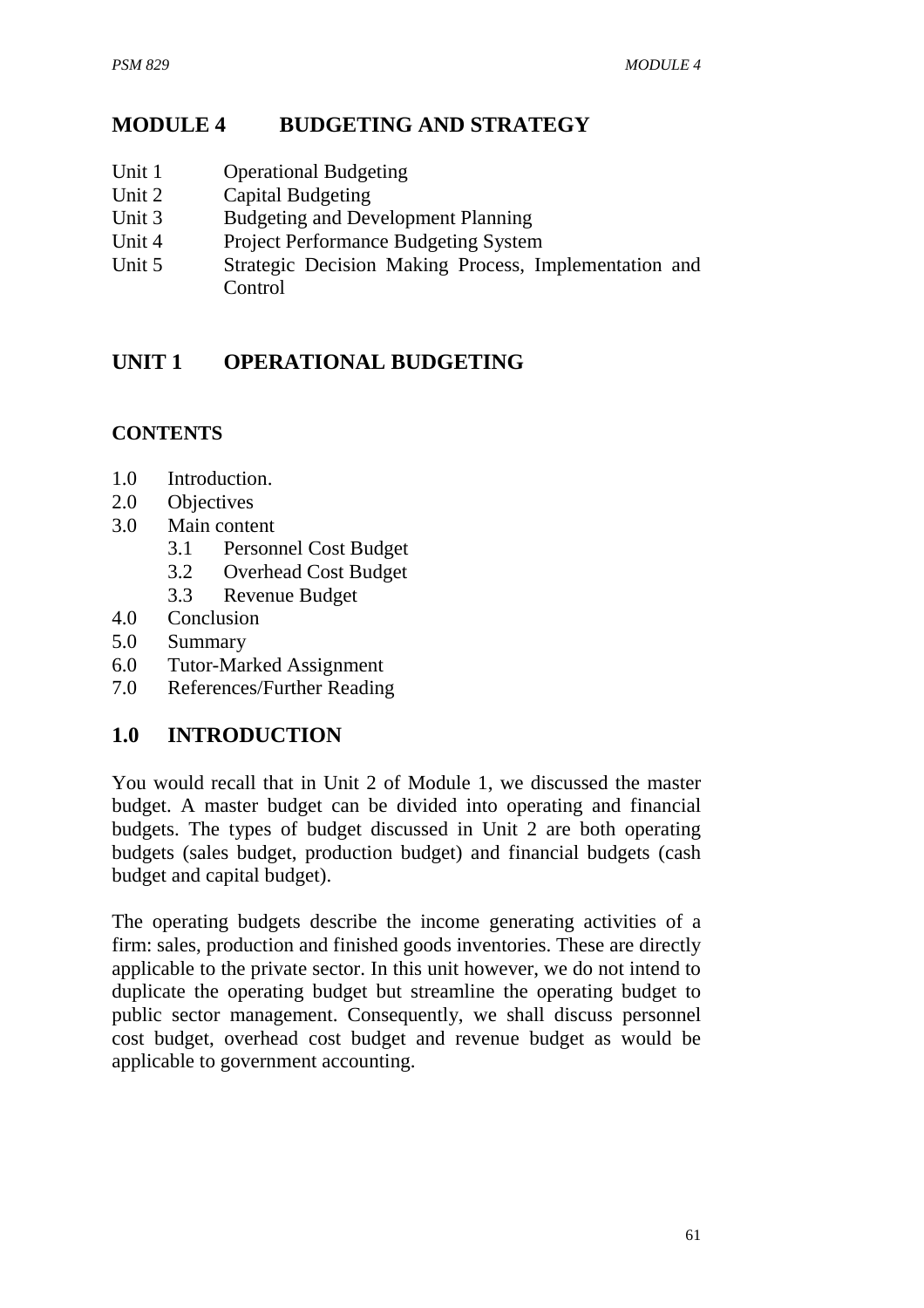# **2.0 OBJECTIVES**

At the end of this unit, you should be able to:

- prepare a personnel cost budget
- prepare an overhead cost budget
- prepare a revenue budget.

### **3.0 MAIN CONTENT**

### **3.1 Personnel Cost Budget**

Personnel cost budget depict the total basic salaries and allowances of the various categories of staff in each ministry or department. The procedure for the preparation of personnel cost budget involves the following.

- Identification of the various positions in each ministry from level 17 to grade level 01.
- Identification of the number of staff on each position which may include newly promoted staff, new recruitments and the existing staff.
- Identification of the grade level of each position.
- Identification of the basic salary and the annual incremental rate.

The example for the preparation of personnel cost budget of an audit department of a government agency is shown below:

| <b>Position</b>               | <b>Number</b> | Grade        | <b>Salary</b>       |  |
|-------------------------------|---------------|--------------|---------------------|--|
|                               | in post       | <b>Level</b> | (a)<br>N<br>(b)     |  |
| Director of audit             |               | 17           | 2,180,000 x 650,000 |  |
| Deputy Director of Audit 2    |               | 16           | 2,170,000 x 435,000 |  |
| Assistant Director of Audit 6 |               | 15           | 1,750,000 x 325,000 |  |
| <b>Chief Auditor</b>          |               | 14           | 1,420,000 x 240,000 |  |

It should be noted that the figure stated under salary as (a) above constitute the basic salary per annum, while (b) constitute annual incremental rate. To solve the above example, this formula should be used.  $\{(x-1)$  incremental rate + basic salary}n where  $x =$  the new step each of the officers will be,  $1 =$  constant,  $n =$  number of staff in each position. Assuming the example above stated that it is management policy to prepare staff salary base on step 4 and that staff allowances constitutes 35% of staff salary. You should note that the solution must necessarily follow the pattern of the question. The solution will be as follows: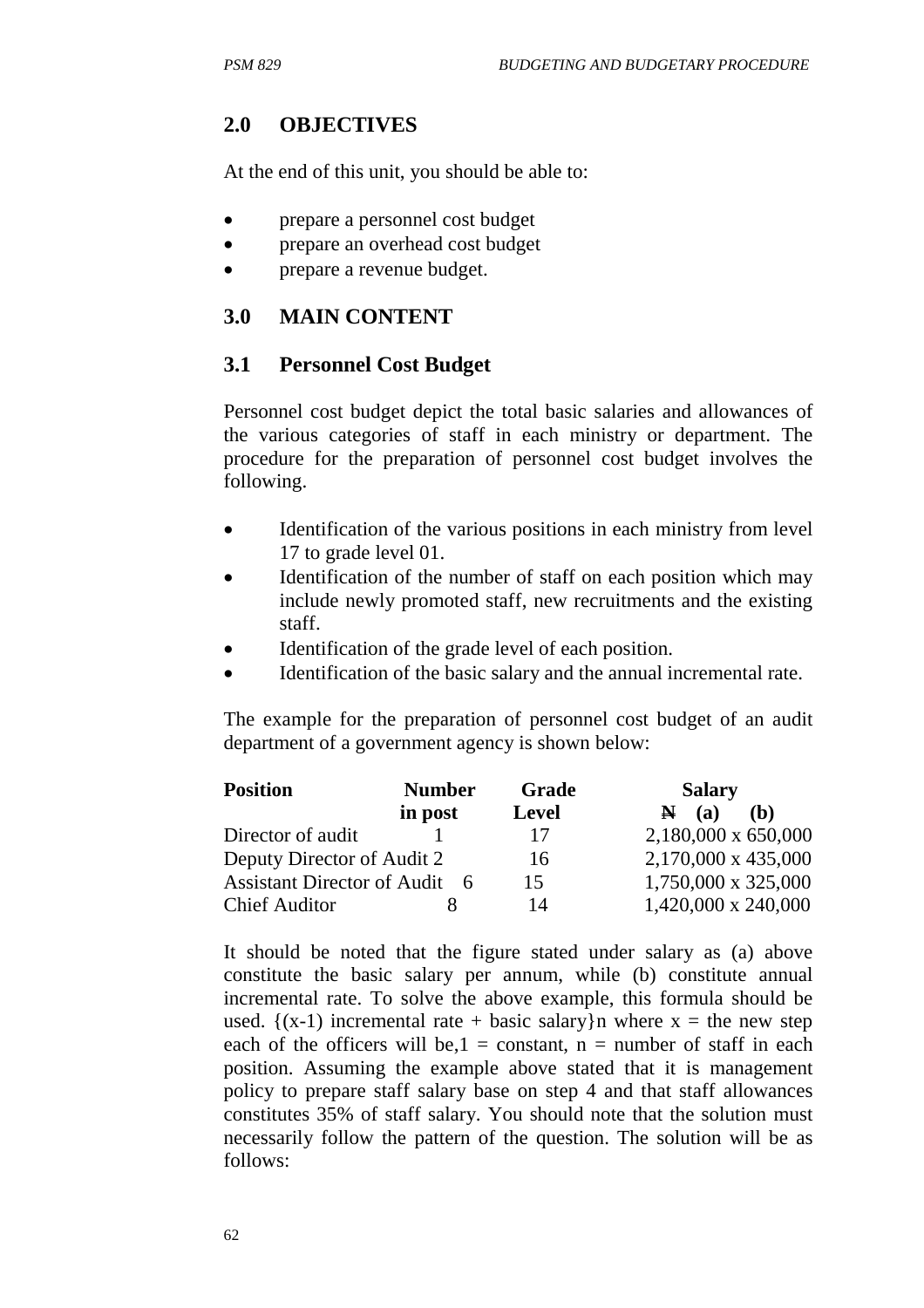#### **Office of the Auditor-General for the Federation Personnel Cost Budget for the year 2011**

| <b>Position</b>                                 | <b>Number</b>               | Grade        | <b>Salary</b> |
|-------------------------------------------------|-----------------------------|--------------|---------------|
|                                                 | in Post                     | <b>Level</b> | N             |
| Director of Audit - wk1                         |                             | 17           | 4,130,000     |
| Deputy Director of Audit - wk2                  | $\mathcal{D}_{\mathcal{L}}$ | 16           | 6,950,000     |
| <b>Assistant Director of Audit - wk3</b>        | 6                           | 15           | 16,350,000    |
| <b>Chief Auditor</b>                            | 8                           | 14           | 17,120,000    |
| Subtotal                                        |                             |              | 44,550,000    |
| Add staff allowances at 35% (35% of 44,550,000) | 15,592,500                  |              |               |
| <b>Total personnel cost</b>                     | 60,142,500                  |              |               |

*Working 1*  Formula =  $\{(x-1)$  incremental rate + basic salary }n

You should recall that it is management policy to prepare staff salary base on step 4. Therefore, Director of Audit =  $\{(4-1)650,000 +$  $2,180,000$ } $1 = \text{N}4,130,000$ 

*Working 2*  Deputy Director of Audit =  $\{(4-1)435,000 + 2,170,000\}$  2 =  $\text{\textless}\,6.950,000$ 

*Working 3*  Assistant Director of Audit =  $\{(4-1)325,000 + 1,750,000\}$  = N16,350,000

*Working 4*  Chief Auditor =  $\{(4-1)240,000 + 1,420,000\}$  8 =  $\text{N}17,120,000$ 

## **3.2 Overhead Cost Budget**

Using the previous year actual expenditure under each vote head and increasing it using the inflation factor, the overhead cost budget is prepared. This is known as the incremental budgeting which was discussed theoretically in Unit 7 Module 2.

To compute the overhead cost budget, let us assume the following actual expenditure occurred in the office of the Accountant-General of the Federation in 2010 budget year.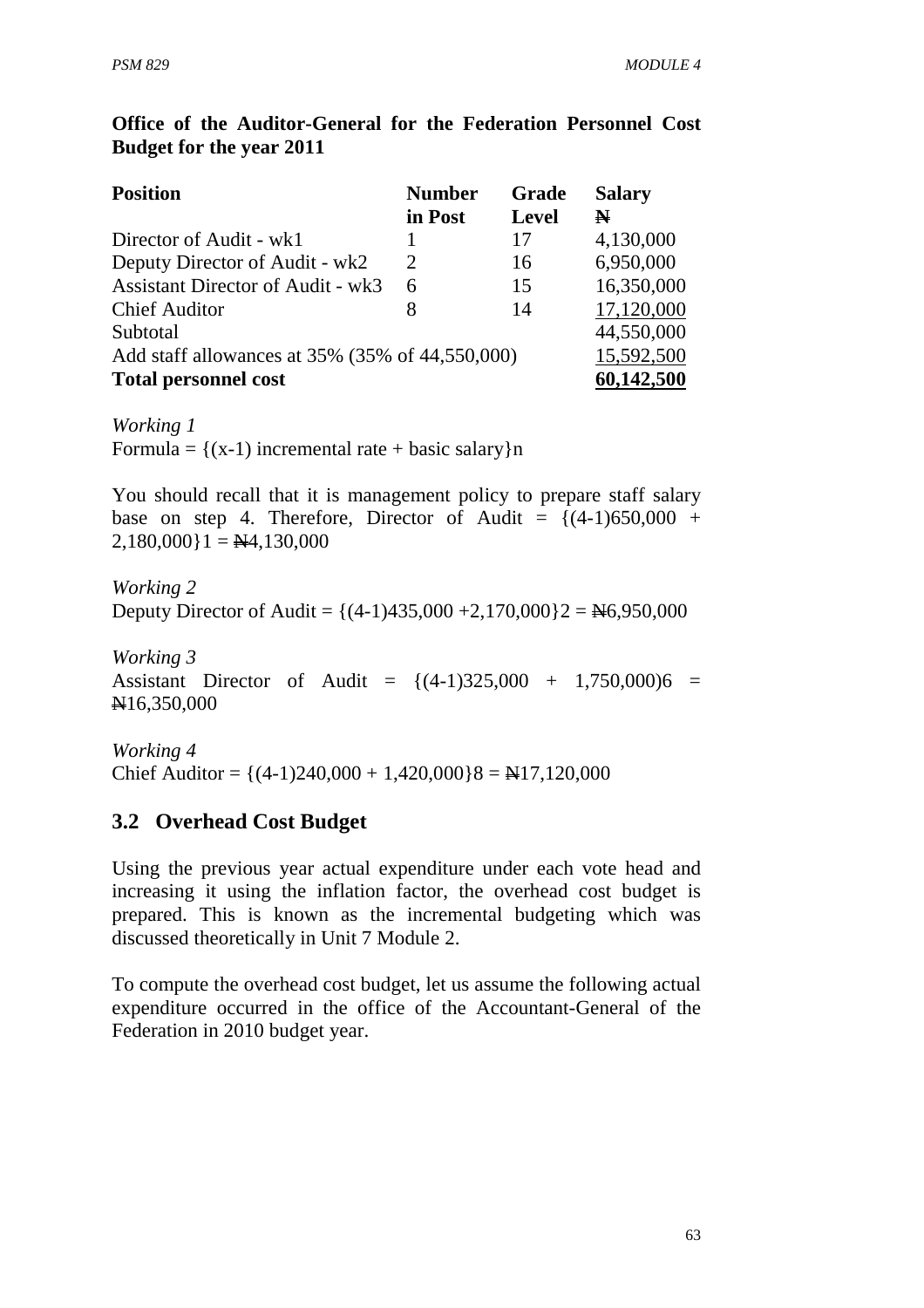- a. Maintenance of motor vehicle N3,500,000
- b. Travelling and transport  $\overline{N7,800,000}$
- c. Hotel accommodation  $\mathbb{H}14,600,000$
- d. Utility services  $\cancel{N7,200,000}$
- e. Others N16,200,000

The inflation factor is 15%.

To solve the above problem under the incremental budgeting system, all you should do is to multiply the various expenditures by the inflation factor and add the result to 2010 expenditure to obtain the year 2011 estimate (overhead cost budget).

Office of the Accountant-General of the Federation Overhead cost budget for the year 2011 fiscal year

2010 (actual) Inflation factor (15%) 2011 estimate

|                    | N                    | $\mathbf N$                     | $\mathbb N$ |
|--------------------|----------------------|---------------------------------|-------------|
| Maintenance of     | 3,500,000            | $(3,500,000x15%) = 525,000$     | 4,025,000   |
| motor vehicle      |                      |                                 |             |
| Travelling<br>$\&$ | 7,800,000            | $(7,800,000x15\%)=1,170,000$    | 8,970,000   |
| transport          |                      |                                 |             |
| Hotel              | 14,600,000           | $(14,600,000x15\%) = 2,190,000$ | 16,790,000  |
| accommodation      |                      |                                 |             |
| Utility services   | 7,200,000            | $(7,200,000x15\%) = 1,080,000$  | 8,280,000   |
| Others             | 16,200,000           | $(16,200,000x15\%) = 2,430,000$ | 18,630,000  |
| Total              | cost budget overhead |                                 | 56,695,000  |

#### **SELF-ASSESSMENT EXERCISE**

Discuss the personnel cost budget in a public sector establishment.

### **3.3 Revenue Budget**

This is computed by aggregating all the various incomes accrued to a particular ministry, state or local government. For instance, you could have a question like this.

Ikeja Local Government has a population of eight million citizens of which five million are taxable adults who will pay tax at the rate of N500 per adult. It also has 25,000 market stalls rented to traders at N70,000 per annum per stall. There are 8,000 hawkers who will pay entrance fee to the market on daily basis at the rate of N150 per day. There are 28 days in a month and 12 months in a year. Prepare the revenue budget of the local government for the year 2006.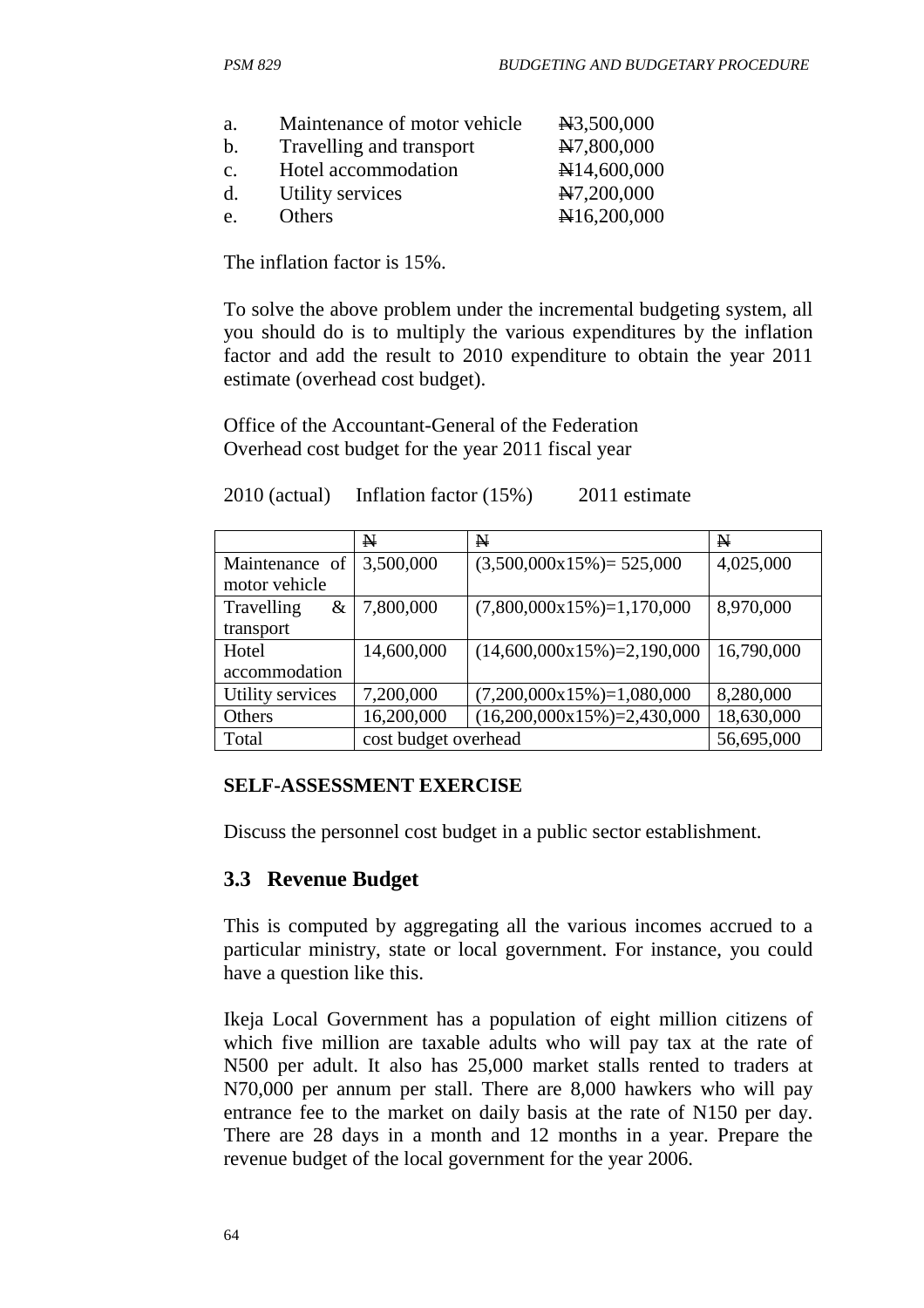| <b>Total revenue budget</b>                           | 4,653,200,000 |
|-------------------------------------------------------|---------------|
| Hawkers (8,000 x N150x28daysx12)                      | 403,200,000   |
| Market stall rentals $(25,000 \times \text{N70},000)$ | 1,750,000,000 |
| Taxes $(5,000,000 \times \text{H}_2500)$              | 2,500,000,000 |
| Revenue budget for the year 2006                      | N             |
| Ikeja Local Government                                |               |
| Solution                                              |               |

### **4.0 CONCLUSION**

There has been a minor change in the preparation of the draft estimate in the new presidential system. In the past, the draft estimate features the personnel emolument on one hand and the other changes on the other. In the presidential system, it features personnel cost on one hand and overhead cost on the other. Overhead cost being other charges and special expenditure. Personnel cost budget is the simplest of the various divisions of budget to be prepared by each ministry and extra-ministerial department.

### **5.0 SUMMARY**

In this unit, we discussed the functional budgets of government accounting. Specifically, we were able to describe the preparation of personnel cost budget, overhead cost budget and revenue budget.

### **6.0 TUTOR-MARKED ASSIGNMENT**

i. An actual expenditure occurred in the office of Auditor-General which is given as follows for the year 2008. N Maintenance of motor vehicle 4,200,000

Travelling and transport 7,100,000 Hotel accommodation 12,300,000 Utility services 6,200,000 Others 8,900,000

The inflation factor is 5%

You are required to prepare the overhead cost budget for the office of the Auditor-General of the Federation, for the year 2009.

ii. Isolo Local Government has a population of five million citizens of which three million are taxable adult who will pay tax at the rate of N70 per adult. It also has 10,000 market stalls rented to traders at N52,000 per annum per stall. There are 5,000 hawkers who will pay entrance fee to the market on daily basis at the rate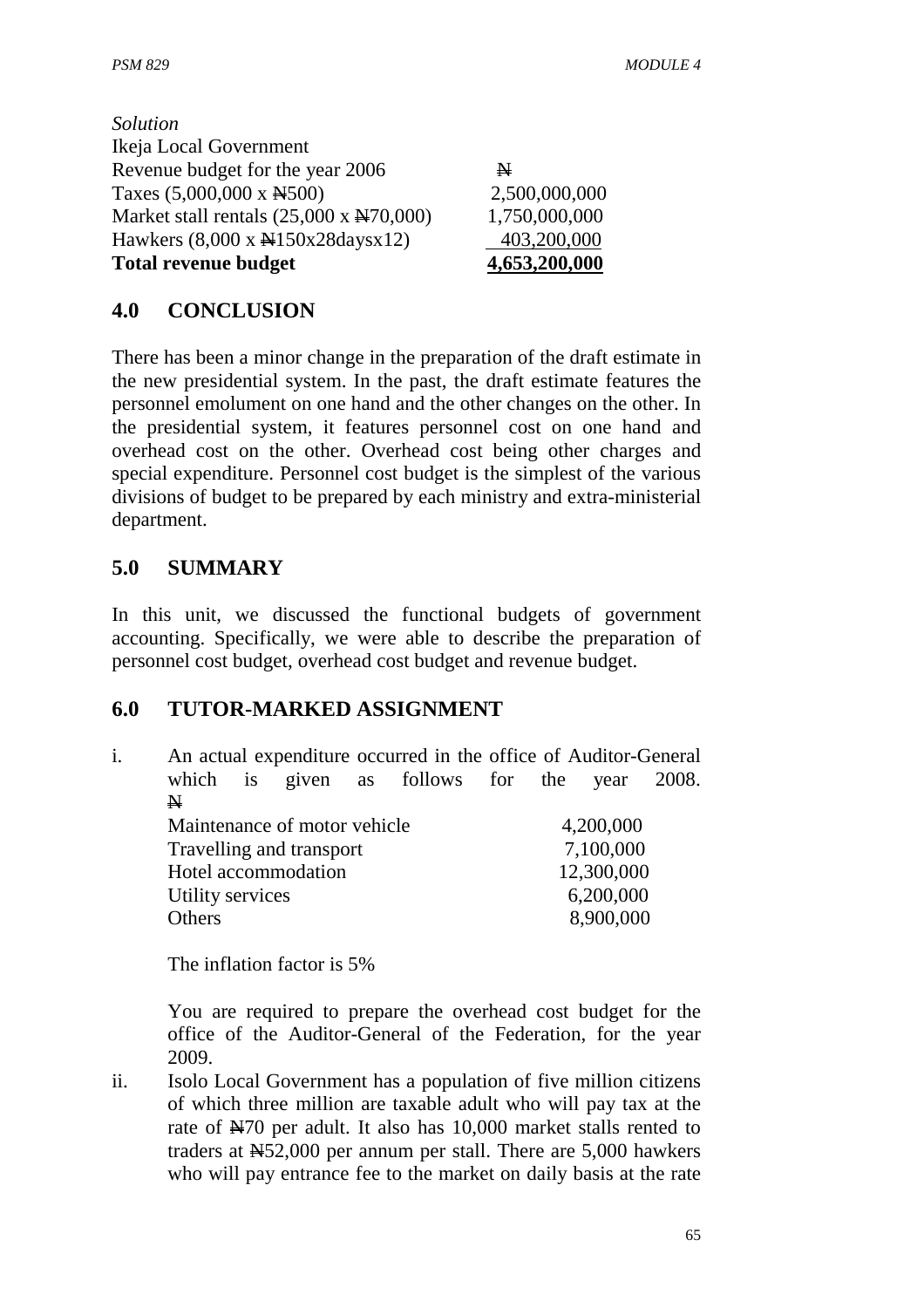of N50 per day. There are 26 days in a month and 12 months in a year. Prepare the revenue budget of the local government for the year 2008.

### **7.0 REFERENCES/FURTHER READING**

- Garrison, R. H. (1988). *Management Accounting, Concepts for Planning, Control Decision Making*. Texas: Business Publication Inc.
- Hilton, R. W., (1999), *Management Accounting*. New York: Irwin/McGraw Hill.
- Morse, D. C. & Zimmerman, J. L. (1997). *Management Accounting*. USA: Irwin/McGraw Hill.
- Seal, W., Garrison, R. H. & Noreen, E. W. (2006). *Management Accounting*. New York: The McGraw Hill Companies.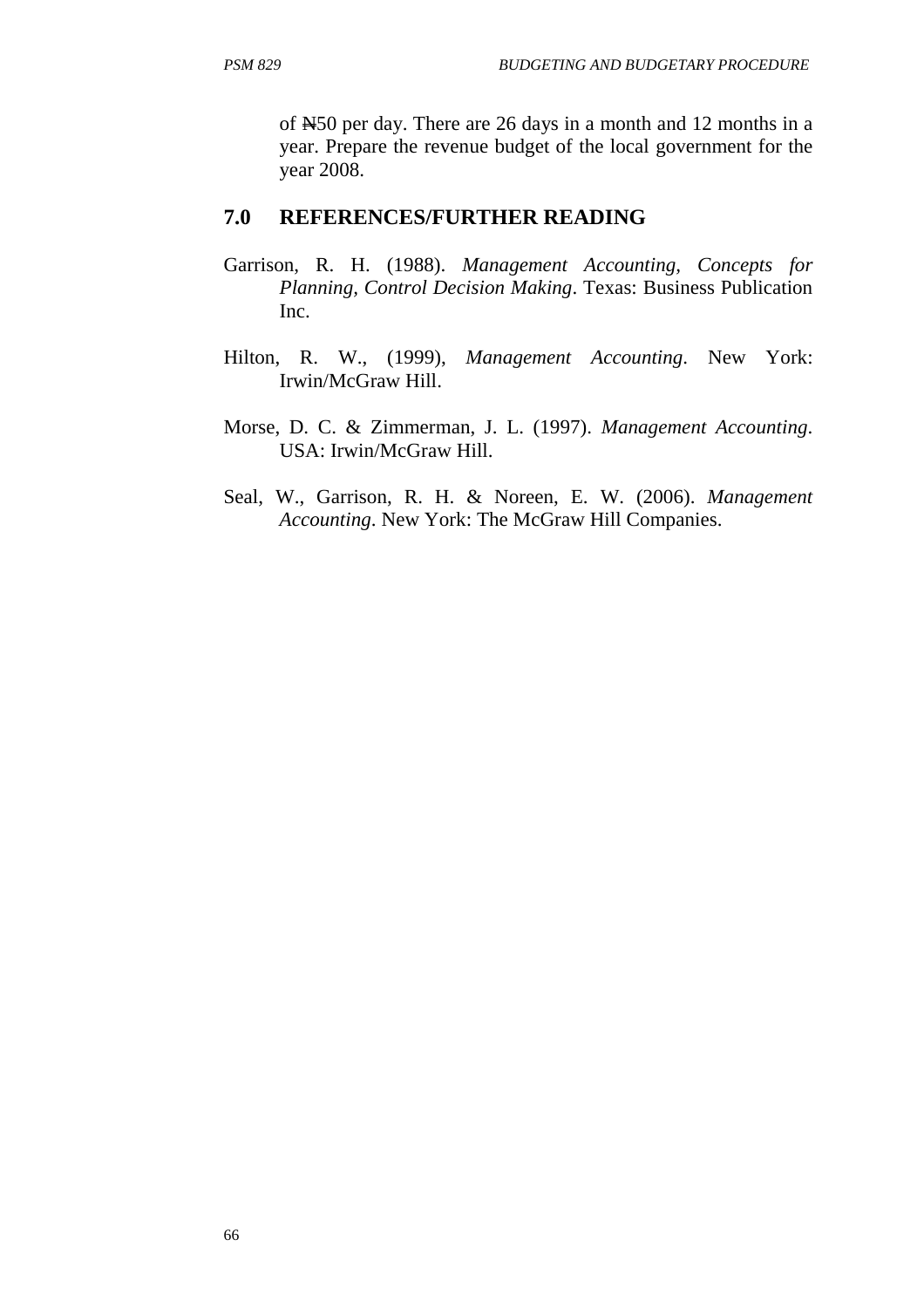# **UNIT 2 CAPITAL BUDGETING**

### **CONTENTS**

- 1.0 Introduction
- 2.0 Objectives
- 3.0 Main Content
	- 3.1 Payback Period Method
	- 3.2 Accounting Rate of Return Method
	- 3.3 Net Present Value Method
	- 3.4 Internal Rate of Return Method
- 4.0 Conclusion
- 5.0 Summary
- 6.0 Tutor-Marked Assignment
- 7.0 References/Further Reading

## **1.0 INTRODUCTION**

In this unit, we shall concentrate on the planning and controlling decisions for projects that affect financial results over a period longer than just the next year. Such decision requires investments of large amounts of resources called capital outlays - in anticipation of future benefits.

The term capital budgeting describes the long-term planning for making and financing such outlays. Capital budgeting has three phases which are (1) identifying potential investments (2) choosing which investment to make and (3) follow-up monitoring of the investments. Accountants usually are not involved in the first phase, but they play important roles in Phase 2 and 3. Accountants gather and interpret information to help managers make capital budgeting decisions.

To help organise what could be pages worth of information; accountants rely on capital budgeting methods. Let us discuss some of these methods in this unit.

# **2.0 OBJECTIVES**

At the end of this unit, you should be able to:

- solve and apply the decision rule applicable to Payback Period Method on a given projects
- solve and apply the decision rule applicable to Accounting Rate of Return on given projects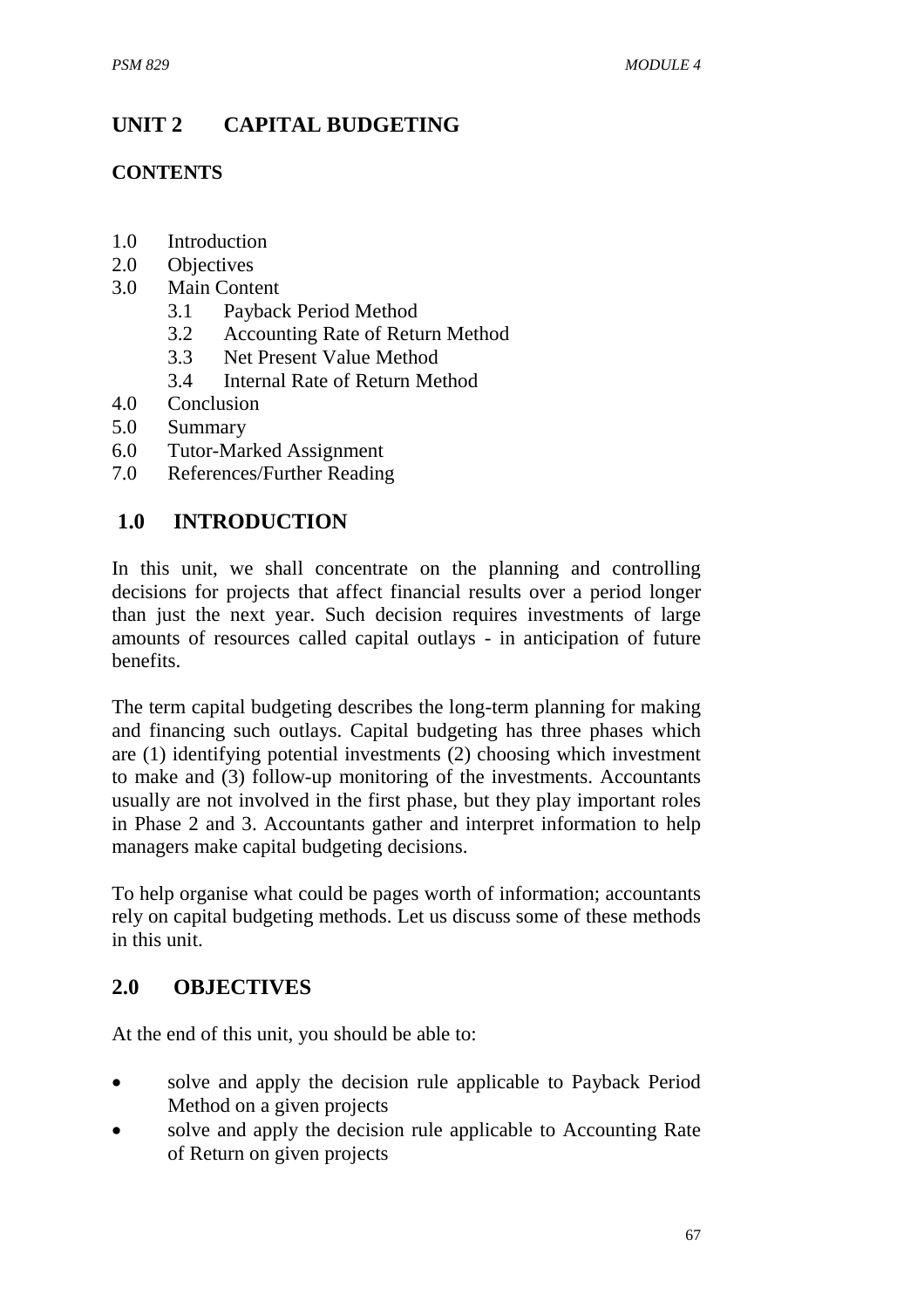- solve and apply the decision rule applicable to net Present Value on given projects
- solve and apply the decision rule applicable to Internal Rate of Return on given projects.

# **3.0 MAIN CONTENT**

## **3.1 Payback Period Method**

This method focuses on the time taken for an investment to recoup the amount invested in it. A project would be preferable when it takes a shorter payback period. That is, among three or more projects, this method suggests that the project with the shortest period to recoup should be the one selected. For a single project, the payback period is compared with a set standard. For mutually exclusive projects, they are ranked and the one with the shortest payoff time is selected. This method is a non-discounted cash flow method.

### **Advantages of Pay-Back Period Method**

- a. It is a useful measure of liquidity because the method ensures the selection of projects that provide the hope of immediate cash recoupment.
- b. It may be used as a safeguard against risk.
- c. It is simple to calculate and understand.
- d. The method is popular with public project evaluations where liquidity predominates over profitability.
- e. It serves as a useful screen to evaluate all projects.
- f. The approach uses cash flows rather than accounting profits to appraise.

### **Disadvantages of the Pay-Back Period Method**

- a. It does not consider the time value of money.
- b. It ignores variations in the timing of cash inflows within the payback period.
- c. Cash inflows outside the payback period are ignored.
- d. It does not take into consideration risks and uncertainties.

### *Example*

Esan West Local Government Council is considering investing in one of the following three available projects. Using the payback period method, you are required to advise on which of the projects that should be selected.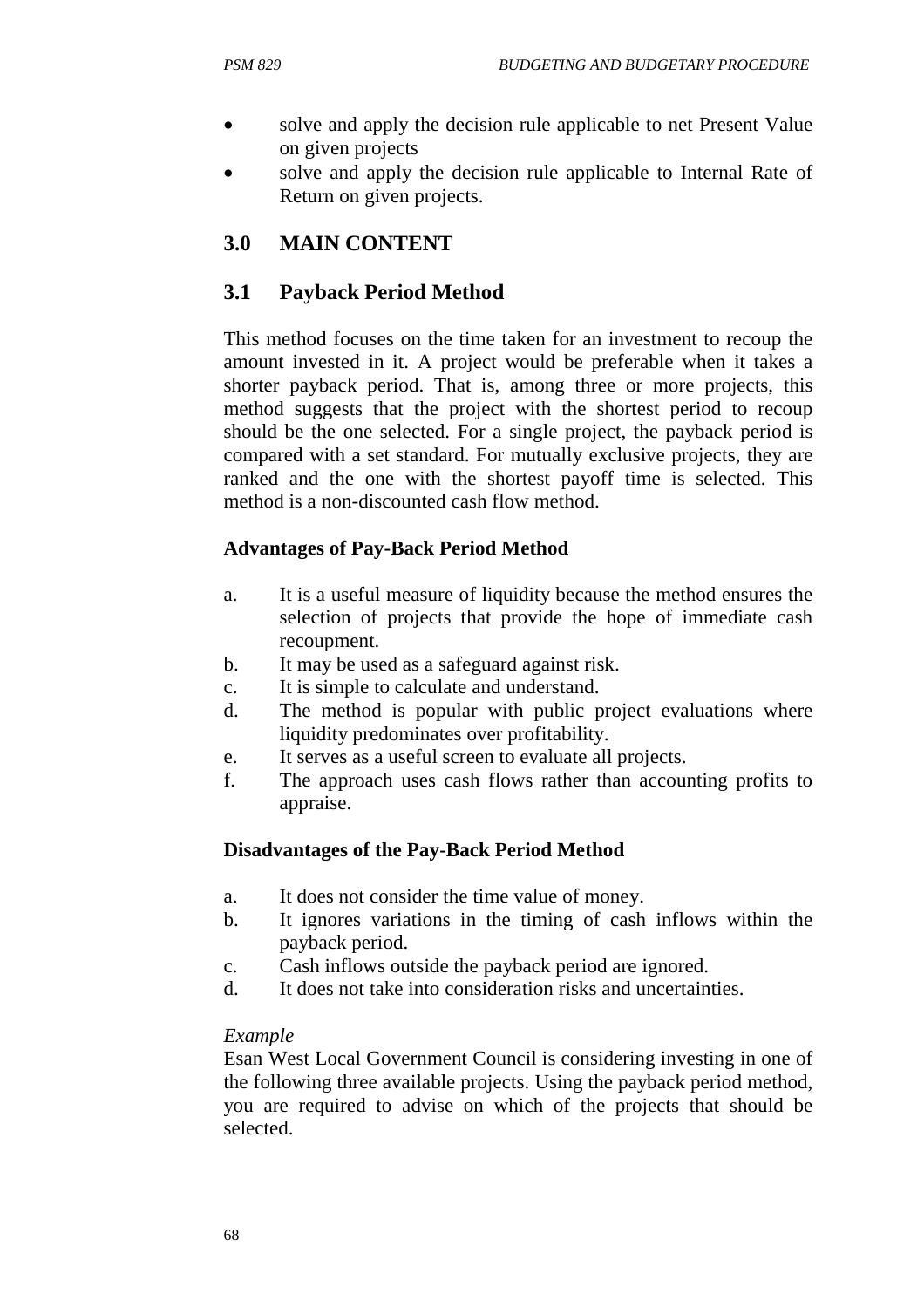| <b>Projects</b>            | A1           | ${\bf A2}$            | $\mathbf{A}3$ |
|----------------------------|--------------|-----------------------|---------------|
|                            | $\mathbf N$  | N                     | $\mathbf{N}$  |
| Initial investment outlays | 200,000      | 260,000               | 280,000       |
|                            |              |                       |               |
| Year                       |              | <b>Sales Proceeds</b> |               |
|                            | $\mathbf{N}$ | N                     | N             |
| $\mathbf{1}$               | 100,000      | 40,000                | 80,000        |
| $\overline{2}$             | 60,000       | 50,000                | 150,000       |
| 3                          | 40,000       | 40,000                | 40,000        |
| $\overline{4}$             | 30,000       | 50,000                | 10,000        |

#### *Solution*

Esan West Local Government Council Payback Period Method of Project Appraisal

| Projects                             | A1         | A <sub>2</sub> | A <sub>3</sub> |
|--------------------------------------|------------|----------------|----------------|
|                                      | N          | N              | $\mathbf{N}$   |
| Outflow initial investment (200,000) |            | (260,000)      | (280,000)      |
| Less inflow in year 1                | 100,000    | 40,000         | 80,000         |
|                                      | 100,000    | 220,000        | 200,000        |
| Less inflow in year 2                | 60,000     | 50,000         | 150,000        |
|                                      | 40,000     | 170,000        | 50,000         |
| Less inflow in year 3                | 40,000     | 40,000         | 40,000         |
|                                      | <b>Nil</b> | 130,000        | 10,000         |
| Less inflow in year 4                |            | 50,000         | 10,000         |
|                                      |            | 80,000         | Nil            |

From the appraisal conducted, you would observe that project A1 was able to pay off its initial capital injected in year 3. Project A3 was able to pay off its initial capital injected in year 4 but project A2 could not generate enough cash inflows for the period of four years. Project A1 is therefore more profitable than A3 and A2 should be dropped completely.

### **3.2 Accounting Rate of Return (ARR)**

This is the return on initial outlay or return on average capital. It is computed using the formula,  $ARR = average$  annual accounting profit/average investment.

Where average investment is investment + residual value/2.

Profit is the accounting profit. This is gotten by taking income and deducts all necessary expenses incurred in earning the income. Using accounting rate of return, the decision rule is to pick the option which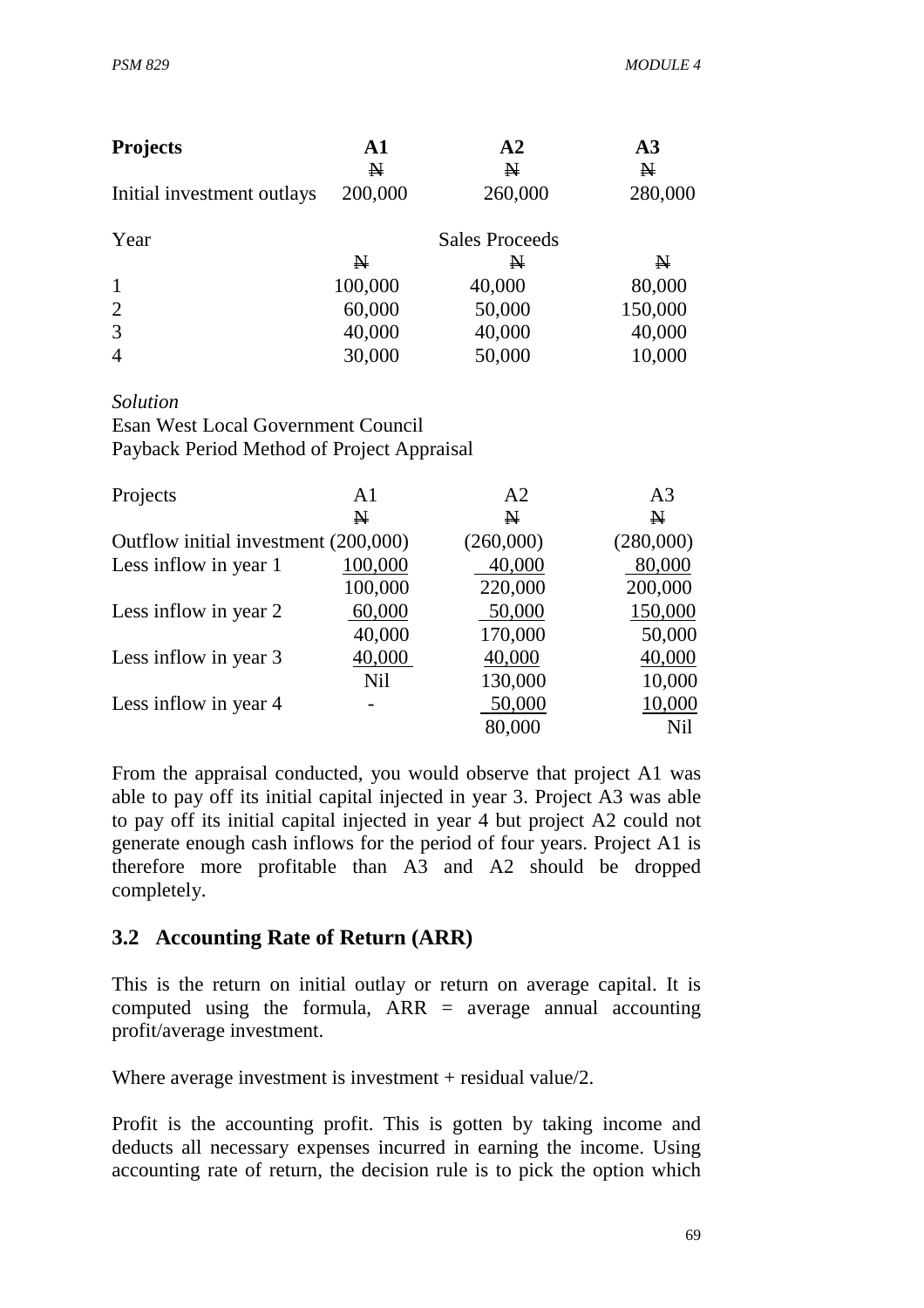gives the highest percentage rate of return. This is also a non-discounted cash flow method.

### **Advantages of ARR Method**

- a. It considers the profits of a project throughout its useful life.
- b. It is simple to calculate and understand.
- c. It facilitates expenditure follow up due to more readily available data on accounting records.

### **Disadvantages of ARR Method**

- a. It does not take into account the time value of money.
- b. It ignores the fact that profits from different projects may accrue at an uneven rate.
- c. It fails to cater for risks and uncertainties.

### *Example*

Assuming Oredo Local Government Council supplied the following information:

| Projects                       | B <sub>1</sub> | B <sub>2</sub> | B <sub>3</sub> |
|--------------------------------|----------------|----------------|----------------|
|                                | $\mathbf{N}$   | N              | $\mathbf{N}$   |
| Profit figure-year 1           | 1,500          | 1,000          | 4,000          |
|                                | 2,500          | 1,500          | 3,800          |
| 3                              | 3,500          | 2,000          | 2,000          |
| 4                              | 4,500          | 2,500          | 500            |
| Initial investment sums 16,000 |                | 10,000         | 15,000         |
| Residual investment            | 1,000          | 1,000          | 2,000          |

Using the accounting rate of return as performance measurement, which project should Oredo Local Government Council invest in?

### *Solution*

Oredo Local Government Council Computation of Accounting Rate of Return Projects B1 B2 B3 N N N

| 1,000<br>1,500<br>Project figure year 1<br>2,500<br>1,500<br>2,000<br>3,500<br>3<br>2,500<br>4,500<br>4 |       | N      | $\mathbb{N}$ | $\mathbb{N}$ |
|---------------------------------------------------------------------------------------------------------|-------|--------|--------------|--------------|
|                                                                                                         |       |        |              | 4,000        |
|                                                                                                         |       |        |              | 3,800        |
|                                                                                                         |       |        |              | 2,000        |
|                                                                                                         |       |        |              | 500          |
|                                                                                                         | Total | 12,000 | 7.000        | 10,300       |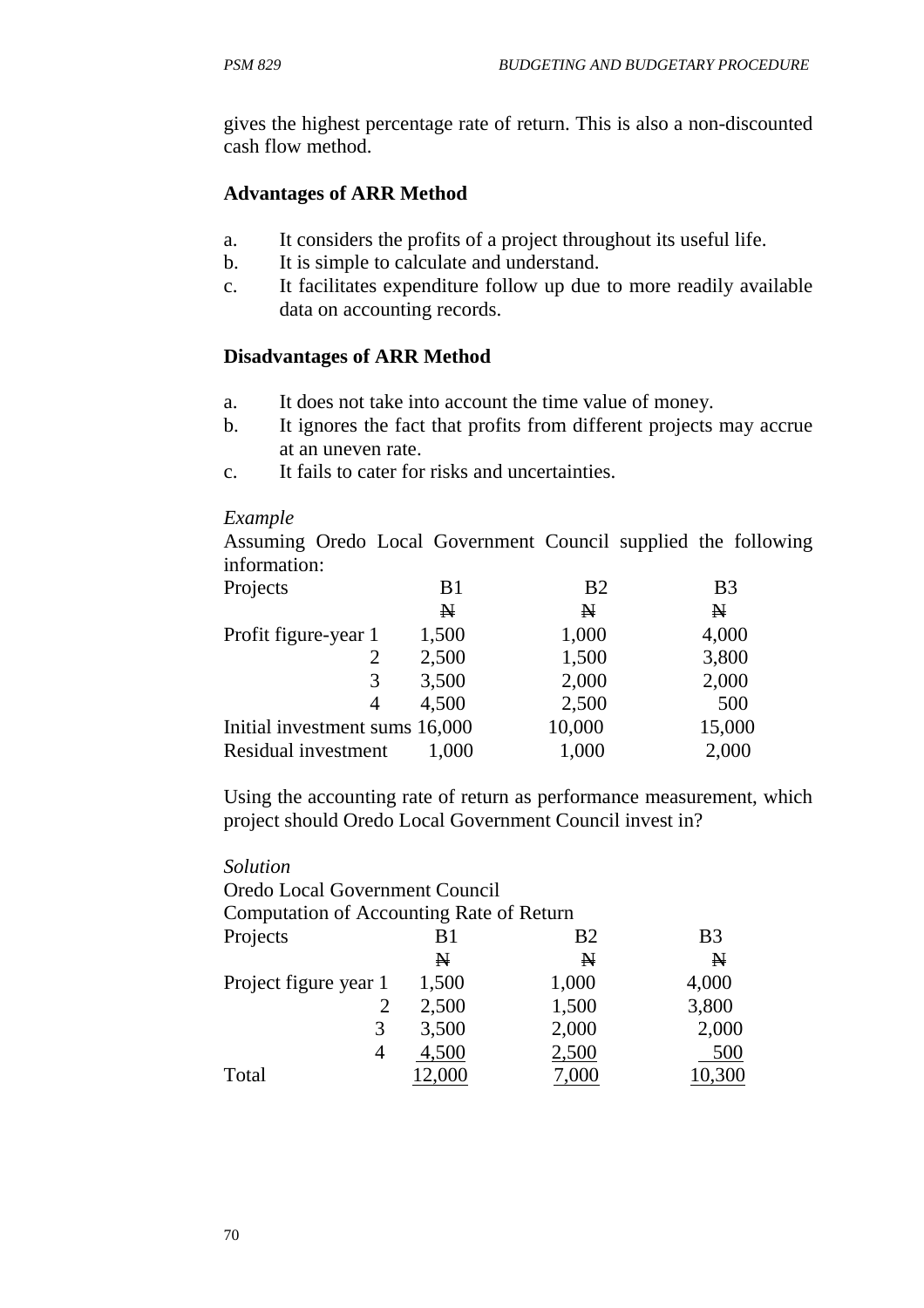Average annual accounting profit:

| Projects            | B <sub>1</sub>                    |          |         | B <sub>2</sub> |             | B <sub>3</sub>      |  |
|---------------------|-----------------------------------|----------|---------|----------------|-------------|---------------------|--|
|                     | 12,000/4                          |          | 7,000/4 |                | 10,300/4    |                     |  |
| $=$                 | N3,000                            |          | N1,750  |                |             | N <sub>2</sub> ,575 |  |
|                     | To obtain average investment:     |          |         |                |             |                     |  |
| Projects            |                                   | B1       |         | B <sub>2</sub> |             | B <sub>3</sub>      |  |
|                     |                                   | N        |         | $\mathbf N$    |             | N                   |  |
| Initial investment  |                                   | 16,000   |         | 10,000         |             | 15,000              |  |
| Add residual value  |                                   | 1,000    |         | 1,000          |             | 2,000               |  |
|                     |                                   | 17,000   |         | 11,000         |             | 17,000              |  |
| Average investment= |                                   | 17,000/2 |         | 11,000/2       |             | 17,000/2            |  |
|                     | N <sub>8</sub> ,500               |          | N5,500  |                | N8,500      |                     |  |
|                     | accounting rate of return = $A/B$ |          |         |                |             |                     |  |
| $=$                 | 3,000/8,500 1,750/5,500           |          |         |                | 2,575/8,500 |                     |  |
|                     | 35%                               |          | 32%     |                | 30%         |                     |  |

Oredo Local Government Council should invest in project B1 because it has the highest accounting rate of return of 35%.

### **SELF-ASSESSMENT EXERCISE**

What are the advantages and disadvantages of the Pay-Back Period Method?

### **3.3 Net Present Value (NPV)**

This is a discounted cash flow method. This method refers to the equivalents in present value terms of the cash inflows and outflows from a project when discounted at a particular or given cost of capital. The decision criterion is that a project is acceptable if it has a positive NPV. In total, the present value of cash inflows should be greater than that of cash outflows. The positive nature of the net present value pre-supposes the potential increase in consumption made possible by the investment, valued in present day terms.

For mutually exclusive projects, they would be ranked and the one with the highest net present value is selected.

The formula for the computation of the net present value is:

 $NPV = [C1/(1+K), C2/(1+K)2, C3/(1+K)3, Cn/(1+K)n] - Co$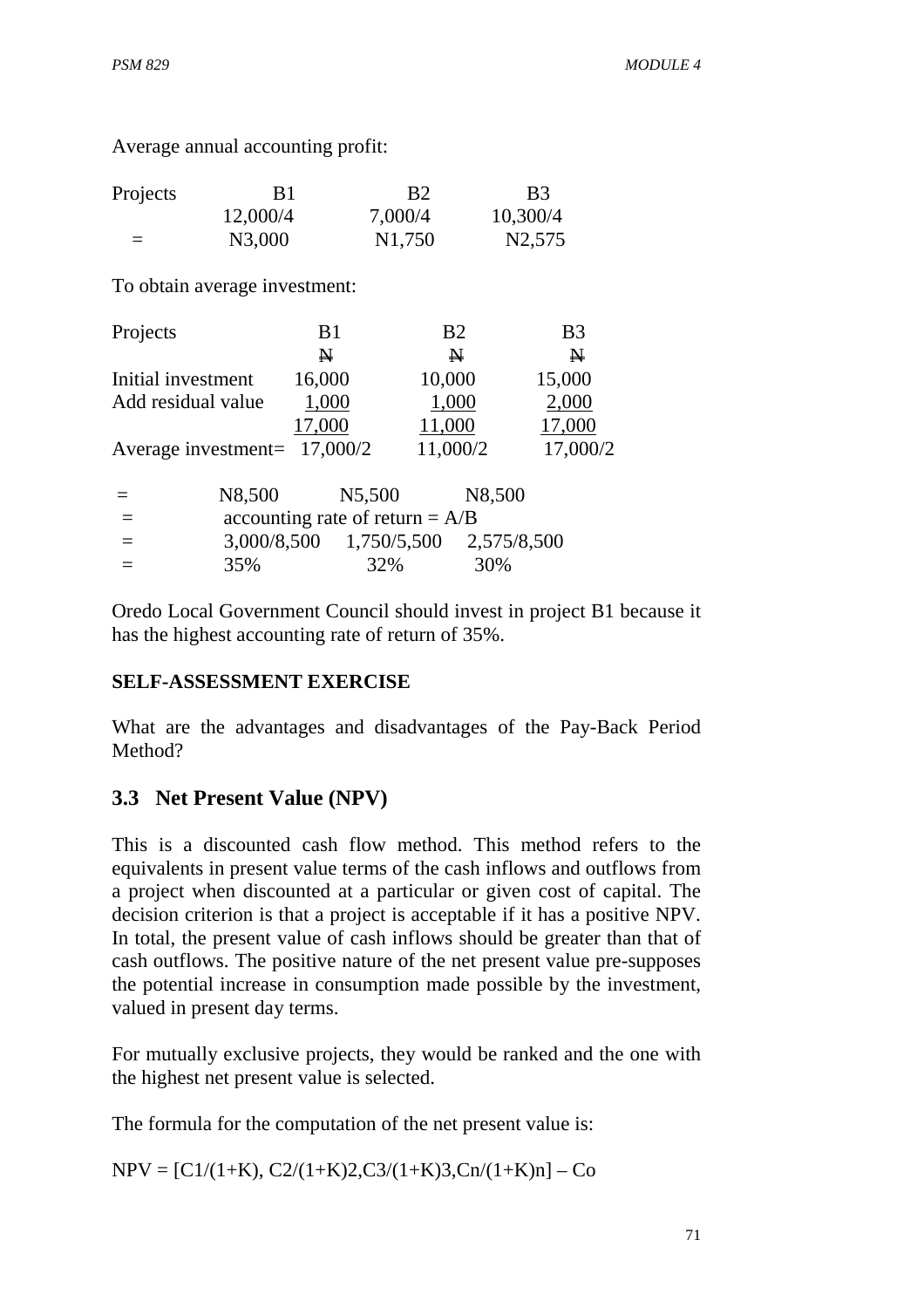Where C series represent cash inflows, K represents the opportunity cost of capital, Co is the initial cost of the investment and n represents the project's expected life.

### **Advantages of Net Present Value**

- a. Timing of cash flows is considered.
- b. Cash flows on the entire lives of the projects are considered.

### **Disadvantages of Net Present Value**

- a. There is the obligation for management to determine the appropriate cost of capital to use.
- b. It is not suitable where capital rationing situation exists.
- c. There is the assumption that the cash inflows will come as predicted which may not necessarily be so.

#### *Example*

Using the net present value method, you are required to advise Ifo Local Government Council on which of the projects A, B, C, is the most viable and should be selected.

|                            | Project A<br>$\mathbf{N}$ | Project B<br>$\mathbf{N}$ | Project C<br>$\mathbb{N}$ |
|----------------------------|---------------------------|---------------------------|---------------------------|
| Cost of initial investment | 150,000                   | 240,000                   | 210,000                   |
| Receipts from projects     |                           |                           |                           |
| Year 1                     | 40,000                    | 20,000                    | 60,000                    |
| Year 2                     | 60,000                    | 30,000                    | 20,000                    |
| Year 3                     | 80,000                    | 60,000                    | 70,000                    |
| Year 4                     | 90,000                    | 70,000                    | 50,000                    |
| Year 5                     | 100,000                   | 100,000                   | 30,000                    |
|                            |                           |                           |                           |

You should assume that the cost of capital is 10% and use the discount table stated below.

Year Discount factor 0.9090 0.8264 0.7513 0.6830 0.6209

Ifo Local Government Council Investment appraisal using NPV method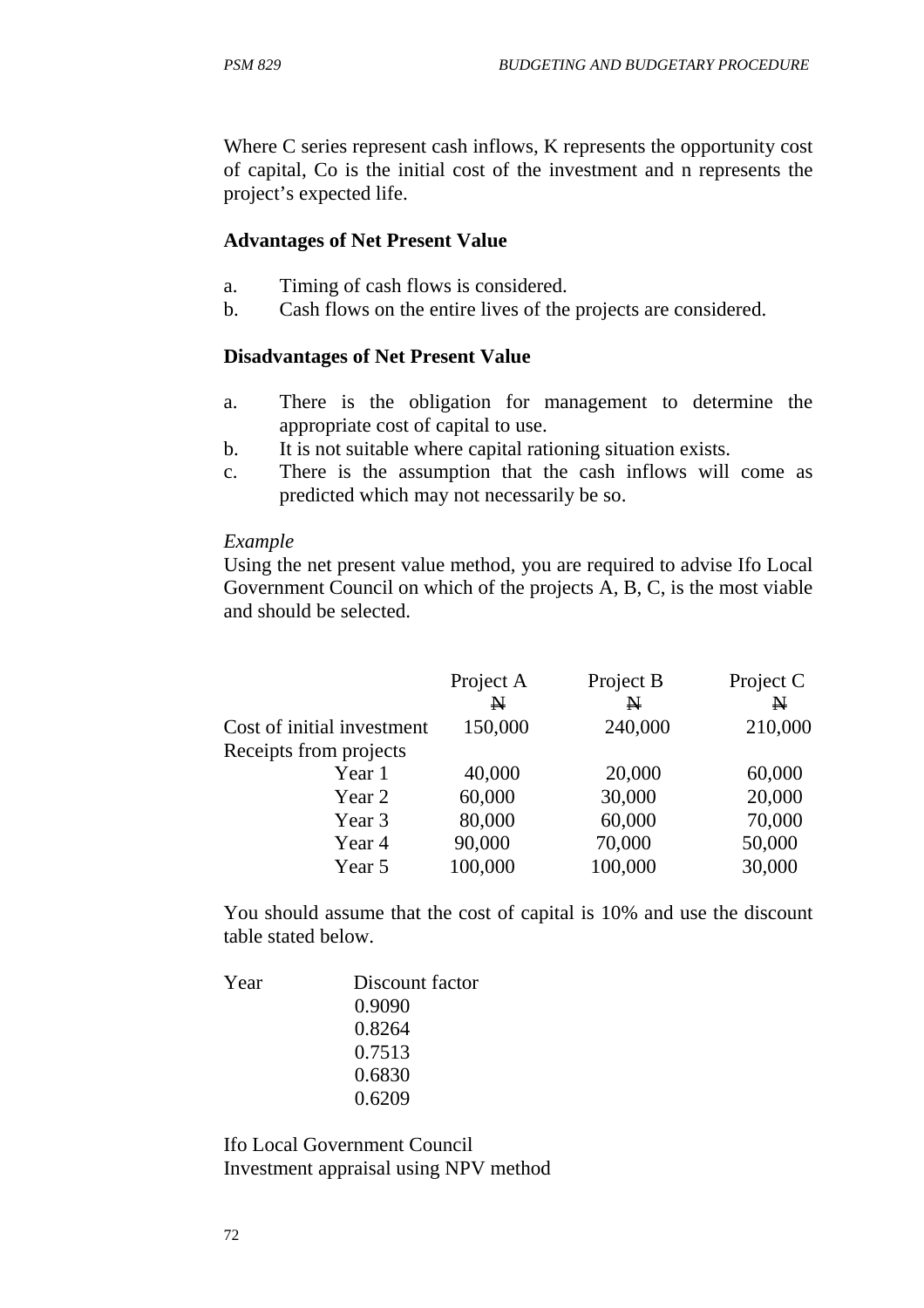| <b>Project A</b> |                  |                        |                            |
|------------------|------------------|------------------------|----------------------------|
| Year             | <b>Cash flow</b> | <b>Discount factor</b> | Discounted cash flow (DCF) |
|                  | $\mathbf N$      | $(10\%)$               | $\mathbf{N}$               |
| $\boldsymbol{0}$ | (150,000)        | (1.000)                | (150,000)                  |
| $\mathbf{1}$     | 40,000           | 0.9090                 | 36,360                     |
| $\overline{c}$   | 60,000           | 0.8264                 | 49,584                     |
| 3                | 80,000           | 0.7513                 | 60,104                     |
| $\overline{4}$   | 90,000           | 0.6830                 | 61,470                     |
| 5                | 100,000          | 0.6209                 | 62,090                     |
|                  |                  | <b>NPV</b>             | 119,608                    |
| <b>Project B</b> |                  |                        |                            |
| Year             | <b>Cash flow</b> | <b>Discount factor</b> | Discounted cash flow (DCF) |
|                  | $\mathbb N$      | $(10\%)$               | $\mathbf{N}$               |
| $\boldsymbol{0}$ | (240,000)        | (1.000)                | (240,000)                  |
| $\mathbf{1}$     | 20,000           | 0.9090                 | 18,180                     |
| $\overline{c}$   | 30,000           | 0.8264                 | 24,792                     |
| 3                | 60,000           | 0.7513                 | 45,078                     |
| $\overline{4}$   | 70,000           | 0.6830                 | 47,810                     |
| 5                | 100,000          | 0.6209                 | 62,090                     |
|                  |                  | <b>NPV</b>             | (42,050)                   |
| <b>Project C</b> |                  |                        |                            |
| Year             | <b>Cash flow</b> | <b>Discount factor</b> | Discounted cash flow (DCF) |
|                  | $\mathbb N$      | $(10\%)$               | N                          |
| $\boldsymbol{0}$ | (210,000)        | (1.000)                | (210,000)                  |
| $\mathbf{1}$     | 60,000           | 0.9090                 | 54,540                     |
| $\overline{c}$   | 20,000           | 0.8264                 | 16,528                     |
| 3                | 70,000           | 0.7513                 | 52,591                     |
| $\overline{4}$   | 50,000           | 0.6830                 | 34,150                     |
| 5                | 30,000           | 0.6209                 | 18,627                     |
|                  |                  | <b>NPV</b>             | (33, 564)                  |

Ifo Local Government Council is advised to invest in project A because it has a positive NPV among the three projects. In situation where the three projects have a positive NPV, selecting the project that has the highest positive NPV would have been the chosen option.

### **3.4 Internal Rate of Return (IRR)**

This is also a discounted cash flow method. The Internal Rate of Return is the discount rate which when applied gives zero net present value. It can be found by either drawing a present value profile or graph, or mathematically through linear interpolation, using this formula.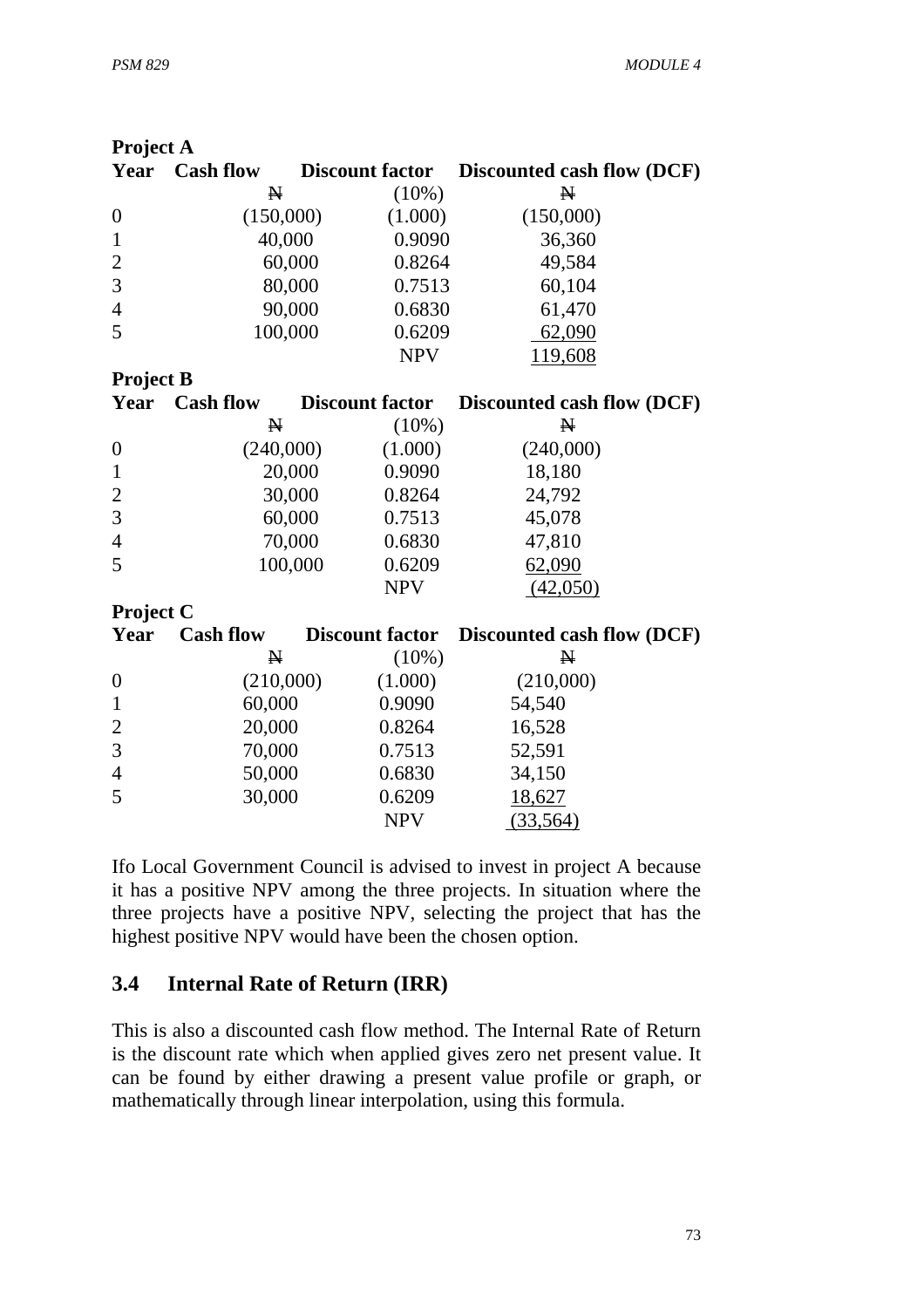$R1 + P (R2-R1)/P+N$ Where R1 is the positive rate R2 is the negative rate P is the positive net present value N is the negative net present value

The decision rule is to accept the project appraisal where the calculated rate is greater than the company's cost of capital. We select the project with the highest percentage of internal rate of return where two or more mutually exclusive investments are being considered.

#### *Example*

Power Holding Company of Nigeria (PHCN) is preparing the capital budget for the forth coming year. Three mutually exclusive projects are being considered.

The projected performance of each of the projects is as follows:

| Projects             | A     | В     |              |
|----------------------|-------|-------|--------------|
|                      | N     | N     | $\mathbb{N}$ |
| Initial cash outlays | 3,450 | 3,563 | 3,939        |
| Inflows of cash      |       |       |              |
| Year 1               | 1,500 | 2,250 | 375          |
| Year 2               | 1,500 | 1,125 | 375          |
| Year 3               | 1,500 | 1,125 | 4,875        |

The Authority's cost of capital is 10% per annum. As the Management Accountant of PHCN, advise on the desirability or otherwise of choosing any of the three projects, using the internal rate of return method.

The following discount factor table is applicable for use:

| Year           | 10%  | 15%  |
|----------------|------|------|
| 1              | 0.91 | 0.87 |
| $\overline{2}$ | 0.83 | 0.76 |
| 3              | 0.75 | 0.66 |
| 4              | 0.68 | 0.57 |
| 5              | 0.62 | 0.50 |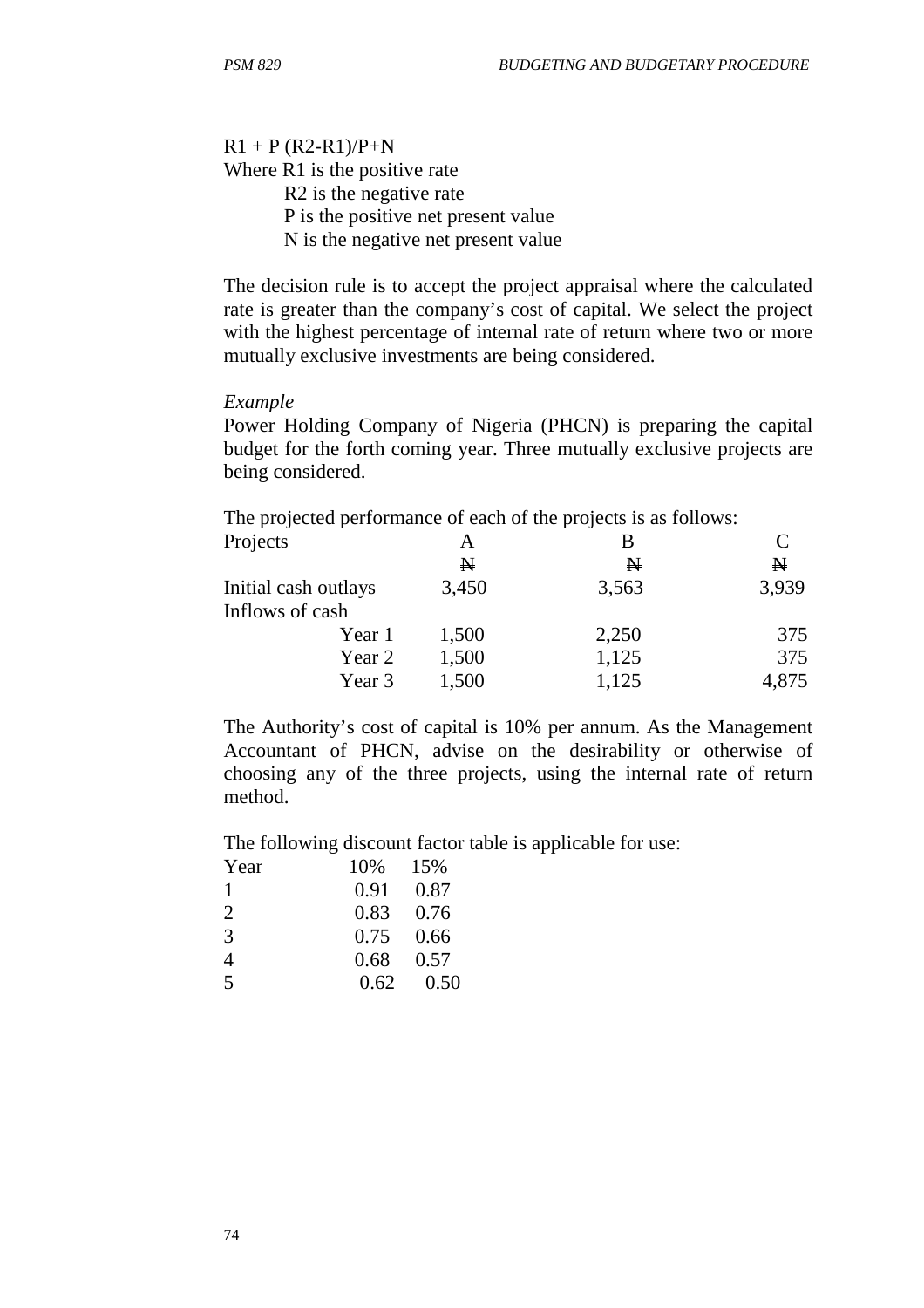| Solution    |
|-------------|
| <b>PHCN</b> |
| Project A   |

|                | Using 10% discount factor (rate) |                 |                   |
|----------------|----------------------------------|-----------------|-------------------|
| Year           | Cash flows                       | Discount factor | <b>DCF</b>        |
|                | $\mathbf{H}^2000$                | $(10\%)$        | N'000             |
| $\overline{0}$ | (3,450)                          | (1.00)          | (3,450)           |
| $\mathbf{1}$   | 1,500                            | 0.91            | 1,365             |
| $\overline{2}$ | 1,500                            | 0.83            | 1,245             |
| 3              | 1,500                            | 0.75            | 1,125             |
|                |                                  | <b>NPV</b>      | 285               |
|                | Using 15% discount factor (rate) |                 |                   |
| Year           | Cash flows                       | Discount factor | <b>DCF</b>        |
|                | $\mathbf{H}^2000$                | (15%)           | $\mathbf{N}$ '000 |
| $\overline{0}$ | (3,450)                          | (1.00)          | (3,450)           |
| $\mathbf{1}$   | 1,500                            | 0.87            | 1,305             |
| $\overline{2}$ | 1,500                            | 0.76            | 1,140             |
| 3              | 1,500                            | 0.66            | 990               |
|                |                                  | <b>NPV</b>      | (15)              |

Using the formula  $IRR = R1 + [P/P+N]$  (R2-R1)

*Project A* = 10 + [285/285+15] 15-10  $= 10 + [285/300]$  5  $= 10 + [0.95]$  5  $= 10 + 4.75$  $= 14.75%$ 

*Project B* 

Using 10% discount rate, we have

| Year           | Cash flows | Discount factor | <b>DCF</b>        |
|----------------|------------|-----------------|-------------------|
|                | N'000      | $(10\%)$        | $\mathbf{H}$ '000 |
| $\overline{0}$ | (3,563)    | (1.00)          | (3,563)           |
|                | 2,250      | 0.91            | 2,047.50          |
| $\overline{2}$ | 1,125      | 0.83            | 933.75            |
| 3              | 1,125      | 0.75            | 843.75            |
|                |            | <b>NPV</b>      | 262               |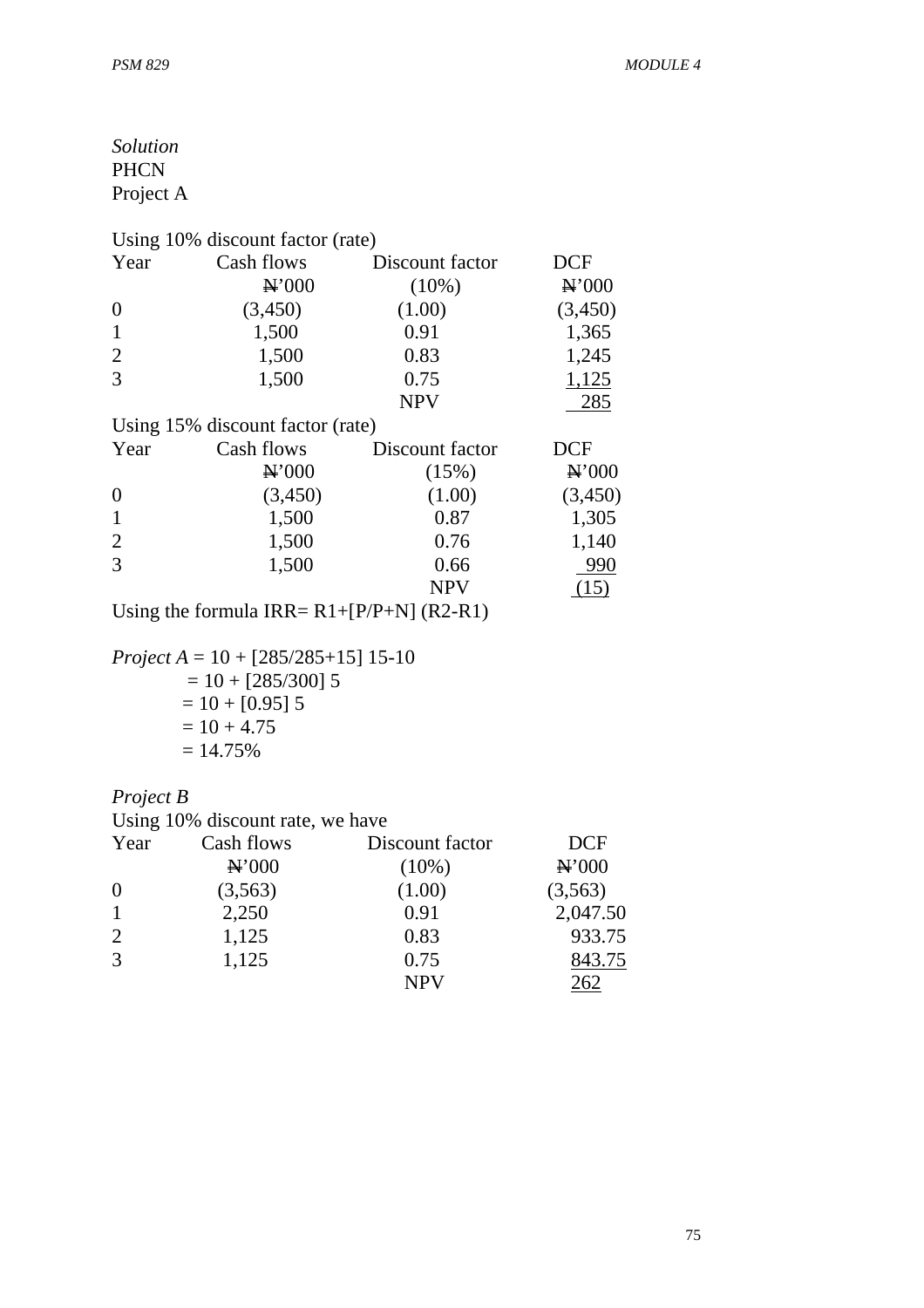|                    | Using 15% discount rate                 |                 |                               |  |  |  |
|--------------------|-----------------------------------------|-----------------|-------------------------------|--|--|--|
| Year               | Cash flows                              | Discount factor | <b>DCF</b>                    |  |  |  |
|                    | $\mathbb{H}^2000$                       | (15%)           | $\mathbf{H}$ <sup>2</sup> 000 |  |  |  |
| $\boldsymbol{0}$   | (3,563)                                 | (1.00)          | (3,563)                       |  |  |  |
| 1                  | 2,250                                   | 0.87            | 1,957.50                      |  |  |  |
| $\overline{2}$     | 1,125                                   | 0.76            | 855                           |  |  |  |
| 3                  | 1,125                                   | 0.66            | <u>742.50</u>                 |  |  |  |
|                    |                                         | <b>NPV</b>      | (8)                           |  |  |  |
|                    | $IRR = R1 + [P/P+N] (R2-R1)$            |                 |                               |  |  |  |
|                    | $= 10 + [262/262+8] 15-10$              |                 |                               |  |  |  |
|                    | $= 10 + [262/270]$ 5                    |                 |                               |  |  |  |
|                    | $= 10 + [0.970]$ 5                      |                 |                               |  |  |  |
|                    | $= 10 + 4.85$                           |                 |                               |  |  |  |
|                    | $= 14.85%$                              |                 |                               |  |  |  |
|                    |                                         |                 |                               |  |  |  |
| Project C          |                                         |                 |                               |  |  |  |
|                    | Using 10% discount rate                 |                 |                               |  |  |  |
| Year               | Cash flows                              | Discount factor | <b>DCF</b>                    |  |  |  |
|                    | $\mathbf{N}$ '000                       | $(10\%)$        | $\mathbf{H}$ '000             |  |  |  |
| $\boldsymbol{0}$   | (3,938)                                 | (1.00)          | (3,938)                       |  |  |  |
| $\mathbf{1}$       | 375                                     | 0.91            | 341.25                        |  |  |  |
| $\overline{c}$     | 375                                     | 0.83            | 311.25                        |  |  |  |
| $\overline{3}$     | 4,875                                   | 0.75            | <u>3,656.25</u>               |  |  |  |
|                    |                                         | <b>NPV</b>      | 370.75                        |  |  |  |
|                    | Using 15% discount rate                 |                 |                               |  |  |  |
| Year               | Cash flows                              | Discount factor | <b>DCF</b>                    |  |  |  |
|                    | N'000                                   | (15%)           | $\mathbf{N}$ '000             |  |  |  |
| $\boldsymbol{0}$   | (3,938)                                 | (1.00)          | (3,938)                       |  |  |  |
| 1                  | 375                                     | 0.87            | 362.25                        |  |  |  |
| $\overline{2}$     | 375                                     | 0.76            | 285                           |  |  |  |
| 3                  | 4,875                                   | 0.66            | 3,217.50                      |  |  |  |
|                    |                                         | <b>NPV</b>      | (109.25)                      |  |  |  |
|                    | $IRR = R1 + [P/P+N] R2-R1$              |                 |                               |  |  |  |
|                    | $= 10 + [370.75/370.75 + 109.25]$ 15-10 |                 |                               |  |  |  |
|                    | $= 10 + [370.75/480]$ 5                 |                 |                               |  |  |  |
| $= 10 + [0.772]$ 5 |                                         |                 |                               |  |  |  |
| $= 10 + 3.86$      |                                         |                 |                               |  |  |  |
|                    | $= 13.86\%$                             |                 |                               |  |  |  |

From the above computations, you would observe that project B has the highest IRR of 14.85%. Therefore, project B should be accepted while the other two rejected.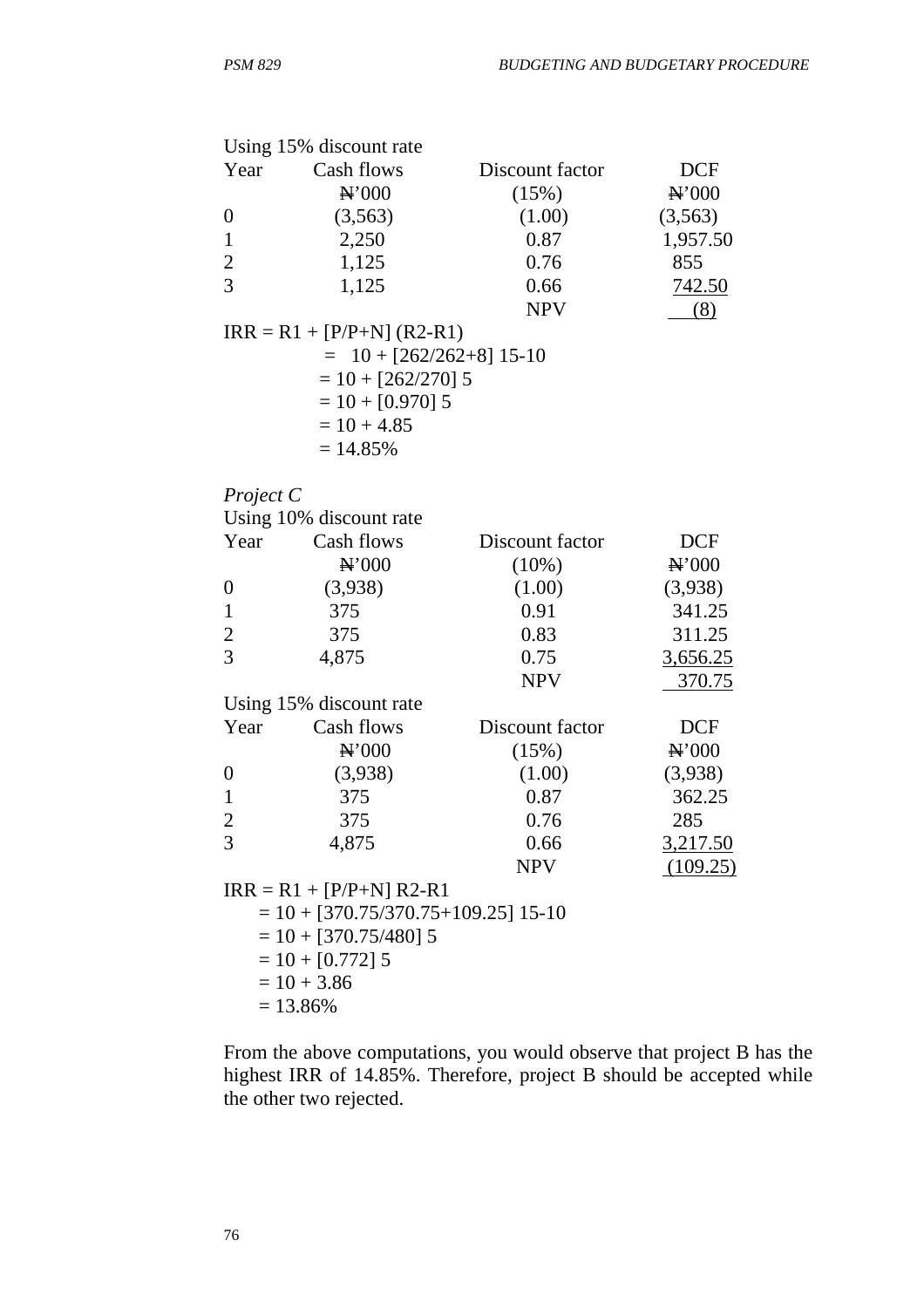## **4.0 CONCLUSION**

Investment is the judicious utilisation of resources on viable opportunities, with a view to earning reasonable returns beneficial to the providers of funds. Investment decisions are taken after the feasibility and viability of projects have been considered.

Although investments are undertaken in the public sector organisations just as in the private sector, operating environments and the goals pursued are different. While non-profitable projects may be dropped in the private sector, it may be unreasonable to act in this way in the public sector for political, socio-economic, historical and security reasons.

## **5.0 SUMMARY**

In this unit, we discussed four capital budgeting methods which are payback period, accounting rate of return, net present value and internal rate of return.

You would recall that using the payback period method, the decision rule is that, a project is preferable when it takes a shorter payback period. Using accounting rate of return, the decision rule is to pick the option which gives the highest percentage rate of return. Using the net present value, the decision rule is that a project is acceptable if it has a positive NPV. Finally, using the internal rate of return, the decision rule is to accept the project appraisal where the calculated rate is greater than the company's cost of capital and we select the project with the highest percentage of internal rate of return where two or more mutually exclusive investments are being considered.

### **6.0 TUTOR-MARKED ASSIGNMENT**

i. Ikeja Local Government Council is considering investing in one of the following three available projects. Using the payback period method, you are required to advise on which of the projects that should be selected.

| Projects                    |   | D1      | D2      | D3      |
|-----------------------------|---|---------|---------|---------|
|                             | N | N       | N       |         |
| Initial investments outlays |   | 250,000 | 290,000 | 360,000 |
| Sales proceeds-year 1       |   | 150,000 | 80,000  | 120,000 |
|                             |   | 100,000 | 100,000 | 150,000 |
| 3                           |   | 40,000  | 110,000 | 80,000  |
|                             |   | 80,000  | 20,000  | 10,000  |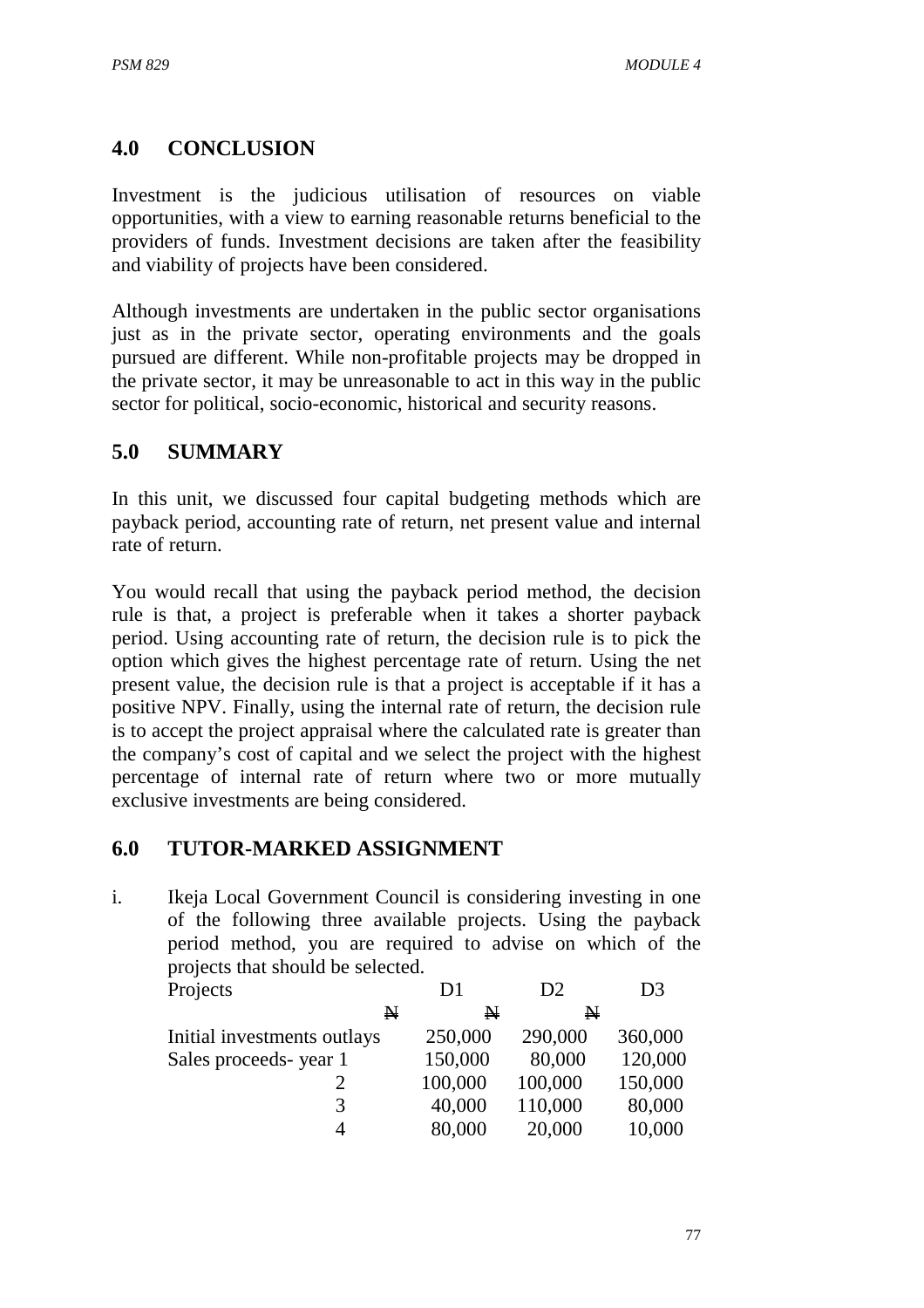| ii. |                       | Isolo Local Government Council supplied the following |        |       |                |  |
|-----|-----------------------|-------------------------------------------------------|--------|-------|----------------|--|
|     | information.          |                                                       |        |       |                |  |
|     | Projects              |                                                       | E1     | E2    | E <sub>3</sub> |  |
|     | Profit figures-year 1 |                                                       | 1,800  | 1,200 | 3,200          |  |
|     |                       |                                                       | 3,100  | 1,800 | 3,800          |  |
|     |                       | 3                                                     | 3,500  | 2,200 | 2,500          |  |
|     |                       | 4                                                     | 2,800  | 3,500 | 1,000          |  |
|     |                       | Initial investment sums                               | 15,000 | 7,000 | 10,000         |  |
|     | Residual investment   |                                                       | 1,000  | 750   | 1,500          |  |
|     |                       |                                                       |        |       |                |  |

iii. Using the accounting rate of return as performance measurement, which project should Isolo Local Government Council invest in?

Using net present value method you are required to advise Oredo Local Government Council on which of the projects A, C, F, is the most viable and should be selected.

|                               | <b>Project A</b> |             | <b>Project C</b> | <b>Project F</b> |  |
|-------------------------------|------------------|-------------|------------------|------------------|--|
|                               |                  | $\mathbb N$ | N                | $\mathbf N$      |  |
| Cost of initial investment    |                  | 180,000     | 220,000          | 200,000          |  |
| Receipts from projects-year 1 |                  | 50,000      | 30,000           | 70,000           |  |
|                               |                  | 70,000      | 40,000           | 30,000           |  |
|                               | 3                | 90,000      | 70,000           | 80,000           |  |
|                               | 4                | 100,000     | 80,000           | 60,000           |  |
|                               |                  | 90,000      | 90,000           | 40,000           |  |

Assuming that the cost of capital is 10%

#### **7.0 REFERENCES/FURTHER READING**

- Garrison, R. H. (1988). *Management Accounting, Concepts for Planning, Control, Decision Making.* Texas: Business Publication Inc.
- Hilton R. W. (1999). *Management Accounting*, New York: Irwin/McGraw Hill.
- Morse D. C. & Zimmerman, J. L (1997). *Management Accounting,* USA: Irwin/McGraw Hill.
- Seal, W., Garrison, R. H. & Noreen, E. W. (2006). *Management Accounting.* New York: The McGraw Hill Companies.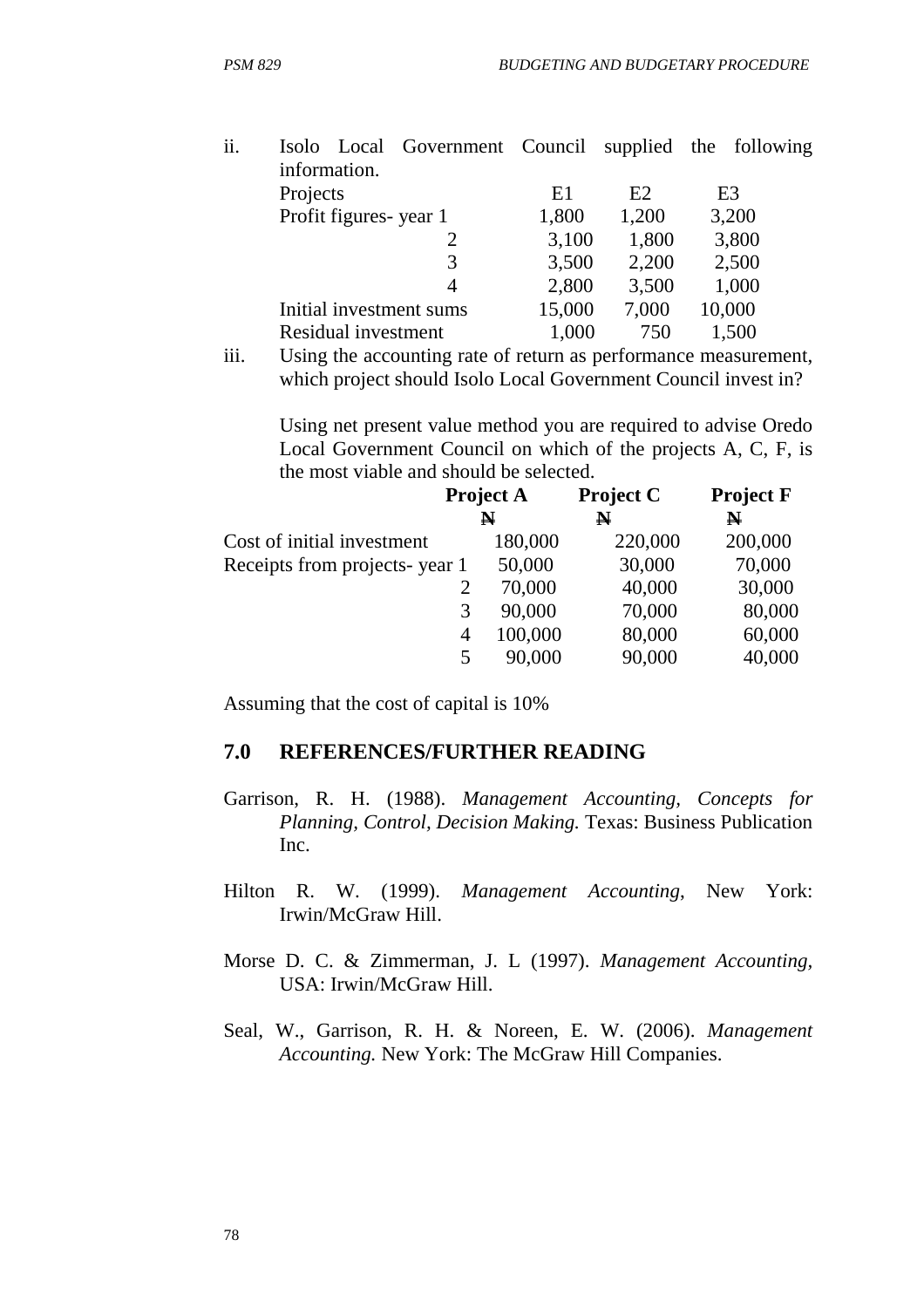# **UNIT 3 BUDGETING AND DEVELOPMENT PLANNING**

### **CONTENTS**

- 1.0 Introduction
- 2.0 Objectives
- 3.0 Main Content
	- 3.1 What is Development Planning?
	- 3.2 A Tool for Performing a SWOT Analysis
	- 3.3 Performance Development Planning
- 4.0 Conclusion
- 5.0 Summary
- 6.0 Tutor-Marked Assignment
- 7.0 References//Further Reading

### **1.0 INTRODUCTION**

The most important part of any endeavor is the time spent planning the activity. Good planning can save time, effort and resources. The ability to plan effectively is an essential management skill.

Planning is a major weakness in most organisations including government agencies in the country. Most developed countries have exploited the benefits of planning to create development in their countries. This is the bane of poor economic development in the third world countries including Nigeria. Perhaps, this is because most people would rather be doing something than talking or thinking about it. In some cases, it may be because the planning process is not well understood.

Budgeting forces management to plan for the future. It encourages managers to develop an overall direction for the organisation, foresee problems, and develop future policies. In this unit, we shall discuss development planning, the tool for performing a SWOT analysis and performance development planning.

### **2.0 OBJECTIVES**

At the end of this unit, you should be able to:

- explain development planning
- discuss the tool for performing a SWOT analysis
- explain performance development planning.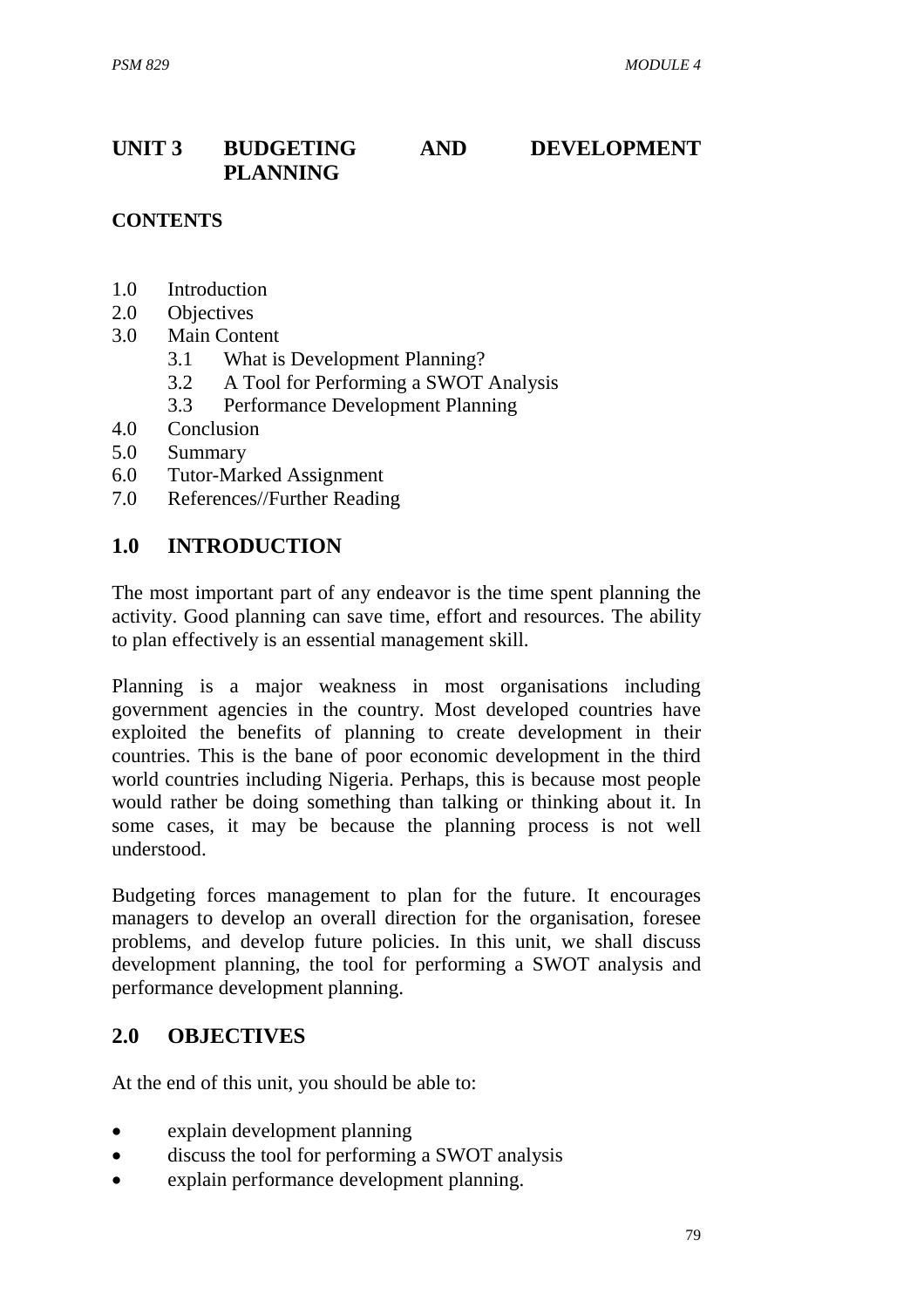## **3.0 MAIN CONTENT**

### **3.1 What is Development Planning?**

Development planning is the process of determining where an organisation is going. In other words, what it wants to be in the future and how it intends to get there. It involves looking carefully at the organisation and the environment it must work in, setting worthwhile but realistic goals and putting together a co-ordinate plan of action for reaching those goals.

Development planning typically follows a set of distinct phases:

- Situation analysis, both internal to the area, and the forces which are shaping the area. This may involve a range of tools to assess the strengths, weaknesses, threats and opportunities (SWOT) facing an area
- Prioritising key issues, problems or outcomes
- Developing objectives
- Developing plans to address the objectives, including strategies, activities and projects
- Developing a spatial picture of the situation as well as plans
- Developing budgets to achieve the plans.

### **SELF-ASSESSMENT EXERCISE**

List the phases of development planning.

### **3.2 A Tool for Performing a SWOT Analysis**

Strengths, weaknesses, opportunities and threats analysis guides one to identify the positives and negatives inside the organisation and outside of it in the external environment. Programme directors, policy groups and management teams can use this resource to guide them through the SWOT assessment. Included are some general questions in each SWOT category to prompt an analysis of an organisation or programme effort.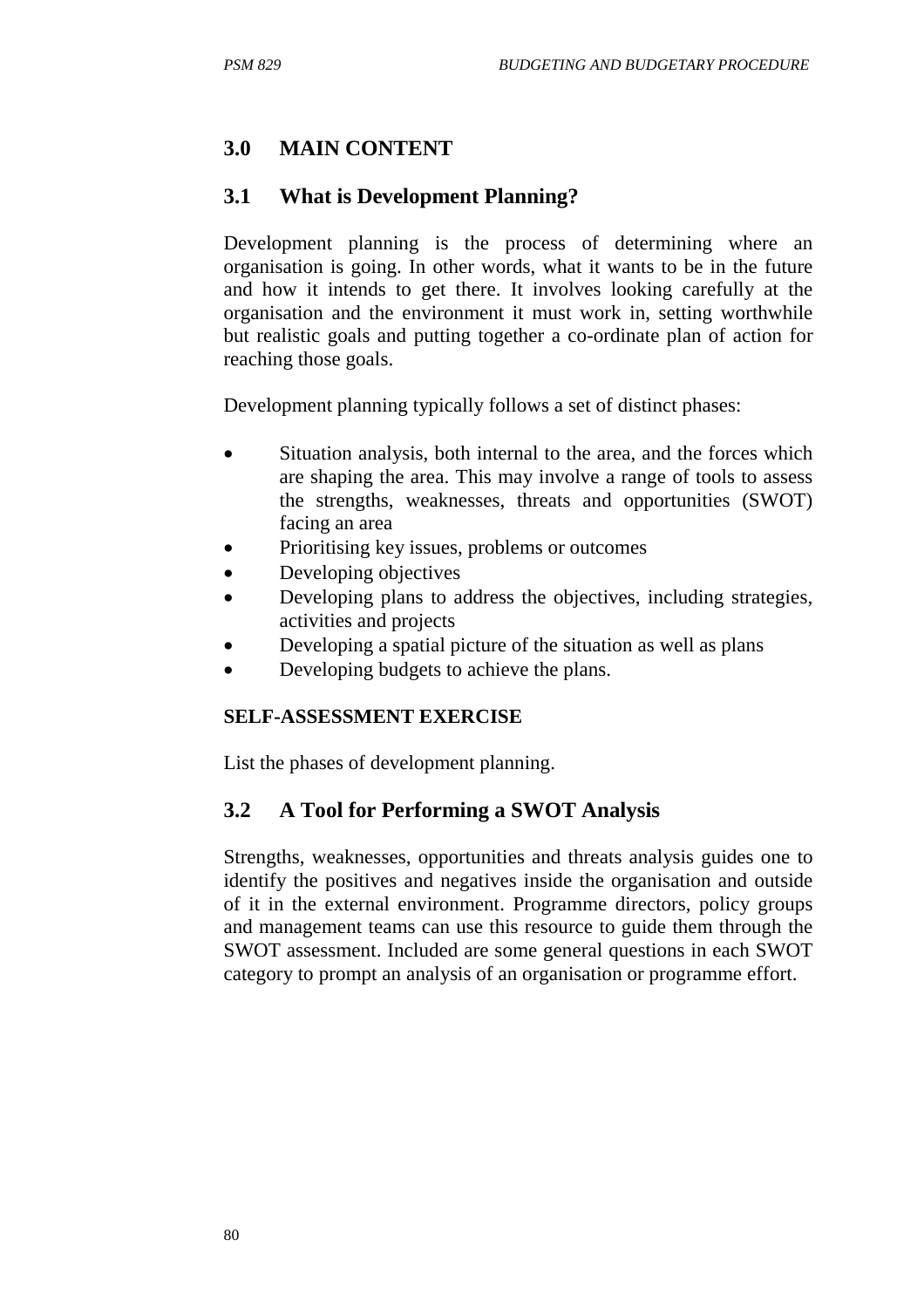| <b>Internal</b>          | <b>Positives</b>                                    | <b>Negatives</b>                      |  |
|--------------------------|-----------------------------------------------------|---------------------------------------|--|
| Human resources          | What<br>your<br>are<br>own                          | What could be improved                |  |
| Physical resources       | in<br>of<br>advantages,<br>terms                    | in your organisation in               |  |
| Financial resources      | people, physical resources,                         | of<br>staffing,<br>terms              |  |
| <b>Activities</b><br>and | finance?                                            | physical<br>resources,                |  |
| processes,<br>past       | What do you do well?                                | funding?                              |  |
| experiences              | What activities or processes                        | What activities<br>and                |  |
|                          | have met with success?                              | lack<br>processes                     |  |
|                          |                                                     | effectiveness<br>$\alpha$<br>are      |  |
|                          |                                                     | poorly done?                          |  |
| External                 | Opportunities                                       | Threats                               |  |
| Future trends in your    | What possibilities exist to                         | What obstacles do you                 |  |
| field or culture. The    | support or help your effort                         | face that hinder the effort           |  |
| funding<br>economy       | the environment,<br>in<br>the                       | in the environment, the               |  |
| (foundations,<br>sources | people you serve, or the                            | people you serve, or the              |  |
| legislature),<br>donors, | people who conduct your<br>people who conduct your  |                                       |  |
| demographics,<br>the     | work?                                               | work?                                 |  |
| physical environment     | What local, national<br><b>or</b>                   | What local, national or               |  |
| legislation,<br>local,   | international<br>trends<br>draw                     | international<br>trends               |  |
| national<br><b>or</b>    | interest<br>to<br>your                              | favour interest in other or           |  |
| international events.    | programme?                                          | competing programmes?                 |  |
|                          | Is<br>$\mathbf{a}$<br>social<br>change<br><b>or</b> | Is a social change or                 |  |
|                          | demographic<br>pattern                              | demographic<br>pattern                |  |
|                          | favourable to your goal?                            | harmful to your goal?                 |  |
|                          | Is a new funding source                             | Is the financial situation            |  |
|                          | available?                                          | of<br>funder<br>major<br>$\mathbf{a}$ |  |
|                          | Have changes in policies                            | changing?                             |  |
|                          | made something easier?                              | Have changes in politics              |  |
|                          | Do changes in technology                            | made something more                   |  |
|                          | hold new promise?                                   | difficult?                            |  |
|                          |                                                     | Is changing technology                |  |
|                          |                                                     | threatening<br>your                   |  |
|                          |                                                     | effectiveness?                        |  |

# **3.3 Performance Development Planning**

The performance development planning (PDP) process enables the manager and the people who report to the manager to identify their personal and business goals that are most significant to their organisation's success.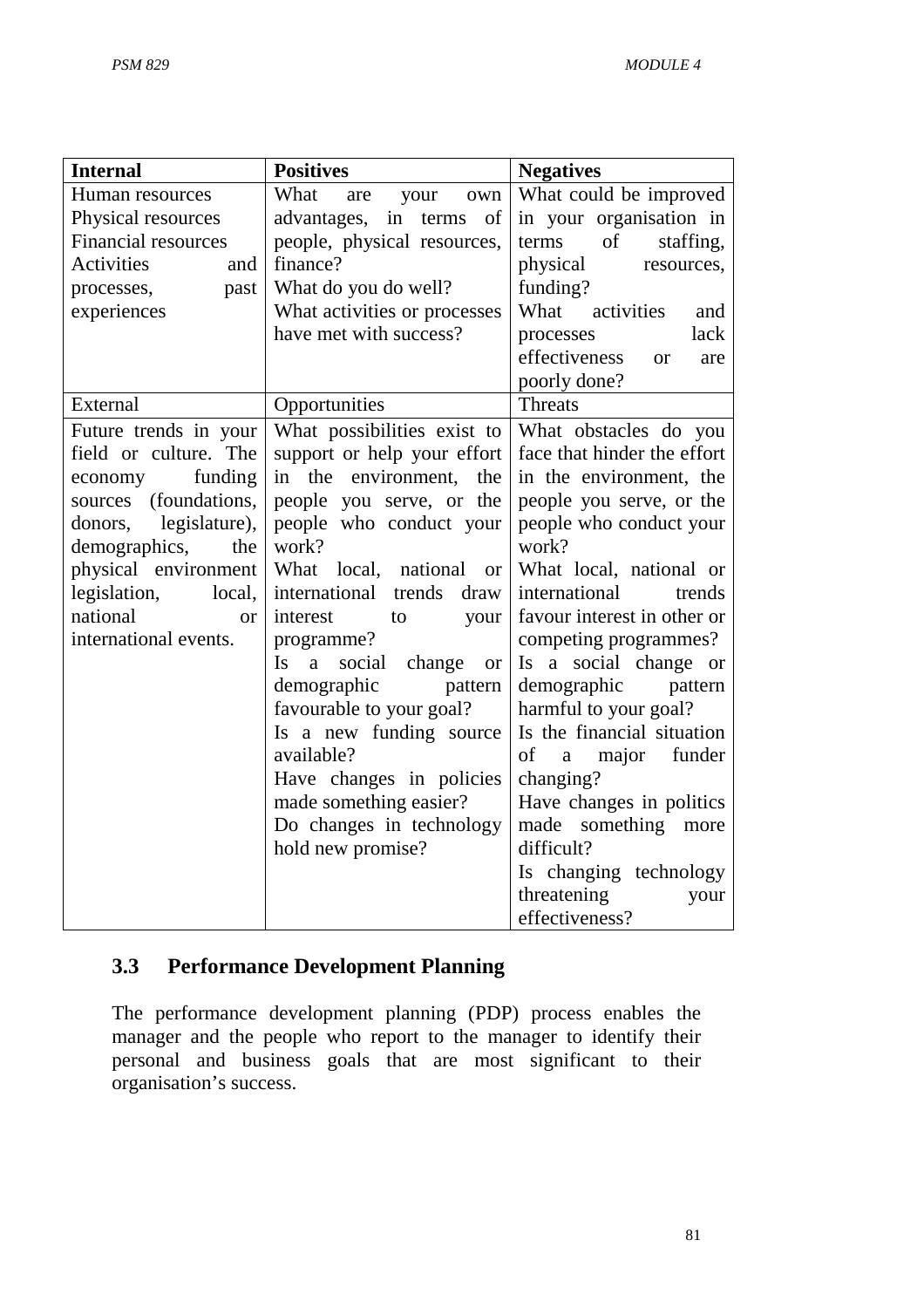The process enables each staff to understand their true value-added to the organisation. They do so when they understand how their job and the requested outcomes from their contributions fit inside the department or work unit's overall goals.

In the process, staff members also set personal developmental goals that will increase their ability to contribute to the success of your organisation. The accomplishment of these goals also provides a foundation for their career success whether in the organisation or elsewhere, so they ought to be motivated and excited about achieving these goals.

Performance development planning is held at least quarterly to review staff progress on the overall goals and objectives. The staff progress on the action plans that result from performance development goals is reviewed at weekly one-on-one meeting. This meeting allows one to offer assistance and to identify any help or tools the staff needs to succeed.

# **4.0 CONCLUSION**

It is important we see the link between development planning and budgeting. Development planning sets the priority areas of services and specifies the target outputs and accomplishments. Budgeting provides the available resources to carry out the activities required to accomplish the targets.

# **5.0 SUMMARY**

In this unit, we discussed the meaning of development planning and practically see how a tool for performing a SWOT analysis could be used. In addition, we also discussed development planning as it would affect the staff of an organisation.

# **6.0 TUTOR-MARKED ASSIGNMENT**

- i. Discuss the tool for performing SWOT analysis.
- ii. What is performance development planning?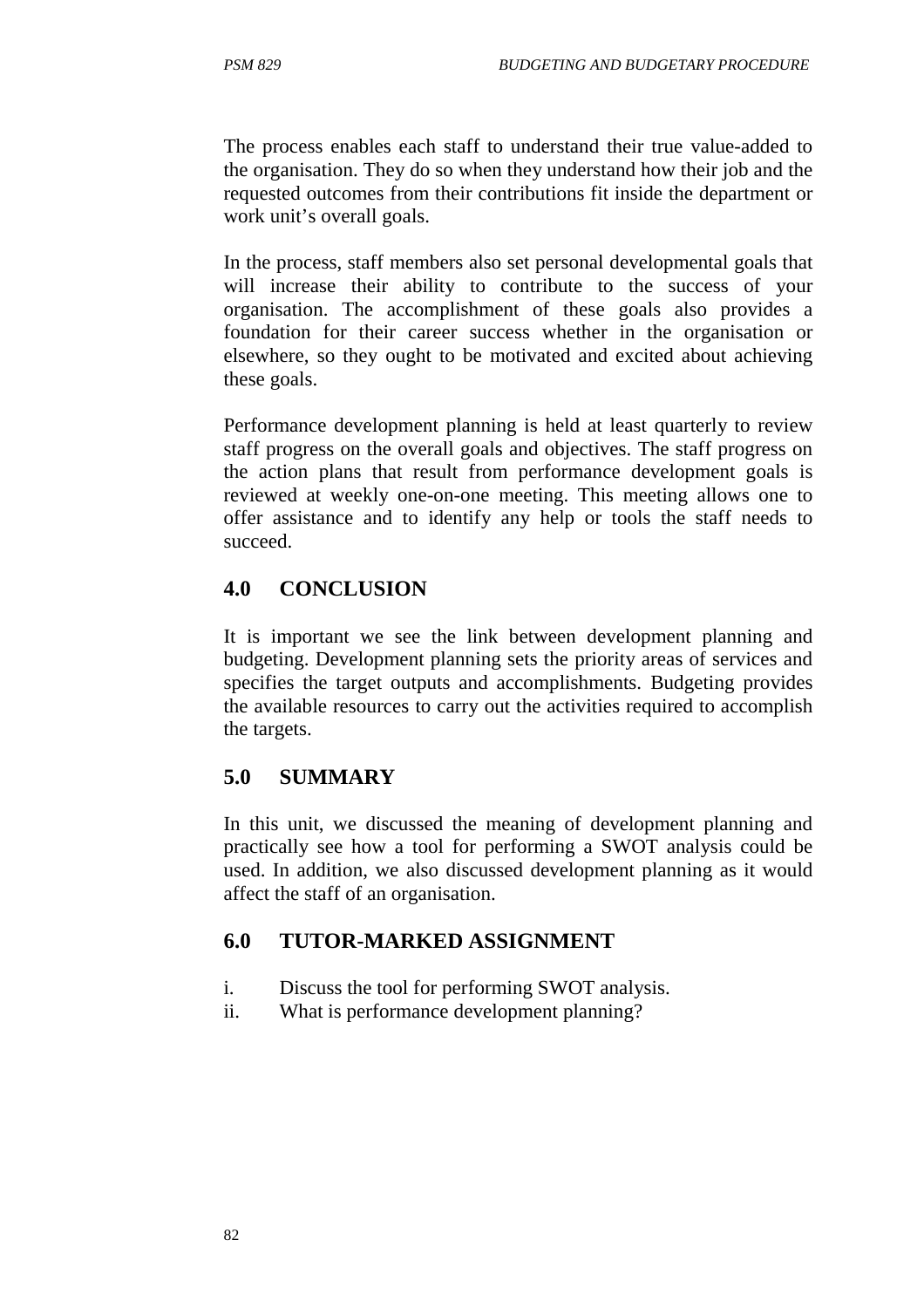## **7.0 REFERENCES/FURTHER READING**

- Garrison, R. H. (1988). *Management Accounting, Concepts for Planning, Control, Decision Making*. Texas: Business Publication Inc.
- Hilton, R. W. (1999). *Management Accounting.* New York: Irwin/McGraw Hill.
- Morse, D. C. & Zimmerman, J. L. (1997). *Management Accounting.* USA: Irwin/McGraw Hill.
- Seal, W., Garrison, R. H, & Noreen, E. W. (2006). *Management Accounting.* New York: The McGraw Hill Companies.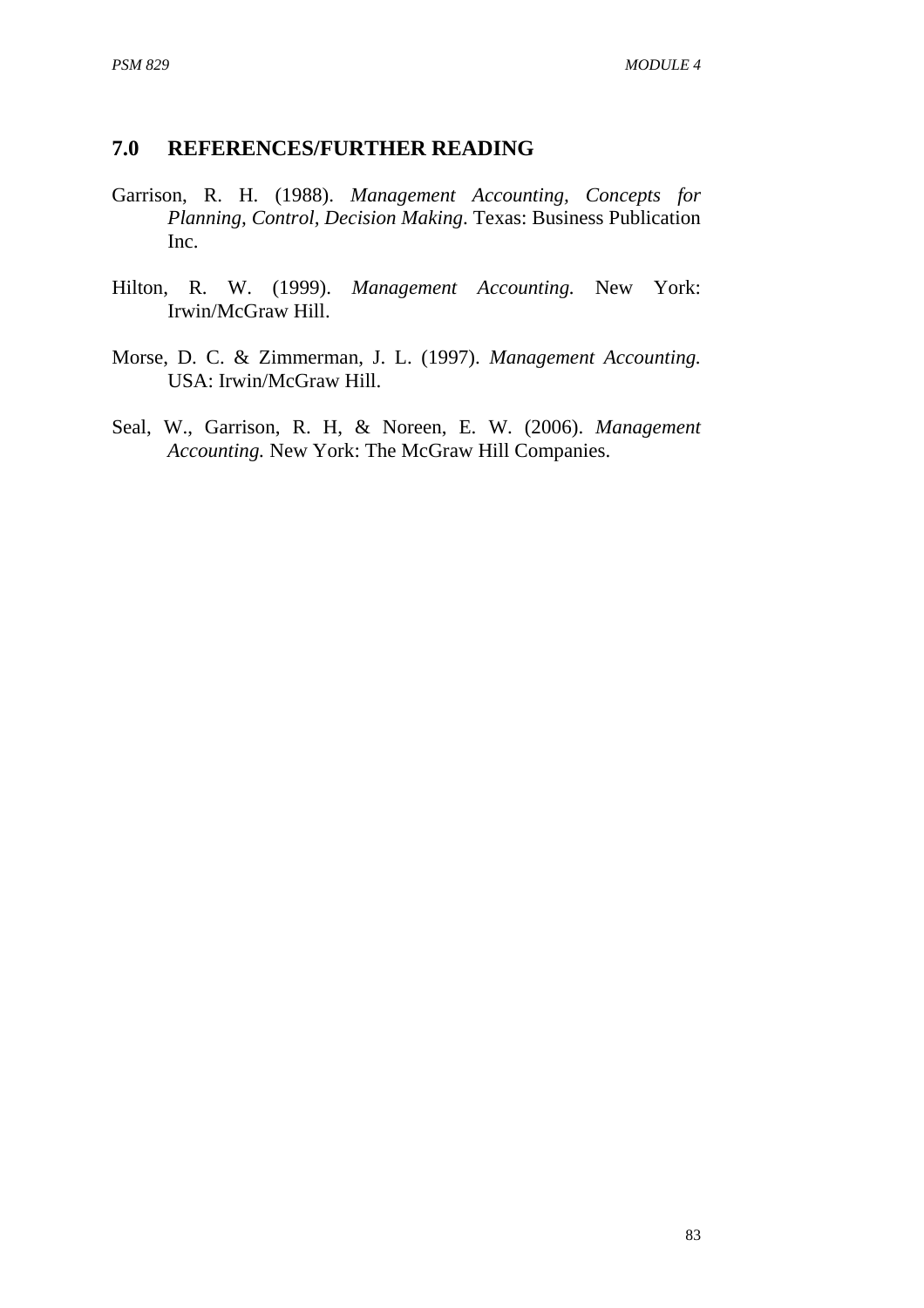## **UNIT 4 PROJECT PERFORMANCE BUDGETING SYSTEM**

### **CONTENTS**

- 1.0 Introduction
- 2.0 Objectives
- 3.0 Main Content
	- 3.1 What is Project Performance Budgeting System?
	- 3.2 Main Steps in Project Performance Budgeting System
	- 3.3 Advantages and Disadvantages of Project Performance Budgeting System
- 4.0 Conclusion
- 5.0 Summary
- 6.0 Tutor-Marked Assignment
- 7.0 References//Further Reading

### **1.0 INTRODUCTION**

The management of money is more important than ever for public and private entities. Public entities need to go through many processes before moving into the budget execution phase and post-execution analysis. Compared to private sector, the processes are cumbersome. The traditional methods of analysing and utilising budget figure are insufficient.

Project performance budgeting system is a new approach to budget analysis and utilisation which is many steps ahead of traditional methods. For instance, once the long-term plans are accomplished, the traditional way to assess the effectiveness of the project is to assess the gap between the budget and the actual money spent. However, with the new budgeting approach, the questions to answer are tougher, such as:

- Did we really succeed in accomplishing the set objectives?
- Did the project cost what we expected?
- Have we done what we should have done in meeting the objectives?

Therefore, it is important to approach the planning and budgeting cycle in holistic and integrated way, with collaboration across the areas of policy design, performance measures definition and policy evaluation.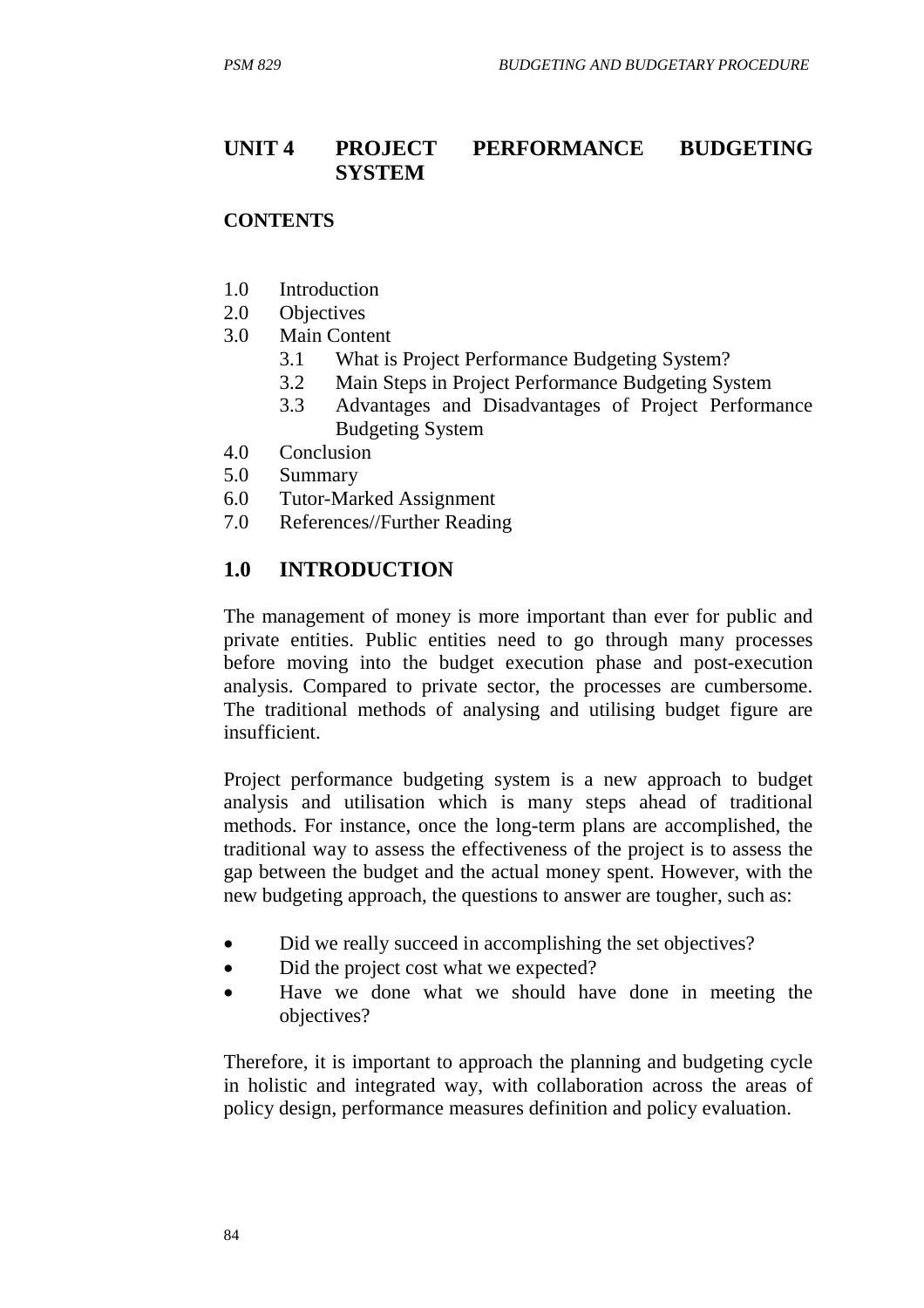## **2.0 OBJECTIVES**

At the end of this unit, you should be able to:

- explain the term project performance budgeting system
- state the steps involved in project performance budgeting system
- state the advantages and disadvantages of project performance budgeting system.

# **3.0 MAIN CONTENT**

# **3.1 What is Project Performance Budgeting System?**

Project performance budgeting system uses statements of missions, goals and objectives to explain why the money is being spent. It is a way to allocate resources to achieve specific objectives based on programme goals and measured results. It is important that you note the key to understanding project performance budgeting system is the word 'result'. The entire planning and budgeting framework is resulted oriented. There are objectives and activities to achieve these results and this form the foundation of the overall evaluation.

Project performance budgeting system comprises three elements which are:

- The result (final outcome)
- The strategy (different ways to achieve the final outcome)
- Activity/outcomes (what is actually done to achieve the final outcome).

Project performance budgeting system is a way to allocate resources for achieving certain objectives. PPBS set a goal or a set of goals, to which funds are apportioned.

# **3.2 Main Steps in Project Performance Budgeting System**

The following are the steps involved in project performance budgeting system.

- a. Identification and enumeration of goals and objectives of the organisation
- b. Defining the total system in detail, including objectives' environment, available resources, the programmes and their objectives etc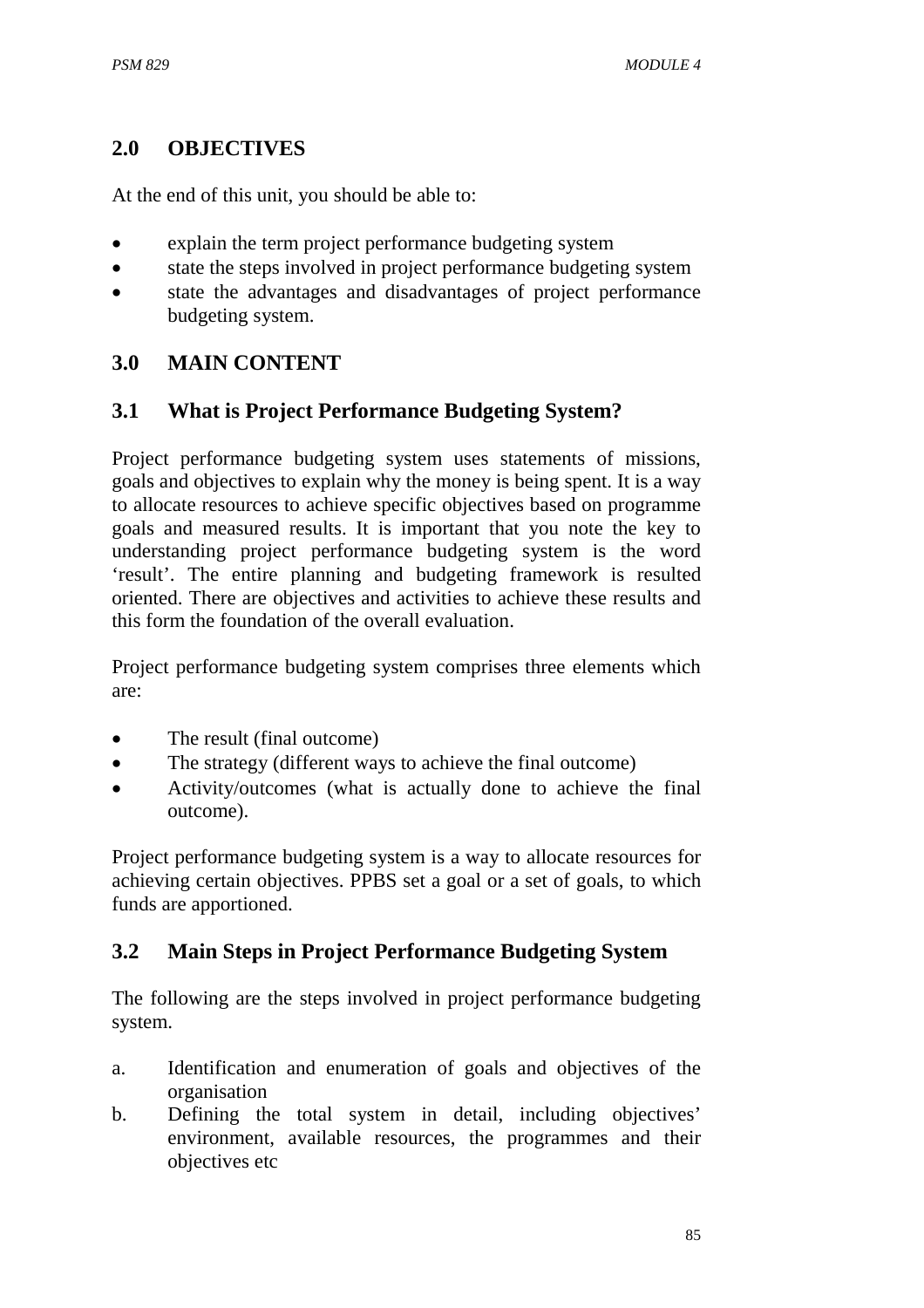- c. Planning and analysis. These involve continuous process of developing, comparing and analysing alternative programmes, so as to evolve the most appropriate package for the organisation
- d. Development of the appropriate measures of performance for the programmes of the organisation
- e. Programming and budgeting: The agreed package of programmes completed with resource requirements and expected results are expressed in the form of 'programmed budgets'
- f. Reporting and controlling: Project performance budgeting system requires sophisticated information service which is able to monitor the progress made towards meeting the organisational objectives, rather than the amount spent which is the focus in traditional budgeting system
- g. Development each year of a multi-year programme and financial plan.

### **SELF-ASSESSMENT EXERCISE**

Explain the term project performance budgeting system.

## **3.3 Advantages and Disadvantages of Project Performance Budgeting System**

### **Advantages**

- a. The technique provides information on the objectives of the organisation.
- b. It lays emphasis on long-term effects.
- c. It achieves effective use of budgeted resources and anticipated performance.
- d. The technique ensures rational decision making and forces those seeking budgetary allocation to consider alternatives.
- e. It leads to rapid economic development.

### **Disadvantages**

- a. Natural resistance to change, particularly among the very senior officers in the government hierarchy.
- b. Transitional problems at the introductory stage.
- c. Problem of staff shortage.
- d. Paucity of data.
- e. Re-orientation of the old accounting system to cater for the requirements of the new concept.
- f. Problem of data collection and physical monitoring.
- g. It is difficult to install.
- h. It makes heavy demand on resources.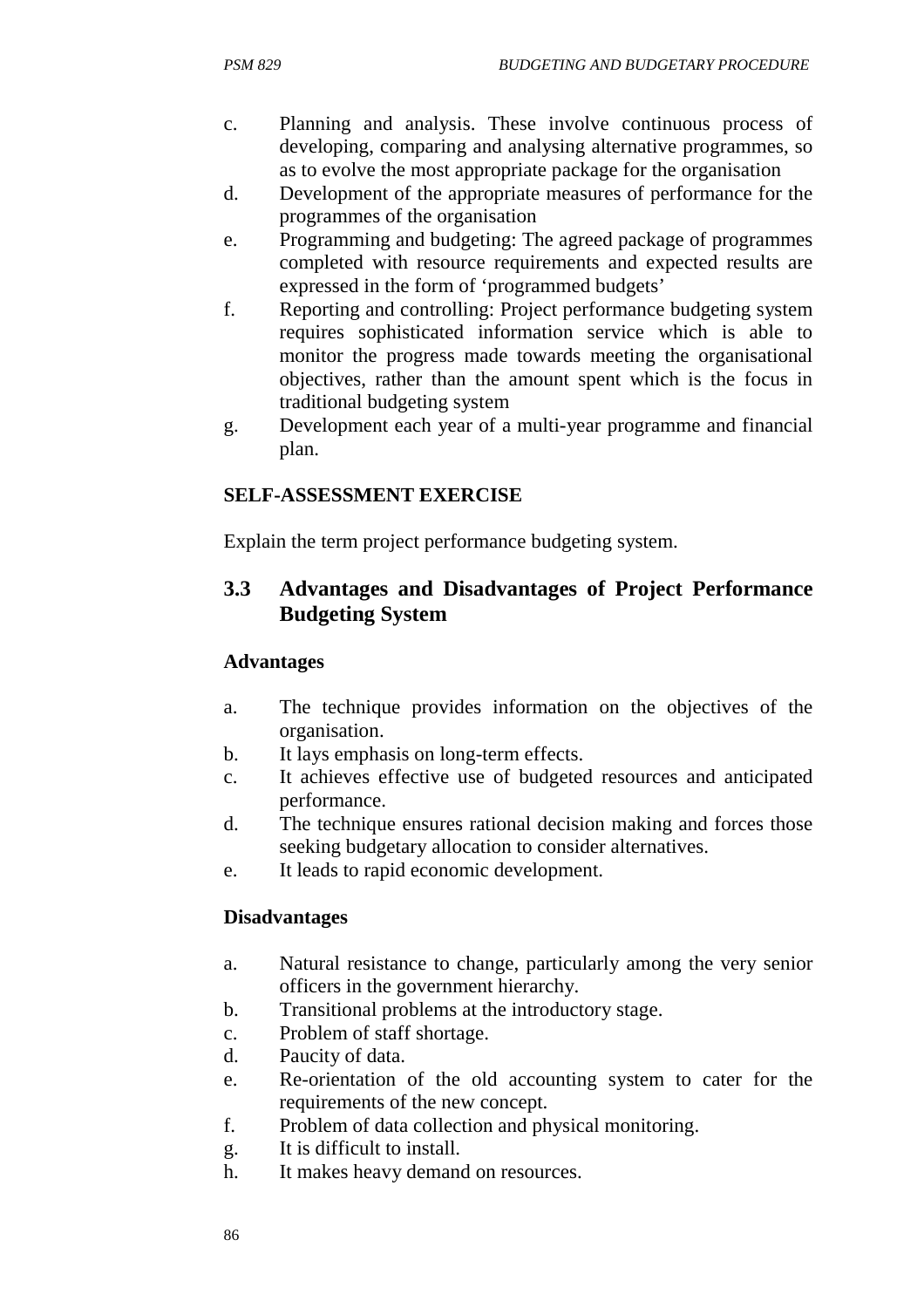i. The uncertainty of the future makes long term planning difficult.

## **4.0 CONCLUSION**

Project performance budgeting system is not easy to tackle, but in the ever-changing business and political climate, it definitely worth a closer look.

## **5.0 SUMMARY**

In this unit, we discussed project performance budgeting system. You should recall that project performance budgeting system is a way to allocate resources for achieving certain objectives. The main steps in project performance budgeting system and the advantages of PPBS were equally discussed.

## **6.0 TUTOR-MARKED ASSIGNMENT**

- i. Describe the Executive Control over budgeted expenditure. State the steps involved in project performance budgeting system.
- ii. State five advantages and disadvantages of project performance budgeting system.

## **7.0 REFERENCES/FURTHER READING**

- Aristoonik, A. & Seljak, J. (2009). *Performance Budgeting: Selected International Experiences and Some Lessons for Slovenia*. Germany: University Library of Munich.
- Carter, K. "The Performance Budget Revisited: A Report on State Budget Reform- Legislative Finance, Paper No. 91." Denver: National Conference of State Legislatures, pp.2-3.
- Geoffrey, Segal & Adam, Summers, "Citizen's Budget Reports: Improving Performance and Accountability in Government," Reason Public Policy Institute, Policy Study No. 292. March 2002, p.4.
- Richard, D. Young (2003). "Performance-Based Budget Systems Public Policy & Practice," January 2003. p12.

www.iopa.sc.edu/ejournal/assets/performance%20based%20budg ets.pdf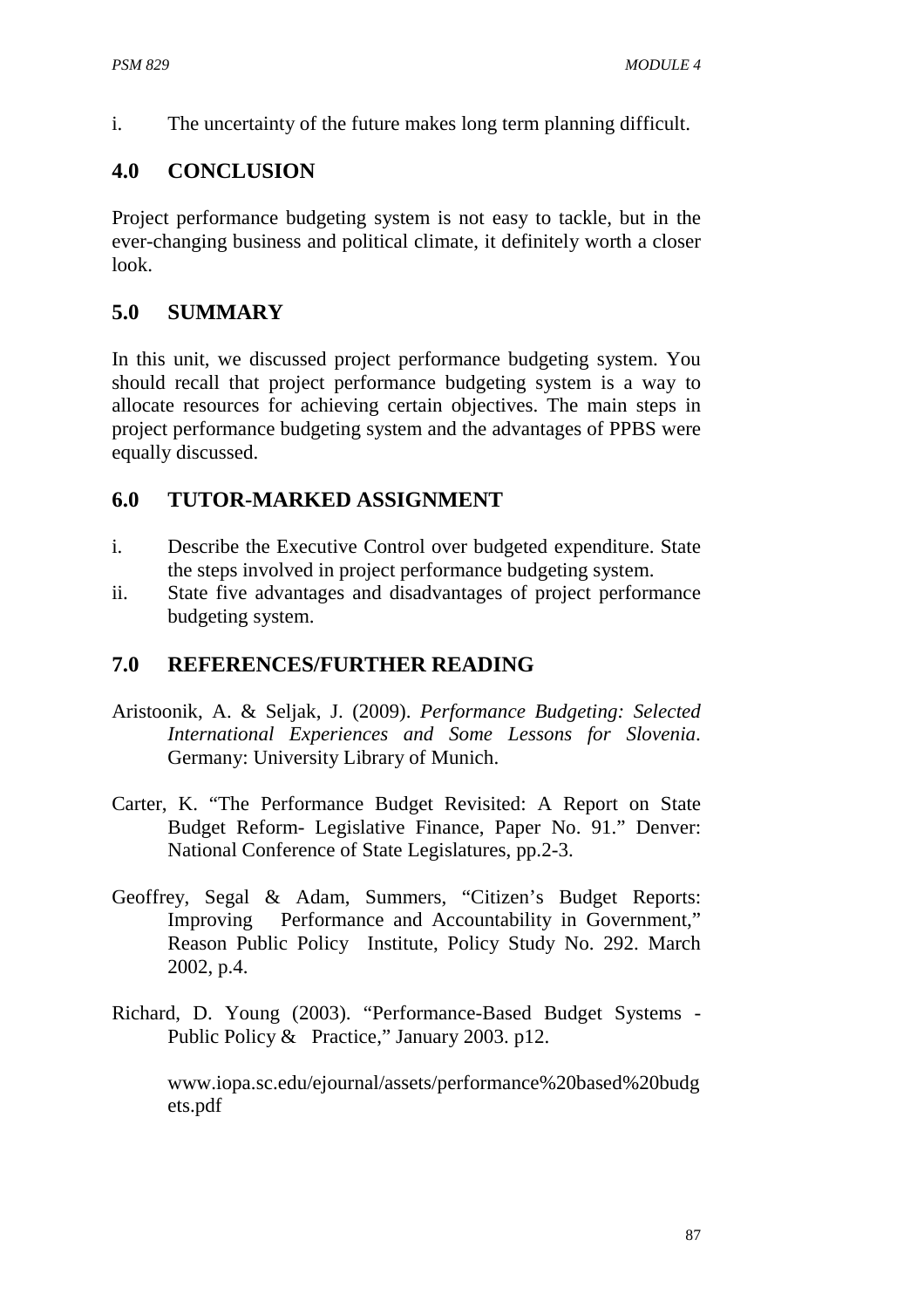## **UNIT 5 STRATEGIC DECISION MAKING PROCESS, IMPLEMENTATION AND CONTROL**

### **CONTENTS**

- 1.0 Introduction
- 2.0 Objectives
- 3.0 Main Content
	- 3.1 Strategic Decision Making Process
	- 3.2 Corporate Strategy
	- 3.3 Strategy Implementation
	- 3.4 Evaluation and Control in Strategic Management
- 4.0 Conclusion
- 5.0 Summary
- 6.0 Tutor-Marked Assignment
- 7.0 References//Further Reading

# **1.0 INTRODUCTION**

Planning and control are inextricably linked. Planning is looking ahead to see what actions should be taken to realise certain goals. Control is looking backward, determining what actually happened and comparing it with the previously planned outcomes. This comparison can then be used to adjust the budget.

A key component of planning which are budgets, are financial plans for the future; they identify objectives and the actions needed to achieve them. Before a budget is prepared, an organisation would develop a strategic plan. The strategic plan identifies strategies for future activities and operations, generally covering at least five years. The organisation can translate the overall strategy into long-term and short term objectives. These objectives form the basis of the budget. There is a tight linkage between the budget and the strategic plan.

# **2.0 OBJECTIVES**

At the end of this unit, you should be able to:

- outline the steps involved in strategic decision making process
- discuss corporate strategy
- discuss strategy implementation
- discuss evaluation and control in strategic management.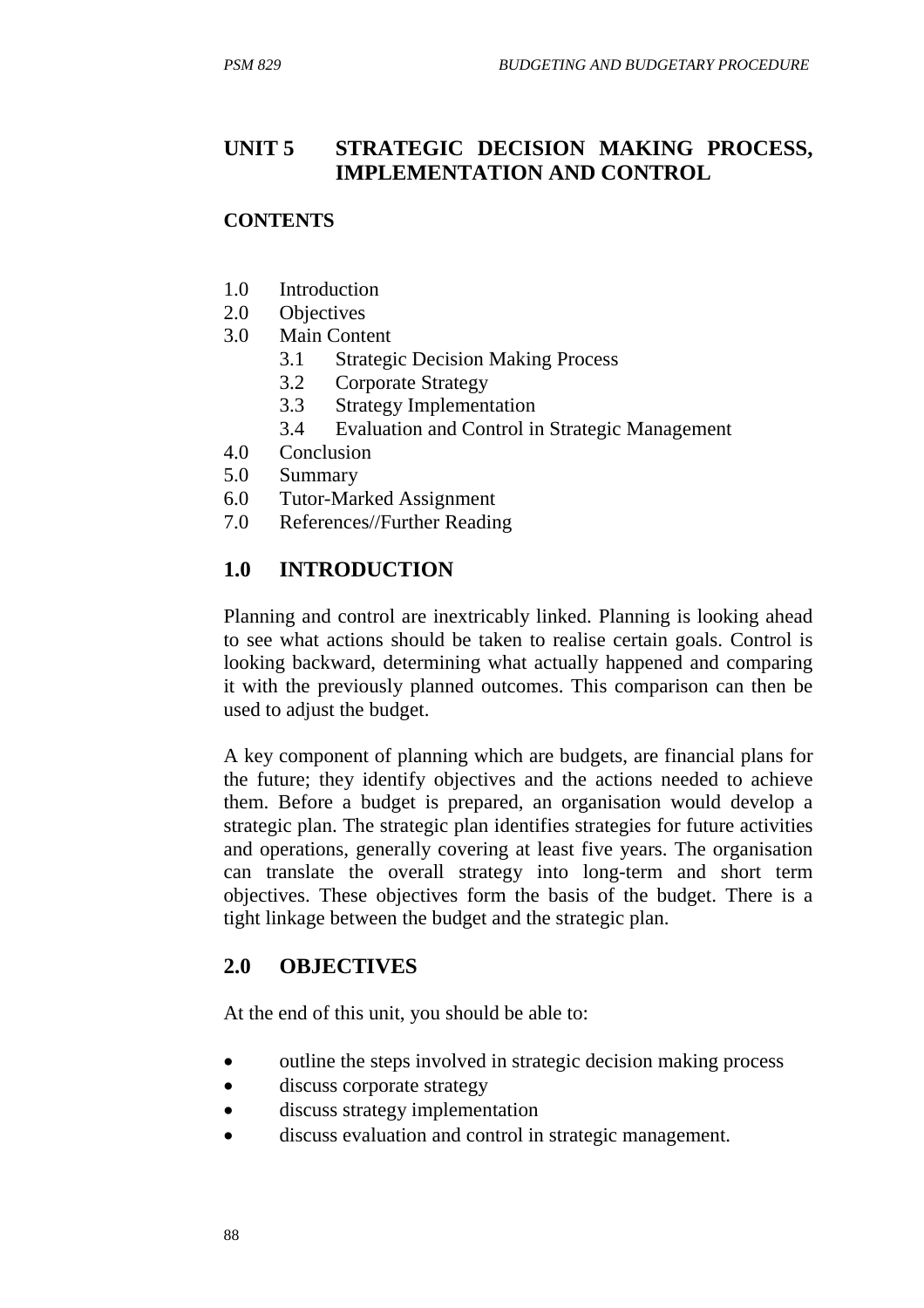# **3.0 MAIN CONTENT**

## **3.1 Strategic Decision Making Process**

This process deals with the long-run future of the entire organisation and has three features.

- a. Rare-strategic decisions are unusual and typically have no precedent to follow.
- b. Consequential-strategic decisions commit substantial resources and demand a great deal of commitment.
- c. Directive-strategic decisions set precedents for lesser decisions and future actions throughout the organisation.

The most typical approaches or modes of strategic decision making are entrepreneurial, adaptive and planning.

In order to make better strategic decision, according to authorities, the following seven steps strategic decision making process is proposed.

- a. Evaluate current performance results.
- b. Review corporate governance.
- c. Scan the external environment.
- d. Analyse strategic factors (SWOT).
- e. Generate, evaluate and select the best alternative strategy.
- f. Implement selected strategies.
- g. Evaluate implemented strategies.

### **SELF-ASSESSMENT EXERCISE**

What are the features of strategic decision making process?

# **3.2 Corporate Strategy**

Corporate strategy is primarily about the choice of direction for the firm as a whole. This is true whether the firm is a small one product company or a large multinational corporation. In a large multi-business company however, corporate strategy is also about managing various product lines and business units for maximum value. In this instance, corporate headquarters must play the role of organisational 'parent' in that it must deal with various product and business unit 'children'. Even though each product line or business unit has its own competitive or cooperative strategy that it uses to obtain its own competitive advantages in the market place, the corporation must coordinate these different business strategies so that the corporation as a whole succeeds as a 'family'.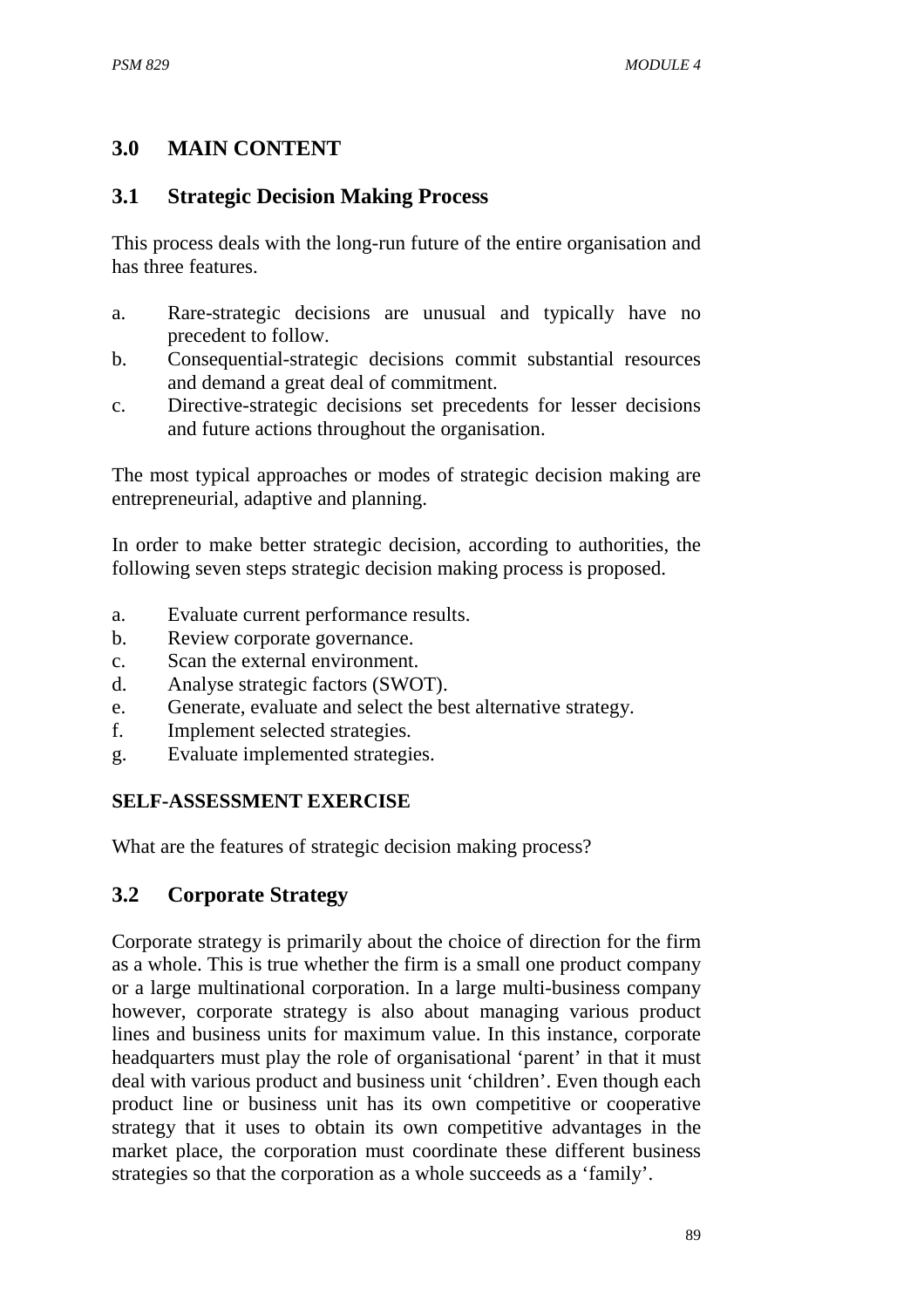Corporate strategy therefore, includes decisions regarding the flow of financial and other resources to and from a company's product lines and business units. A company transfers skills and capabilities developed in one unit to other units that need such resources. In this way, it attempts to obtain synergies among numerous product lines and business units so that the corporate whole is greater than the sum of its individual business unit parts. All corporations, from the smallest company offering one product in only one industry to the largest conglomerate operating in many industries in many product must at one time or another, consider one or more of these issues.

### **3.3 Strategy Implementation**

Strategy implementation is the sum total of the activities and choices required for the execution of strategic plan by which strategies and policies are put into action through the development of programmes, budgets and procedures. Although, implementation is usually considered after strategy has been formulated, implementation is a key part of strategic management. Thus, strategy formulation and strategy implementation are the two sides of the same coin.

Depending on how the corporation is organised, those who implement strategy will probably be a much more divorced group of people than those who formulate it. Most of the people in the organisation who are crucial to successful strategy implementation probably had little to do with the development of corporate and even business strategy. Therefore, they might be entirely ignorant of vast amount of data and work into formulation process. This is one reason why involving middle managers in the formulation as well as in the implementation of strategy tends to result in better organisational performance.

The managers of divisions and functional areas worked with their fellow managers to develop programmes, budgets and procedures of implementation of strategy. They also work to achieve synergy among the divisions and functional areas in order to establish and maintain a company's distinctive competence. A programme is a statement of the activities or steps needed to accomplish a single use plan. The purpose of a programme is to make a strategy action-oriented.

A budget is a statement of corporation's programme in monetary terms. After programmes are developed, the budget process begins. Planning a budget is the last real check a corporation has on the feasibility of its selected strategy. Procedures are system of sequential steps or techniques that describe in detail how a particular task or job is to be done.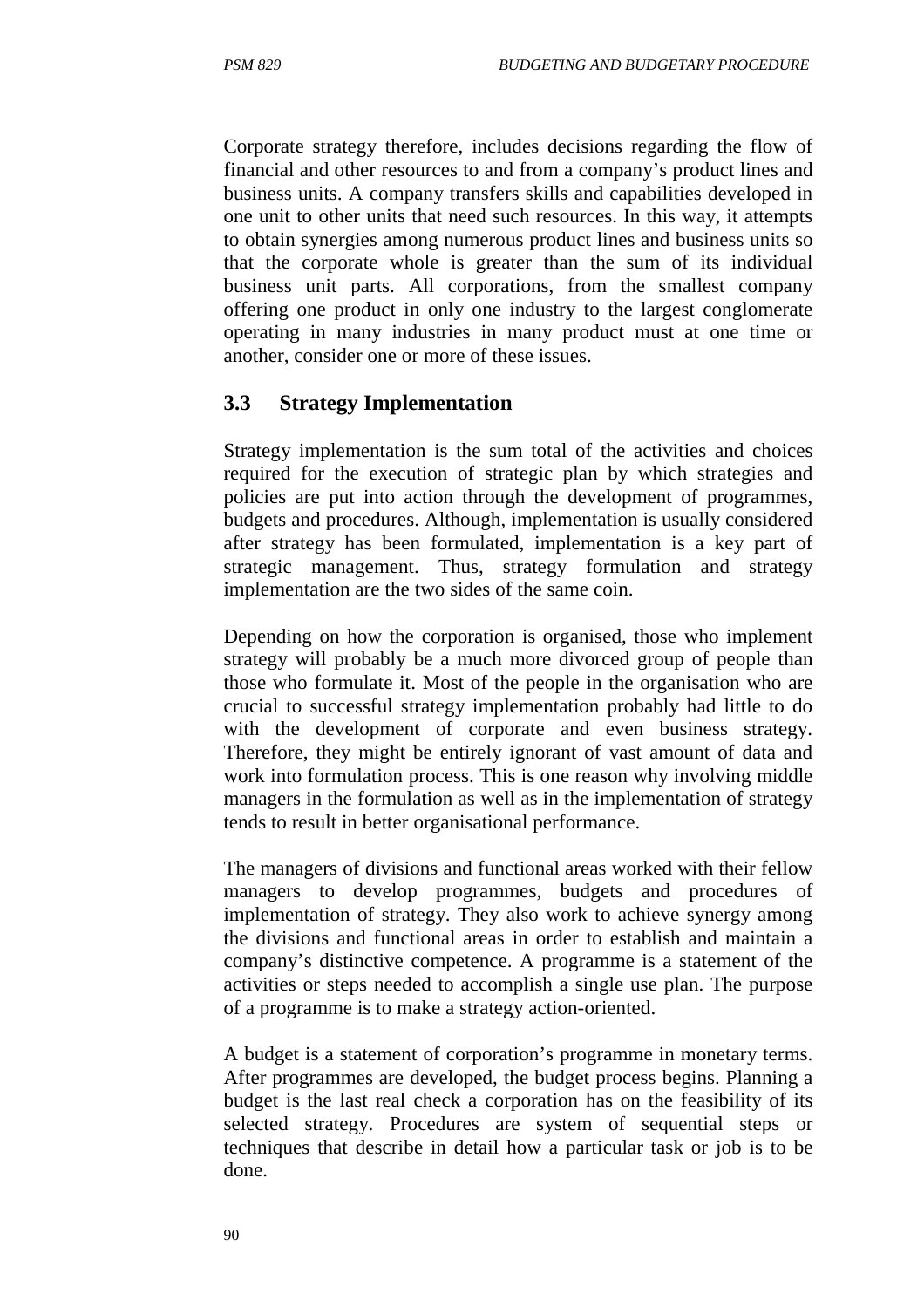## **3.4 Evaluation and Control in Strategic Management**

Evaluation and control is the process by which corporate activities and performance results are monitored so that actual performance can be compared with desired performance. Evaluation and control information consists of performance data and activity reports. Top management need not be involved. If however, the processes themselves cause the undesired performance, both top managers and operational managers must know about it so that they could develop new implementation programmes or procedures. Evaluation and control information must be relevant to what is being monitored. One of the obstacles to effective control is the difficulty in developing appropriate measures of important activities and outputs.

Controls can be established to focus either on actual performance results or on the activities that generates the performance. Behaviour controls specify how something is to be done through policies, rules, standard operating procedures and orders from superior. Output controls specify what is to be accomplished by focusing on the result on the end result of the behaviour through the use of objectives or performance targets or milestones. Behaviour controls are most appropriate when performance results are hard to measure and a clear cause-effect connection exists between activities and results. Output controls are most appropriate when specific output measures are agreed upon and no clear cause-effect connection exists between activities and results.

# **4.0 CONCLUSION**

Strategic management is an ongoing process that enables and controls the business and the industries in which the company is involved; assess its competitors and sets goals and strategies to meet all existing and potential competitors, and then reassesses each strategy annually or quarterly to determine how it has been implemented and where it has succeeded or needs replacement by a new strategy to meet changed circumstances, new technology, new competitors, a new economic environment, or a new social, financial or political environment.

### **5.0 SUMMARY**

In this unit, we were able to discuss the strategic decision making process, outlining seven steps involved in it. Corporate strategy includes decisions regarding the flow of financial and other resources to and from a company's product lines and business units.